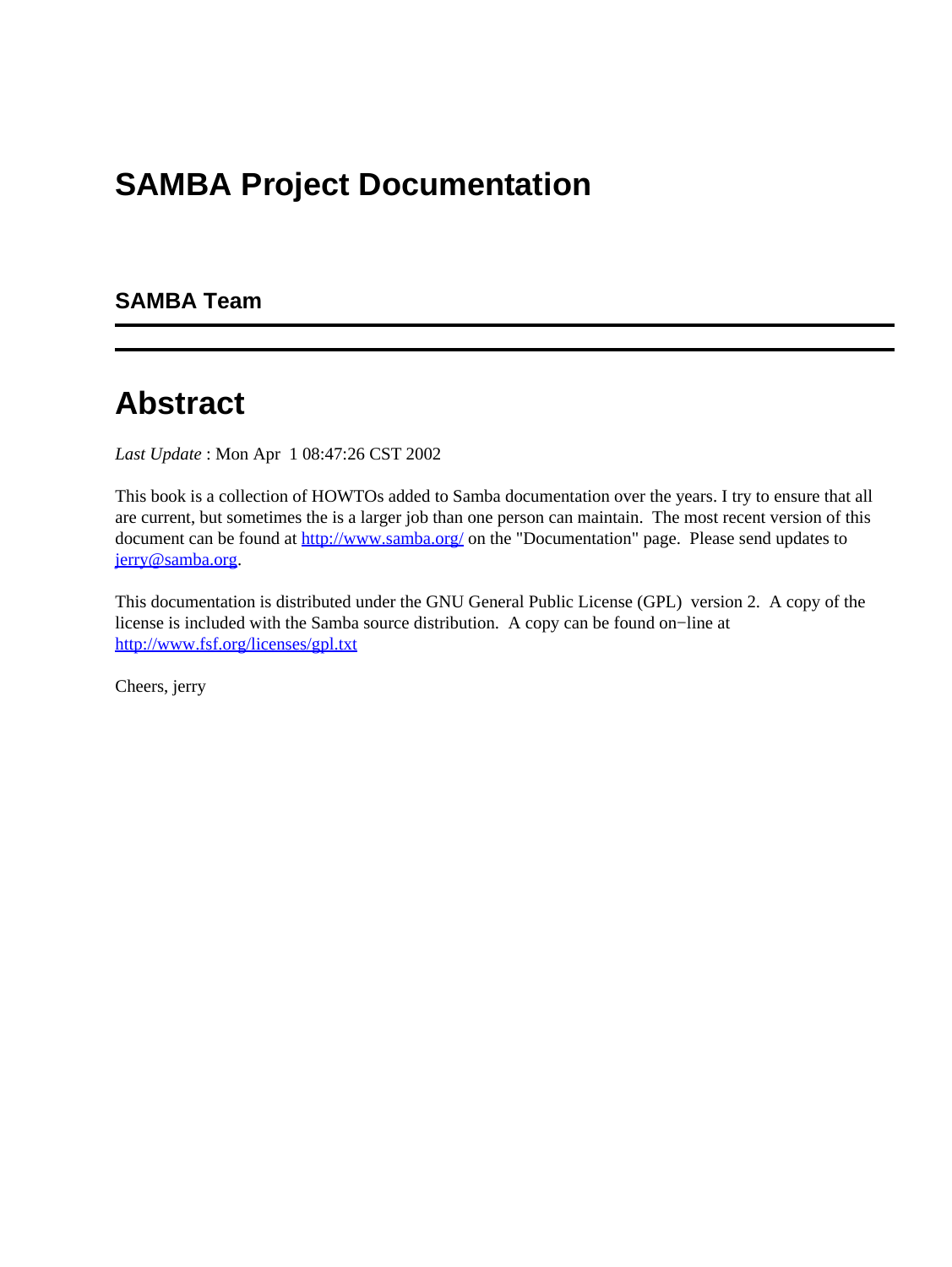| 1.9. Step 8: Try connecting from a DOS, WfWg, Win9x, WinNT, Win2k, OS/2, etc client4       |  |
|--------------------------------------------------------------------------------------------|--|
|                                                                                            |  |
|                                                                                            |  |
|                                                                                            |  |
|                                                                                            |  |
|                                                                                            |  |
|                                                                                            |  |
|                                                                                            |  |
|                                                                                            |  |
|                                                                                            |  |
|                                                                                            |  |
|                                                                                            |  |
|                                                                                            |  |
|                                                                                            |  |
|                                                                                            |  |
|                                                                                            |  |
|                                                                                            |  |
|                                                                                            |  |
|                                                                                            |  |
|                                                                                            |  |
|                                                                                            |  |
|                                                                                            |  |
|                                                                                            |  |
| 2.4. How browsing functions and how to deploy stable and dependable browsing using Samba14 |  |
| 2.5. MS Windows security options and how to configure Samba for seemless integration15     |  |
|                                                                                            |  |
|                                                                                            |  |
|                                                                                            |  |
|                                                                                            |  |
|                                                                                            |  |
| Chapter 3. Configuring PAM for distributed but centrally managed authentication19          |  |
|                                                                                            |  |
|                                                                                            |  |
|                                                                                            |  |
|                                                                                            |  |
|                                                                                            |  |
|                                                                                            |  |
|                                                                                            |  |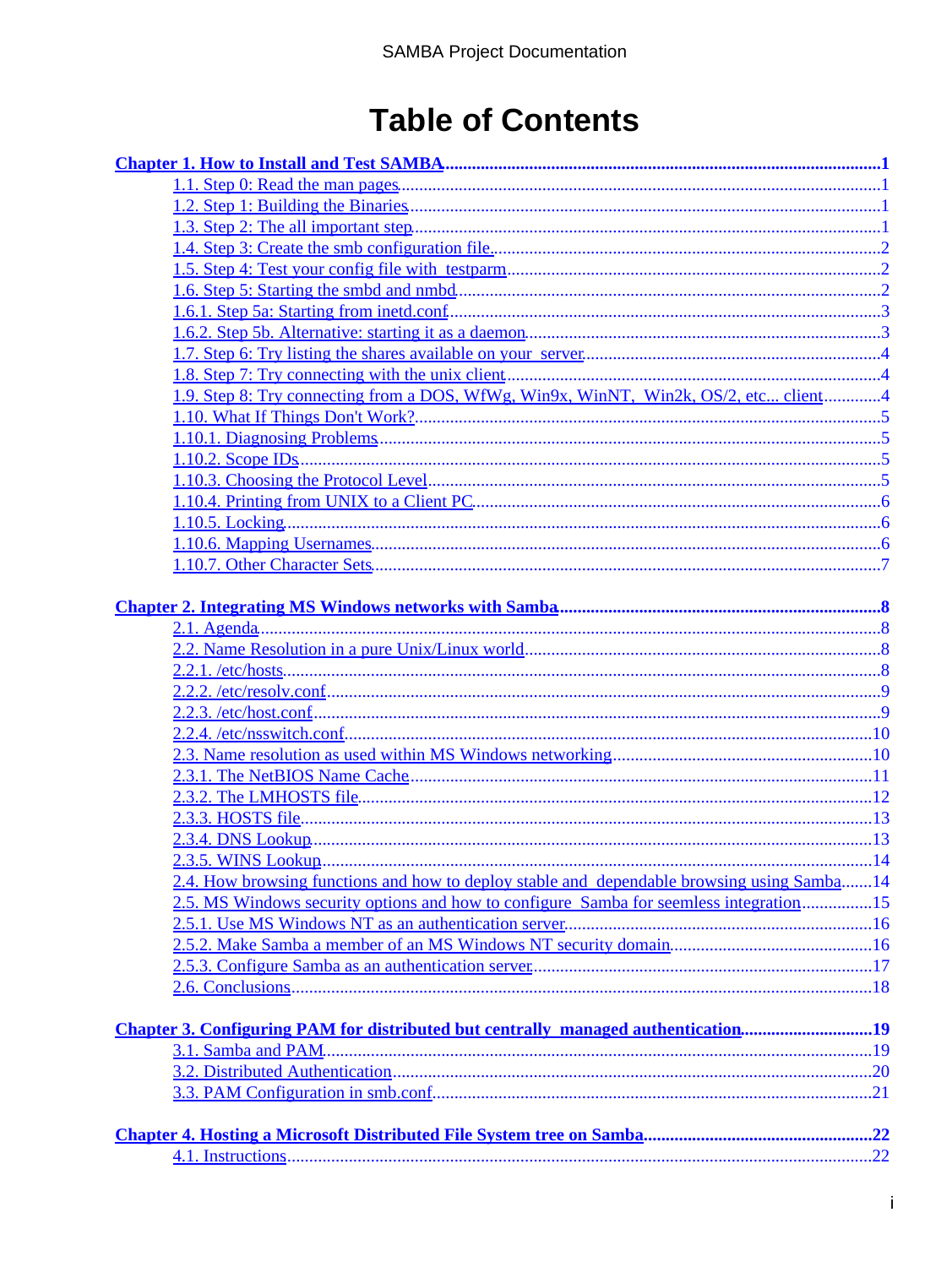| 7.3. Using CUPS as a mere spooling print server -- "raw" printing with vendor drivers download37 |  |
|--------------------------------------------------------------------------------------------------|--|
| 7.4. CUPS as a network PostScript RIP -- CUPS drivers working on server, Adobe PostScript        |  |
|                                                                                                  |  |
|                                                                                                  |  |
|                                                                                                  |  |
|                                                                                                  |  |
|                                                                                                  |  |
|                                                                                                  |  |
|                                                                                                  |  |
|                                                                                                  |  |
|                                                                                                  |  |
|                                                                                                  |  |
|                                                                                                  |  |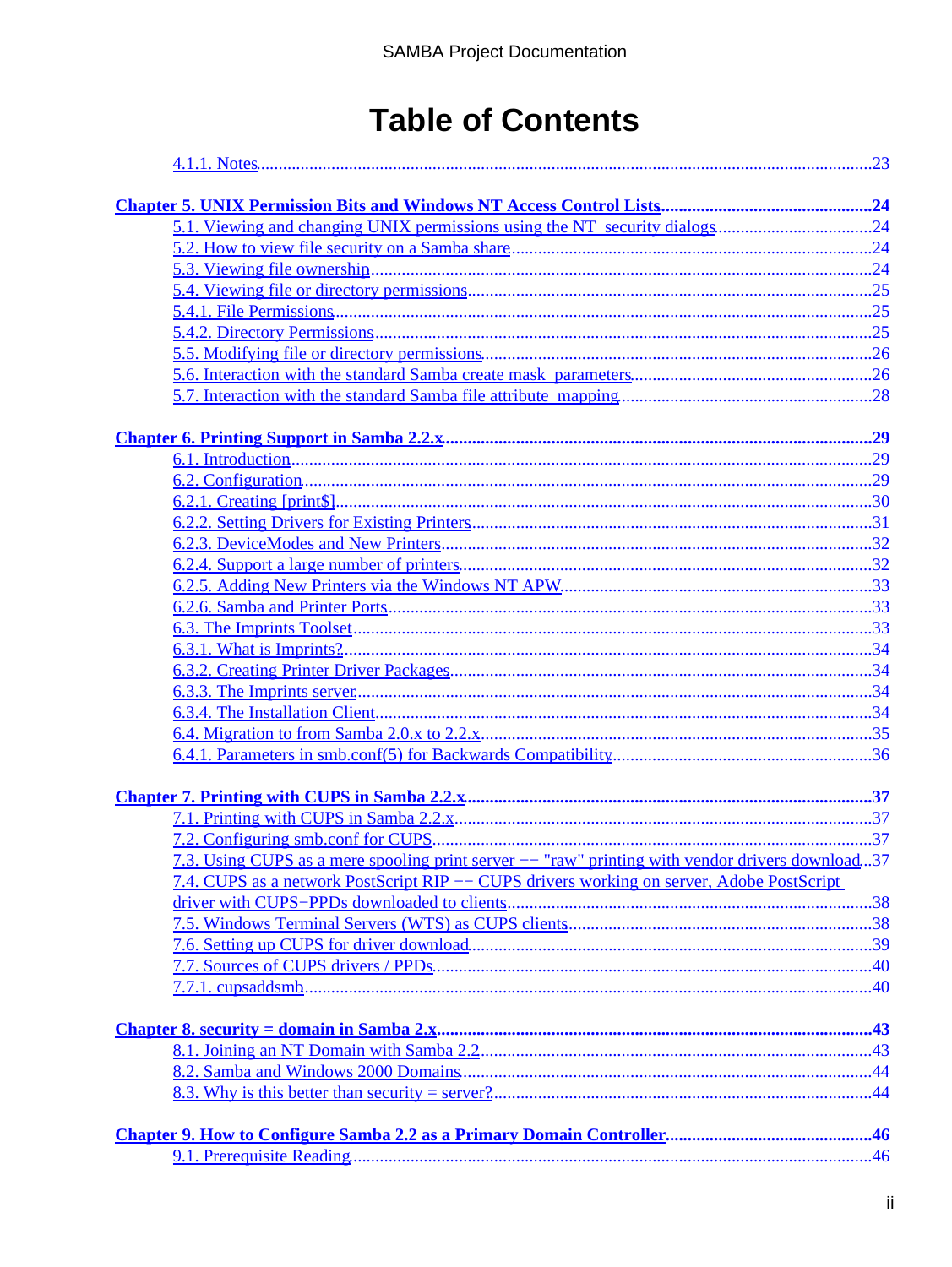| <u>Chapter 10. How to Act as a Backup Domain Controller in a Purely Samba Controlled Domain64</u> |  |
|---------------------------------------------------------------------------------------------------|--|
|                                                                                                   |  |
|                                                                                                   |  |
|                                                                                                   |  |
|                                                                                                   |  |
|                                                                                                   |  |
|                                                                                                   |  |
|                                                                                                   |  |
|                                                                                                   |  |
|                                                                                                   |  |
| Chapter 11. Storing Samba's User/Machine Account information in an LDAP Directory                 |  |
|                                                                                                   |  |
|                                                                                                   |  |
|                                                                                                   |  |
|                                                                                                   |  |
|                                                                                                   |  |
|                                                                                                   |  |
|                                                                                                   |  |
|                                                                                                   |  |
|                                                                                                   |  |
|                                                                                                   |  |
|                                                                                                   |  |
|                                                                                                   |  |
|                                                                                                   |  |
|                                                                                                   |  |
|                                                                                                   |  |
|                                                                                                   |  |
|                                                                                                   |  |
|                                                                                                   |  |
|                                                                                                   |  |
|                                                                                                   |  |
|                                                                                                   |  |
|                                                                                                   |  |
|                                                                                                   |  |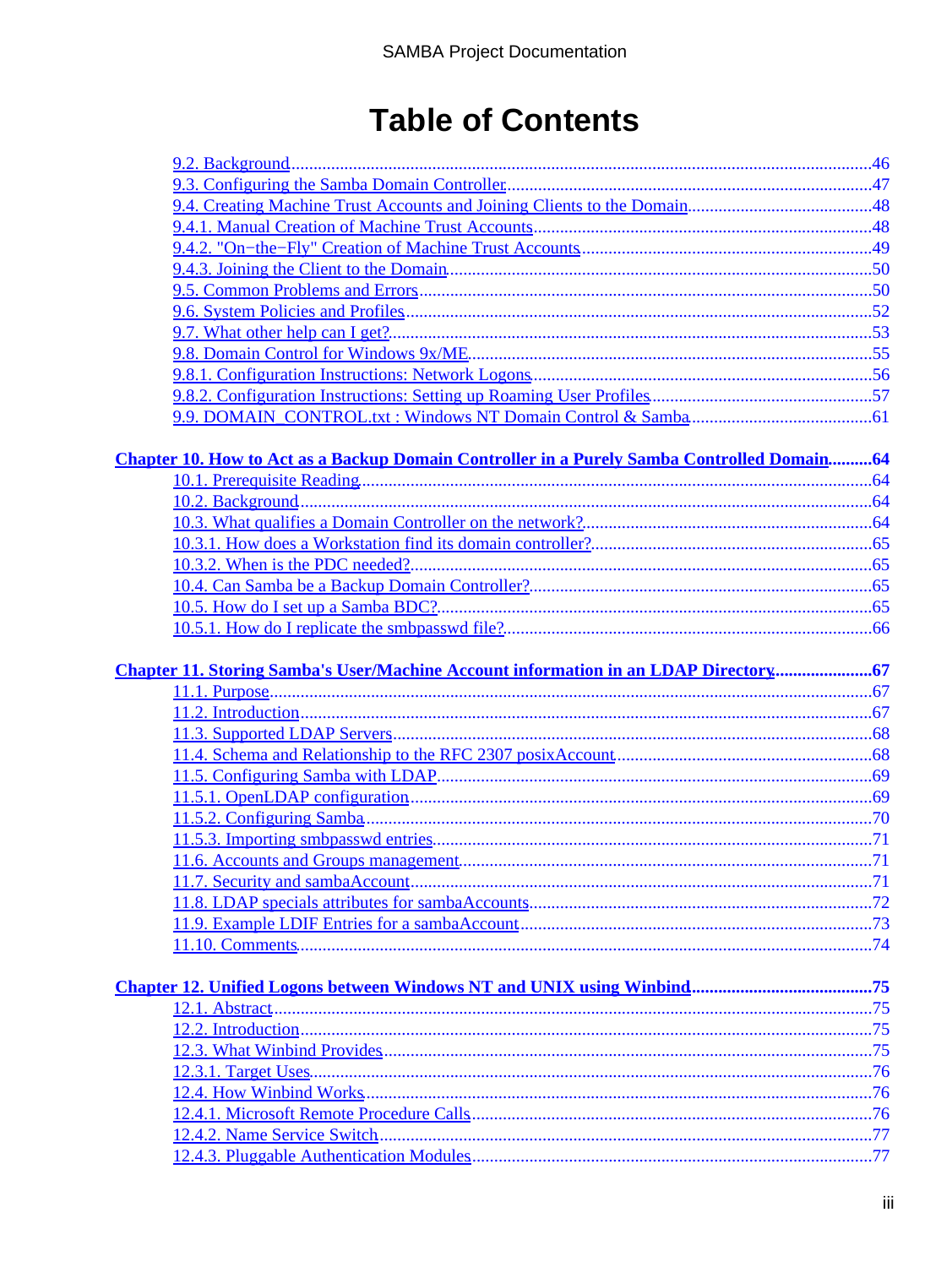| 13.1.1. How can I configure OS/2 Warp Connect or OS/2 Warp 4 as a client for Samba?      |  |
|------------------------------------------------------------------------------------------|--|
| 13.1.2. How can I configure OS/2 Warp 3 (not Connect), OS/2 1.2, 1.3 or 2.x for Samba?85 |  |
|                                                                                          |  |
|                                                                                          |  |
|                                                                                          |  |
|                                                                                          |  |
|                                                                                          |  |
|                                                                                          |  |
|                                                                                          |  |
|                                                                                          |  |
|                                                                                          |  |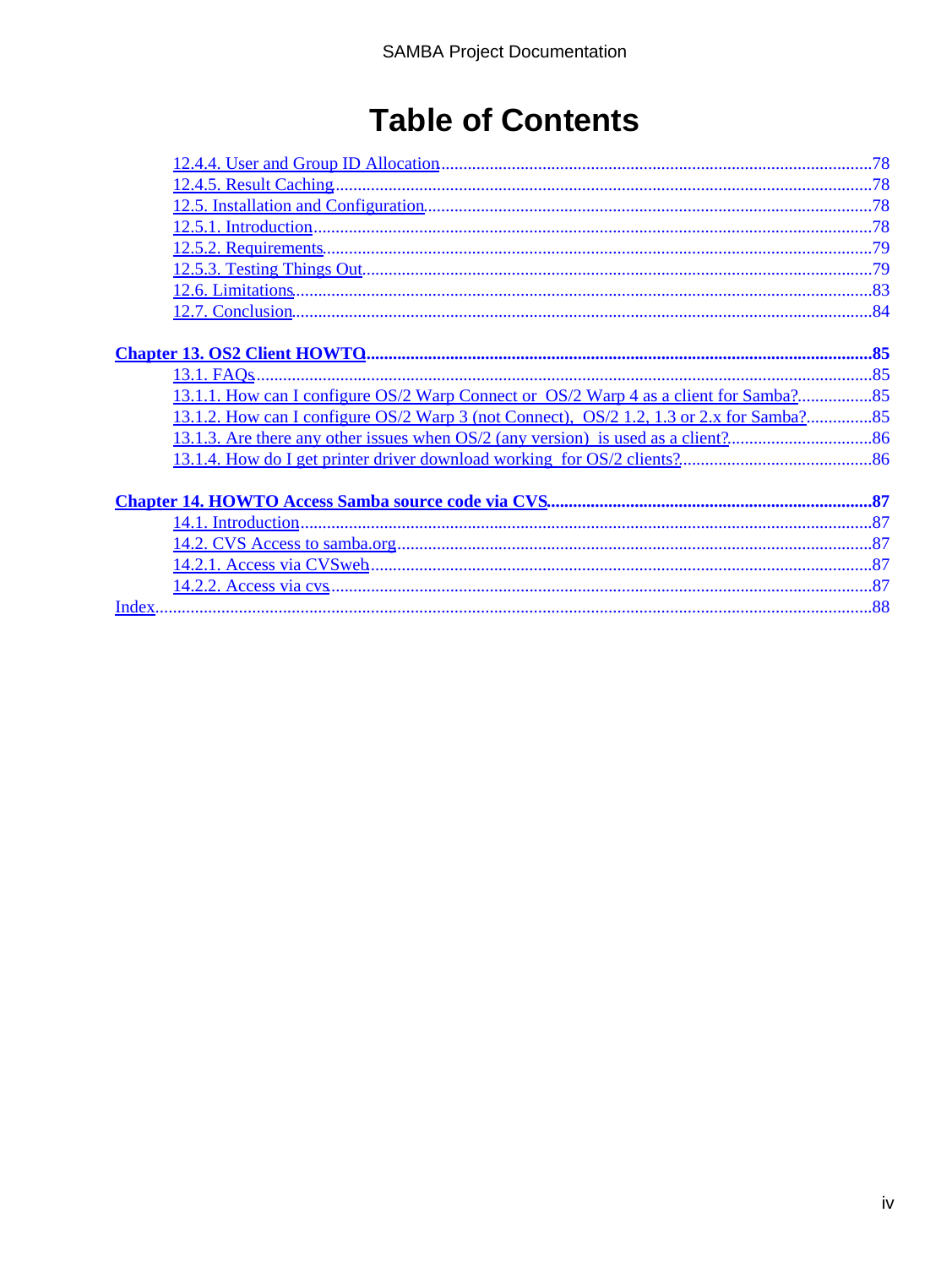# <span id="page-5-0"></span>**Chapter 1. How to Install and Test SAMBA**

#### **1.1. Step 0: Read the man pages**

The man pages distributed with SAMBA contain lots of useful info that will help to get you started. If you don't know how to read man pages then try something like:

```
$ nroff −man smbd.8 | more
```
Other sources of information are pointed to by the Samba web site, [http://www.samba.org](http://www.samba.org/)

#### **1.2. Step 1: Building the Binaries**

To do this, first run the program **./configure** in the source directory. This should automatically configure Samba for your operating system. If you have unusual needs then you may wish to run

```
root# ./configure −−help
```
first to see what special options you can enable. Then executing

root# **make**

will create the binaries. Once it's successfully compiled you can use

root# **make install**

to install the binaries and manual pages. You can separately install the binaries and/or man pages using

root# **make installbin** 

and

```
root# make installman
```
Note that if you are upgrading for a previous version of Samba you might like to know that the old versions of the binaries will be renamed with a ".old" extension. You can go back to the previous version with

```
root# make revert
```
if you find this version a disaster!

## **1.3. Step 2: The all important step**

At this stage you must fetch yourself a coffee or other drink you find stimulating. Getting the rest of the install right can sometimes be tricky, so you will probably need it.

If you have installed samba before then you can skip this step.

Chapter 1. How to Install and Test SAMBA 1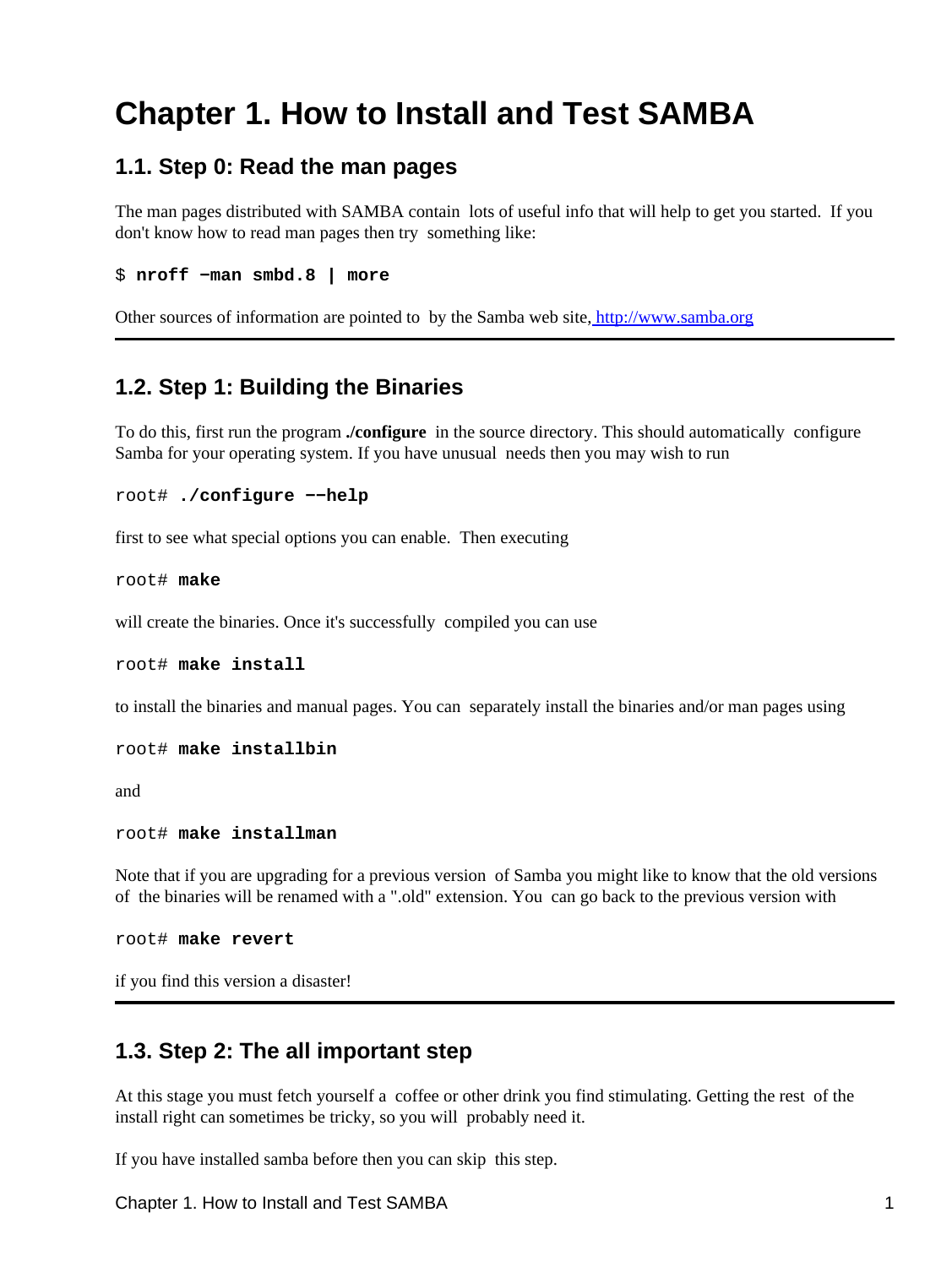# <span id="page-6-0"></span>**1.4. Step 3: Create the smb configuration file.**

There are sample configuration files in the examples subdirectory in the distribution. I suggest you read them carefully so you can see how the options go together in practice. See the man page for all the options.

The simplest useful configuration file would be something like this:

```
 [global]
   workgroup = MYGROUP
   [homes]
       guest ok = no
       read only = no
```
which would allow connections by anyone with an account on the server, using either their login name or "homes" as the service name. (Note that I also set the workgroup that Samba is part of. See BROWSING.txt for details)

Note that **make install** will not install a smb.conf file. You need to create it yourself.

Make sure you put the smb.conf file in the same place you specified in theMakefile (the default is to look for it in /usr/local/samba/lib/).

For more information about security settings for the [homes] share please refer to the document UNIX\_SECURITY.txt.

# **1.5. Step 4: Test your config file with testparm**

It's important that you test the validity of your smb.conf file using the testparm program. If testparm runs OK then it will list the loaded services. If not it will give an error message.

Make sure it runs OK and that the services look reasonable before proceeding.

### **1.6. Step 5: Starting the smbd and nmbd**

You must choose to start smbd and nmbd either as daemons or from **inetd**. Don't try to do both! Either you can put them in inetd.conf and have them started on demand by **inetd**, or you can start them as daemons either from the command line or in /etc/rc.local. See the man pages for details on the command line options. Take particular care to read the bit about what user you need to be in order to start Samba. In many cases you must be root.

The main advantage of starting **smbd** and **nmbd** using the recommended daemon method is that they will respond slightly more quickly to an initial connection request.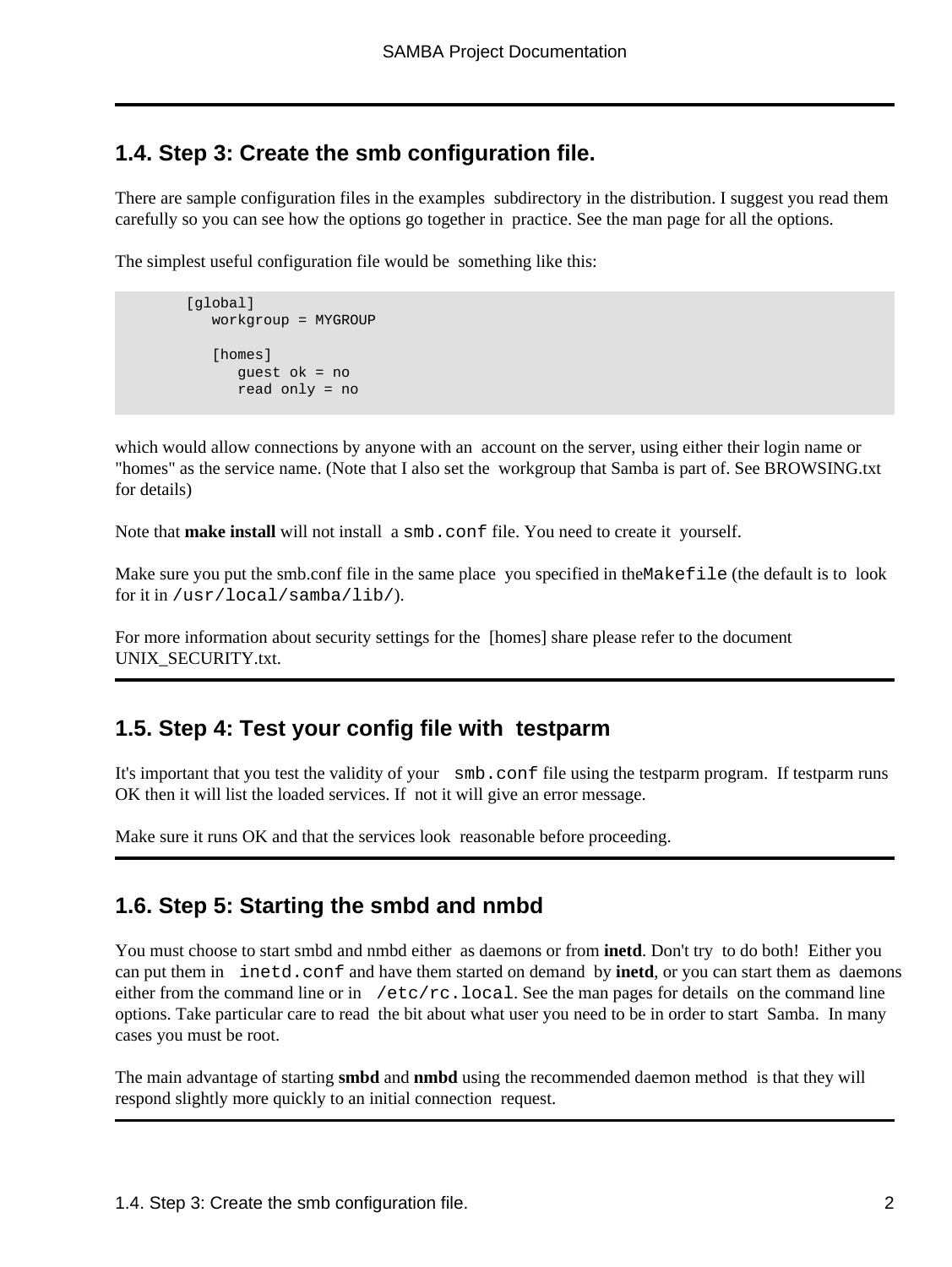# <span id="page-7-0"></span>**1.6.1. Step 5a: Starting from inetd.conf**

NOTE; The following will be different if you use NIS or NIS+ to distributed services maps.

Look at your /etc/services. What is defined at port 139/tcp. If nothing is defined then add a line like this:

```
netbios−ssn 139/tcp
```
similarly for 137/udp you should have an entry like:

#### **netbios−ns 137/udp**

Next edit your /etc/inetd.conf and add two lines something like this:

 netbios−ssn stream tcp nowait root /usr/local/samba/bin/smbd smbd netbios−ns dgram udp wait root /usr/local/samba/bin/nmbd nmbd

The exact syntax of /etc/inetd.conf varies between unixes. Look at the other entries in inetd.conf for a guide.

NOTE: Some unixes already have entries like netbios ns (note the underscore) in /etc/services. You must either edit /etc/services or /etc/inetd.conf to make them consistent.

NOTE: On many systems you may need to use the "interfaces" option in smb.conf to specify the IP address and netmask of your interfaces. Run **ifconfig** as root if you don't know what the broadcast is for your net. **nmbd** tries to determine it at run time, but fails on some unixes. See the section on "testing nmbd" for a method of finding if you need to do this.

!!!WARNING!!! Many unixes only accept around 5 parameters on the command line in inetd.conf. This means you shouldn't use spaces between the options and arguments, or you should use a script, and start the script from **inetd**.

Restart **inetd**, perhaps just send it a HUP. If you have installed an earlier version of **nmbd** then you may need to kill nmbd as well.

#### **1.6.2. Step 5b. Alternative: starting it as a daemon**

To start the server as a daemon you should create a script something like this one, perhaps calling it startsmb.

```
 #!/bin/sh
 /usr/local/samba/bin/smbd −D 
 /usr/local/samba/bin/nmbd −D
```
then make it executable with **chmod +x startsmb**

You can then run **startsmb** by hand or execute it from /etc/rc.local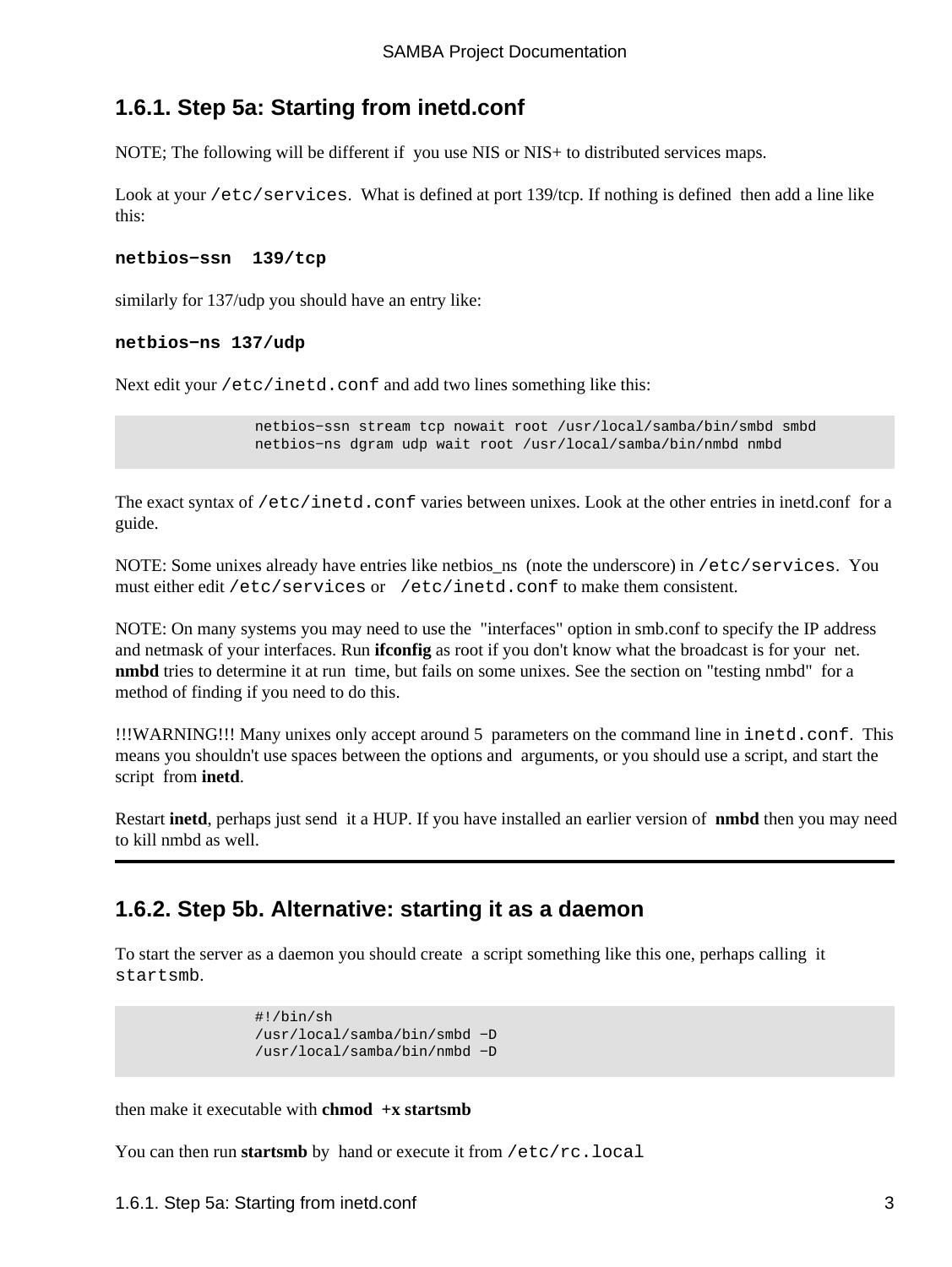<span id="page-8-0"></span>To kill it send a kill signal to the processes **nmbd** and **smbd**.

NOTE: If you use the SVR4 style init system then you may like to look at the examples/svr4−startup script to make Samba fit into that system.

#### **1.7. Step 6: Try listing the shares available on your server**

#### \$ **smbclient −L yourhostname**

You should get back a list of shares available on your server. If you don't then something is incorrectly setup. Note that this method can also be used to see what shares are available on other LanManager clients (such as WfWg).

If you choose user level security then you may find that Samba requests a password before it will list the shares. See the **smbclient** man page for details. (you can force it to list the shares without a password by adding the option −U% to the command line. This will not work with non−Samba servers)

#### **1.8. Step 7: Try connecting with the unix client**

#### \$ **smbclient //yourhostname/aservice**

Typically the yourhostname would be the name of the host where you installed **smbd**. The aservice is any service you have defined in the smb.conf file. Try your user name if you just have a [homes] section in smb.conf.

For example if your unix host is bambi and your login name is fred you would type:

\$ **smbclient //bambi/fred** 

#### **1.9. Step 8: Try connecting from a DOS, WfWg, Win9x, WinNT, Win2k, OS/2, etc... client**

Try mounting disks. eg:

C:\WINDOWS\> **net use d: \\servername\service** 

Try printing. eg:

C:\WINDOWS\> **net use lpt1: \\servername\spoolservice**

C:\WINDOWS\> **print filename** 

Celebrate, or send me a bug report!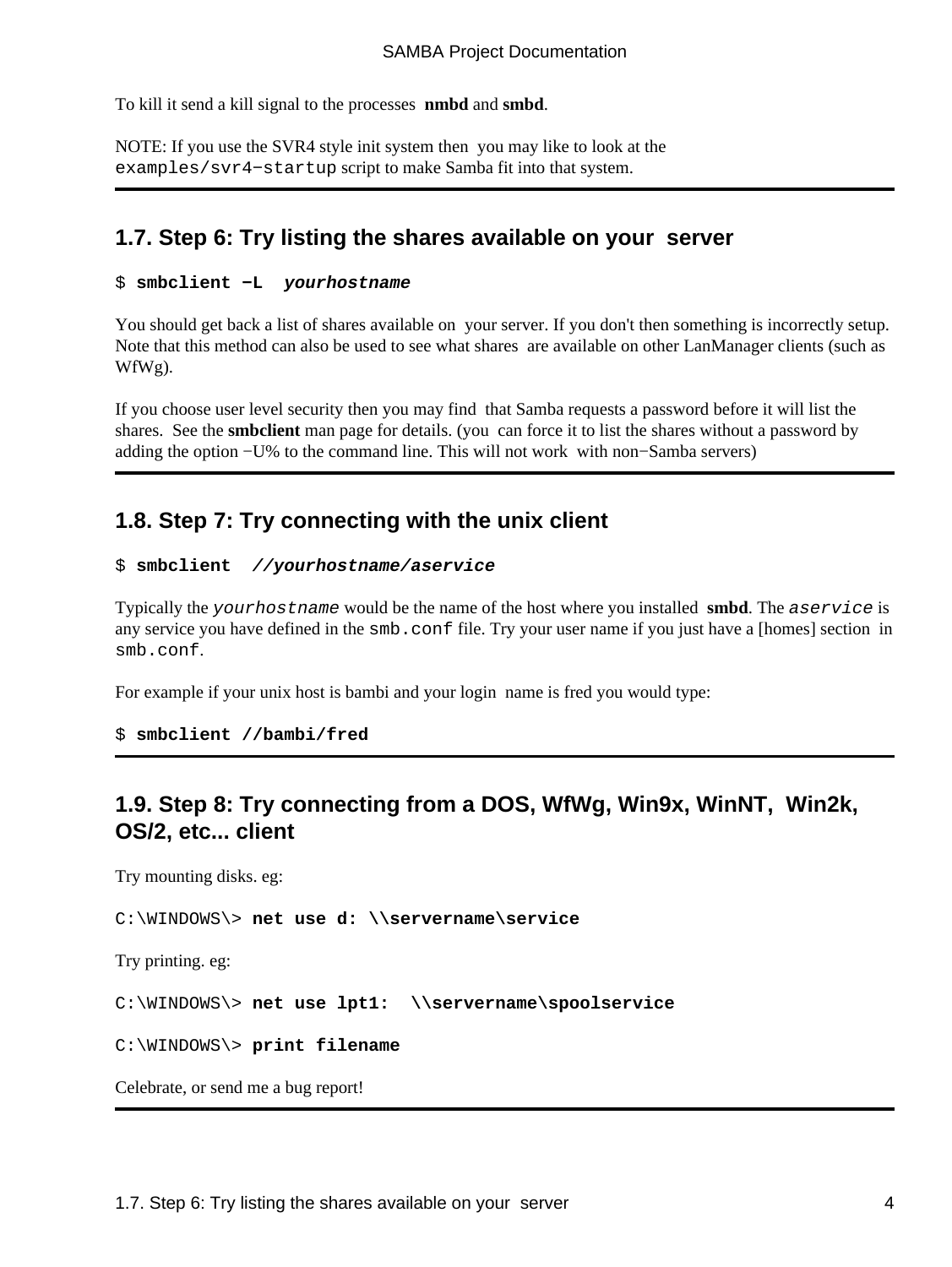# <span id="page-9-0"></span>**1.10. What If Things Don't Work?**

If nothing works and you start to think "who wrote this pile of trash" then I suggest you do step 2 again (and again) till you calm down.

Then you might read the file DIAGNOSIS.txt and the FAQ. If you are still stuck then try the mailing list or newsgroup (look in the README for details). Samba has been successfully installed at thousands of sites worldwide, so maybe someone else has hit your problem and has overcome it. You could also use the WWW site to scan back issues of the samba−digest.

When you fix the problem PLEASE send me some updates to the documentation (or source code) so that the next person will find it easier.

# **1.10.1. Diagnosing Problems**

If you have installation problems then go to DIAGNOSIS.txt to try to find the problem.

# **1.10.2. Scope IDs**

By default Samba uses a blank scope ID. This means all your windows boxes must also have a blank scope ID. If you really want to use a non−blank scope ID then you will need to use the 'netbios scope' smb.conf option. All your PCs will need to have the same setting for this to work. I do not recommend scope IDs.

# **1.10.3. Choosing the Protocol Level**

The SMB protocol has many dialects. Currently Samba supports 5, called CORE, COREPLUS, LANMAN1, LANMAN2 and NT1.

You can choose what maximum protocol to support in the smb.conf file. The default is NT1 and that is the best for the vast majority of sites.

In older versions of Samba you may have found it necessary to use COREPLUS. The limitations that led to this have mostly been fixed. It is now less likely that you will want to use less than LANMAN1. The only remaining advantage of COREPLUS is that for some obscure reason WfWg preserves the case of passwords in this protocol, whereas under LANMAN1, LANMAN2 or NT1 it uppercases all passwords before sending them, forcing you to use the "password level=" option in some cases.

The main advantage of LANMAN2 and NT1 is support for long filenames with some clients (eg: smbclient, Windows NT or Win95).

See the smb.conf(5) manual page for more details.

Note: To support print queue reporting you may find that you have to use TCP/IP as the default protocol under WfWg. For some reason if you leave Netbeui as the default it may break the print queue reporting on some systems. It is presumably a WfWg bug.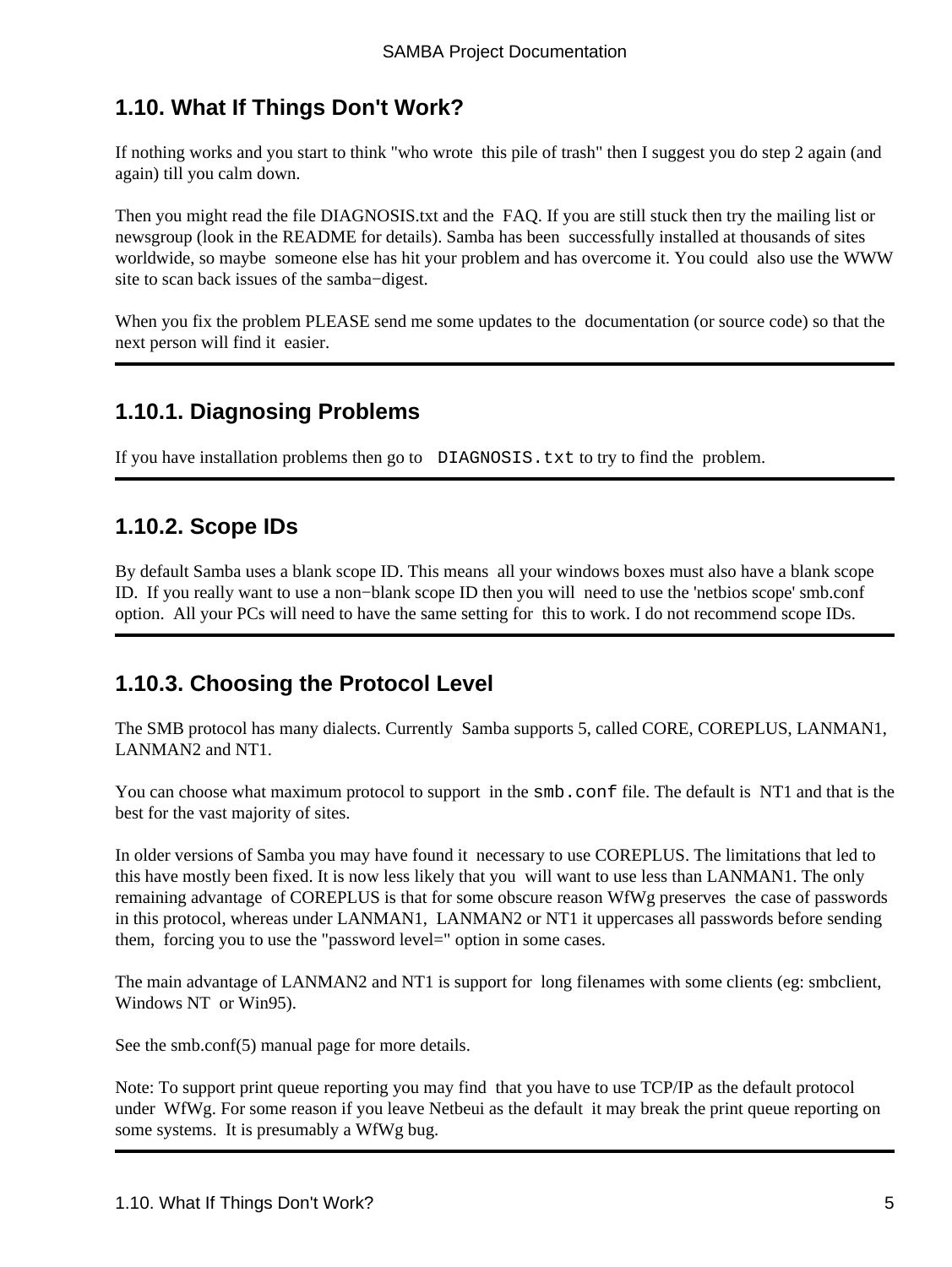# <span id="page-10-0"></span>**1.10.4. Printing from UNIX to a Client PC**

To use a printer that is available via a smb−based server from a unix host you will need to compile the smbclient program. You then need to install the script "smbprint". Read the instruction in smbprint for more details.

There is also a SYSV style script that does much the same thing called smbprint.sysv. It contains instructions.

## **1.10.5. Locking**

One area which sometimes causes trouble is locking.

There are two types of locking which need to be performed by a SMB server. The first is "record locking" which allows a client to lock a range of bytes in a open file. The second is the "deny modes" that are specified when a file is open.

Record locking semantics under Unix is very different from record locking under Windows. Versions of Samba before 2.2 have tried to use the native fcntl() unix system call to implement proper record locking between different Samba clients. This can not be fully correct due to several reasons. The simplest is the fact that a Windows client is allowed to lock a byte range up to  $2^{\wedge}32$  or  $2^{\wedge}64$ , depending on the client OS. The unix locking only supports byte ranges up to  $2^{\wedge}31$ . So it is not possible to correctly satisfy a lock request above 2^31. There are many more differences, too many to be listed here.

Samba 2.2 and above implements record locking completely independent of the underlying unix system. If a byte range lock that the client requests happens to fall into the range 0−2^31, Samba hands this request down to the Unix system. All other locks can not be seen by unix anyway.

Strictly a SMB server should check for locks before every read and write call on a file. Unfortunately with the way fcntl() works this can be slow and may overstress the rpc.lockd. It is also almost always unnecessary as clients are supposed to independently make locking calls before reads and writes anyway if locking is important to them. By default Samba only makes locking calls when explicitly asked to by a client, but if you set "strict locking  $=$  yes" then it will make lock checking calls on every read and write.

You can also disable by range locking completely using "locking = no". This is useful for those shares that don't support locking or don't need it (such as cdroms). In this case Samba fakes the return codes of locking calls to tell clients that everything is OK.

The second class of locking is the "deny modes". These are set by an application when it opens a file to determine what types of access should be allowed simultaneously with its open. A client may ask for DENY\_NONE, DENY\_READ, DENY\_WRITE or DENY\_ALL. There are also special compatibility modes called DENY\_FCB and DENY\_DOS.

### **1.10.6. Mapping Usernames**

If you have different usernames on the PCs and the unix server then take a look at the "username map" option. See the smb.conf man page for details.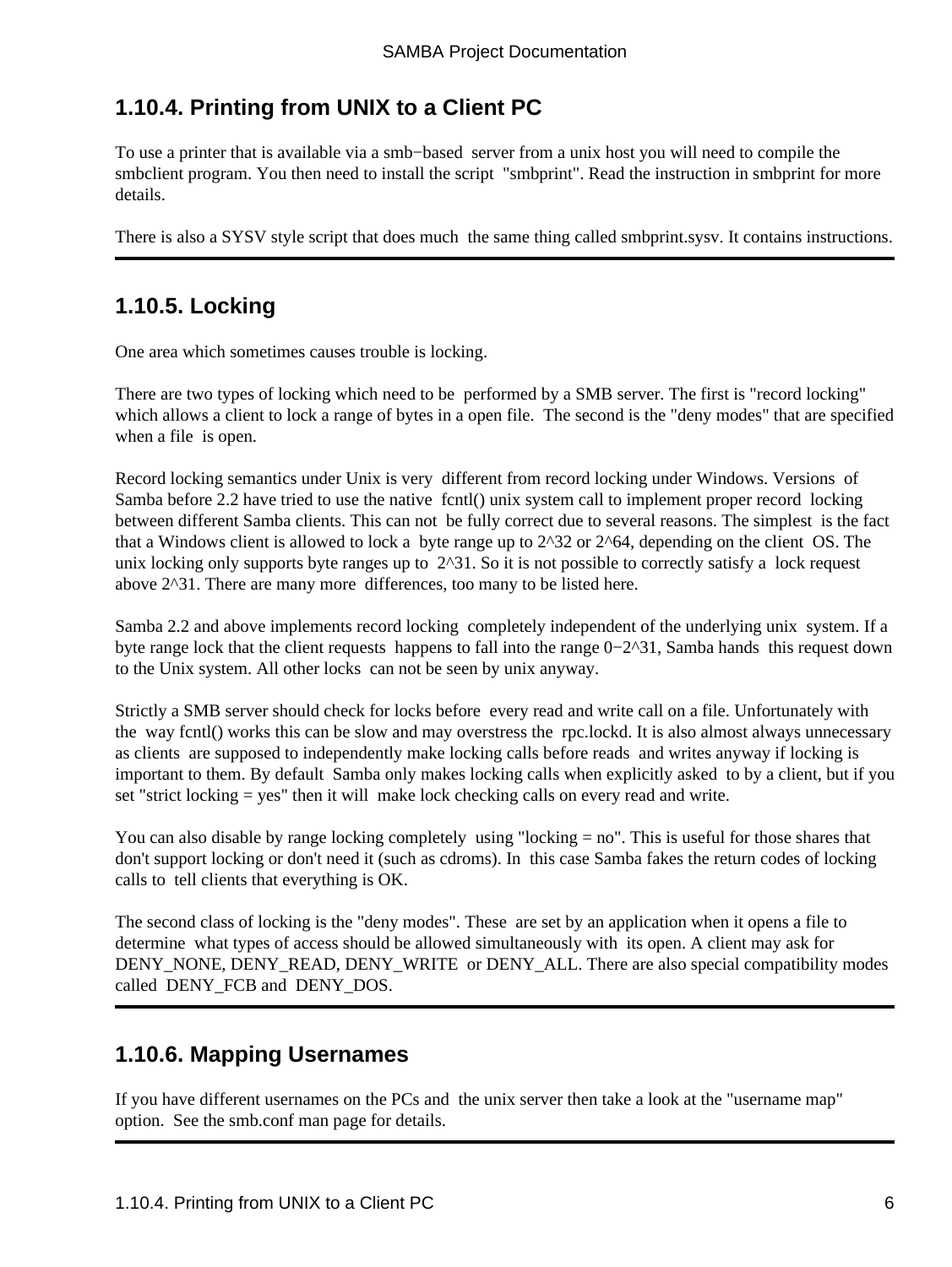# <span id="page-11-0"></span>**1.10.7. Other Character Sets**

If you have problems using filenames with accented characters in them (like the German, French or Scandinavian character sets) then I recommend you look at the "valid chars" option in smb.conf and also take a look at the validchars package in the examples directory.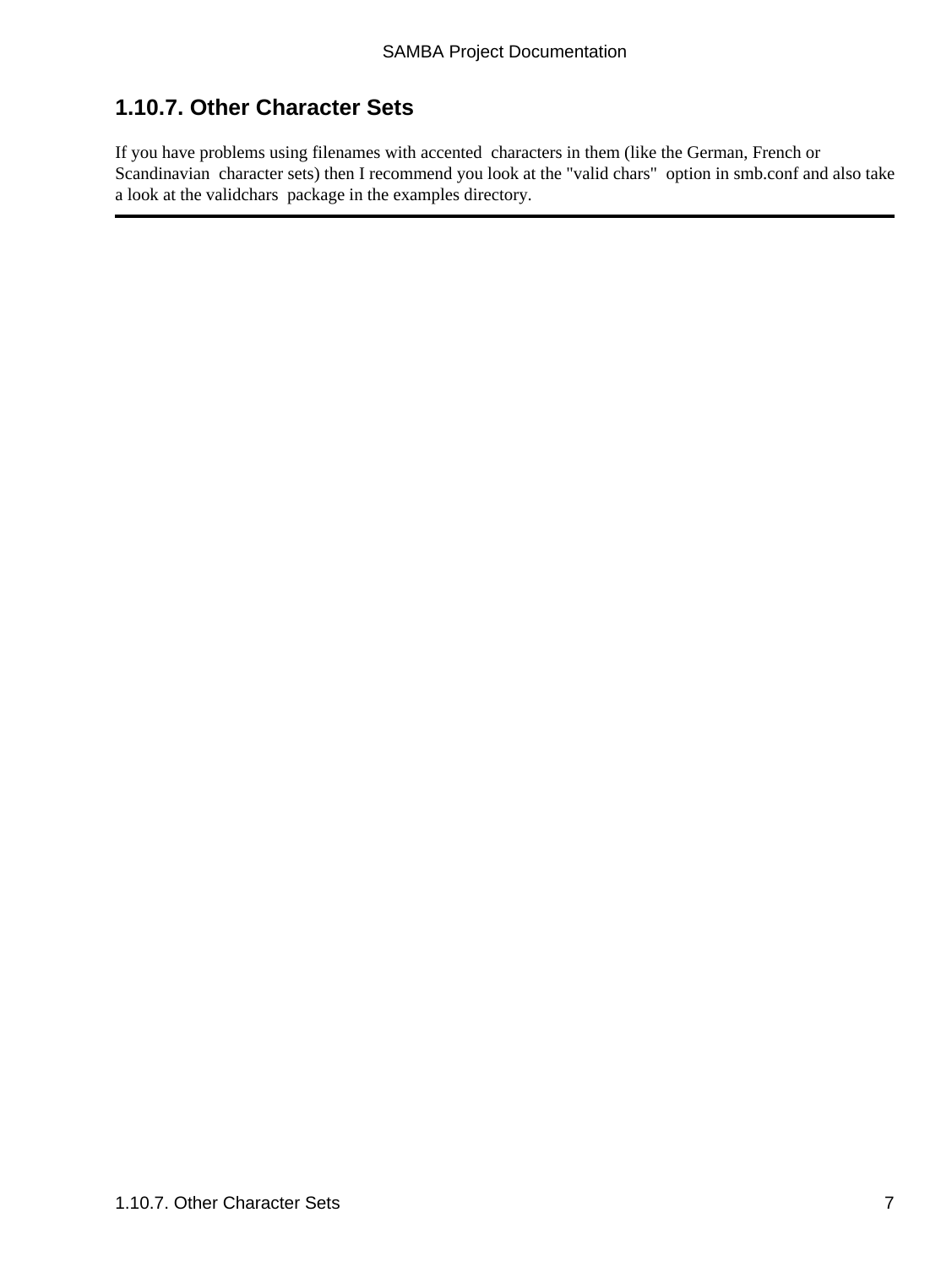# <span id="page-12-0"></span>**Chapter 2. Integrating MS Windows networks with Samba**

# **2.1. Agenda**

To identify the key functional mechanisms of MS Windows networking to enable the deployment of Samba as a means of extending and/or replacing MS Windows NT/2000 technology.

We will examine:

- 1. Name resolution in a pure Unix/Linux TCP/IP environment
- 2. Name resolution as used within MS Windows networking
- 3. How browsing functions and how to deploy stable and dependable browsing using Samba
- 4. MS Windows security options and how to configure Samba for seemless integration
- 5. Configuration of Samba as:
	- a. A stand−alone server
	- b. An MS Windows NT 3.x/4.0 security domain member
	- c. An alternative to an MS Windows NT 3.x/4.0 Domain Controller

#### **2.2. Name Resolution in a pure Unix/Linux world**

The key configuration files covered in this section are:

- /etc/hosts
- /etc/resolv.conf
- /etc/host.conf
- /etc/nsswitch.conf

#### **2.2.1. /etc/hosts**

Contains a static list of IP Addresses and names. eg:

 127.0.0.1 localhost localhost.localdomain 192.168.1.1 bigbox.caldera.com bigbox alias4box

The purpose of /etc/hosts is to provide a name resolution mechanism so that uses do not need to remember IP addresses.

Network packets that are sent over the physical network transport layer communicate not via IP addresses but rather using the Media Access Control address, or MAC address. IP Addresses are currently 32 bits in length and are typically presented as four (4) decimal numbers that are separated by a dot (or period). eg: 168.192.1.1

MAC Addresses use 48 bits (or 6 bytes) and are typically represented as two digit hexadecimal numbers separated by colons. eg: 40:8e:0a:12:34:56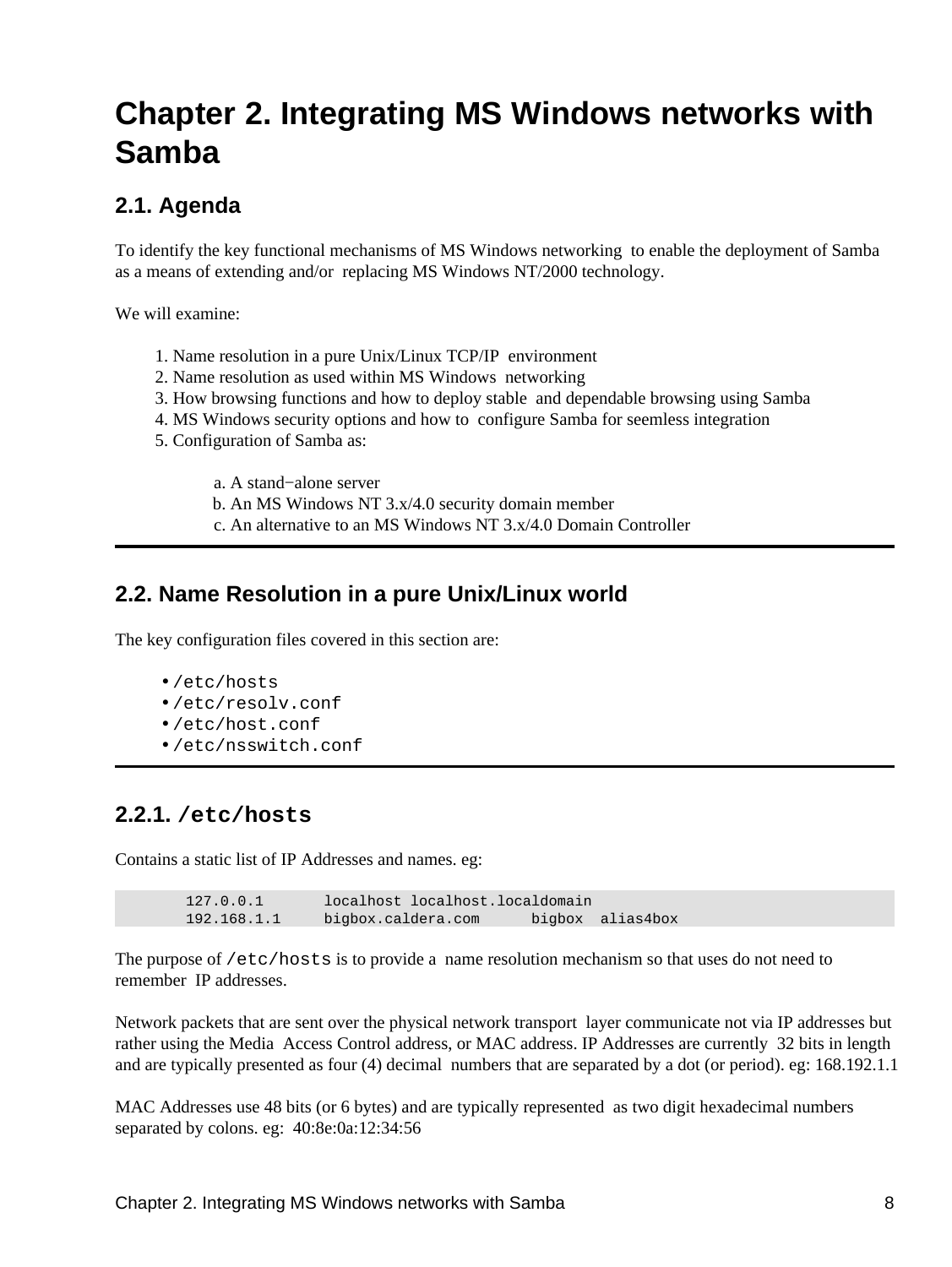<span id="page-13-0"></span>Every network interfrace must have an MAC address. Associated with a MAC address there may be one or more IP addresses. There is NO relationship between an IP address and a MAC address, all such assignments are arbitary or discretionary in nature. At the most basic level all network communications takes place using MAC addressing. Since MAC addresses must be globally unique, and generally remains fixed for any particular interface, the assignment of an IP address makes sense from a network management perspective. More than one IP address can be assigned per MAC address. One address must be the primary IP address, this is the address that will be returned in the ARP reply.

When a user or a process wants to communicate with another machine the protocol implementation ensures that the "machine name" or "host name" is resolved to an IP address in a manner that is controlled by the TCP/IP configuration control files. The file /etc/hosts is one such file.

When the IP address of the destination interface has been determined a protocol called ARP/RARP is used to identify the MAC address of the target interface. ARP stands for Address Resolution Protocol, and is a broadcast oriented method that uses UDP (User Datagram Protocol) to send a request to all interfaces on the local network segment using the all 1's MAC address. Network interfaces are programmed to respond to two MAC addresses only; their own unique address and the address ff:ff:ff:ff:ff:ff:ff:ff The reply packet from an ARP request will contain the MAC address and the primary IP address for each interface.

The /etc/hosts file is foundational to all Unix/Linux TCP/IP installations and as a minumum will contain the localhost and local network interface IP addresses and the primary names by which they are known within the local machine. This file helps to prime the pump so that a basic level of name resolution can exist before any other method of name resolution becomes available.

### **2.2.2. /etc/resolv.conf**

This file tells the name resolution libraries:

- The name of the domain to which the machine belongs
- The name(s) of any domains that should be automatically searched when trying to resolve unqualified host names to their IP address
- The name or IP address of available Domain Name Servers that may be asked to perform name to address translation lookups

#### **2.2.3. /etc/host.conf**

/etc/host.conf is the primary means by which the setting in /etc/resolv.conf may be affected. It is a critical configuration file. This file controls the order by which name resolution may procede. The typical structure is:

```
 order hosts,bind
 multi on
```
then both addresses should be returned. Please refer to the man page for host.conf for further details.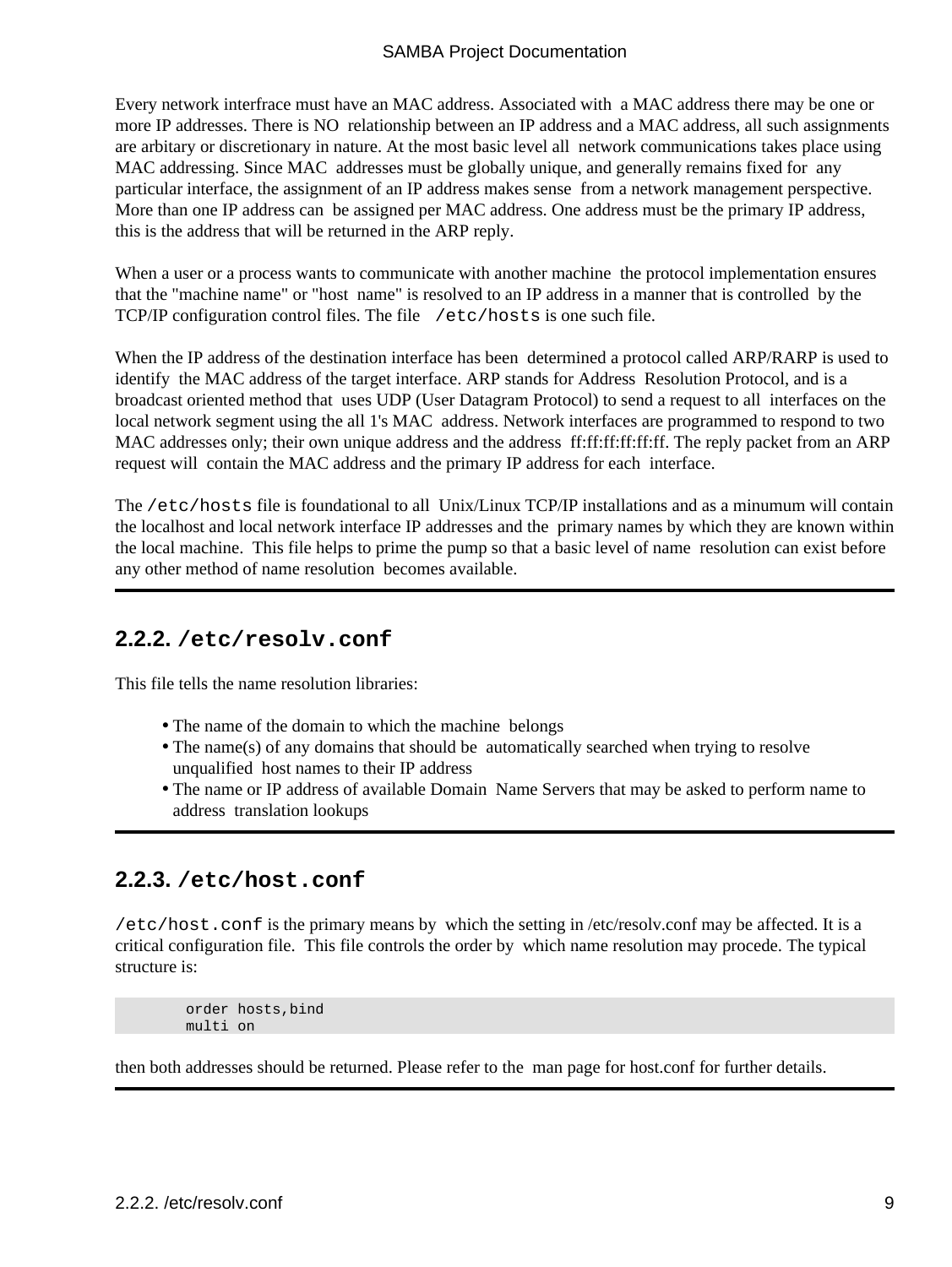#### <span id="page-14-0"></span>**2.2.4. /etc/nsswitch.conf**

This file controls the actual name resolution targets. The file typically has resolver object specifications as follows:

```
 # /etc/nsswitch.conf
 #
        # Name Service Switch configuration file.
        #
        passwd: compat
        # Alternative entries for password authentication are:
        # passwd: compat files nis ldap winbind
       shadow:
        group: compat
        hosts: files nis dns
        # Alternative entries for host name resolution are:
        # hosts: files dns nis nis+ hesoid db compat ldap wins
        networks: nis files dns
       ethers: nis files<br>protocols: nis files<br>rnc:
      protocols:
        rpc: nis files
        services: nis files
```
Of course, each of these mechanisms requires that the appropriate facilities and/or services are correctly configured.

It should be noted that unless a network request/message must be sent, TCP/IP networks are silent. All TCP/IP communications assumes a principal of speaking only when necessary.

Samba version 2.2.0 will add Linux support for extensions to the name service switch infrastructure so that linux clients will be able to obtain resolution of MS Windows NetBIOS names to IP Addresses. To gain this functionality Samba needs to be compiled with appropriate arguments to the make command (ie: **make nsswitch/libnss\_wins.so**). The resulting library should then be installed in the /lib directory and the "wins" parameter needs to be added to the "hosts:" line in the /etc/nsswitch.conf file. At this point it will be possible to ping any MS Windows machine by it's NetBIOS machine name, so long as that machine is within the workgroup to which both the samba machine and the MS Windows machine belong.

#### **2.3. Name resolution as used within MS Windows networking**

MS Windows networking is predicated about the name each machine is given. This name is known variously (and inconsistently) as the "computer name", "machine name", "networking name", "netbios name", "SMB name". All terms mean the same thing with the exception of "netbios name" which can apply also to the name of the workgroup or the domain name. The terms "workgroup" and "domain" are really just a simply name with which the machine is associated. All NetBIOS names are exactly 16 characters in length. The 16th character is reserved. It is used to store a one byte value that indicates service level information for the NetBIOS name that is registered. A NetBIOS machine name is therefore registered for each service type that is provided by the client/server.

The following are typical NetBIOS name/service type registrations: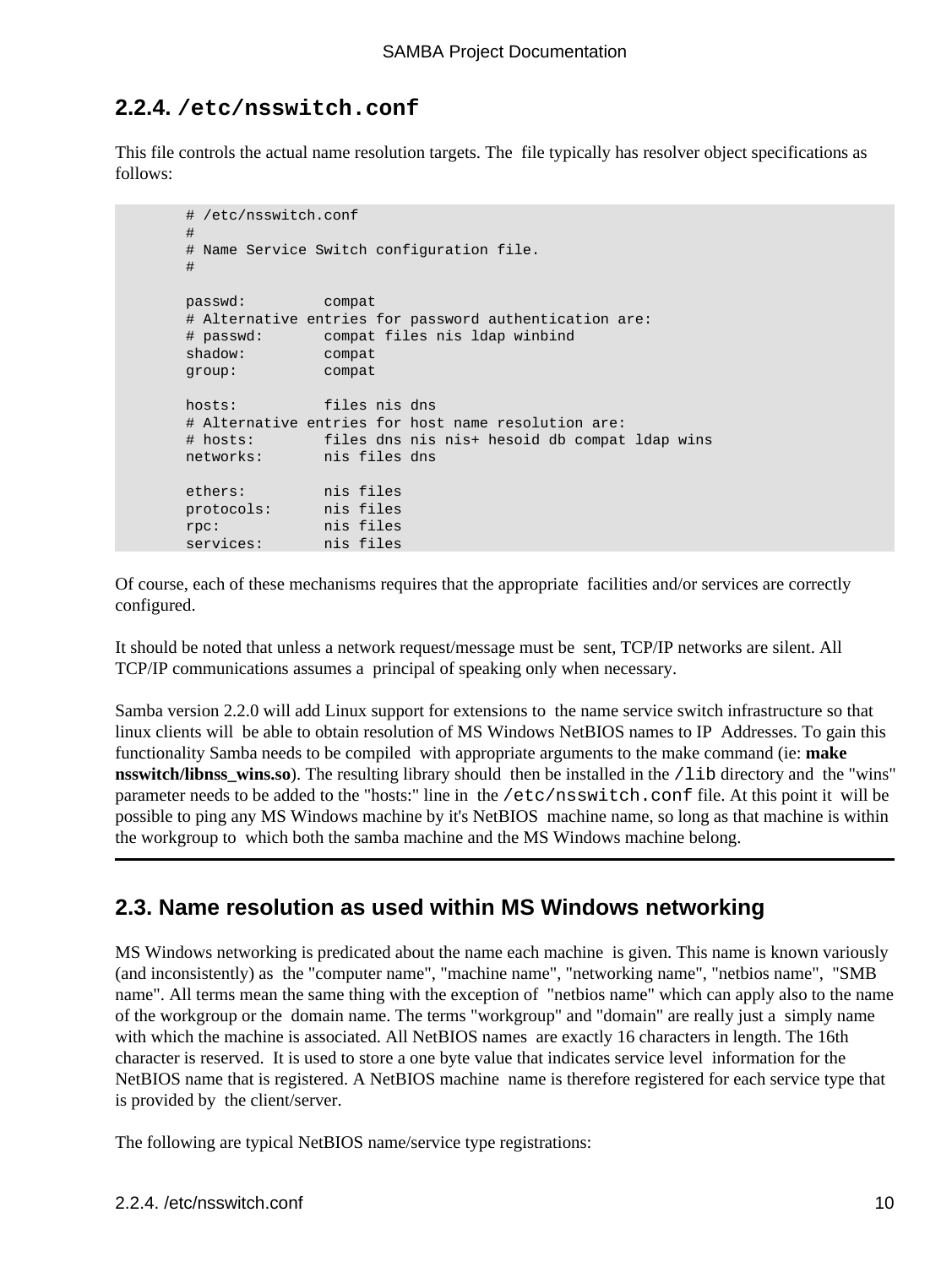<span id="page-15-0"></span>

| Unique NetBIOS Names:                                               |  |  |  |
|---------------------------------------------------------------------|--|--|--|
| MACHINENAME<00> = Server Service is running on MACHINENAME          |  |  |  |
| MACHINENAME<03> = Generic Machine Name (NetBIOS name)               |  |  |  |
| MACHINENAME<20> = LanMan Server service is running on MACHINENAME   |  |  |  |
| WORKGROUP<1b> = Domain Master Browser                               |  |  |  |
|                                                                     |  |  |  |
| Group Names:                                                        |  |  |  |
| WORKGROUP<03> = Generic Name registered by all members of WORKGROUP |  |  |  |
| WORKGROUP<1c> = Domain Controllers / Netlogon Servers               |  |  |  |
| WORKGROUP<1d> = Local Master Browsers                               |  |  |  |
| WORKGROUP<1e> = Internet Name Resolvers                             |  |  |  |

It should be noted that all NetBIOS machines register their own names as per the above. This is in vast contrast to TCP/IP installations where traditionally the system administrator will determine in the /etc/hosts or in the DNS database what names are associated with each IP address.

One further point of clarification should be noted, the /etc/hosts file and the DNS records do not provide the NetBIOS name type information that MS Windows clients depend on to locate the type of service that may be needed. An example of this is what happens when an MS Windows client wants to locate a domain logon server. It find this service and the IP address of a server that provides it by performing a lookup (via a NetBIOS broadcast) for enumeration of all machines that have registered the name type  $\ast$ <1c>. A logon request is then sent to each IP address that is returned in the enumerated list of IP addresses. Which ever machine first replies then ends up providing the logon services.

The name "workgroup" or "domain" really can be confusing since these have the added significance of indicating what is the security architecture of the MS Windows network. The term "workgroup" indicates that the primary nature of the network environment is that of a peer−to−peer design. In a WORKGROUP all machines are responsible for their own security, and generally such security is limited to use of just a password (known as SHARE MODE security). In most situations with peer−to−peer networking the users who control their own machines will simply opt to have no security at all. It is possible to have USER MODE security in a WORKGROUP environment, thus requiring use of a user name and a matching password.

MS Windows networking is thus predetermined to use machine names for all local and remote machine message passing. The protocol used is called Server Message Block (SMB) and this is implemented using the NetBIOS protocol (Network Basic Input Output System). NetBIOS can be encapsulated using LLC (Logical Link Control) protocol − in which case the resulting protocol is called NetBEUI (Network Basic Extended User Interface). NetBIOS can also be run over IPX (Internetworking Packet Exchange) protocol as used by Novell NetWare, and it can be run over TCP/IP protocols − in which case the resulting protocol is called NBT or NetBT, the NetBIOS over TCP/IP.

MS Windows machines use a complex array of name resolution mechanisms. Since we are primarily concerned with TCP/IP this demonstration is limited to this area.

# **2.3.1. The NetBIOS Name Cache**

All MS Windows machines employ an in memory buffer in which is stored the NetBIOS names and IP addresses for all external machines that that machine has communicated with over the past 10−15 minutes. It is more efficient to obtain an IP address for a machine from the local cache than it is to go through all the configured name resolution mechanisms.

If a machine whose name is in the local name cache has been shut down before the name had been expired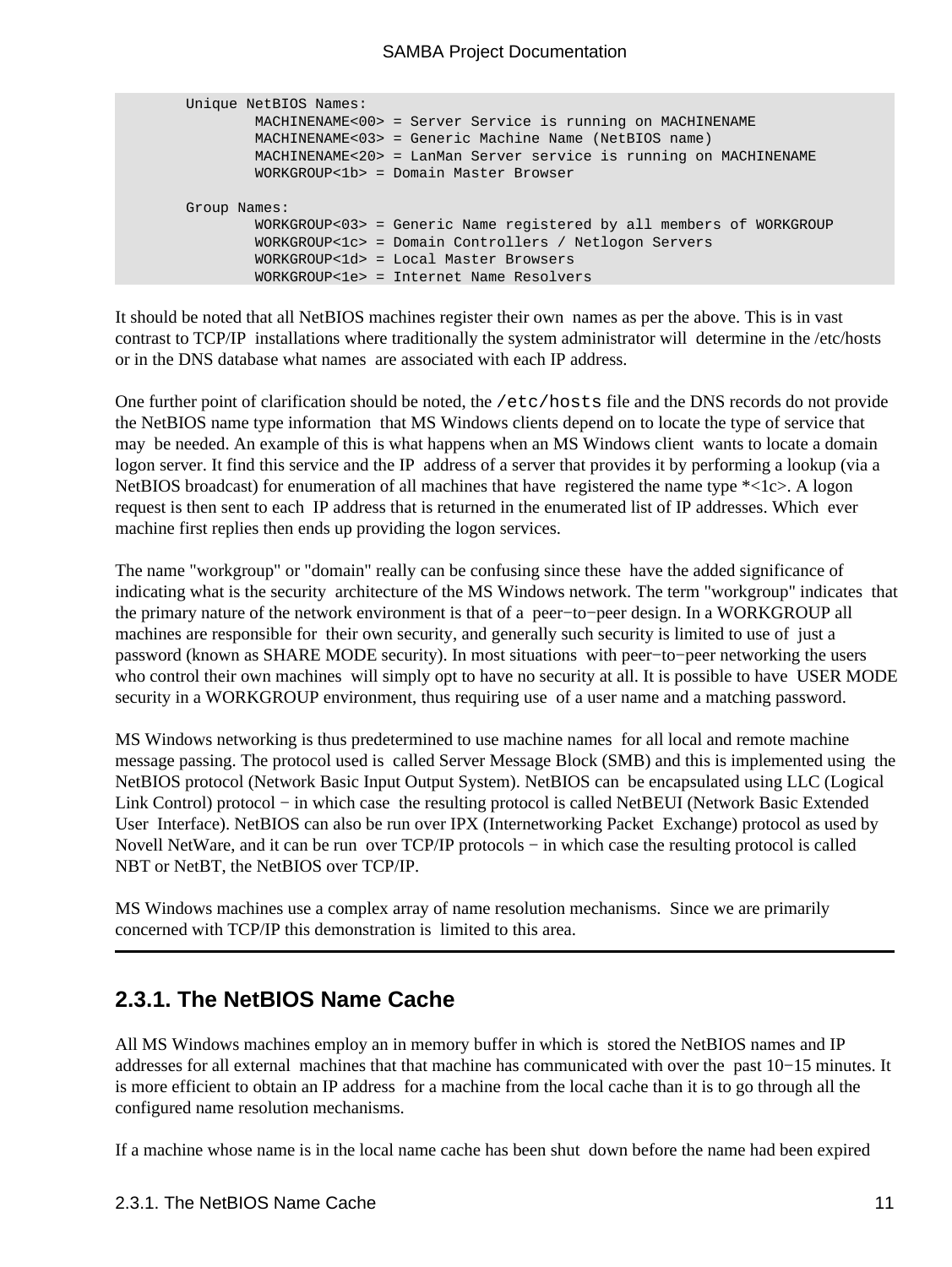<span id="page-16-0"></span>and flushed from the cache, then an attempt to exchange a message with that machine will be subject to time−out delays. i.e.: Its name is in the cache, so a name resolution lookup will succeed, but the machine can not respond. This can be frustrating for users − but it is a characteristic of the protocol.

The MS Windows utility that allows examination of the NetBIOS name cache is called "nbtstat". The Samba equivalent of this is called "nmblookup".

#### **2.3.2. The LMHOSTS file**

This file is usually located in MS Windows NT 4.0 or 2000 in

C:\WINNT\SYSTEM32\DRIVERS\ETC and contains the IP Address and the machine name in matched pairs. The LMHOSTS file performs NetBIOS name to IP address mapping oriented.

It typically looks like:

```
 # Copyright (c) 1998 Microsoft Corp.
        #
        # This is a sample LMHOSTS file used by the Microsoft Wins Client (NetBIOS
        # over TCP/IP) stack for Windows98
 #
        # This file contains the mappings of IP addresses to NT computernames
        # (NetBIOS) names. Each entry should be kept on an individual line.
        # The IP address should be placed in the first column followed by the
        # corresponding computername. The address and the comptername
        # should be separated by at least one space or tab. The "#" character
        # is generally used to denote the start of a comment (see the exceptions
        # below).
        #
        # This file is compatible with Microsoft LAN Manager 2.x TCP/IP lmhosts
        # files and offers the following extensions:
        #
        # #PRE
        # #DOM:<domain>
        # #INCLUDE <filename>
        # #BEGIN_ALTERNATE
        # #END_ALTERNATE
        # \0xnn (non−printing character support)
 #
        # Following any entry in the file with the characters "#PRE" will cause
        # the entry to be preloaded into the name cache. By default, entries are
        # not preloaded, but are parsed only after dynamic name resolution fails.
 #
        # Following an entry with the "#DOM:<domain>" tag will associate the
        # entry with the domain specified by <domain>. This affects how the
        # browser and logon services behave in TCP/IP environments. To preload
        # the host name associated with #DOM entry, it is necessary to also add a
        # #PRE to the line. The <domain> is always preloaded although it will not
        # be shown when the name cache is viewed.
 #
        # Specifying "#INCLUDE <filename>" will force the RFC NetBIOS (NBT)
       # software to seek the specified <filename> and parse it as if it were
        # local. <filename> is generally a UNC−based name, allowing a
        # centralized lmhosts file to be maintained on a server.
        # It is ALWAYS necessary to provide a mapping for the IP address of the
        # server prior to the #INCLUDE. This mapping must use the #PRE directive.
        # In addtion the share "public" in the example below must be in the
        # LanManServer list of "NullSessionShares" in order for client machines to
```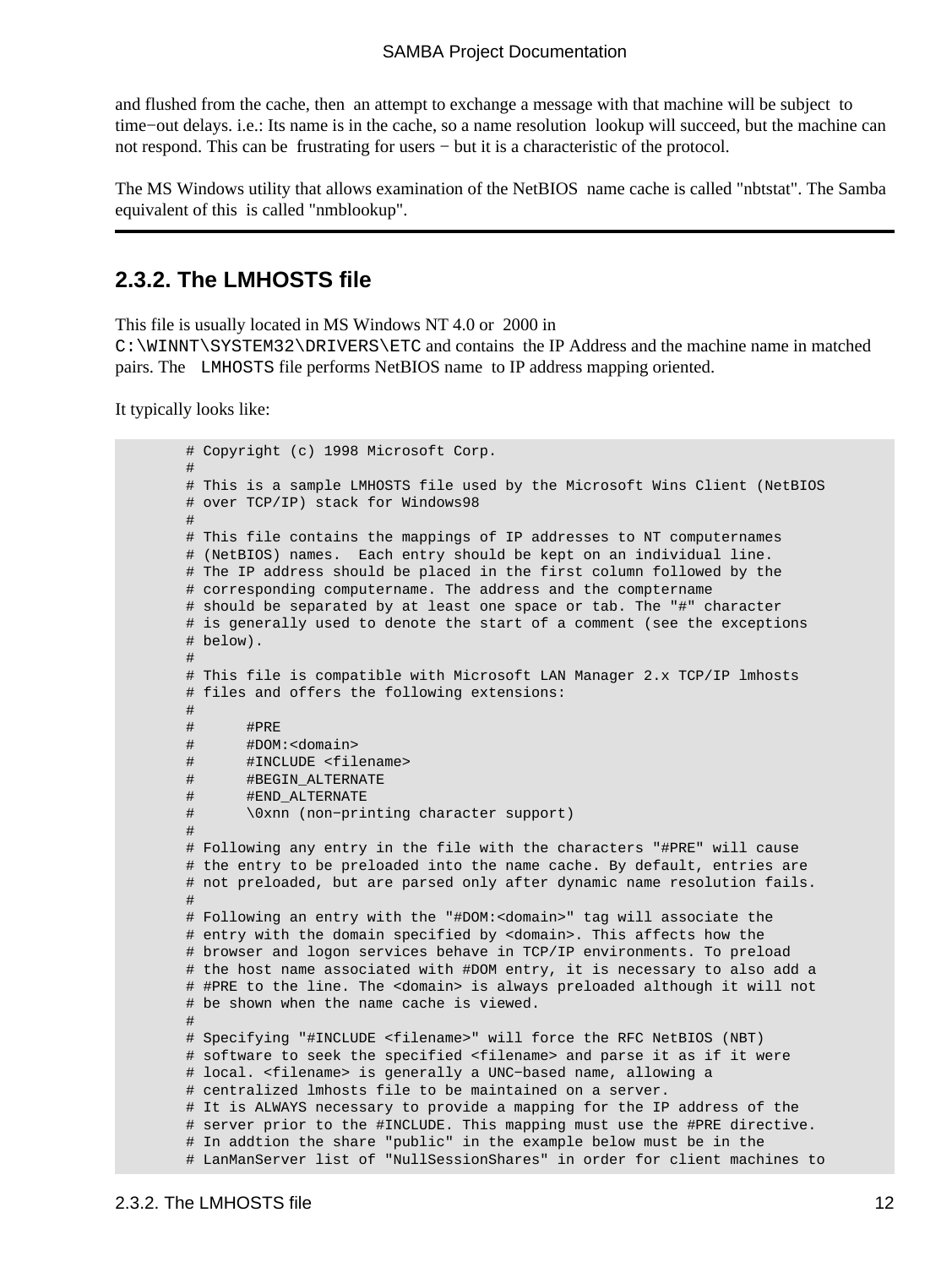<span id="page-17-0"></span> # be able to read the lmhosts file successfully. This key is under # \machine\system\currentcontrolset\services\lanmanserver\parameters\nullsessionshares # in the registry. Simply add "public" to the list found there. # # The #BEGIN\_ and #END\_ALTERNATE keywords allow multiple #INCLUDE # statements to be grouped together. Any single successful include # will cause the group to succeed. # # Finally, non−printing characters can be embedded in mappings by # first surrounding the NetBIOS name in quotations, then using the # \0xnn notation to specify a hex value for a non−printing character. # # The following example illustrates all of these extensions: # # 102.54.94.97 rhino #PRE #DOM:networking #net group's DC # 102.54.94.102 "appname \0x14" #special app server # 102.54.94.123 popular #PRE #source server # 102.54.94.117 localsrv #PRE #needed for the include # # #BEGIN\_ALTERNATE # #INCLUDE \\localsrv\public\lmhosts # #INCLUDE \\rhino\public\lmhosts # #END\_ALTERNATE # # In the above example, the "appname" server contains a special # character in its name, the "popular" and "localsrv" server names are # preloaded, and the "rhino" server name is specified so it can be used # to later #INCLUDE a centrally maintained lmhosts file if the "localsrv" # system is unavailable. # # Note that the whole file is parsed including comments on each lookup, # so keeping the number of comments to a minimum will improve performance. # Therefore it is not advisable to simply add lmhosts file entries onto the # end of this file.

# **2.3.3. HOSTS file**

This file is usually located in MS Windows NT 4.0 or 2000 in

C:\WINNT\SYSTEM32\DRIVERS\ETC and contains the IP Address and the IP hostname in matched pairs. It can be used by the name resolution infrastructure in MS Windows, depending on how the TCP/IP environment is configured. This file is in every way the equivalent of the Unix/Linux /etc/hosts file.

### **2.3.4. DNS Lookup**

This capability is configured in the TCP/IP setup area in the network configuration facility. If enabled an elaborate name resolution sequence is followed the precise nature of which isdependant on what the NetBIOS Node Type parameter is configured to. A Node Type of 0 means use NetBIOS broadcast (over UDP broadcast) is first used if the name that is the subject of a name lookup is not found in the NetBIOS name cache. If that fails then DNS, HOSTS and LMHOSTS are checked. If set to Node Type 8, then a NetBIOS Unicast (over UDP Unicast) is sent to the WINS Server to obtain a lookup before DNS, HOSTS, LMHOSTS, or broadcast lookup is used.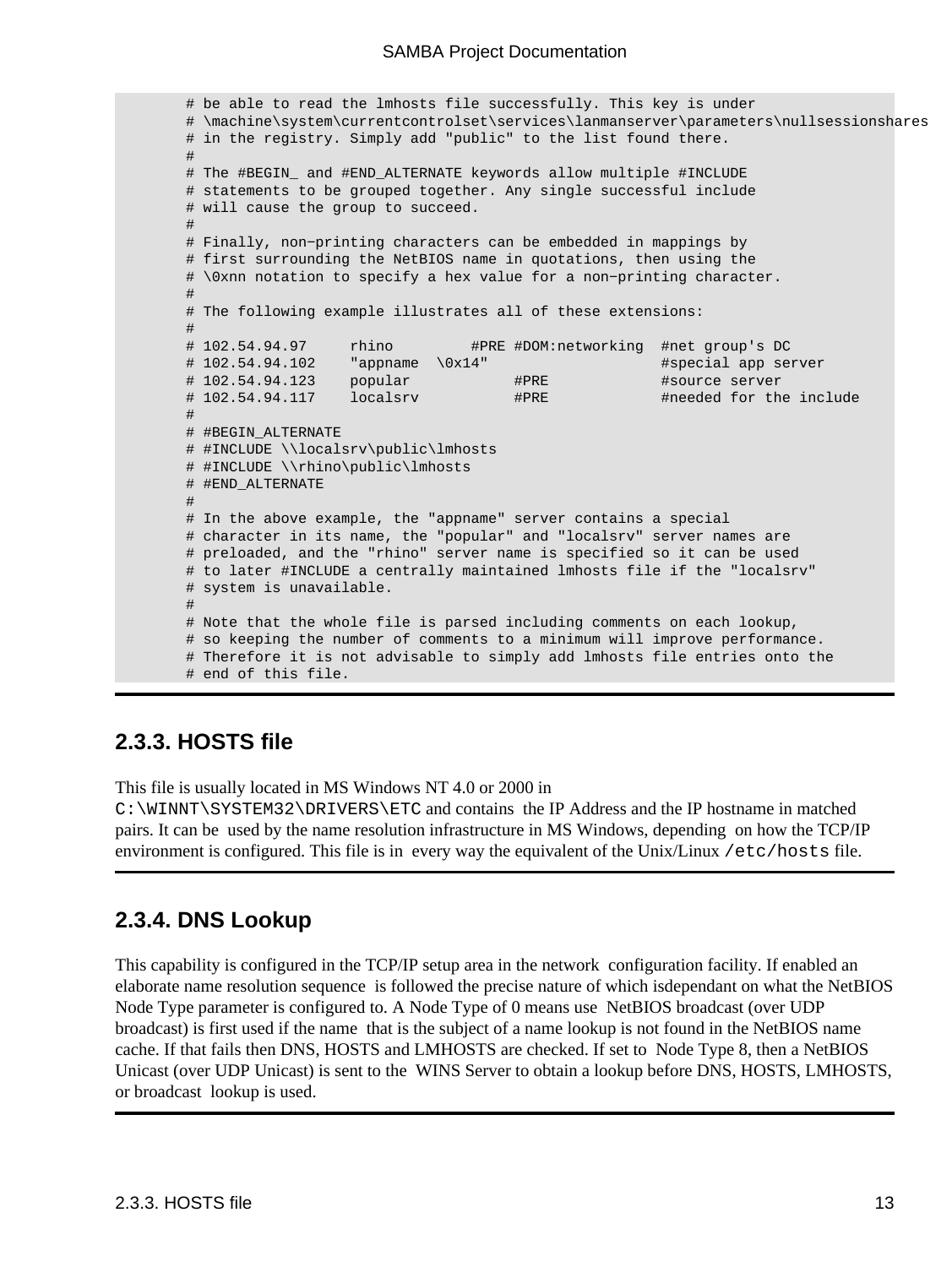# <span id="page-18-0"></span>**2.3.5. WINS Lookup**

A WINS (Windows Internet Name Server) service is the equivaent of the rfc1001/1002 specified NBNS (NetBIOS Name Server). A WINS server stores the names and IP addresses that are registered by a Windows client if the TCP/IP setup has been given at least one WINS Server IP Address.

To configure Samba to be a WINS server the following parameter needs to be added to the smb.conf file:

```
 wins support = Yes
```
To configure Samba to use a WINS server the following parameters are needed in the smb.conf file:

```
 wins support = No
wins server = xxx.xxx.xxx.xxx
```
where xxx.xxx.xxx.xxx is the IP address of the WINS server.

## **2.4. How browsing functions and how to deploy stable and dependable browsing using Samba**

As stated above, MS Windows machines register their NetBIOS names (i.e.: the machine name for each service type in operation) on start up. Also, as stated above, the exact method by which this name registration takes place is determined by whether or not the MS Windows client/server has been given a WINS server address, whether or not LMHOSTS lookup is enabled, or if DNS for NetBIOS name resolution is enabled, etc.

In the case where there is no WINS server all name registrations as well as name lookups are done by UDP broadcast. This isolates name resolution to the local subnet, unless LMHOSTS is used to list all names and IP addresses. In such situations Samba provides a means by which the samba server name may be forcibly injected into the browse list of a remote MS Windows network (using the "remote announce" parameter).

Where a WINS server is used, the MS Windows client will use UDP unicast to register with the WINS server. Such packets can be routed and thus WINS allows name resolution to function across routed networks.

During the startup process an election will take place to create a local master browser if one does not already exist. On each NetBIOS network one machine will be elected to function as the domain master browser. This domain browsing has nothing to do with MS security domain control. Instead, the domain master browser serves the role of contacting each local master browser (found by asking WINS or from LMHOSTS) and exchanging browse list contents. This way every master browser will eventually obtain a complete list of all machines that are on the network. Every 11−15 minutes an election is held to determine which machine will be the master browser. By the nature of the election criteria used, the machine with the highest uptime, or the most senior protocol version, or other criteria, will win the election as domain master browser.

Clients wishing to browse the network make use of this list, but also depend on the availability of correct name resolution to the respective IP address/addresses.

Any configuration that breaks name resolution and/or browsing intrinsics will annoy users because they will have to put up with protracted inability to use the network services.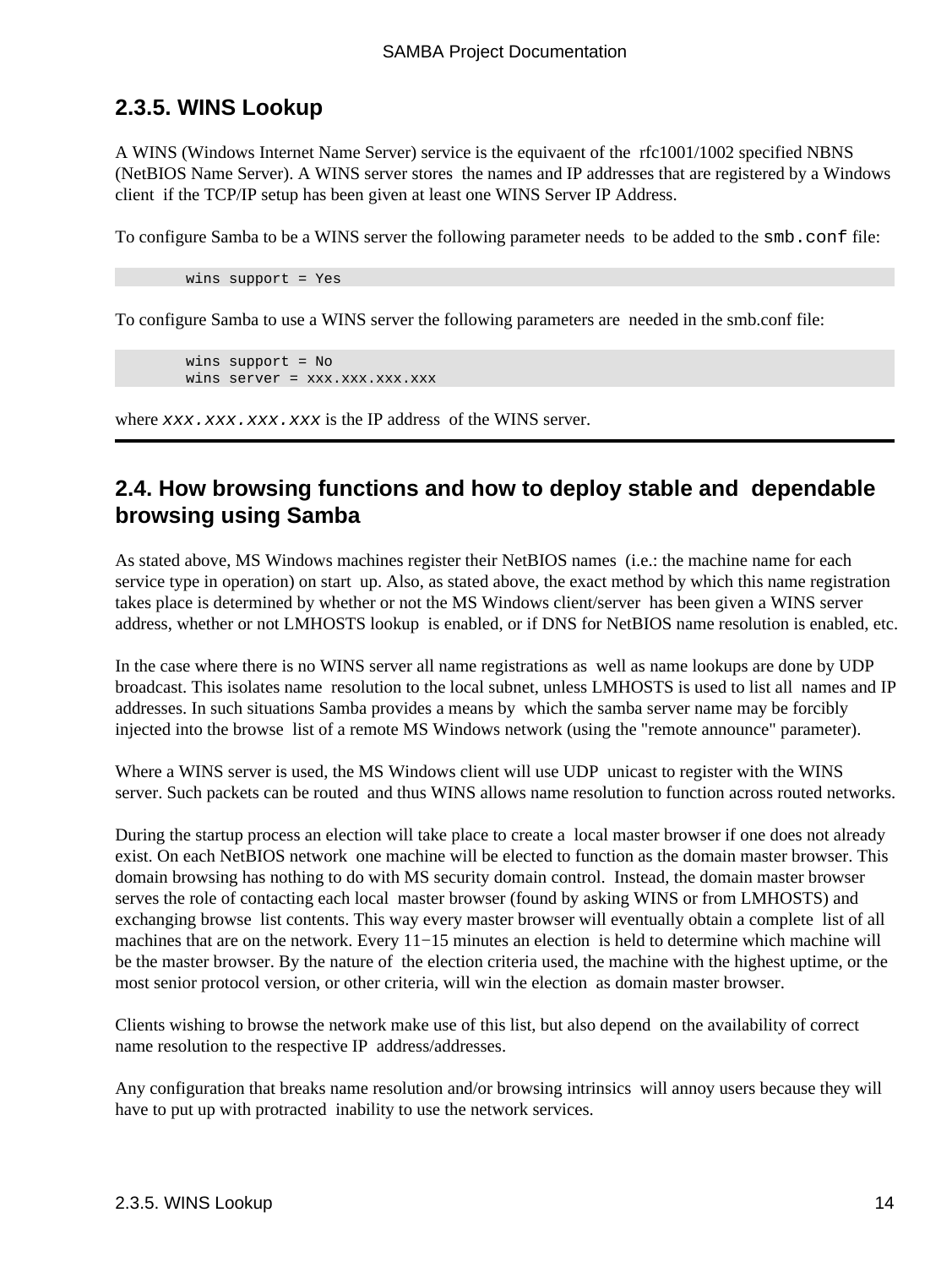#### SAMBA Project Documentation

<span id="page-19-0"></span>Samba supports a feature that allows forced synchonisation of browse lists across routed networks using the "remote browse sync" parameter in the smb.conf file. This causes Samba to contact the local master browser on a remote network and to request browse list synchronisation. This effectively bridges two networks that are separated by routers. The two remote networks may use either broadcast based name resolution or WINS based name resolution, but it should be noted that the "remote browse sync" parameter provides browse list synchronisation – and that is distinct from name to address resolution, in other words, for cross subnet browsing to function correctly it is essential that a name to address resolution mechanism be provided. This mechanism could be via DNS, /etc/hosts, and so on.

### **2.5. MS Windows security options and how to configure Samba for seemless integration**

MS Windows clients may use encrypted passwords as part of a challenege/response authentication model (a.k.a. NTLMv1) or alone, or clear text strings for simple password based authentication. It should be realized that with the SMB protocol the password is passed over the network either in plain text or encrypted, but not both in the same authentication requets.

When encrypted passwords are used a password that has been entered by the user is encrypted in two ways:

- An MD4 hash of the UNICODE of the password string. This is known as the NT hash.
- The password is converted to upper case, and then padded or trucated to 14 bytes. This string is then appended with 5 bytes of NULL characters and split to form two 56 bit DES keys to encrypt a "magic" 8 byte value. The resulting 16 bytes for the LanMan hash.

You should refer to the [Password Encryption](ENCRYPTION.html) chapter in this HOWTO collection for more details on the inner workings

MS Windows 95 pre−service pack 1, MS Windows NT versions 3.x and version 4.0 pre−service pack 3 will use either mode of password authentication. All versions of MS Windows that follow these versions no longer support plain text passwords by default.

MS Windows clients have a habit of dropping network mappings that have been idle for 10 minutes or longer. When the user attempts to use the mapped drive connection that has been dropped, the client re−establishes the connection using a cached copy of the password.

When Microsoft changed the default password mode, they dropped support for caching of the plain text password. This means that when the registry parameter is changed to re−enable use of plain text passwords it appears to work, but when a dropped mapping attempts to revalidate it will fail if the remote authentication server does not support encrypted passwords. This means that it is definitely not a good idea to re−enable plain text password support in such clients.

The following parameters can be used to work around the issue of Windows 9x client upper casing usernames and password before transmitting them to the SMB server when using clear text authentication.

```
passsword level = integer
username level = inter{inter}
```
By default Samba will lower case the username before attempting to lookup the user in the database of local system accounts. Because UNIX usernames conventionally only contain lower case character, the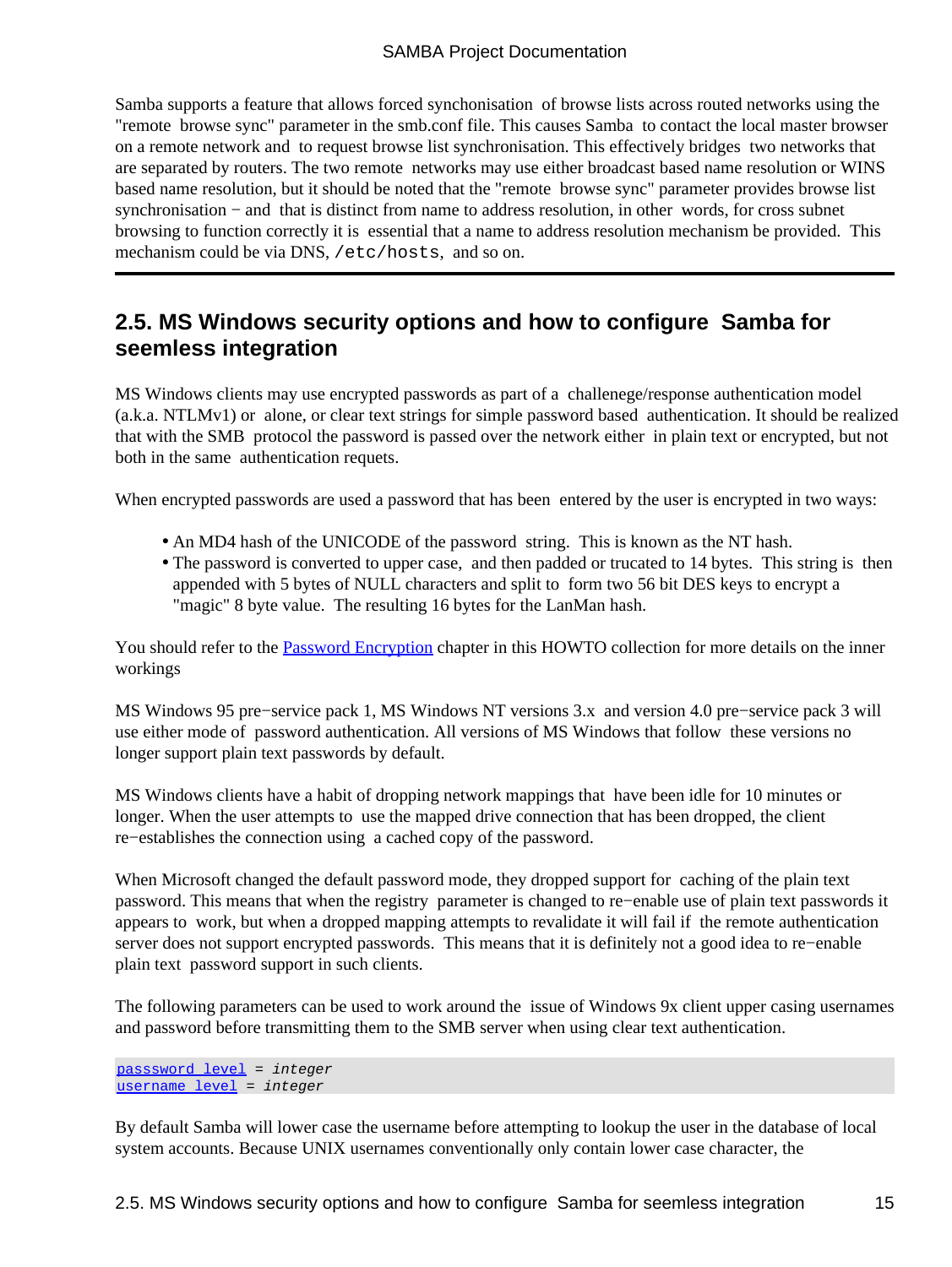<span id="page-20-0"></span>username level parameter is rarely even needed.

However, password on UNIX systems often make use of mixed case characters. This means that in order for a user on a Windows 9x client to connect to a Samba server using clear text authentication, the password level must be set to the maximum number of upper case letter which *could* appear is a password. Note that is the server OS uses the traditional DES version of crypt(), then a password level of 8 will result in case insensitive passwords as seen from Windows users. This will also result in longer login times as Samba hash to compute the permutations of the password string and try them one by one until a match is located (or all combinations fail).

The best option to adopt is to enable support for encrypted passwords where ever Samba is used. There are three configuration possibilities for support of encrypted passwords:

#### **2.5.1. Use MS Windows NT as an authentication server**

This method involves the additions of the following parameters in the smb.conf file:

```
 encrypt passwords = Yes
 security = server
 password server = "NetBIOS_name_of_PDC"
```
There are two ways of identifying whether or not a username and password pair was valid or not. One uses the reply information provided as part of the authentication messaging process, the other uses just and error code.

The down−side of this mode of configuration is the fact that for security reasons Samba will send the password server a bogus username and a bogus password and if the remote server fails to reject the username and password pair then an alternative mode of identification of validation is used. Where a site uses password lock out after a certain number of failed authentication attempts this will result in user lockouts.

Use of this mode of authentication does require there to be a standard Unix account for the user, this account can be blocked to prevent logons by other than MS Windows clients.

#### **2.5.2. Make Samba a member of an MS Windows NT security domain**

This method involves additon of the following paramters in the smb.conf file:

```
 encrypt passwords = Yes
 security = domain
 workgroup = "name of NT domain"
 password server = *
```
The use of the "\*" argument to "password server" will cause samba to locate the domain controller in a way analogous to the way this is done within MS Windows NT.

In order for this method to work the Samba server needs to join the MS Windows NT security domain. This is done as follows: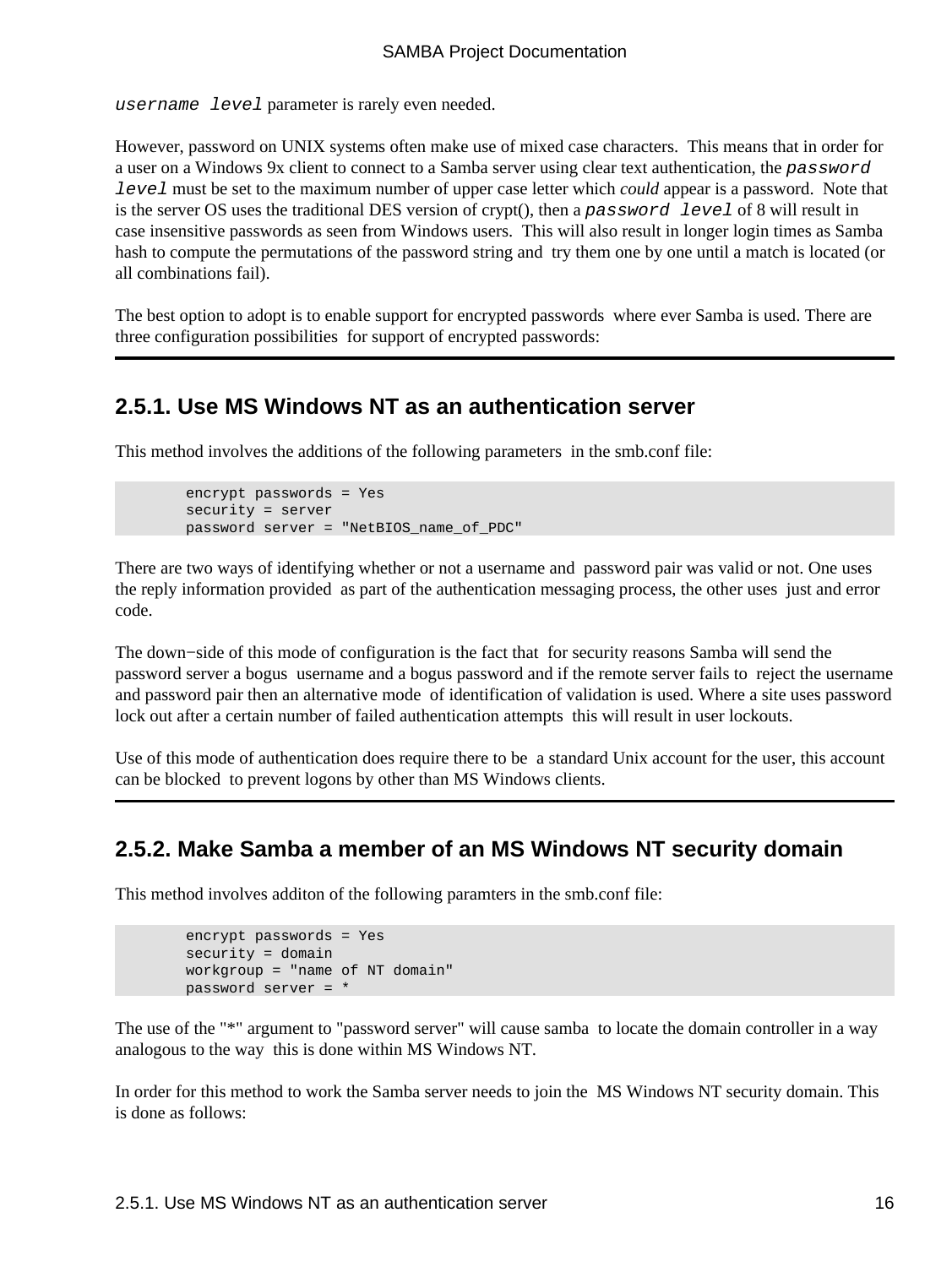- <span id="page-21-0"></span>• On the MS Windows NT domain controller using the Server Manager add a machine account for the Samba server.
- Next, on the Linux system execute: **smbpasswd −r PDC\_NAME −j DOMAIN\_NAME**

Use of this mode of authentication does require there to be a standard Unix account for the user in order to assign a uid once the account has been authenticated by the remote Windows DC. This account can be blocked to prevent logons by other than MS Windows clients by things such as setting an invalid shell in the /etc/passwd entry.

An alternative to assigning UIDs to Windows users on a Samba member server is presented in the [Winbind](winbind.html) [Overview](winbind.html) chapter in this HOWTO collection.

#### **2.5.3. Configure Samba as an authentication server**

This mode of authentication demands that there be on the Unix/Linux system both a Unix style account as well as an smbpasswd entry for the user. The Unix system account can be locked if required as only the encrypted password will be used for SMB client authentication.

This method involves addition of the following parameters to the smb.conf file:

```
## please refer to the Samba PDC HOWTO chapter later in 
## this collection for more details
[global]
        encrypt passwords = Yes
        security = user
        domain logons = Yes
         ; an OS level of 33 or more is recommended
        os level = 33
[NETLOGON]
        path = /somewhare/in/file/system
        read only = yes
```
in order for this method to work a Unix system account needs to be created for each user, as well as for each MS Windows NT/2000 machine. The following structure is required.

#### **2.5.3.1. Users**

A user account that may provide a home directory should be created. The following Linux system commands are typical of the procedure for creating an account.

```
 # useradd −s /bin/bash −d /home/"userid" −m "userid"
 # passwd "userid"
  Enter Password: <pw>
 # smbpasswd −a "userid"
  Enter Password: <pw>
```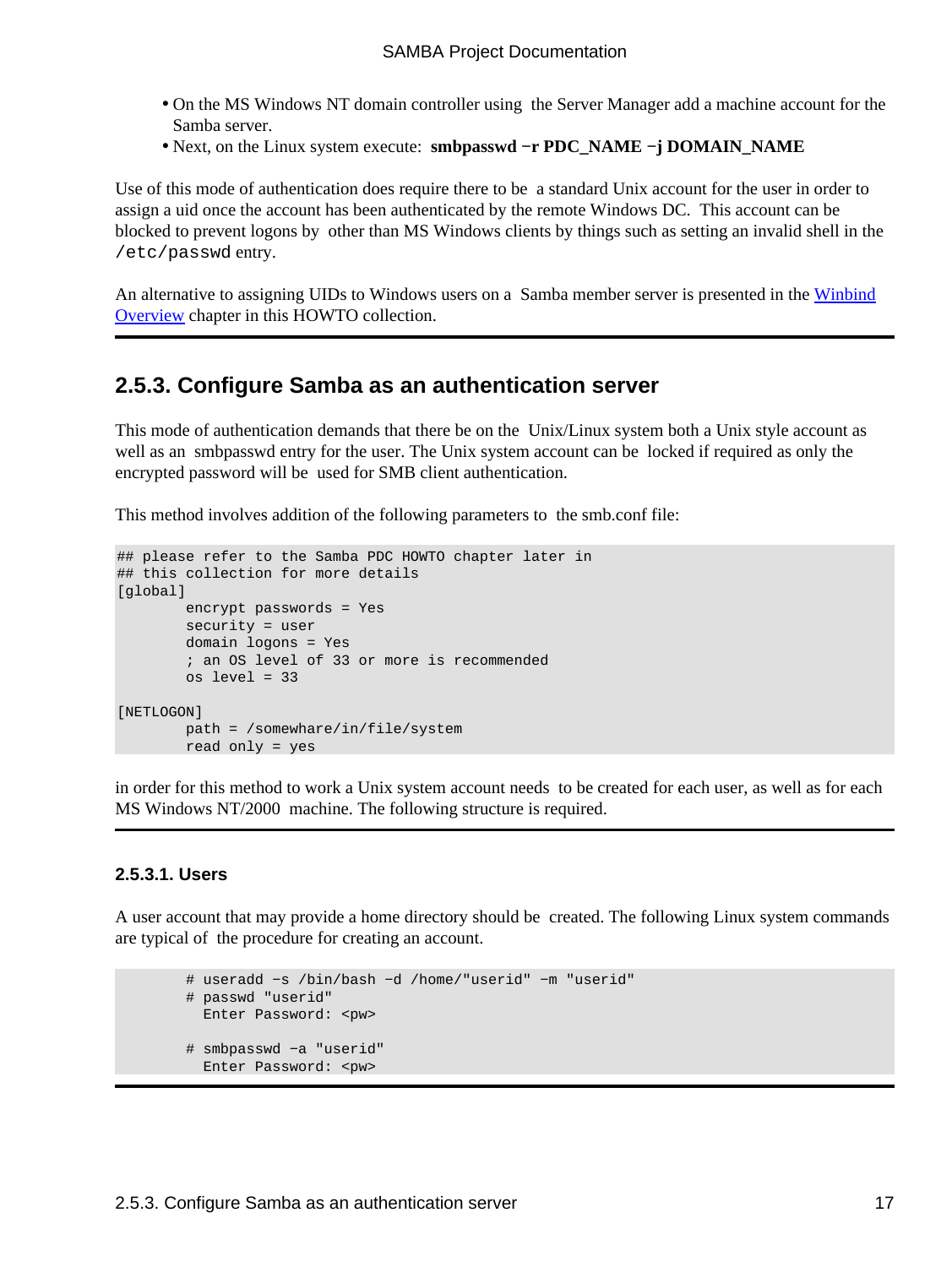#### <span id="page-22-0"></span>**2.5.3.2. MS Windows NT Machine Accounts**

These are required only when Samba is used as a domain controller. Refer to the Samba−PDC−HOWTO for more details.

```
 # useradd −s /bin/false −d /dev/null "machine_name"\$
 # passwd −l "machine_name"\$
 # smbpasswd −a −m "machine_name"
```
### **2.6. Conclusions**

Samba provides a flexible means to operate as...

- A Stand−alone server − No special action is needed other than to create user accounts. Stand−alone servers do NOT provide network logon services, meaning that machines that use this server do NOT perform a domain logon but instead make use only of the MS Windows logon which is local to the MS Windows workstation/server.
- An MS Windows NT 3.x/4.0 security domain member.
- An alternative to an MS Windows NT 3.x/4.0 Domain Controller.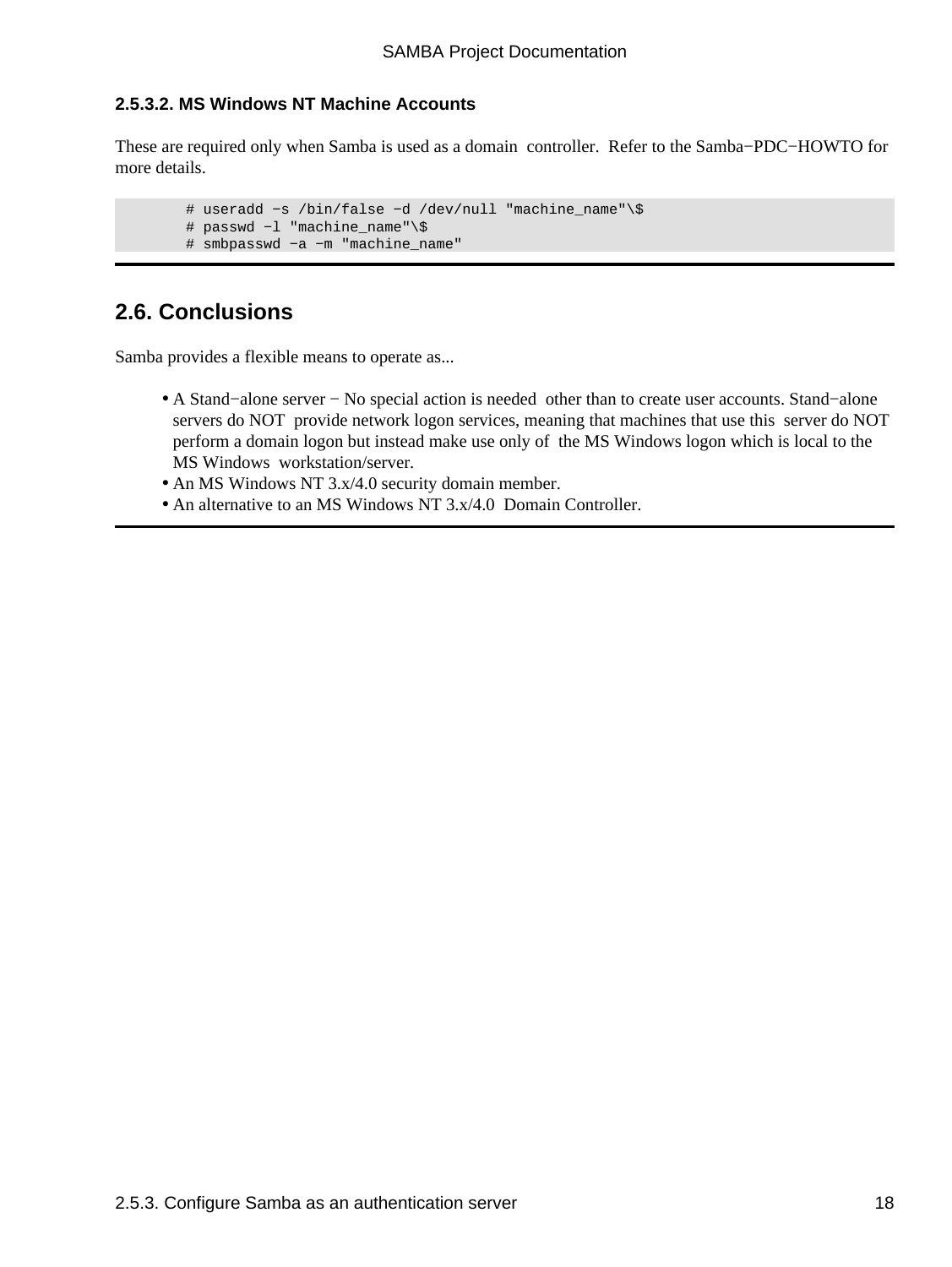# <span id="page-23-0"></span>**Chapter 3. Configuring PAM for distributed but centrally managed authentication**

# **3.1. Samba and PAM**

\$ /bin/ls /lib/security

A number of Unix systems (eg: Sun Solaris), as well as the xxxxBSD family and Linux, now utilize the Pluggable Authentication Modules (PAM) facility to provide all authentication, authorization and resource control services. Prior to the introduction of PAM, a decision to use an alternative to the system password database (/etc/passwd) would require the provision of alternatives for all programs that provide security services. Such a choice would involve provision of alternatives to such programs as: **login**, **passwd**, **chown**, etc.

PAM provides a mechanism that disconnects these security programs from the underlying authentication/authorization infrastructure. PAM is configured either through one file /etc/pam.conf (Solaris), or by editing individual files that are located in /etc/pam.d.

The following is an example /etc/pam.d/login configuration file. This example had all options been uncommented is probably not usable as it stacks many conditions before allowing successful completion of the login process. Essentially all conditions can be disabled by commenting them out except the calls to pam\_pwdb.so.

```
#%PAM−1.0
# The PAM configuration file for the `login' service
#
auth required pam_securetty.so
auth required pam_nologin.so
# auth required pam_dialup.so
# auth optional pam_mail.so
auth required pam_pwdb.so shadow md5
# account requisite pam_time.so
account required pam_pwdb.so<br>session required pam_pwdb.so
session required pam_pwdb.so<br># session optional pam_lastlog<br># password required pam_crackli
# session optional pam_lastlog.so
# password required pam_cracklib.so retry=3
password required pam_pwdb.so shadow md5
```
PAM allows use of replacable modules. Those available on a sample system include:

| \$ /bin/ls /lib/security |                    |                     |  |  |
|--------------------------|--------------------|---------------------|--|--|
| pam_access.so            | pam_ftp.so         | pam_limits.so       |  |  |
| pam_ncp_auth.so          | pam_rhosts_auth.so | pam_stress.so       |  |  |
| pam_cracklib.so          | pam_group.so       | pam_listfile.so     |  |  |
| pam_nologin.so           | pam rootok.so      | pam_tally.so        |  |  |
| pam_deny.so              | pam issue.so       | pam mail.so         |  |  |
| pam permit.so            | pam_securetty.so   | pam_time.so         |  |  |
| pam_dialup.so            | pam_lastlog.so     | pam_mkhomedir.so    |  |  |
| pam_pwdb.so              | pam_shells.so      | pam unix.so         |  |  |
| pam_env.so               | pam ldap.so        | pam motd.so         |  |  |
| pam radius.so            | pam smbpass.so     | pam unix acct.so    |  |  |
| pam_wheel.so             | pam unix auth.so   | pam_unix_passwd.so  |  |  |
| pam_userdb.so            | pam_warn.so        | pam unix session.so |  |  |

The following example for the login program replaces the use of the pam\_pwdb.so module which uses the system password database (/etc/passwd, /etc/shadow, /etc/group) with the module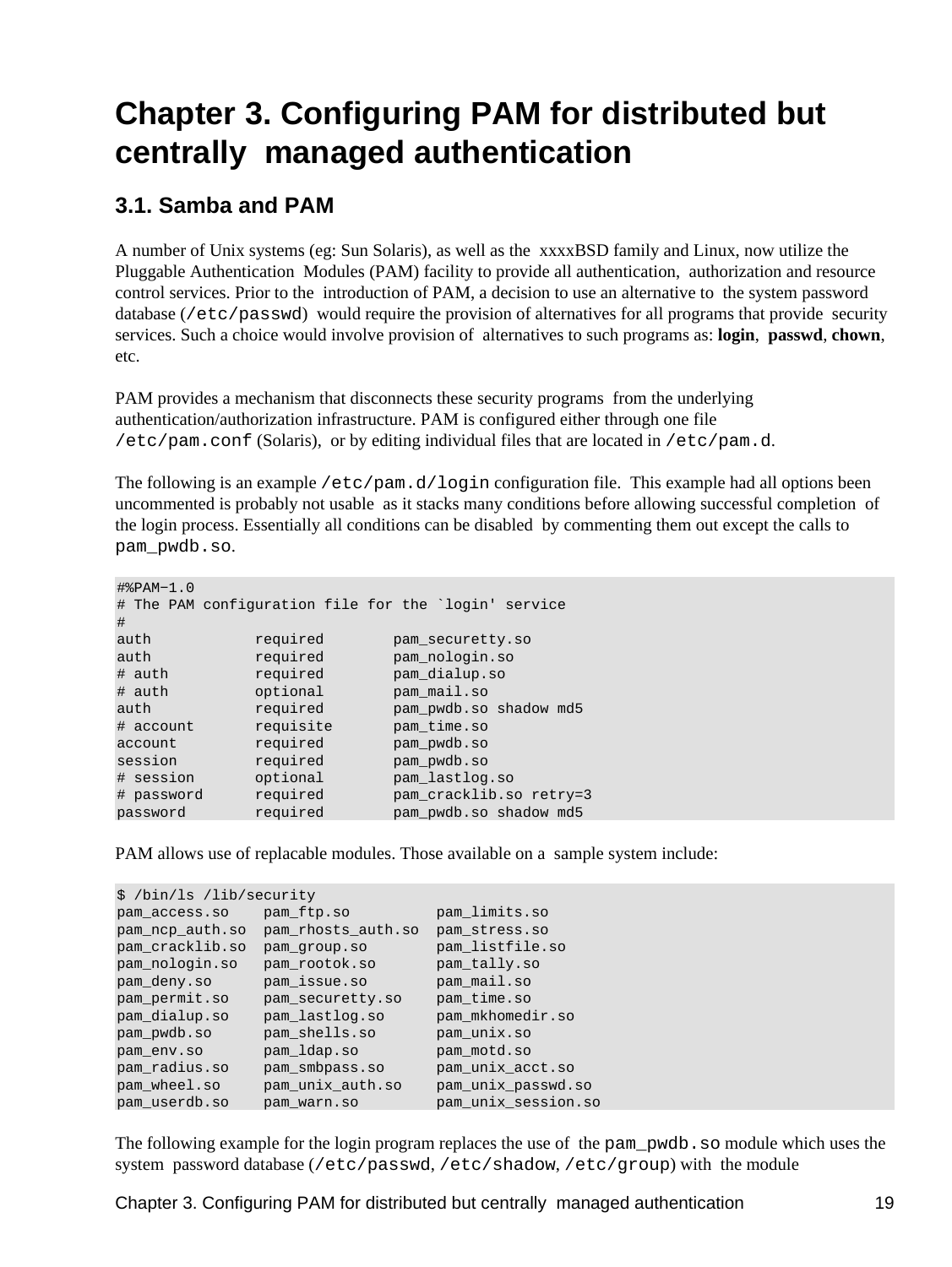#### SAMBA Project Documentation

<span id="page-24-0"></span>pam\_smbpass.so which uses the Samba database which contains the Microsoft MD4 encrypted password hashes. This database is stored in either /usr/local/samba/private/smbpasswd, /etc/samba/smbpasswd, or in /etc/samba.d/smbpasswd, depending on the Samba implementation for your Unix/Linux system. The pam\_smbpass.so module is provided by Samba version 2.2.1 or later. It can be compiled by specifying the **−−with−pam\_smbpass** options when running Samba's configure script. For more information on the pam\_smbpass module, see the documentation in the source/pam\_smbpass directory of the Samba source distribution.

```
#%PAM−1.0
# The PAM configuration file for the `login' service
#
auth required pam_smbpass.so nodelay
account required pam_smbpass.so nodelay
session required pam_smbpass.so nodelay
password required pam_smbpass.so nodelay
```
The following is the PAM configuration file for a particular Linux system. The default condition uses pam\_pwdb.so.

```
#%PAM−1.0
# The PAM configuration file for the `samba' service
#
auth required /lib/security/pam_pwdb.so nullok nodelay shadow audit
account required /lib/security/pam_pwdb.so audit nodelay
session required /lib/security/pam_pwdb.so nodelay
password required /lib/security/pam_pwdb.so shadow md5
```
In the following example the decision has been made to use the smbpasswd database even for basic samba authentication. Such a decision could also be made for the passwd program and would thus allow the smbpasswd passwords to be changed using the passwd program.

```
#%PAM−1.0
# The PAM configuration file for the `samba' service
#
auth required /lib/security/pam_smbpass.so nodelay
account required /lib/security/pam_pwdb.so audit nodelay
session required /lib/security/pam_pwdb.so nodelay
password required /lib/security/pam_smbpass.so nodelay smbconf=/etc/samba.d/smb.conf
```
Note: PAM allows stacking of authentication mechanisms. It is also possible to pass information obtained within on PAM module through to the next module in the PAM stack. Please refer to the documentation for your particular system implementation for details regarding the specific capabilities of PAM in this environment. Some Linux implmentations also provide the pam\_stack.so module that allows all authentication to be configured in a single central file. The pam\_stack.so method has some very devoted followers on the basis that it allows for easier administration. As with all issues in life though, every decision makes trade−offs, so you may want examine the PAM documentation for further helpful information.

#### **3.2. Distributed Authentication**

The astute administrator will realize from this that the combination of pam\_smbpass.so, **winbindd**, and **rsync** (see <http://rsync.samba.org/>) will allow the establishment of a centrally managed, distributed user/password database that can also be used by all PAM (eg: Linux) aware programs and applications. This arrangement can have particularly potent advantages compared with the use of Microsoft Active Directory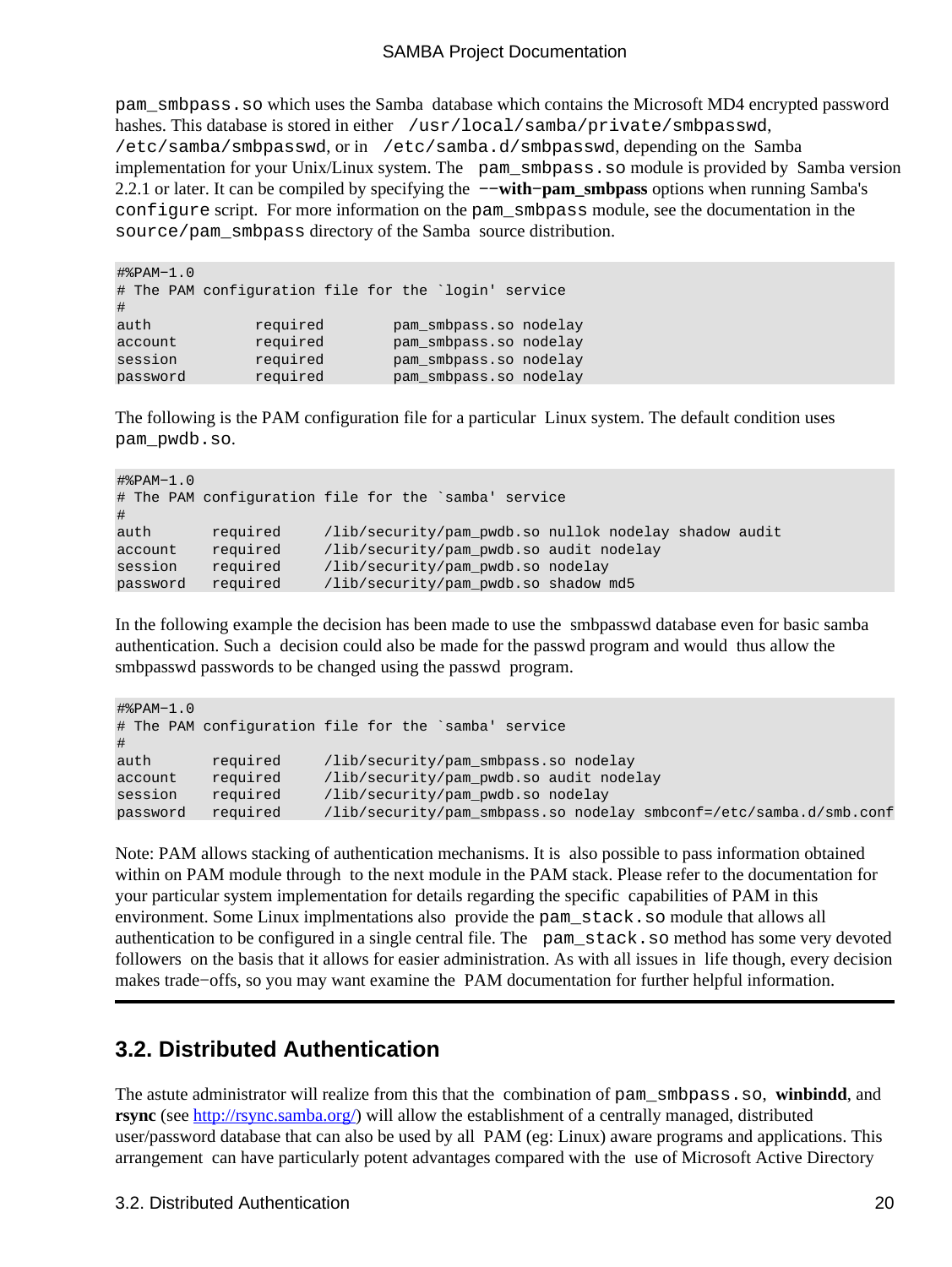<span id="page-25-0"></span>Service (ADS) in so far as reduction of wide area network authentication traffic.

## **3.3. PAM Configuration in smb.conf**

There is an option in smb.conf called <u>obey pam restrictions</u>. The following is from the on−line help for this option in SWAT;

When Samba 2.2 is configure to enable PAM support (i.e. --with-pam), this parameter will control whether or not Samba should obey PAM's account and session management directives. The default behavior is to use PAM for clear text authentication only and to ignore any account or session management. Note that Samba always ignores PAM for authentication in the case of encrypt passwords  $=$  yes. The reason is that PAM modules cannot support the challenge/response authentication mechanism needed in the presence of SMB password encryption.

Default: **obey pam restrictions = no**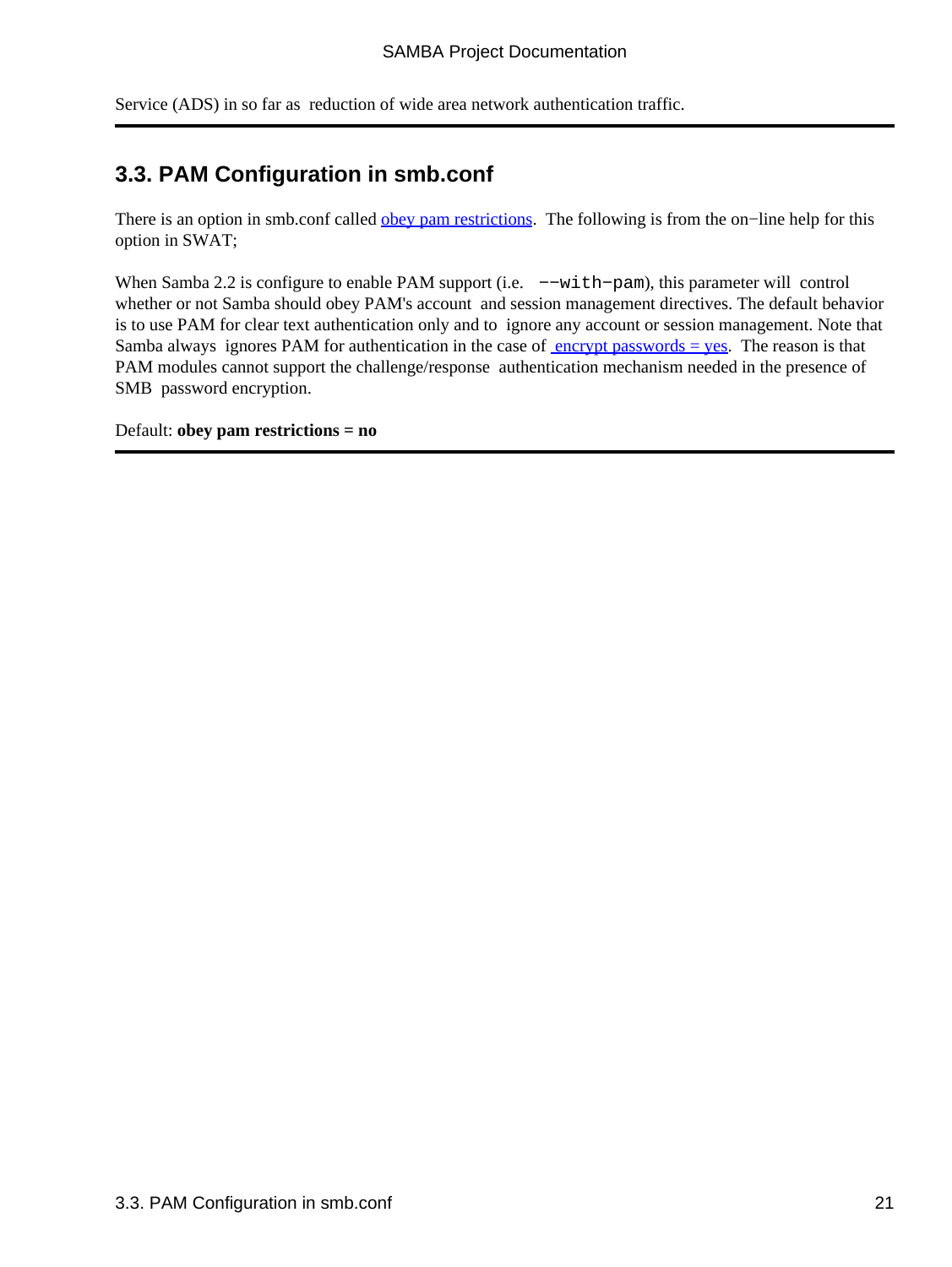# <span id="page-26-0"></span>**Chapter 4. Hosting a Microsoft Distributed File System tree on Samba**

# **4.1. Instructions**

The Distributed File System (or Dfs) provides a means of separating the logical view of files and directories that users see from the actual physical locations of these resources on the network. It allows for higher availability, smoother storage expansion, load balancing etc. For more information about Dfs, refer to [Microsoft documentation.](http://www.microsoft.com/NTServer/nts/downloads/winfeatures/NTSDistrFile/AdminGuide.asp)

This document explains how to host a Dfs tree on a Unix machine (for Dfs−aware clients to browse) using Samba.

To enable SMB–based DFS for Samba, configure it with the  $-$ with–msdfs option. Once built, a Samba server can be made a Dfs server by setting the global boolean [host msdfs](#HOSTMSDFS) parameter in the smb.conf file. You designate a share as a Dfs root using the share level boolean  $msdfs$  root parameter. A Dfs root directory on Samba hosts Dfs links in the form of symbolic links that point to other servers. For example, a symbolic link junction−>msdfs:storage1\share1 in the share directory acts as the Dfs junction. When Dfs−aware clients attempt to access the junction link, they are redirected to the storage location (in this case, \\storage1\share1).

Dfs trees on Samba work with all Dfs−aware clients ranging from Windows 95 to 2000.

Here's an example of setting up a Dfs tree on a Samba server.

```
# The smb.conf file:
[global]
        netbios name = SAMBA
       host msdfs = yes[dfs]
        path = /export/dfsroot
        msdfs root = yes
```
In the /export/dfsroot directory we set up our dfs links to other servers on the network.

```
root# cd /export/dfsroot
root# chown root /export/dfsroot
root# chmod 755 /export/dfsroot
root# ln −s msdfs:storageA\\shareA linka
root# ln −s msdfs:serverB\\share,serverC\\share linkb
```
You should set up the permissions and ownership of the directory acting as the Dfs root such that only designated users can create, delete or modify the msdfs links. Also note that symlink names should be all lowercase. This limitation exists to have Samba avoid trying all the case combinations to get at the link name.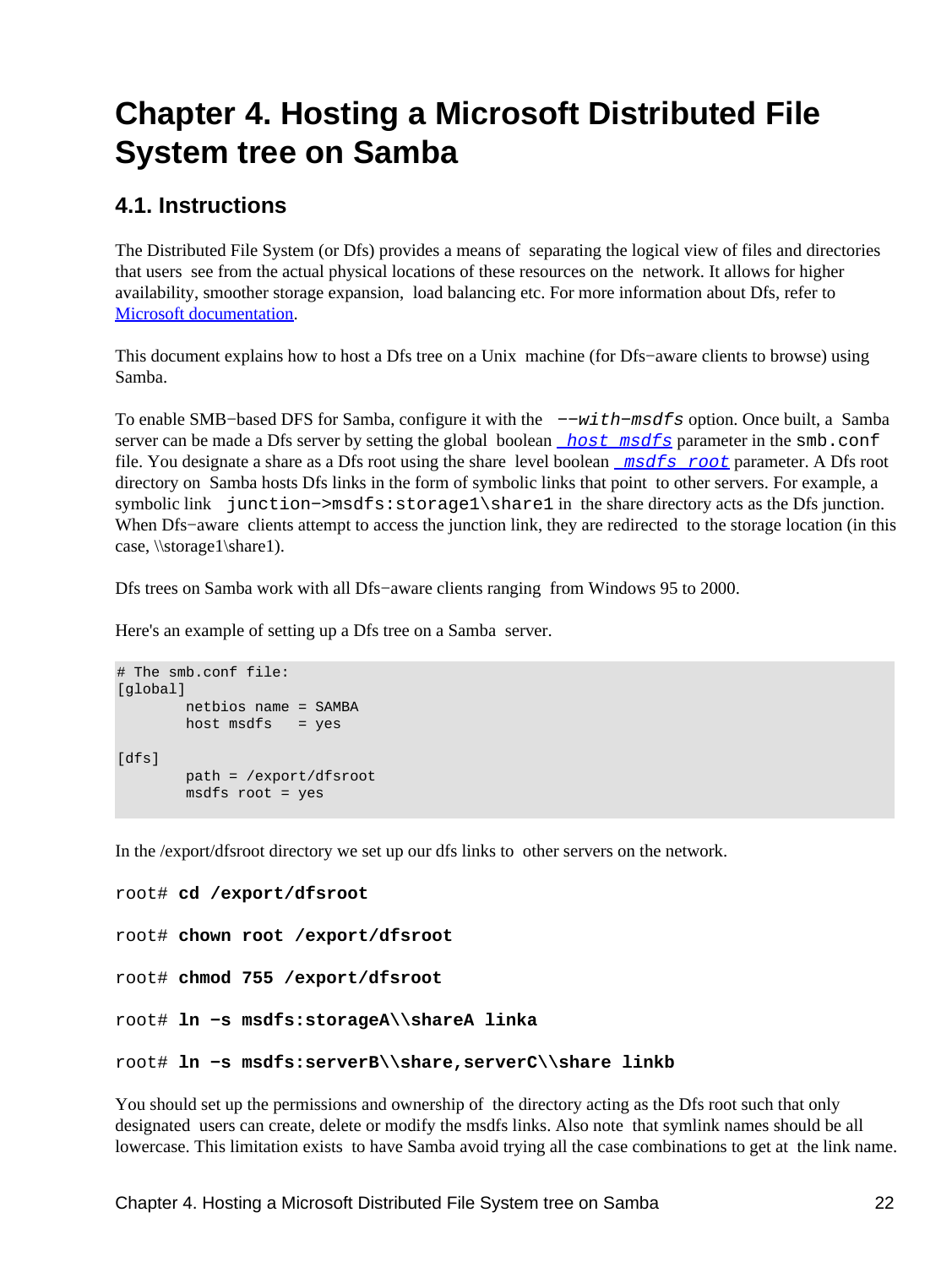#### SAMBA Project Documentation

<span id="page-27-0"></span>Finally set up the symbolic links to point to the network shares you want, and start Samba.

Users on Dfs−aware clients can now browse the Dfs tree on the Samba server at \\samba\dfs. Accessing links linka or linkb (which appear as directories to the client) takes users directly to the appropriate shares on the network.

## **4.1.1. Notes**

- Windows clients need to be rebooted if a previously mounted non−dfs share is made a dfs root or vice versa. A better way is to introduce a new share and make it the dfs root.
- Currently there's a restriction that msdfs symlink names should all be lowercase.
- For security purposes, the directory acting as the root of the Dfs tree should have ownership and permissions set so that only designated users can modify the symbolic links in the directory.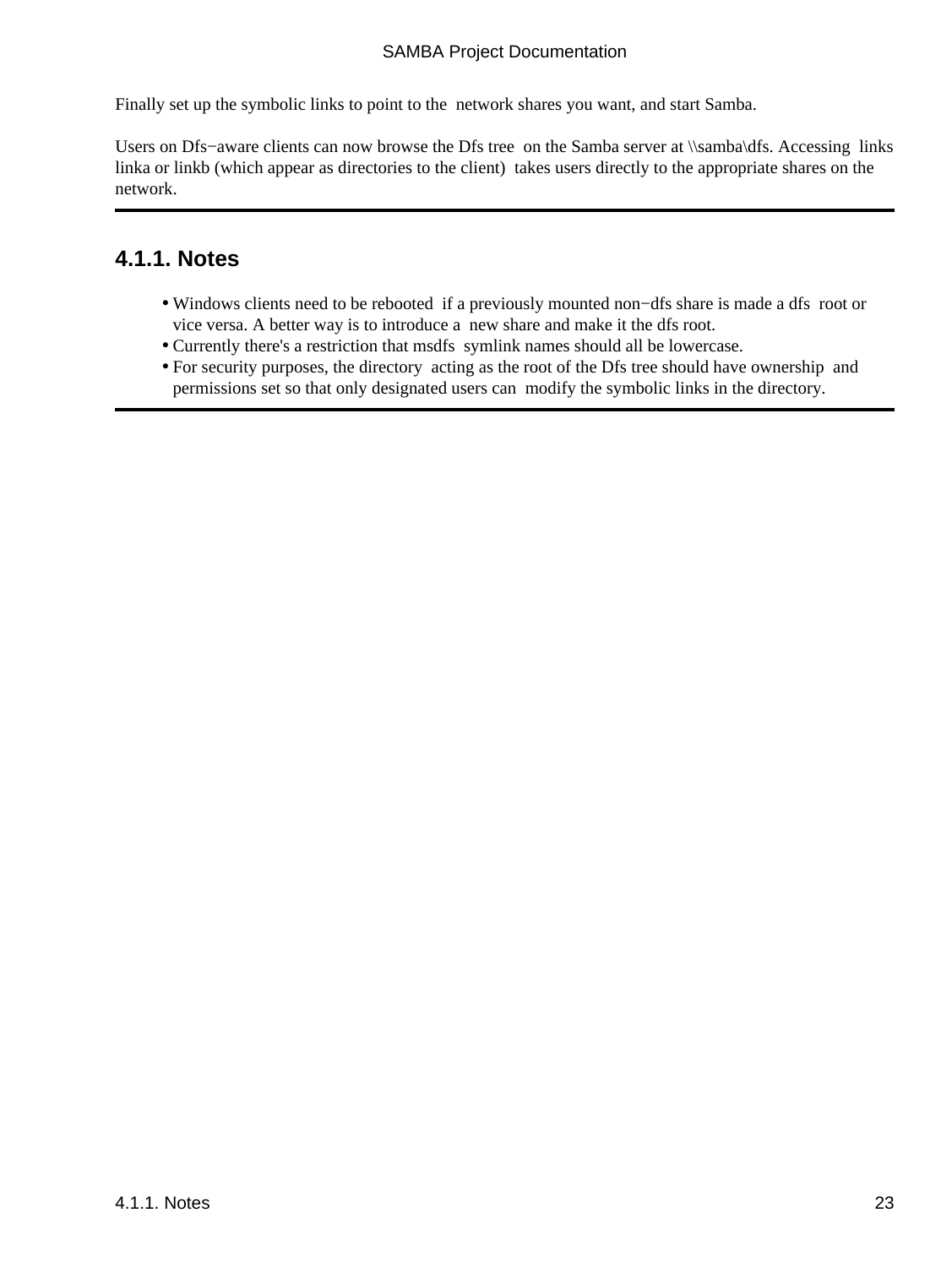# <span id="page-28-0"></span>**Chapter 5. UNIX Permission Bits and Windows NT Access Control Lists**

## **5.1. Viewing and changing UNIX permissions using the NT security dialogs**

New in the Samba 2.0.4 release is the ability for Windows NT clients to use their native security settings dialog box to view and modify the underlying UNIX permissions.

Note that this ability is careful not to compromise the security of the UNIX host Samba is running on, and still obeys all the file permission rules that a Samba administrator can set.

In Samba 2.0.4 and above the default value of the parameter  $nt$  acl support has been changed from false to true, so manipulation of permissions is turned on by default.

#### **5.2. How to view file security on a Samba share**

From an NT 4.0 client, single−click with the right mouse button on any file or directory in a Samba mounted drive letter or UNC path. When the menu pops−up, click on the *Properties* entry at the bottom of the menu. This brings up the normal file properties dialog box, but with Samba 2.0.4 this will have a new tab along the top marked *Security*. Click on this tab and you will see three buttons, *Permissions*, *Auditing*, and *Ownership*. The *Auditing* button will cause either an error message A requested privilege is not held by the client to appear if the user is not the NT Administrator, or a dialog which is intended to allow an Administrator to add auditing requirements to a file if the user is logged on as the NT Administrator. This dialog is non−functional with a Samba share at this time, as the only useful button, the **Add** button will not currently allow a list of users to be seen.

### **5.3. Viewing file ownership**

Clicking on the **"Ownership"** button brings up a dialog box telling you who owns the given file. The owner name will be of the form :

#### **"SERVER\user (Long name)"**

Where  $SERVER$  is the NetBIOS name of the Samba server, user is the user name of the UNIX user who owns the file, and (Long name) is the descriptive string identifying the user (normally found in the GECOS field of the UNIX password database). Click on the **Close** button to remove this dialog.

If the parameter  $nt \text{ } act \text{ support}$  is set to false then the file owner will be shown as the NT user **"Everyone"**.

The **Take Ownership** button will not allow you to change the ownership of this file to yourself (clicking on it will display a dialog box complaining that the user you are currently logged onto the NT client cannot be found). The reason for this is that changing the ownership of a file is a privileged operation in UNIX, available only to the *root* user. As clicking on this button causes NT to attempt to change the ownership of a file to the current user logged into the NT client this will not work with Samba at this time.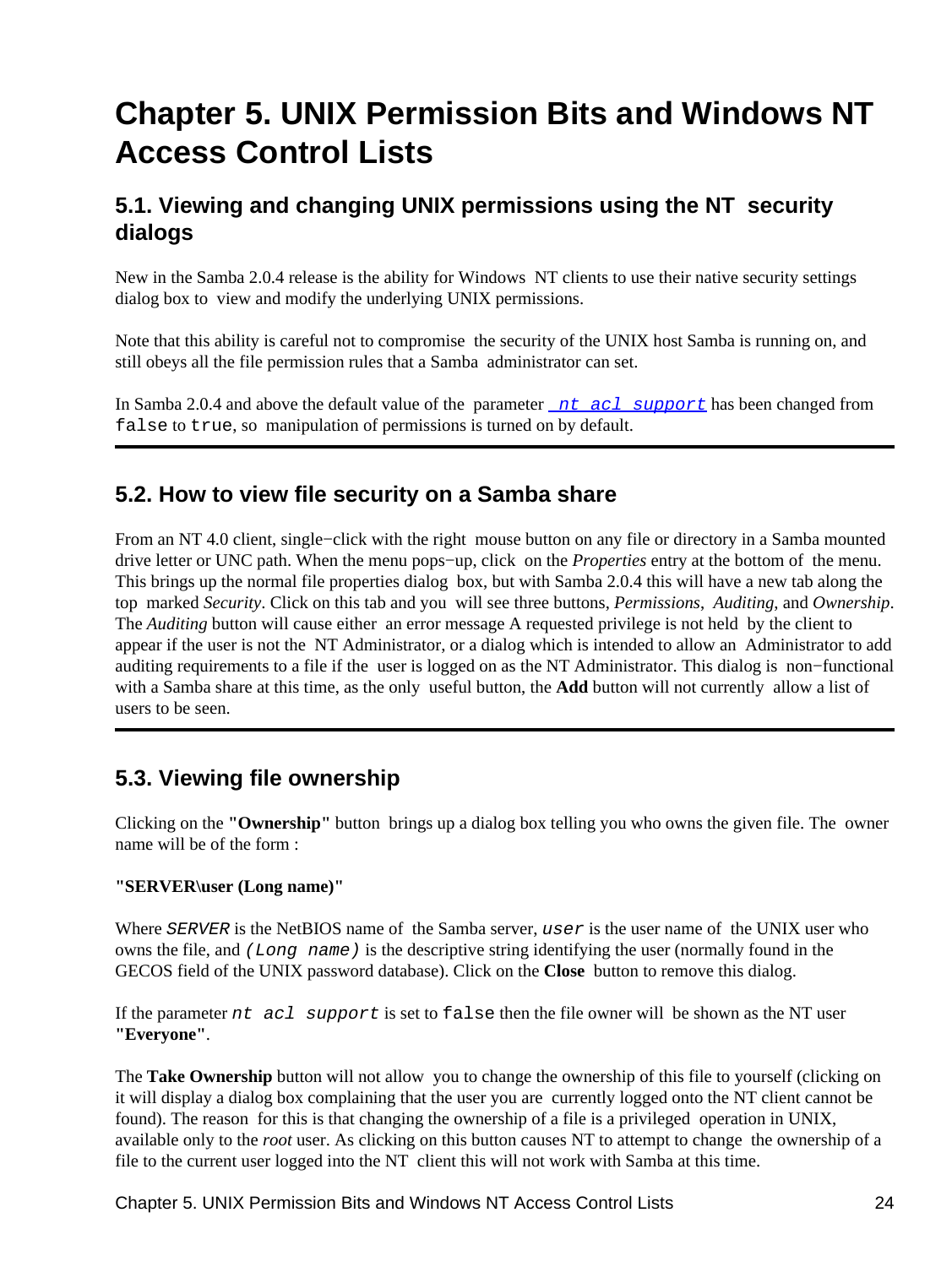#### SAMBA Project Documentation

<span id="page-29-0"></span>There is an NT chown command that will work with Samba and allow a user with Administrator privilege connected to a Samba 2.0.4 server as root to change the ownership of files on both a local NTFS filesystem or remote mounted NTFS or Samba drive. This is available as part of the *Seclib* NT security library written by Jeremy Allison of the Samba Team, available from the main Samba ftp site.

## **5.4. Viewing file or directory permissions**

The third button is the **"Permissions"** button. Clicking on this brings up a dialog box that shows both the permissions and the UNIX owner of the file or directory. The owner is displayed in the form :

#### **"SERVER\user (Long name)"**

Where SERVER is the NetBIOS name of the Samba server, user is the user name of the UNIX user who owns the file, and (Long name) is the descriptive string identifying the user (normally found in the GECOS field of the UNIX password database).

If the parameter  $nt$  acl support is set to false then the file owner will be shown as the NT user **"Everyone"** and the permissions will be shown as NT "Full Control".

The permissions field is displayed differently for files and directories, so I'll describe the way file permissions are displayed first.

## **5.4.1. File Permissions**

The standard UNIX user/group/world triple and the corresponding "read", "write", "execute" permissions triples are mapped by Samba into a three element NT ACL with the 'r', 'w', and 'x' bits mapped into the corresponding NT permissions. The UNIX world permissions are mapped into the global NT group **Everyone**, followed by the list of permissions allowed for UNIX world. The UNIX owner and group permissions are displayed as an NT **user** icon and an NT **local group** icon respectively followed by the list of permissions allowed for the UNIX user and group.

As many UNIX permission sets don't map into common NT names such as **"read"**, **"change"** or **"full control"** then usually the permissions will be prefixed by the words **"Special Access"** in the NT display list.

But what happens if the file has no permissions allowed for a particular UNIX user group or world component ? In order to allow "no permissions" to be seen and modified then Samba overloads the NT **"Take Ownership"** ACL attribute (which has no meaning in UNIX) and reports a component with no permissions as having the NT **"O"** bit set. This was chosen of course to make it look like a zero, meaning zero permissions. More details on the decision behind this will be given below.

# **5.4.2. Directory Permissions**

Directories on an NT NTFS file system have two different sets of permissions. The first set of permissions is the ACL set on the directory itself, this is usually displayed in the first set of parentheses in the normal **"RW"** NT style. This first set of permissions is created by Samba in exactly the same way as normal file permissions are, described above, and is displayed in the same way.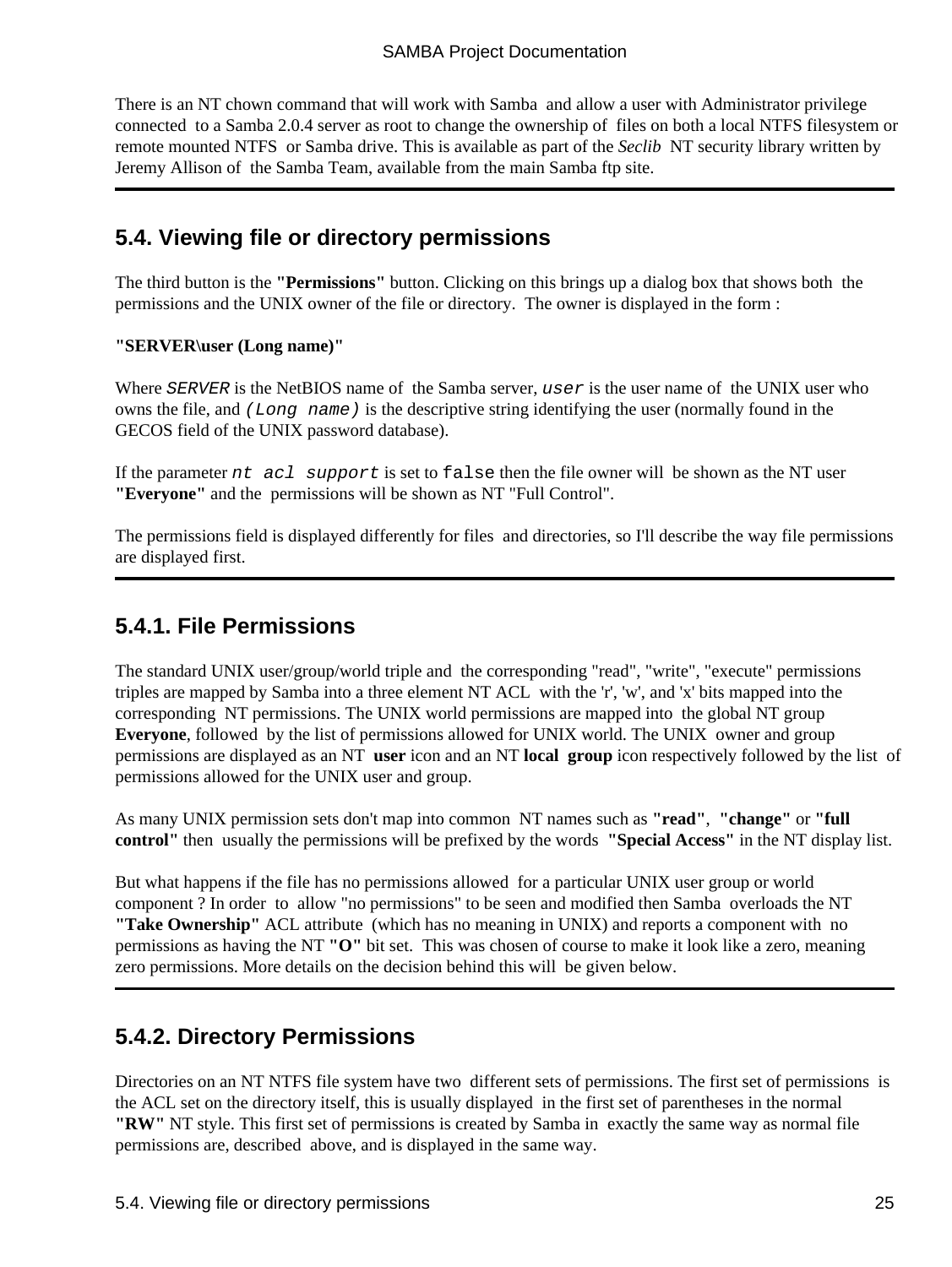<span id="page-30-0"></span>The second set of directory permissions has no real meaning in the UNIX permissions world and represents the **"inherited"** permissions that any file created within this directory would inherit.

Samba synthesises these inherited permissions for NT by returning as an NT ACL the UNIX permission mode that a new file created by Samba on this share would receive.

# **5.5. Modifying file or directory permissions**

Modifying file and directory permissions is as simple as changing the displayed permissions in the dialog box, and clicking the **OK** button. However, there are limitations that a user needs to be aware of, and also interactions with the standard Samba permission masks and mapping of DOS attributes that need to also be taken into account.

If the parameter  $nt$  acl support is set to false then any attempt to set security permissions will fail with an **"Access Denied"** message.

The first thing to note is that the **"Add"** button will not return a list of users in Samba 2.0.4 (it will give an error message of **"The remote procedure call failed and did not execute"**). This means that you can only manipulate the current user/group/world permissions listed in the dialog box. This actually works quite well as these are the only permissions that UNIX actually has.

If a permission triple (either user, group, or world) is removed from the list of permissions in the NT dialog box, then when the **"OK"** button is pressed it will be applied as "no permissions" on the UNIX side. If you then view the permissions again the "no permissions" entry will appear as the NT **"O"** flag, as described above. This allows you to add permissions back to a file or directory once you have removed them from a triple component.

As UNIX supports only the "r", "w" and "x" bits of an NT ACL then if other NT security attributes such as "Delete access" are selected then they will be ignored when applied on the Samba server.

When setting permissions on a directory the second set of permissions (in the second set of parentheses) is by default applied to all files within that directory. If this is not what you want you must uncheck the **"Replace permissions on existing files"** checkbox in the NT dialog before clicking **"OK"**.

If you wish to remove all permissions from a user/group/world component then you may either highlight the component and click the **"Remove"** button, or set the component to only have the special **"Take Ownership"** permission (displayed as **"O"** ) highlighted.

### **5.6. Interaction with the standard Samba create mask parameters**

Note that with Samba 2.0.5 there are four new parameters to control this interaction. These are :

security mask

force security mode

directory security mask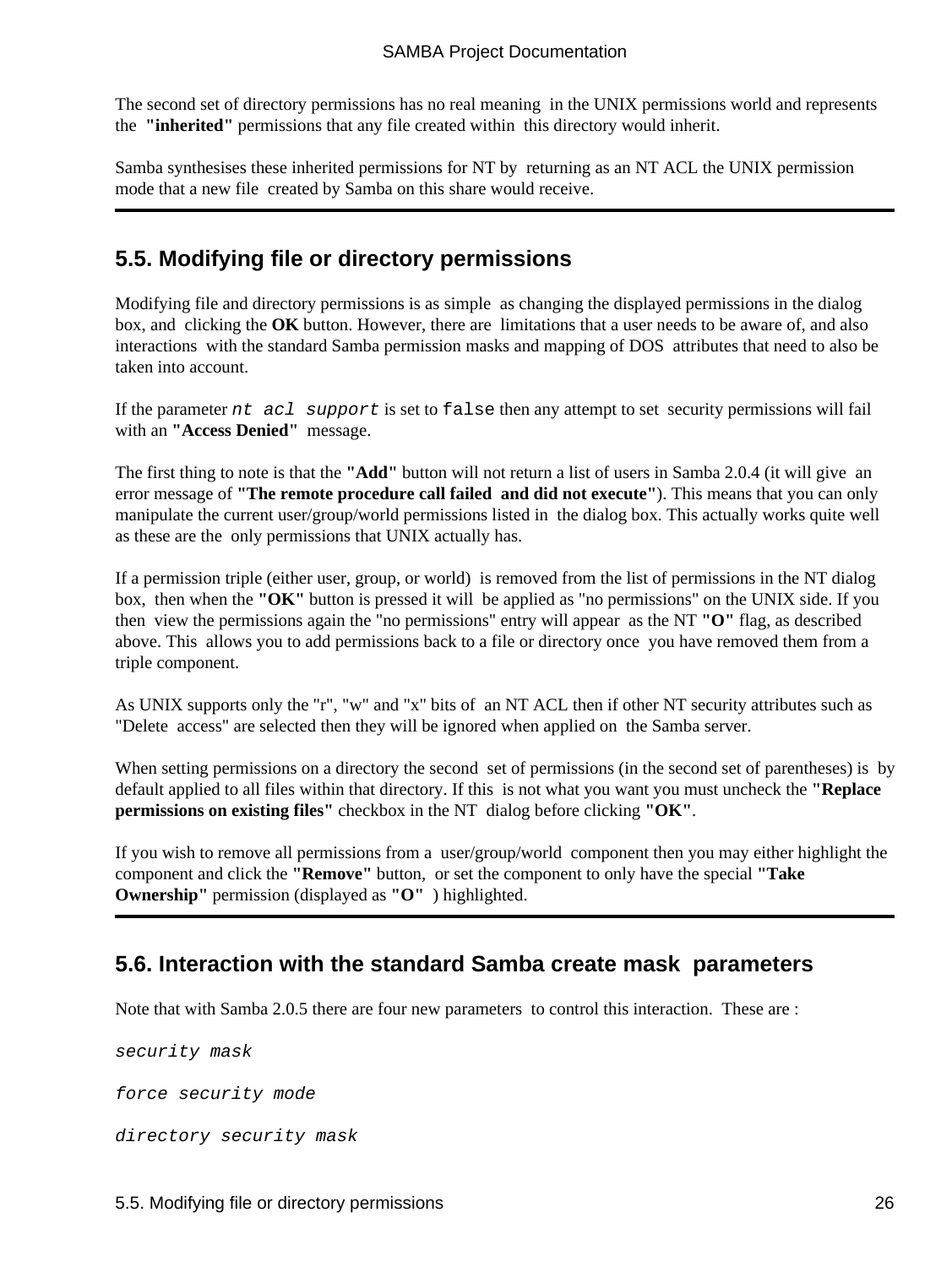#### SAMBA Project Documentation

force directory security mode

Once a user clicks **"OK"** to apply the permissions Samba maps the given permissions into a user/group/world r/w/x triple set, and then will check the changed permissions for a file against the bits set in the [security mask](#SECURITYMASK) parameter. Any bits that were changed that are not set to '1' in this parameter are left alone in the file permissions.

Essentially, zero bits in the security mask mask may be treated as a set of bits the user is *not* allowed to change, and one bits are those the user is allowed to change.

If not set explicitly this parameter is set to the same value as the *create mask* parameter to provide compatibility with Samba 2.0.4 where this permission change facility was introduced. To allow a user to modify all the user/group/world permissions on a file, set this parameter to 0777.

Next Samba checks the changed permissions for a file against the bits set in the  $\epsilon$  [force security](#FORCESECURITYMODE) [mode](#FORCESECURITYMODE) parameter. Any bits that were changed that correspond to bits set to '1' in this parameter are forced to be set.

Essentially, bits set in the force security mode parameter may be treated as a set of bits that, when modifying security on a file, the user has always set to be 'on'.

If not set explicitly this parameter is set to the same value as the  $force$  create mode parameter to provide compatibility with Samba 2.0.4 where the permission change facility was introduced. To allow a user to modify all the user/group/world permissions on a file with no restrictions set this parameter to 000.

The security mask and force security mode parameters are applied to the change request in that order.

For a directory Samba will perform the same operations as described above for a file except using the parameter directory security mask instead of security mask, and force directory security mode parameter instead of force security mode.

The directory security mask parameter by default is set to the same value as the directory mask parameter and the force directory security mode parameter by default is set to the same value as the force directory mode parameter to provide compatibility with Samba 2.0.4 where the permission change facility was introduced.

In this way Samba enforces the permission restrictions that an administrator can set on a Samba share, whilst still allowing users to modify the permission bits within that restriction.

If you want to set up a share that allows users full control in modifying the permission bits on their files and directories and doesn't force any particular bits to be set 'on', then set the following parameters in the  $smb.conf(5)$  file in that share specific section :

security mask = 0777 force security mode = 0 directory security mask = 0777 force directory security mode =  $0$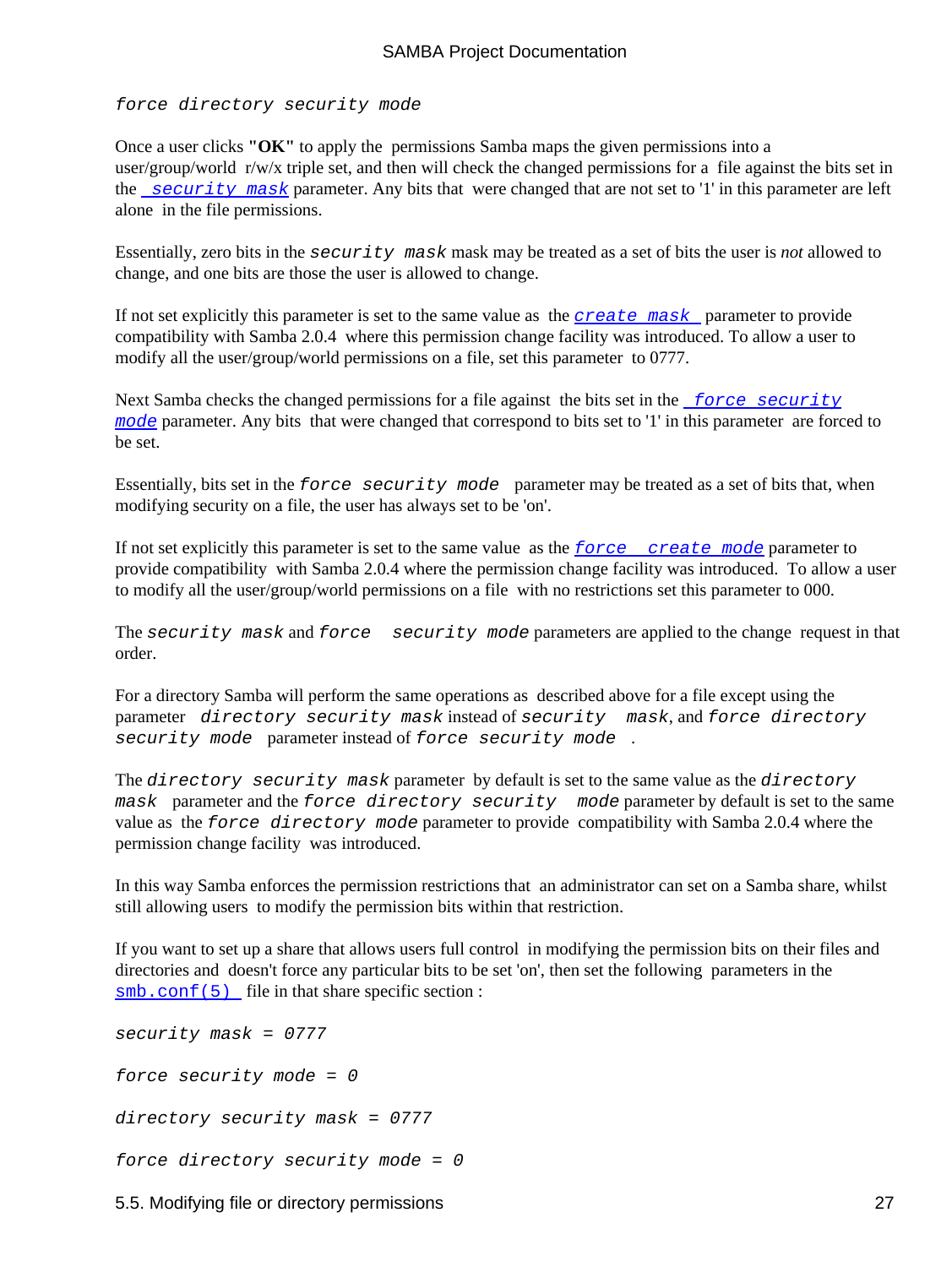<span id="page-32-0"></span>As described, in Samba 2.0.4 the parameters :

create mask

force create mode

directory mask

force directory mode

were used instead of the parameters discussed here.

#### **5.7. Interaction with the standard Samba file attribute mapping**

Samba maps some of the DOS attribute bits (such as "read only") into the UNIX permissions of a file. This means there can be a conflict between the permission bits set via the security dialog and the permission bits set by the file attribute mapping.

One way this can show up is if a file has no UNIX read access for the owner it will show up as "read only" in the standard file attributes tabbed dialog. Unfortunately this dialog is the same one that contains the security info in another tab.

What this can mean is that if the owner changes the permissions to allow themselves read access using the security dialog, clicks **"OK"** to get back to the standard attributes tab dialog, and then clicks **"OK"** on that dialog, then NT will set the file permissions back to read−only (as that is what the attributes still say in the dialog). This means that after setting permissions and clicking **"OK"** to get back to the attributes dialog you should always hit **"Cancel"** rather than **"OK"** to ensure that your changes are not overridden.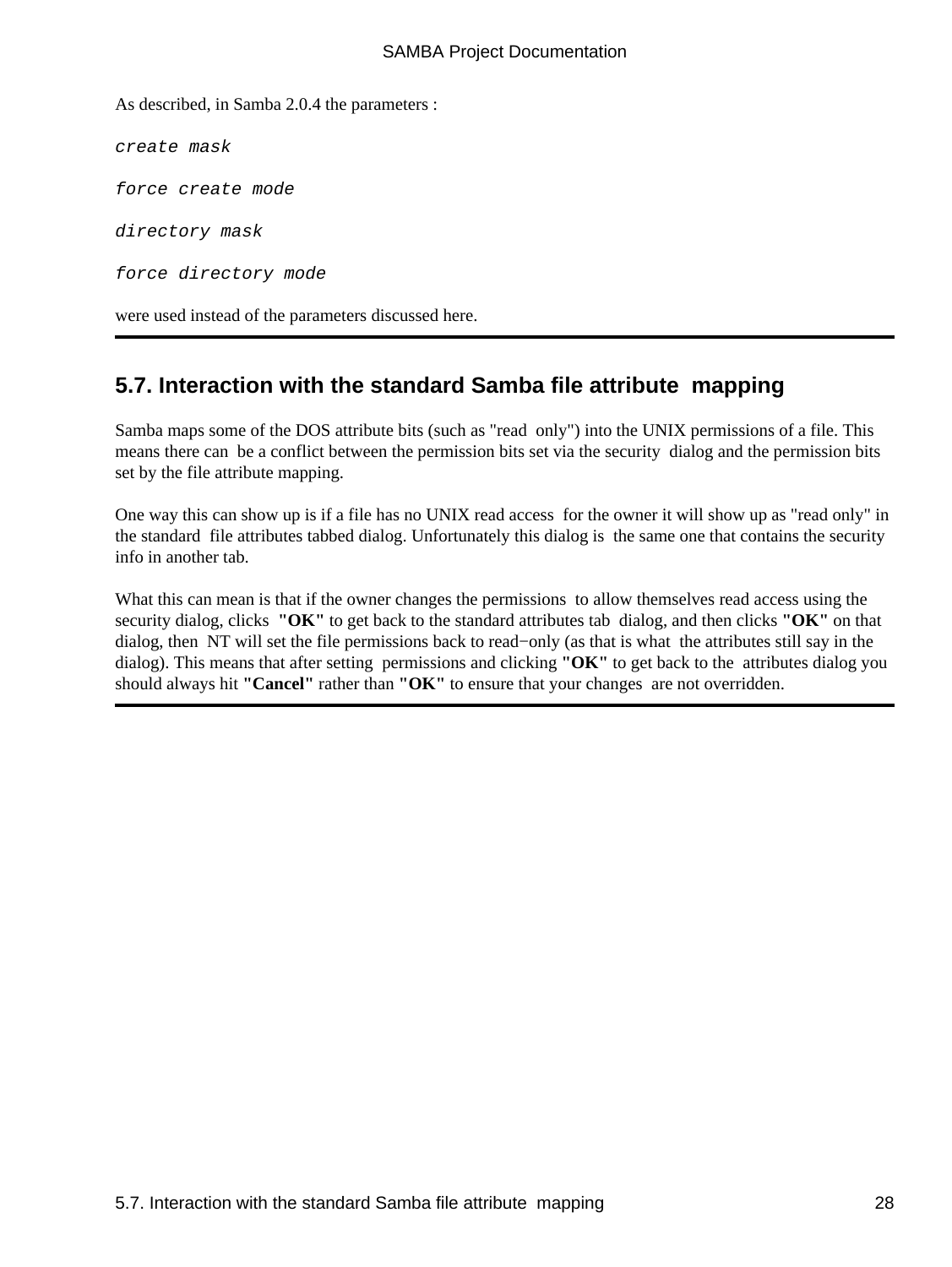# <span id="page-33-0"></span>**Chapter 6. Printing Support in Samba 2.2.x**

## **6.1. Introduction**

Beginning with the 2.2.0 release, Samba supports the native Windows NT printing mechanisms implemented via MS−RPC (i.e. the SPOOLSS named pipe). Previous versions of Samba only supported LanMan printing calls.

The additional functionality provided by the new SPOOLSS support includes:

- Support for downloading printer driver files to Windows 95/98/NT/2000 clients upon demand.
- Uploading of printer drivers via the Windows NT Add Printer Wizard (APW) or the Imprints tool set (refer to<http://imprints.sourceforge.net>).
- Support for the native MS−RPC printing calls such as StartDocPrinter, EnumJobs(), etc... (See the MSDN documentation at<http://msdn.microsoft.com/> for more information on the Win32 printing API)
- Support for NT Access Control Lists (ACL) on printer objects
- Improved support for printer queue manipulation through the use of an internal databases for spooled job information

There has been some initial confusion about what all this means and whether or not it is a requirement for printer drivers to be installed on a Samba host in order to support printing from Windows clients. A bug existed in Samba 2.2.0 which made Windows NT/2000 clients require that the Samba server possess a valid driver for the printer. This is fixed in Samba 2.2.1 and once again, Windows NT/2000 clients can use the local APW for installing drivers to be used with a Samba served printer. This is the same behavior exhibited by Windows 9x clients. As a side note, Samba does not use these drivers in any way to process spooled files. They are utilized entirely by the clients.

The following MS KB article, may be of some help if you are dealing with Windows 2000 clients: *How to Add Printers with No User Interaction in Windows 2000*

<http://support.microsoft.com/support/kb/articles/Q189/1/05.ASP>

# **6.2. Configuration**

#### **[print\$] vs. [printer\$]**

Previous versions of Samba recommended using a share named [printer\$]. This name was taken from the printer\$ service created by Windows 9x clients when a printer was shared. Windows 9x printer servers always have a printer\$ service which provides read−only access via no password in order to support printer driver downloads.

However, the initial implementation allowed for a parameter named printer driver location to be used on a per share basis to specify the location of the driver files associated with that printer. Another parameter named *printer driver* provided a means of defining the printer driver name to be sent to the client.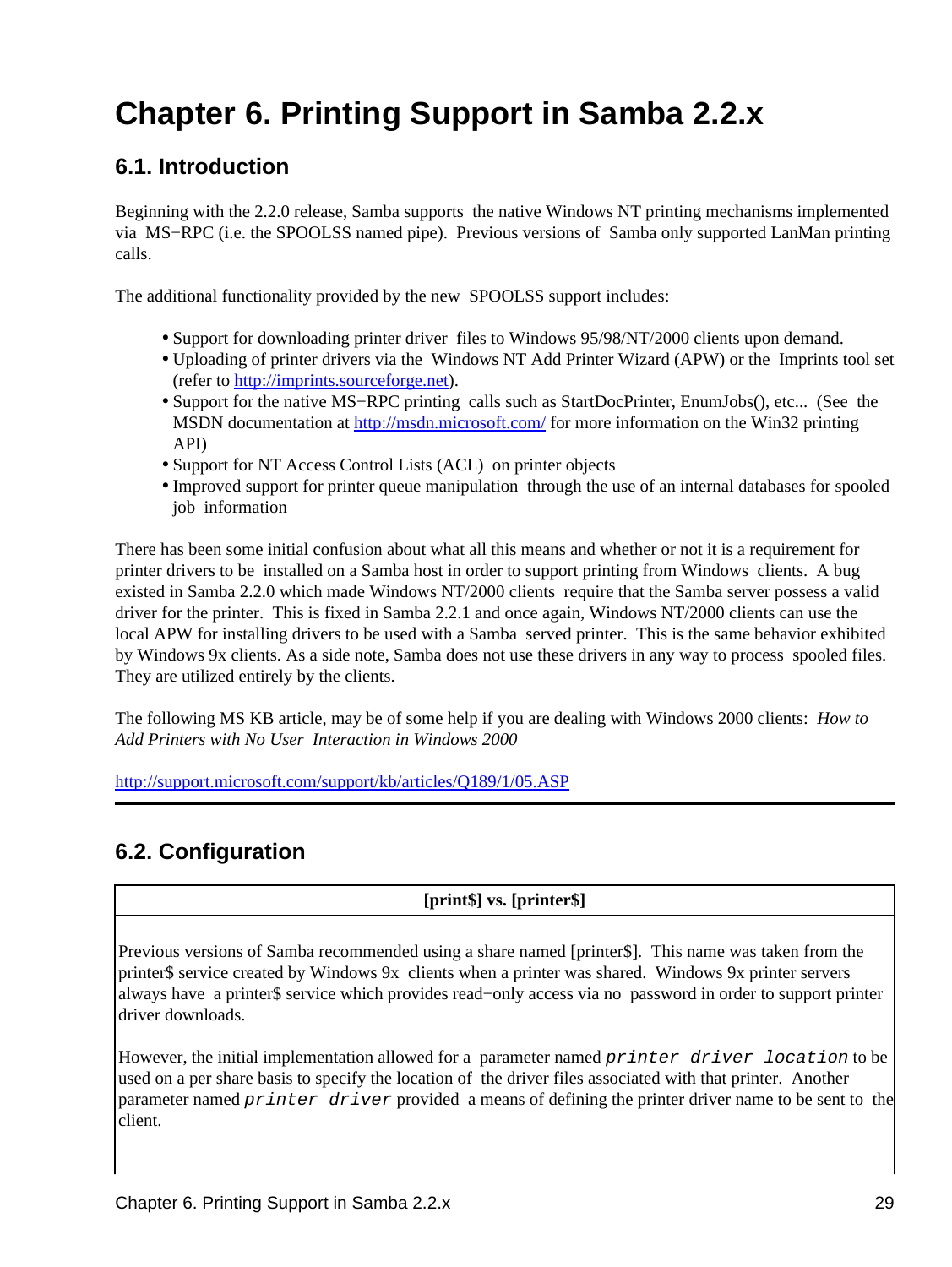<span id="page-34-0"></span>These parameters, including *printer driver file* parameter, are being deprecated and should not be used in new installations. For more information on this change, you should refer to the [Migration section](#page-39-0) of this document.

# **6.2.1. Creating [print\$]**

In order to support the uploading of printer driver files, you must first configure a file share named [print\$]. The name of this share is hard coded in Samba's internals so the name is very important (print\$ is the service used by Windows NT print servers to provide support for printer driver download).

You should modify the server's smb.conf file to add the global parameters and to create the following file share (of course, some of the parameter values, such as 'path' are arbitrary and should be replaced with appropriate values for your site):

```
[global]
    ; members of the ntadmin group should be able
     ; to add drivers and set printer properties
     ; root is implicitly a 'printer admin'
    printer admin = @ntadmin
[print$]
    path = /usr/local/samba/printers
    guest ok = yes
    browseable = yes
    read only = yes
    ; since this share is configured as read only, then we need
    ; a 'write list'. Check the file system permissions to make
    ; sure this account can copy files to the share. If this
     ; is setup to a non−root account, then it should also exist
     ; as a 'printer admin'
     write list = @ntadmin,root
```
The  $\psi$  rite list is used to allow administrative level user accounts to have write access in order to update files on the share. See the [smb.conf\(5\) man page](smb.conf.5.html) for more information on configuring file shares.

The requirement for **[guest ok = yes](#GUESTOK)** depends upon how your site is configured. If users will be guaranteed to have an account on the Samba host, then this is a non−issue.

**Author's Note:** The non−issue is that if all your Windows NT users are guaranteed to be authenticated by the Samba server (such as a domain member server and the NT user has already been validated by the Domain Controller in order to logon to the Windows NT console), then guest access is not necessary. Of course, in a workgroup environment where you just want to be able to print without worrying about silly accounts and security, then configure the share for guest access. You'll probably want to add **[map to guest = Bad](#MAPTOGUEST) [User](#MAPTOGUEST)** in the [global] section as well. Make sure you understand what this parameter does before using it though. --jerry

In order for a Windows NT print server to support the downloading of driver files by multiple client architectures, it must create subdirectories within the [print\$] service which correspond to each of the supported client architectures. Samba follows this model as well.

Next create the directory tree below the [print\$] share for each architecture you wish to support.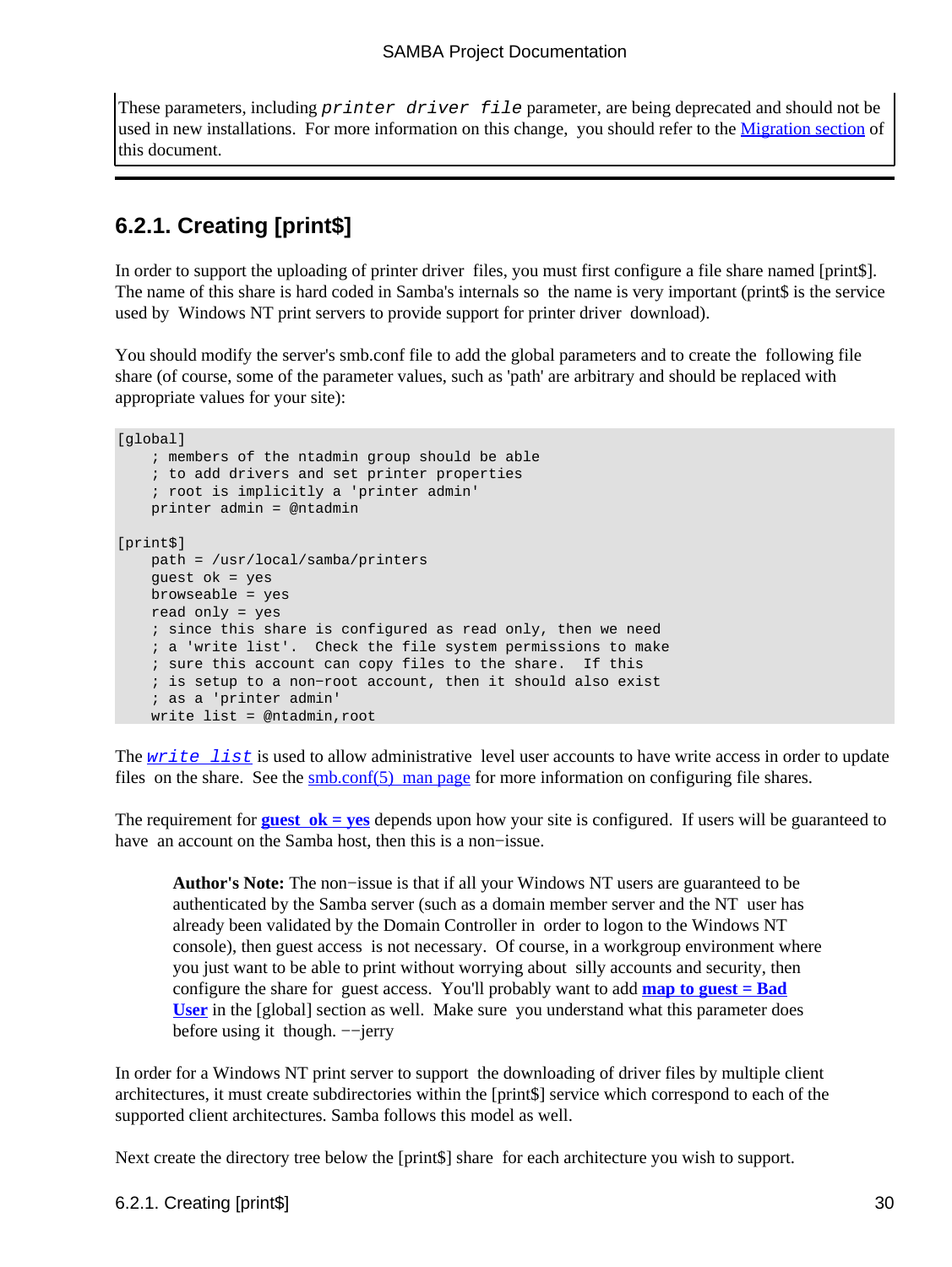```
[print$]−−−−−
```

```
 |−W32X86 ; "Windows NT x86"
 |−WIN40 ; "Windows 95/98"
 |−W32ALPHA ; "Windows NT Alpha_AXP"
 |−W32MIPS ; "Windows NT R4000"
 |−W32PPC ; "Windows NT PowerPC"
```
#### **ATTENTION! REQUIRED PERMISSIONS**

In order to currently add a new driver to you Samba host, one of two conditions must hold true:

- The account used to connect to the Samba host must have a uid of 0 (i.e. a root account)
- The account used to connect to the Samba host must be a member of the *printer* admin list.

Of course, the connected account must still possess access to add files to the subdirectories beneath [print\$]. Remember that all file shares are set to 'read only' by default.

Once you have created the required [print\$] service and associated subdirectories, simply log onto the Samba server using a root (or *printer admin*) account from a Windows NT 4.0/2k client. Open "Network Neighbourhood" or "My Network Places" and browse for the Samba host. Once you have located the server, navigate to the "Printers..." folder. You should see an initial listing of printers that matches the printer shares defined on your Samba host.

### **6.2.2. Setting Drivers for Existing Printers**

The initial listing of printers in the Samba host's Printers folder will have no real printer driver assigned to them. By default, in Samba 2.2.0 this driver name was set to *NO PRINTER DRIVER AVAILABLE FOR THIS PRINTER*. Later versions changed this to a NULL string to allow the use tof the local Add Printer Wizard on NT/2000 clients. Attempting to view the printer properties for a printer which has this default driver assigned will result in the error message:

*Device settings cannot be displayed. The driver for the specified printer is not installed, only spooler properties will be displayed. Do you want to install the driver now?*

Click *No* in the error dialog and you will be presented with the printer properties window. The way assign a driver to a printer is to either

- Use the "New Driver..." button to install a new printer driver, or
- Select a driver from the popup list of installed drivers. Initially this list will be empty.

If you wish to install printer drivers for client operating systems other than "Windows NT x86", you will need to use the "Sharing" tab of the printer properties dialog.

Assuming you have connected with a root account, you will also be able modify other printer properties such as ACLs and device settings using this dialog box.

A few closing comments for this section, it is possible on a Windows NT print server to have printers listed in the Printers folder which are not shared. Samba does not make this distinction. By definition, the only printers of which Samba is aware are those which are specified as shares in smb.conf.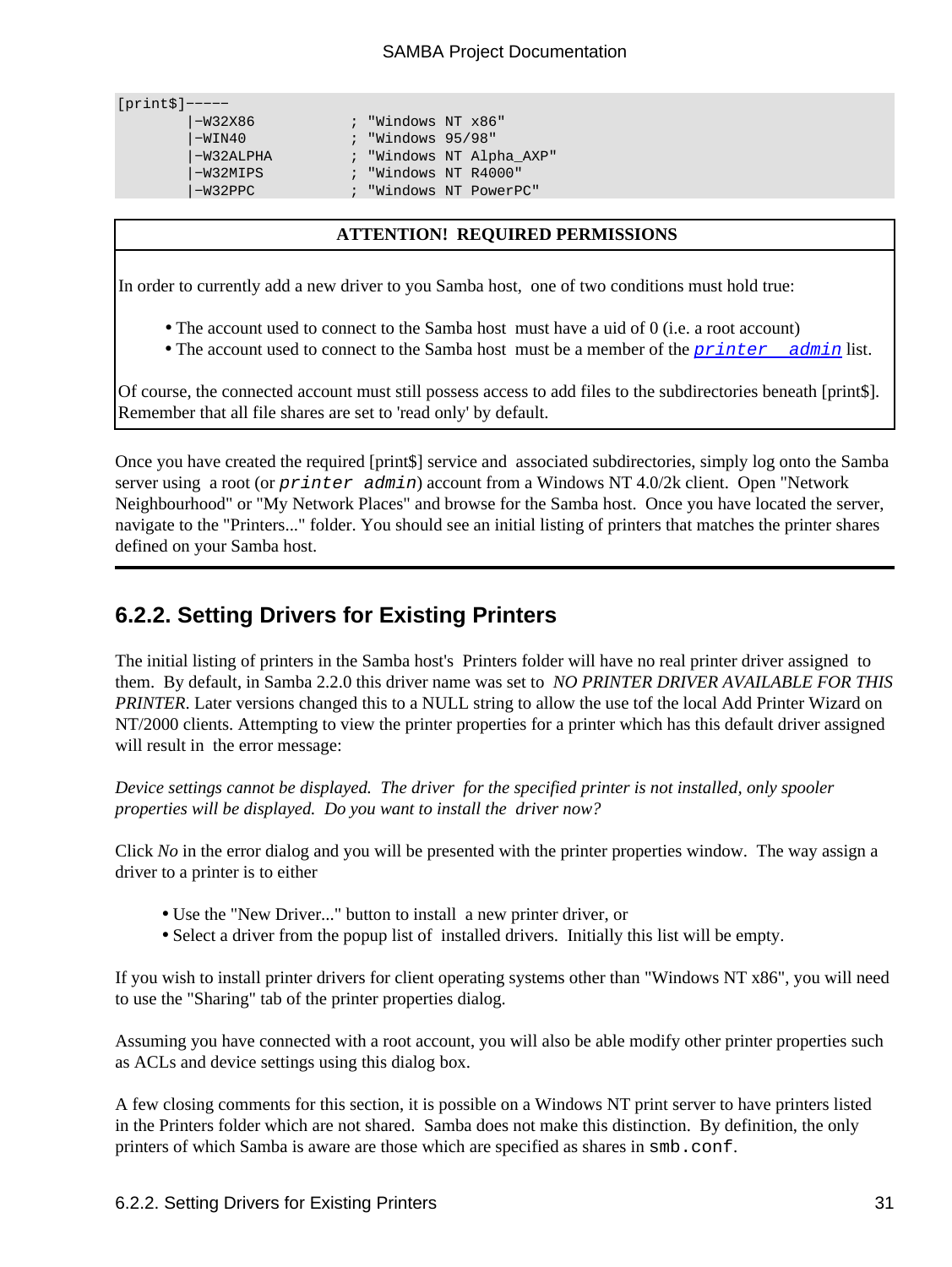Another interesting side note is that Windows NT clients do not use the SMB printer share, but rather can print directly to any printer on another Windows NT host using MS−RPC. This of course assumes that the printing client has the necessary privileges on the remote host serving the printer. The default permissions assigned by Windows NT to a printer gives the "Print" permissions to the "Everyone" well−known group.

### **6.2.3. DeviceModes and New Printers**

In order for a printer to be truly usbla eby a Windows NT/2k/XP client, it must posses:

- a valid Device Mode generated by the driver for the printer, and
- a complete set of PrinterDriverData generated by the driver.

If either one of these is incomplete, the clients can produce less than optimal output at best or in the worst cases, unreadable garbage or nothing at all. Fortunately, most driver generate the printer driver that is needed. However, the client must be tickled to generate a valid Device Mode and set it on the server. The easist means of doing so is to simply set the page orientation on the server's printer using the native Windows NT/2k printer properties page from a Window clients. Make sure to apply changes between swapping the page orientation to cause the change to actually take place. Be aware that this can only be done by a "printer admin" (the reason should be obvious I hope).

Samba also includes a service level parameter name [default devmode](#DEFAULTDEVMODE) for generating a default device mode for a printer. Some driver will function fine with this default set of properties. Others may crash the client's spooler service. Use this parameter with caution. It is always better to have the client generate a valid device mode for the printer and store it on the server for you.

# **6.2.4. Support a large number of printers**

One issue that has arisen during the development phase of Samba 2.2 is the need to support driver downloads for 100's of printers. Using the Windows NT APW is somewhat awkward to say the list. If more than one printer are using the same driver, the **[rpcclient's setdriver](rpcclient.1.html)** command can be used to set the driver associated with an installed driver. The following is example of how this could be accomplished:

```
$ rpcclient pogo −U root%secret −c "enumdrivers"
Domain=[NARNIA] OS=[Unix] Server=[Samba 2.2.0−alpha3]
[Windows NT x86]
Printer Driver Info 1:
     Driver Name: [HP LaserJet 4000 Series PS]
Printer Driver Info 1:
     Driver Name: [HP LaserJet 2100 Series PS]
Printer Driver Info 1:
     Driver Name: [HP LaserJet 4Si/4SiMX PS]
$ rpcclient pogo −U root%secret −c "enumprinters"
Domain=[NARNIA] OS=[Unix] Server=[Samba 2.2.0−alpha3]
     flags:[0x800000]
     name:[\\POGO\hp−print]
     description:[POGO\\POGO\hp−print,NO DRIVER AVAILABLE FOR THIS PRINTER,]
      comment:[]
```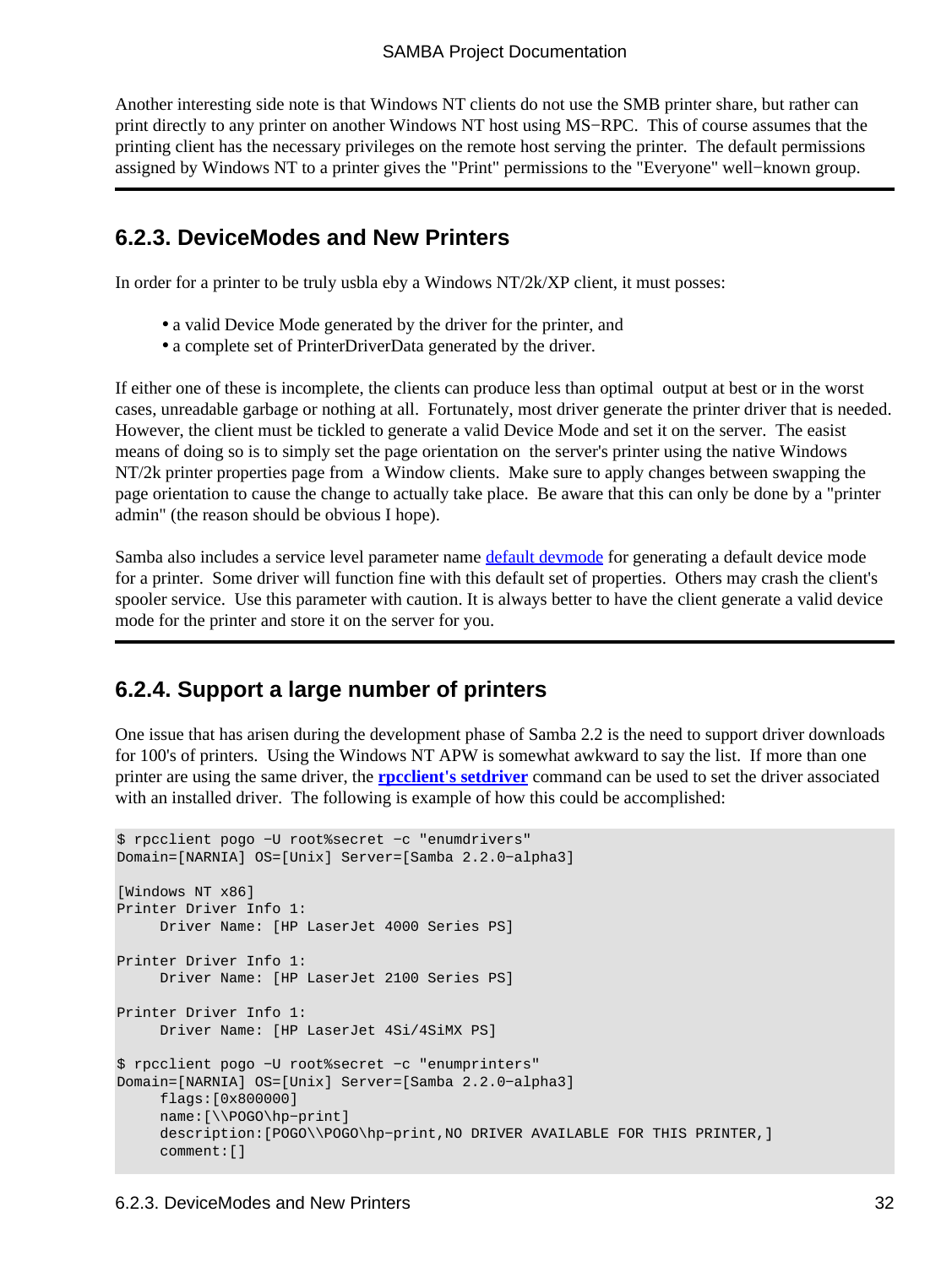```
$ rpcclient pogo −U root%secret \
> −c "setdriver hp−print \"HP LaserJet 4000 Series PS\""
Domain=[NARNIA] OS=[Unix] Server=[Samba 2.2.0−alpha3]
Successfully set hp−print to driver HP LaserJet 4000 Series PS.
```
### **6.2.5. Adding New Printers via the Windows NT APW**

By default, Samba offers all printer shares defined in smb.conf in the "Printers..." folder. Also existing in this folder is the Windows NT Add Printer Wizard icon. The APW will be show only if

- The connected user is able to successfully execute an OpenPrinterEx(\\server) with administrative privileges (i.e. root or printer admin).
- show add printer wizard =  $yes$  (the default).

In order to be able to use the APW to successfully add a printer to a Samba server, the [add printer](#ADDPRINTERCOMMAND) [command](#ADDPRINTERCOMMAND) must have a defined value. The program hook must successfully add the printer to the system (i.e. /etc/printcap or appropriate files) and smb.conf if necessary.

When using the APW from a client, if the named printer share does not exist, **smbd** will execute the add printer command and reparse to the smb.conf to attempt to locate the new printer share. If the share is still not defined, an error of "Access Denied" is returned to the client. Note that the add printer program is executed under the context of the connected user, not necessarily a root account.

There is a complementing *[delete printer command](#DELETEPRINTERCOMMAND)* for removing entries from the "Printers..." folder.

### **6.2.6. Samba and Printer Ports**

Windows NT/2000 print servers associate a port with each printer. These normally take the form of LPT1:, COM1:, FILE:, etc... Samba must also support the concept of ports associated with a printer. By default, only one printer port, named "Samba Printer Port", exists on a system. Samba does not really a port in order to print, rather it is a requirement of Windows clients.

Note that Samba does not support the concept of "Printer Pooling" internally either. This is when a logical printer is assigned to multiple ports as a form of load balancing or fail over.

If you require that multiple ports be defined for some reason, smb.conf possesses a [enumports](#ENUMPORTSCOMMAND) [command](#ENUMPORTSCOMMAND) which can be used to define an external program that generates a listing of ports on a system.

### **6.3. The Imprints Toolset**

The Imprints tool set provides a UNIX equivalent of the Windows NT Add Printer Wizard. For complete information, please refer to the Imprints web site at<http://imprints.sourceforge.net/>as well as the documentation included with the imprints source distribution. This section will only provide a brief introduction to the features of Imprints.

As of June 16, 2002 (quite a bit earlier actually), the Imprints project is in need of a new maintainer. The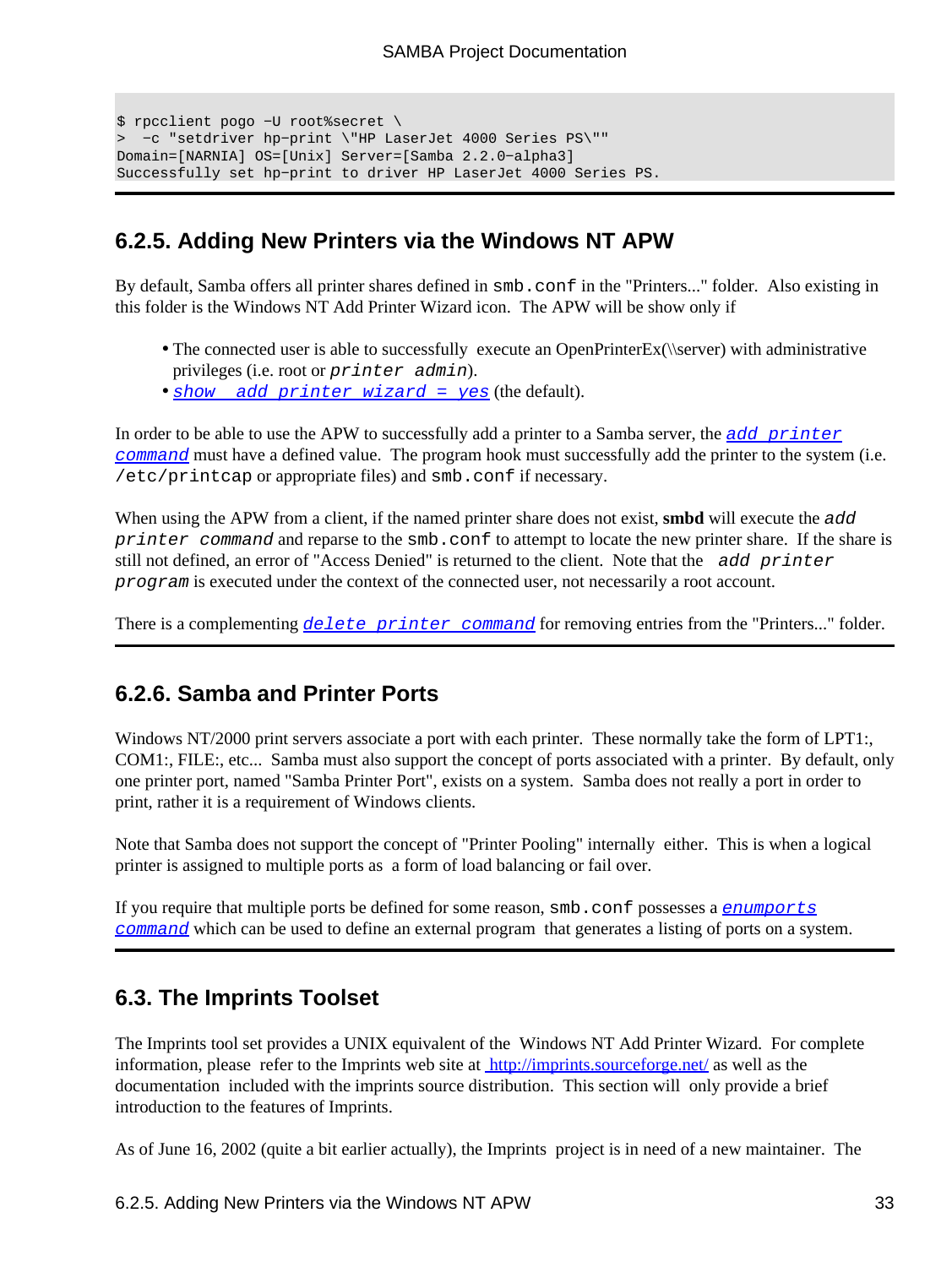most important skill is decent perl coding and an interest in MS−RPC based printing using Samba. If you wich to volunteer, please coordinate your efforts on the samba−technical mailing list.

### **6.3.1. What is Imprints?**

Imprints is a collection of tools for supporting the goals of

- Providing a central repository information regarding Windows NT and 95/98 printer driver packages
- Providing the tools necessary for creating the Imprints printer driver packages.
- Providing an installation client which will obtain and install printer drivers on remote Samba and Windows NT 4 print servers.

# **6.3.2. Creating Printer Driver Packages**

The process of creating printer driver packages is beyond the scope of this document (refer to Imprints.txt also included with the Samba distribution for more information). In short, an Imprints driver package is a gzipped tarball containing the driver files, related INF files, and a control file needed by the installation client.

### **6.3.3. The Imprints server**

The Imprints server is really a database server that may be queried via standard HTTP mechanisms. Each printer entry in the database has an associated URL for the actual downloading of the package. Each package is digitally signed via GnuPG which can be used to verify that package downloaded is actually the one referred in the Imprints database. It is *not* recommended that this security check be disabled.

## **6.3.4. The Installation Client**

More information regarding the Imprints installation client is available in the Imprints−Client−HOWTO.ps file included with the imprints source package.

The Imprints installation client comes in two forms.

- a set of command line Perl scripts
- a GTK+ based graphical interface to the command line perl scripts

The installation client (in both forms) provides a means of querying the Imprints database server for a matching list of known printer model names as well as a means to download and install the drivers on remote Samba and Windows NT print servers.

The basic installation process is in four steps and perl code is wrapped around **smbclient** and **rpcclient**.

```
foreach (supported architecture for a given driver)
{
      1. rpcclient: Get the appropriate upload directory 
          on the remote server
      2. smbclient: Upload the driver files
```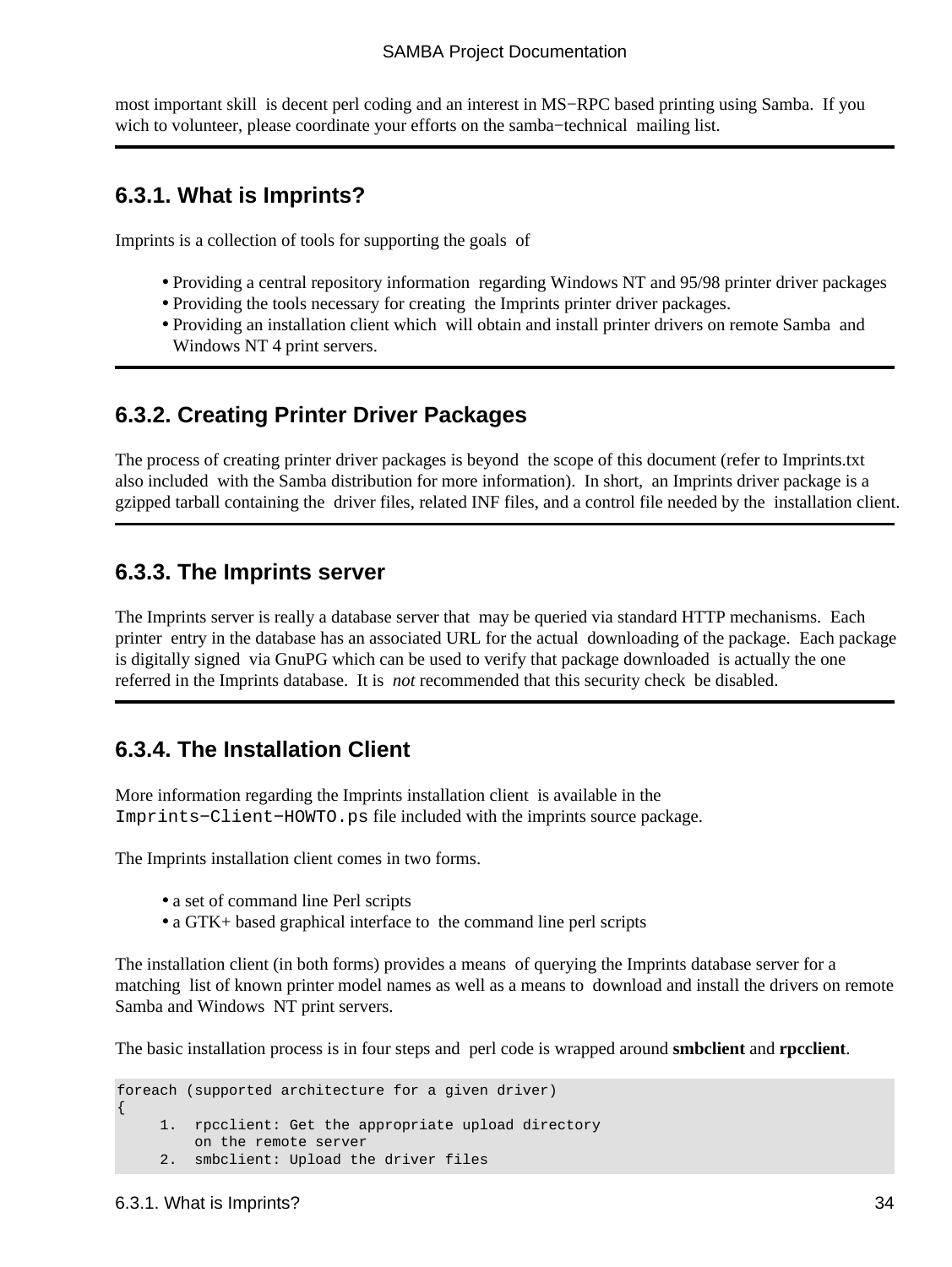```
 3. rpcclient: Issues an AddPrinterDriver() MS−RPC
}
4. rpcclient: Issue an AddPrinterEx() MS−RPC to actually
    create the printer
```
One of the problems encountered when implementing the Imprints tool set was the name space issues between various supported client architectures. For example, Windows NT includes a driver named "Apple LaserWriter II NTX v51.8" and Windows 95 calls its version of this driver "Apple LaserWriter II NTX"

The problem is how to know what client drivers have been uploaded for a printer. As astute reader will remember that the Windows NT Printer Properties dialog only includes space for one printer driver name. A quick look in the Windows NT 4.0 system registry at

```
HKLM\System\CurrentControlSet\Control\Print\Environment
```
will reveal that Windows NT always uses the NT driver name. This is ok as Windows NT always requires that at least the Windows NT version of the printer driver is present. However, Samba does not have the requirement internally. Therefore, how can you use the NT driver name if is has not already been installed?

The way of sidestepping this limitation is to require that all Imprints printer driver packages include both the Intel Windows NT and 95/98 printer drivers and that NT driver is installed first.

### **6.4. Migration to from Samba 2.0.x to 2.2.x**

Given that printer driver management has changed (we hope improved) in 2.2 over prior releases, migration from an existing setup to 2.2 can follow several paths. Here are the possible scenarios for migration:

- If you do not desire the new Windows NT print driver support, nothing needs to be done. All existing parameters work the same.
- If you want to take advantage of NT printer driver support but do not want to migrate the 9x drivers to the new setup, the leave the existing printers.def file. When smbd attempts to locate a 9x driver for the printer in the TDB and fails it will drop down to using the printers.def (and all associated parameters). The **make\_printerdef** tool will also remain for backwards compatibility but will be removed in the next major release.
- If you install a Windows 9x driver for a printer on your Samba host (in the printing TDB), this information will take precedence and the three old printing parameters will be ignored (including print driver location).
- If you want to migrate an existing printers.def file into the new setup, the current only solution is to use the Windows NT APW to install the NT drivers and the 9x drivers. This can be scripted using **smbclient** and **rpcclient**. See the Imprints installation client at <http://imprints.sourceforge.net/>for an example.

#### **Achtung!**

The following smb.conf parameters are considered to be deprecated and will be removed soon. Do not use them in new installations

```
• printer driver file (G)
```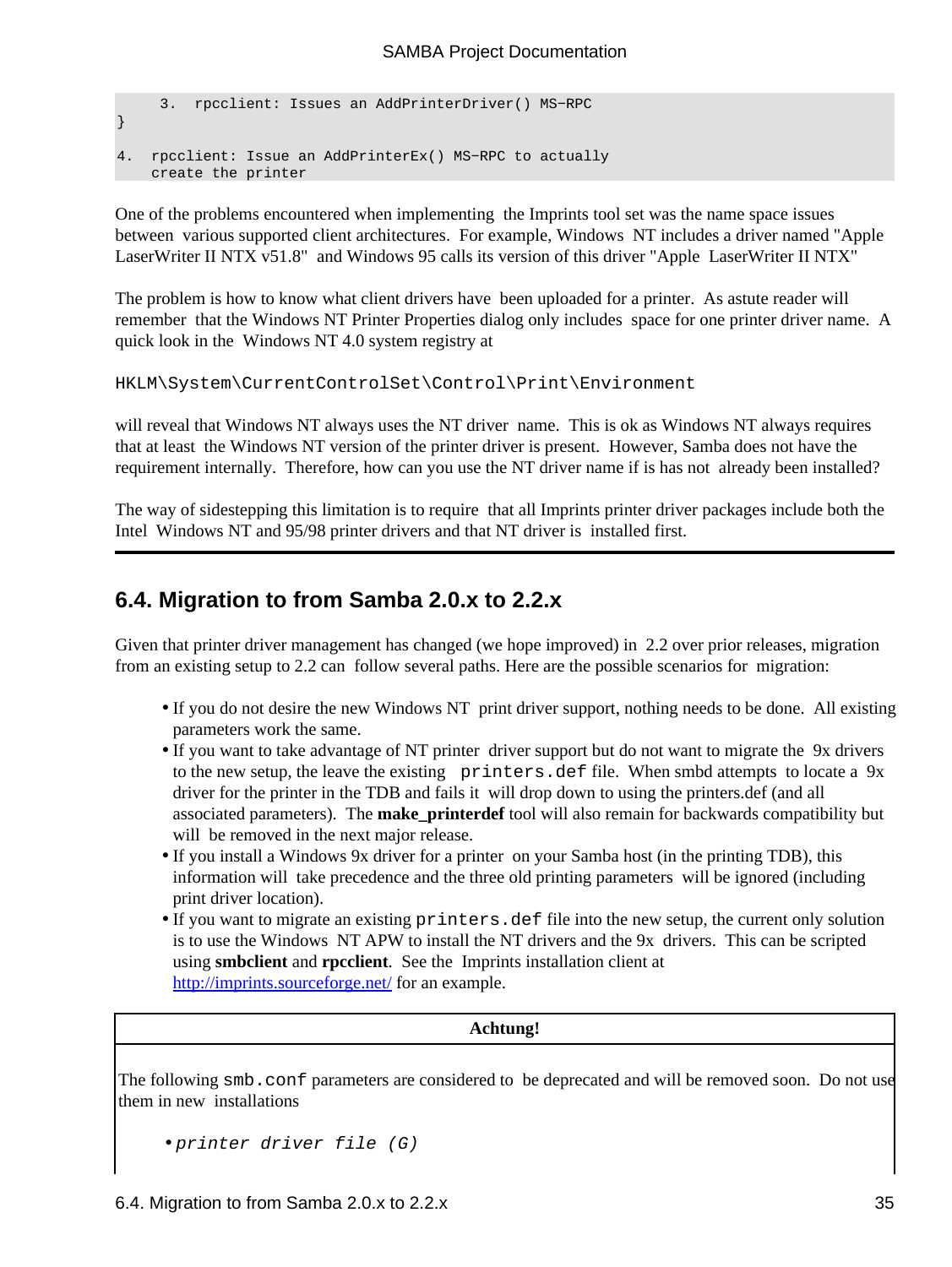```
• printer driver (S)
• printer driver location (S)
```
### **6.4.1. Parameters in smb.conf(5) for Backwards Compatibility**

The have been two new parameters add in Samba 2.2.2 to for better support of Samba 2.0.x backwards capability (disable spoolss) and for using local printers drivers on Windows NT/2000 clients (use client  $driver$ ). Both of these options are described in the smb.coinf(5) man page and are disabled by default. Use them with caution.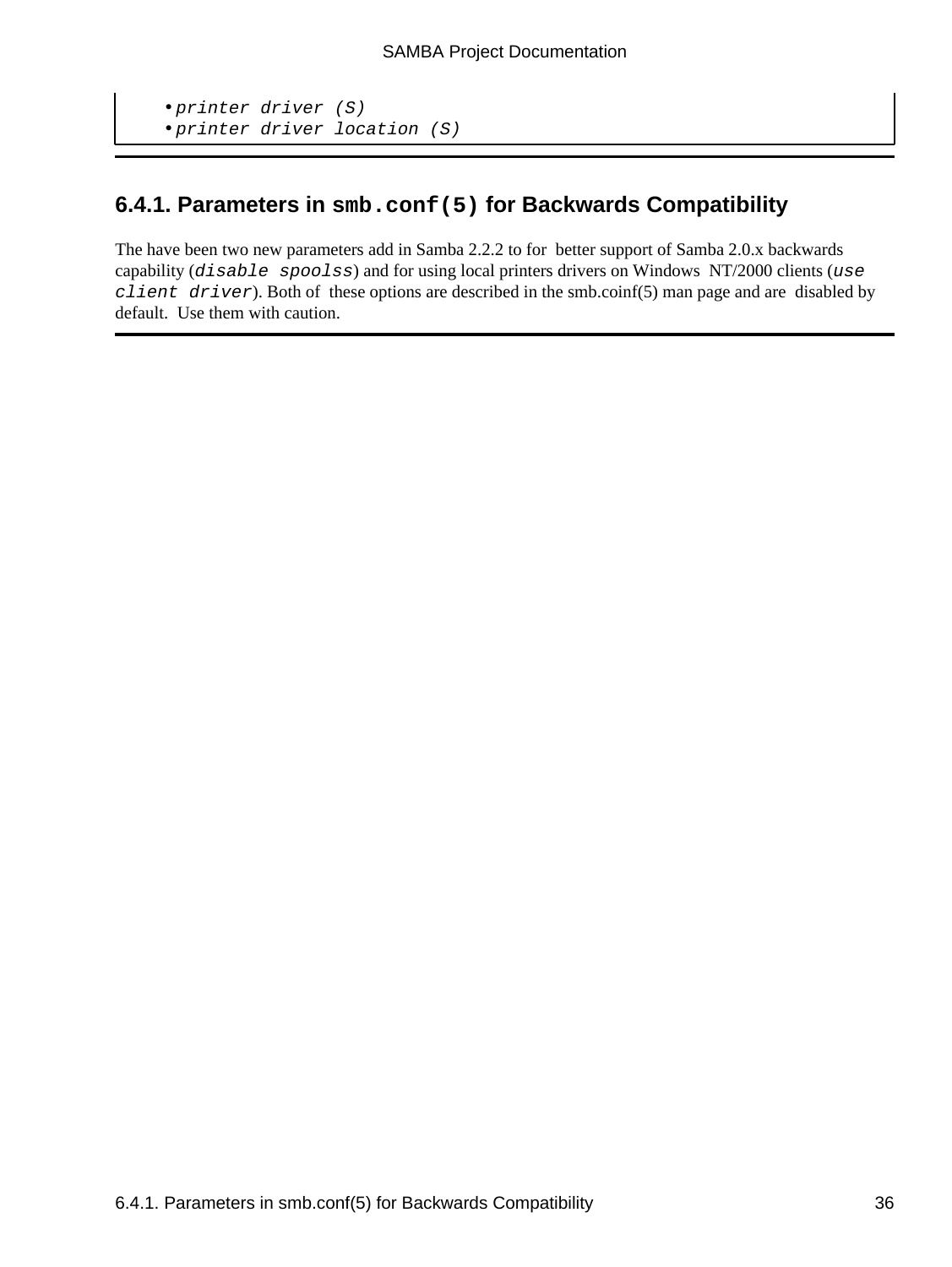# **Chapter 7. Printing with CUPS in Samba 2.2.x**

### **7.1. Printing with CUPS in Samba 2.2.x**

[CUPS](http://www.cups.org/) is a newcomer in the UNIX printing scene, which has convinced many people upon first trial already. However, it has quite a few new features, which make it different from other, more traditional printing systems.

# **7.2. Configuring smb.conf for CUPS**

Printing with CUPS in the most basic smb.conf setup in Samba 2.2.x only needs two settings: **printing = cups** and **printcap = cups**. While CUPS itself doesn't need a printcap anymore, the cupsd.conf configuration file knows two directives (example: **Printcap /etc/printcap** and **PrintcapFormat BSD**), which control if such a file should be created for the convenience of third party applications. Make sure it is set! For details see **man cupsd.conf** and other CUPS−related documentation.

If SAMBA is compiled against libcups, then **printcap = cups** uses the CUPS API to list printers, submit jobs, etc. Otherwise it maps to the System V commands with an additional –*oraw* option for printing. On a Linux system, you can use the **ldd** command to find out details (ldd may not be present on other OS platforms, or its function may be embodied by a different command):

```
transmeta:/home/kurt # ldd `which smbd`
         libssl.so.0.9.6 => /usr/lib/libssl.so.0.9.6 (0x4002d000)
         libcrypto.so.0.9.6 => /usr/lib/libcrypto.so.0.9.6 (0x4005a000)
         libcups.so.2 => /usr/lib/libcups.so.2 (0x40123000)
         libdl.so.2 => /lib/libdl.so.2 (0x401e8000)
         libnsl.so.1 => /lib/libnsl.so.1 (0x401ec000)
         libpam.so.0 => /lib/libpam.so.0 (0x40202000)
         libc.so.6 => /lib/libc.so.6 (0x4020b000)
         /lib/ld−linux.so.2 => /lib/ld−linux.so.2 (0x40000000)
```
The line "libcups.so.2  $\Rightarrow$  /usr/lib/libcups.so.2 (0x40123000)" shows there is CUPS support compiled into this version of Samba. If this is the case, and **printing = cups** is set, then any otherwise manually set print command in smb.conf is ignored.

# **7.3. Using CUPS as a mere spooling print server −− "raw" printing with vendor drivers download**

You can setup Samba and your Windows clients to use the CUPS print subsystem just as you would with any of the more traditional print subsystems: that means the use of vendor provided, native Windows printer drivers for each target printer. If you setup the [print\$] share to download these drivers to the clients, their GDI system (Graphical Device Interface) will output the Wndows EMF (Enhanced MetaFile) and convert it −− with the help of the printer driver −− locally into the format the printer is expecting. Samba and the CUPS print subsystem will have to treat these files as raw print files −− they are already in the shape to be digestable for the printer. This is the same traditional setup for Unix print servers handling Windows client jobs. It does not take much CPU power to handle this kind of task efficiently.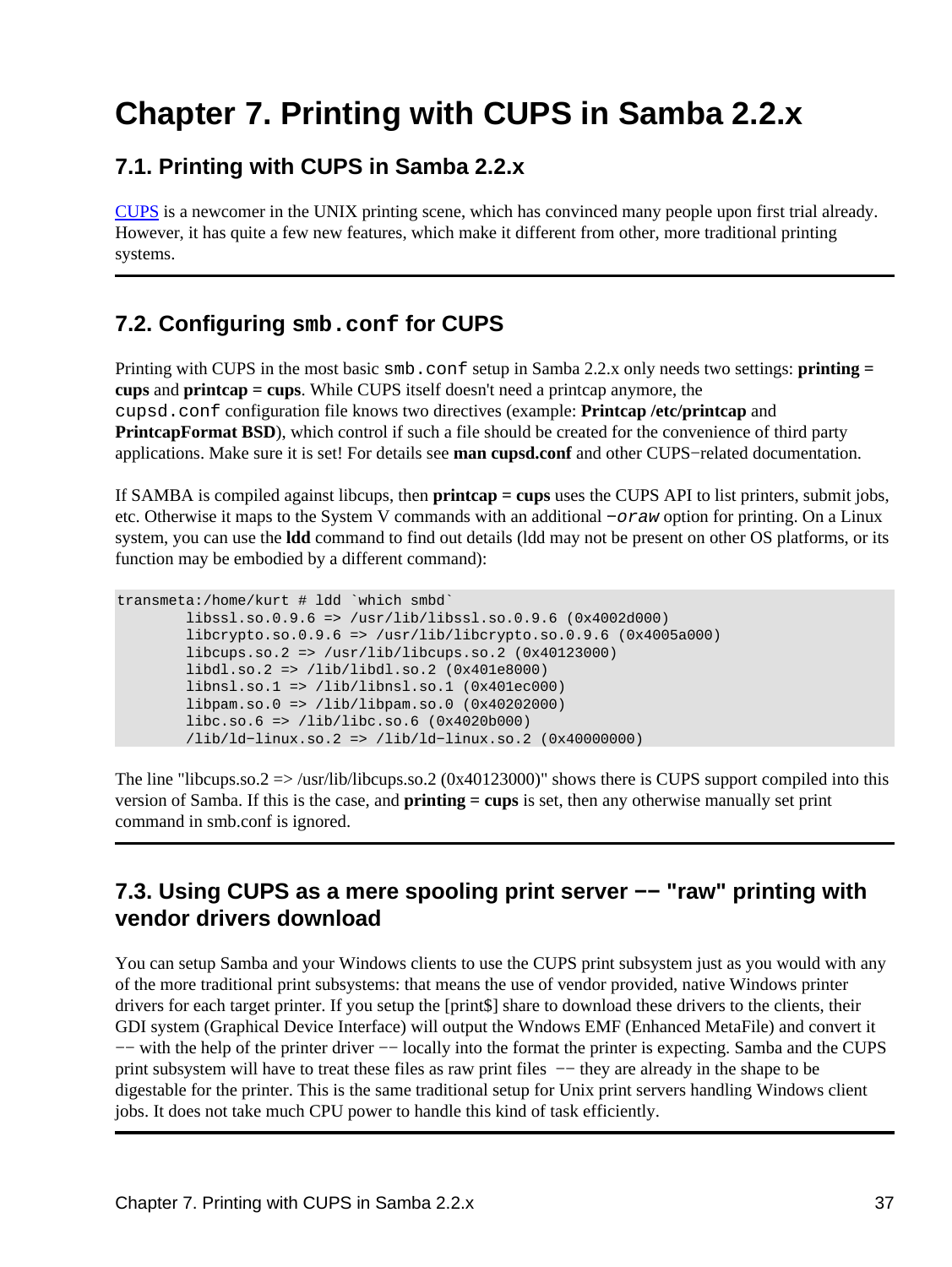# **7.4. CUPS as a network PostScript RIP −− CUPS drivers working on server, Adobe PostScript driver with CUPS−PPDs downloaded to clients**

CUPS is perfectly able to use PPD files (PostScript Printer Descriptions). PPDs can control all print device options. They are usually provided by the manufacturer  $-−$  if you own a PostSript printer, that is. PPD files are always a component of PostScript printer drivers on MS Windows or Apple Mac OS systems. They are ASCII files containing user−selectable print options, mapped to appropriate PostScript, PCL or PJL commands for the target printer. Printer driver GUI dialogs translate these options "on−the−fly" into buttons and drop−down lists for the user to select.

CUPS can load, without any conversions, the PPD file from any Windows (NT is recommended) PostScript driver and handle the options. There is a web browser interface to the print options (select http://localhost:631/printers/ and click on one "Configure Printer" button to see it), a commandline interface (see **man lpoptions** or try if you have **lphelp** on your system) plus some different GUI frontends on Linux UNIX, which can present PPD options to the users. PPD options are normally meant to become evaluated by the PostScript RIP on the real PostScript printer.

CUPS doesn't stop at "real" PostScript printers in its usage of PPDs. The CUPS developers have extended the PPD concept, to also describe available device and driver options for non–PostScript printers through CUPS−PPDs.

This is logical, as CUPS includes a fully featured PostScript interpreter (RIP). This RIP is based on Ghostscript. It can process all received PostScript (and additionally many other file formats) from clients. All CUPS−PPDs geared to non−PostScript printers contain an additional line, starting with the keyword \*cupsFilter. This line tells the CUPS print system which printer−specific filter to use for the interpretation of the accompanying PostScript. Thus CUPS lets all its printers appear as PostScript devices to its clients, because it can act as a PostScript RIP for those printers, processing the received PostScript code into a proper raster print format.

CUPS−PPDs can also be used on Windows−Clients, on top of a PostScript driver (recommended is the Adobe one).

This feature enables CUPS to do a few tricks no other spooler can do:

- act as a networked PostScript RIP (Raster Image Processor), handling printfiles from all client platforms in a uniform way;
- act as a central accounting and billing server, as all files are passed through the **pstops** Filter and are therefor logged in the CUPS page\_log. − *NOTE:* this can not happen with "raw" print jobs, which always remain unfiltered per definition;
- enable clients to consolidate on a single PostScript driver, even for many different target printers.

# **7.5. Windows Terminal Servers (WTS) as CUPS clients**

This setup may be of special interest to people experiencing major problems in WTS environments. WTS need often a multitude of non−PostScript drivers installed to run their clients' variety of different printer models. This often imposes the price of much increased instability. In many cases, in an attempt to overcome this problem, site administrators have resorted to restrict the allowed drivers installed on their WTS to one generic PCL− and one PostScript driver. This however restricts the clients in the amount of printer options available for them −− often they can't get out more then simplex prints from one standard paper tray, while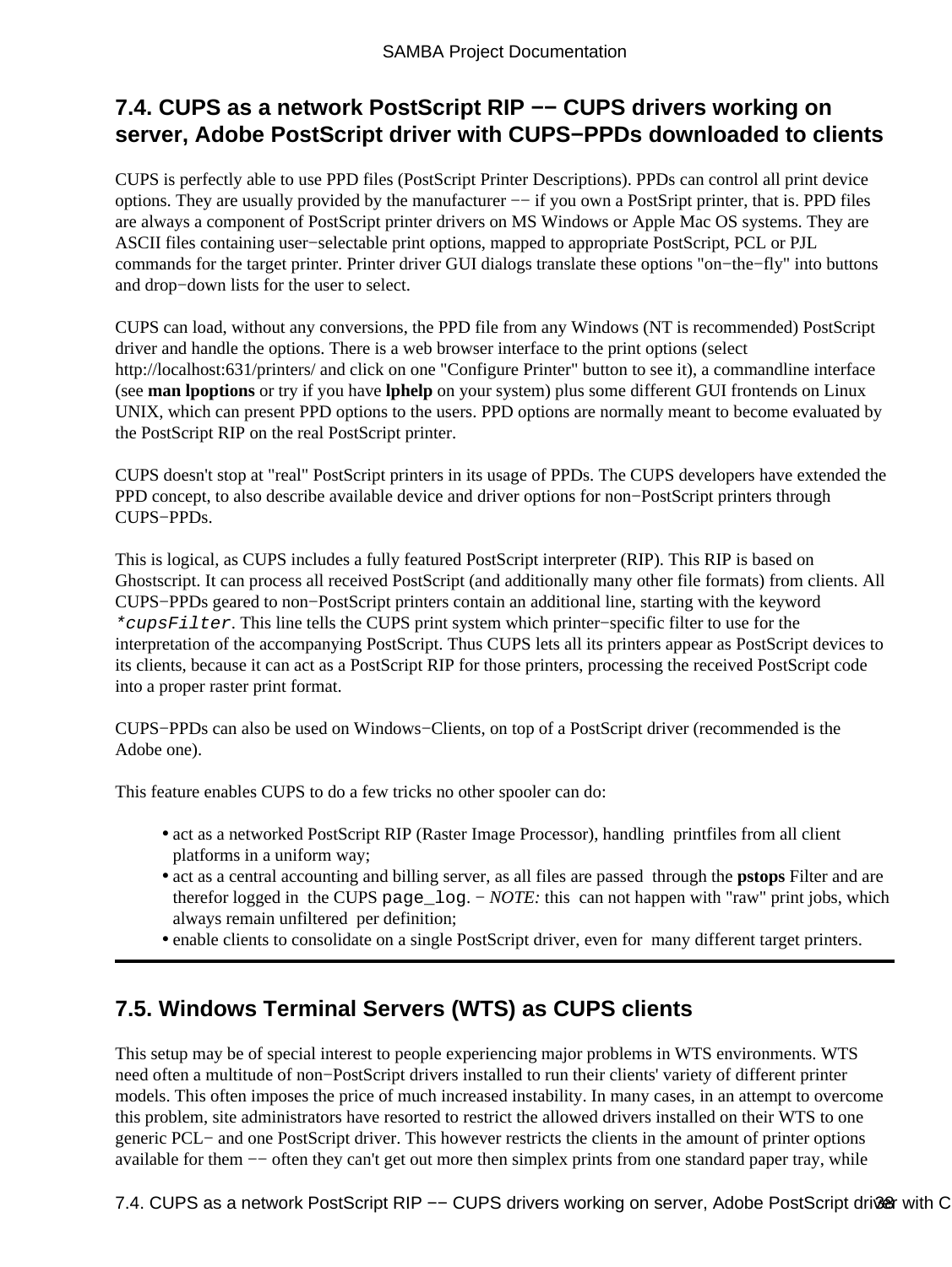their devices could do much better, if driven by a different driver!

Using an Adobe PostScript driver, enabled with a CUPS−PPD, seems to be a very elegant way to overcome all these shortcomings. The PostScript driver is not known to cause major stability problems on WTS (even if used with many different PPDs). The clients will be able to (again) chose paper trays, duplex printing and other settings. However, there is a certain price for this too: a CUPS server acting as a PostScript RIP for its clients requires more CPU and RAM than just to act as a "raw spooling" device. Plus, this setup is not yet widely tested, although the first feedbacks look very promising...

### **7.6. Setting up CUPS for driver download**

The **cupsadsmb** utility (shipped with all current CUPS versions) makes the sharing of any (or all) installed CUPS printers very easy. Prior to using it, you need the following settings in smb.conf:

```
[global]
          load printers = yes
          printing = cups
          printcap name = cups
[printers]
          comment = All Printers
         path = /var/spool/samba
         browseable = no
         public = yes
         guest ok = yes
         writable = no
         printable = yes
          printer admin = root
[print$]
          comment = Printer Drivers
          path = /etc/samba/drivers
         browseable = yes
          guest ok = no
          read only = yes
          write list = root
```
For licensing reasons the necessary files of the Adobe Postscript driver can not be distributed with either Samba or CUPS. You need to download them yourself from the Adobe website. Once extracted, create a drivers directory in the CUPS data directory (usually /usr/share/cups/). Copy the Adobe files using UPPERCASE filenames, to this directory as follows:

 ADFONTS.MFM ADOBEPS4.DRV ADOBEPS4.HLP ADOBEPS5.DLL ADOBEPSU.DLL ADOBEPSU.HLP DEFPRTR2.PPD ICONLIB.DLL

Users of the ESP Print Pro software are able to install their "Samba Drivers" package for this purpose with no problem.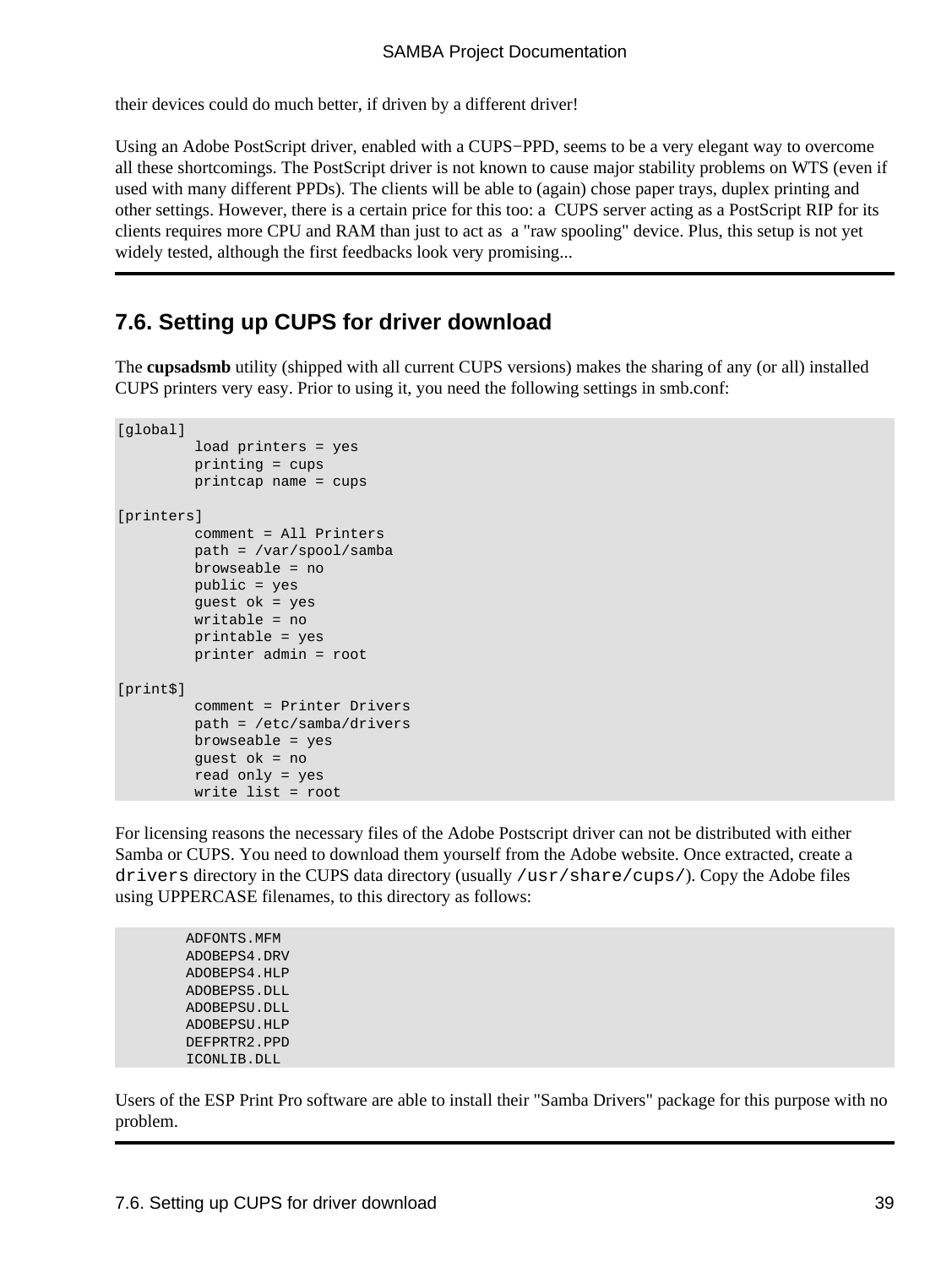# **7.7. Sources of CUPS drivers / PPDs**

On the internet you can find now many thousand CUPS−PPD files (with their companion filters), in many national languages, supporting more than 1.000 non−PostScript models.

- [ESP PrintPro \(http://wwwl.easysw.com/printpro/\)](http://wwwl.easysw.com/printpro/) (commercial, non–Free) is packaged with more than 3.000 PPDs, ready for successful usage "out of the box" on Linux, IBM−AIX, HP−UX, Sun−Solaris, SGI−IRIX, Compaq Tru64, Digital Unix and some more commercial Unices (it is written by the CUPS developers themselves and its sales help finance the further development of CUPS, as they feed their creators)
- the Gimp–Print–Project (http://gimp–print.sourceforge.net/) (GPL, Free Software) provides around 120 PPDs (supporting nearly 300 printers, many driven to photo quality output), to be used alongside the Gimp−Print CUPS filters;
- [TurboPrint \(http://www.turboprint.com/\)](http://www.turboprint.com/) (Shareware, non–Freee) supports roughly the same amount of printers in excellent quality;
- OMNI (http://www–124.ibm.com/developerworks/oss/linux/projects/omni/) (LPGL, Free) is a package made by IBM, now containing support for more than 400 printers, stemming from the inheritance of IBM OS/2 KnowHow ported over to Linux (CUPS support is in a Beta−stage at present);
- [HPIJS \(http://hpinkjet.sourceforge.net/\)](http://hpinkjet.sourceforge.net/) (BSD–style licnes, Free) supports around 120 of HP's own printers and is also providing excellent print quality now;
- [Foomatic/cupsomatic \(http://www.linuxprinting.org/\)](http://www.linuxprinting.org/) (LPGL, Free) from Linuxprinting.org are providing PPDs for practically every Ghostscript filter known to the world, now usable with CUPS.

*NOTE:* the cupsomatic trick from Linuxprinting.org is working different from the other drivers. While the other drivers take the generic CUPS raster (produced by CUPS' own pstoraster PostScript RIP) as their input, cupsomatic "kidnaps" the PostScript inside CUPS, before RIP−ping, deviates it to an external Ghostscript installation (which now becomes the RIP) and gives it back to a CUPS backend once Ghostscript is finished. −− CUPS versions from 1.1.15 and later will provide their pstoraster PostScript RIP function again inside a system–wide Ghostscript installation rather than in "their own" pstoraster filter. (This CUPS–enabling Ghostscript version may be installed either as a patch to GNU or AFPL Ghostscript, or as a complete ESP Ghostscript package). However, this will not change the cupsomatic approach of guiding the printjob along a different path through the filtering system than the standard CUPS way...

Once you installed a printer inside CUPS with one of the recommended methods (the lpadmin command, the web browser interface or one of the available GUI wizards), you can use **cupsaddsmb** to share the printer via Samba. **cupsaddsmb** prepares the driver files for comfortable client download and installation upon their first contact with this printer share.

# **7.7.1. cupsaddsmb**

The **cupsaddsmb** command copies the needed files for convenient Windows client installations from the previously prepared CUPS data directory to your [print\$] share. Additionally, the PPD associated with this printer is copied from /etc/cups/ppd/ to [print\$].

root# **cupsaddsmb −U root infotec\_IS2027** Password for root required to access localhost via SAMBA: **[type in password 'secret']**

To share all printers and drivers, use the −a parameter instead of a printer name.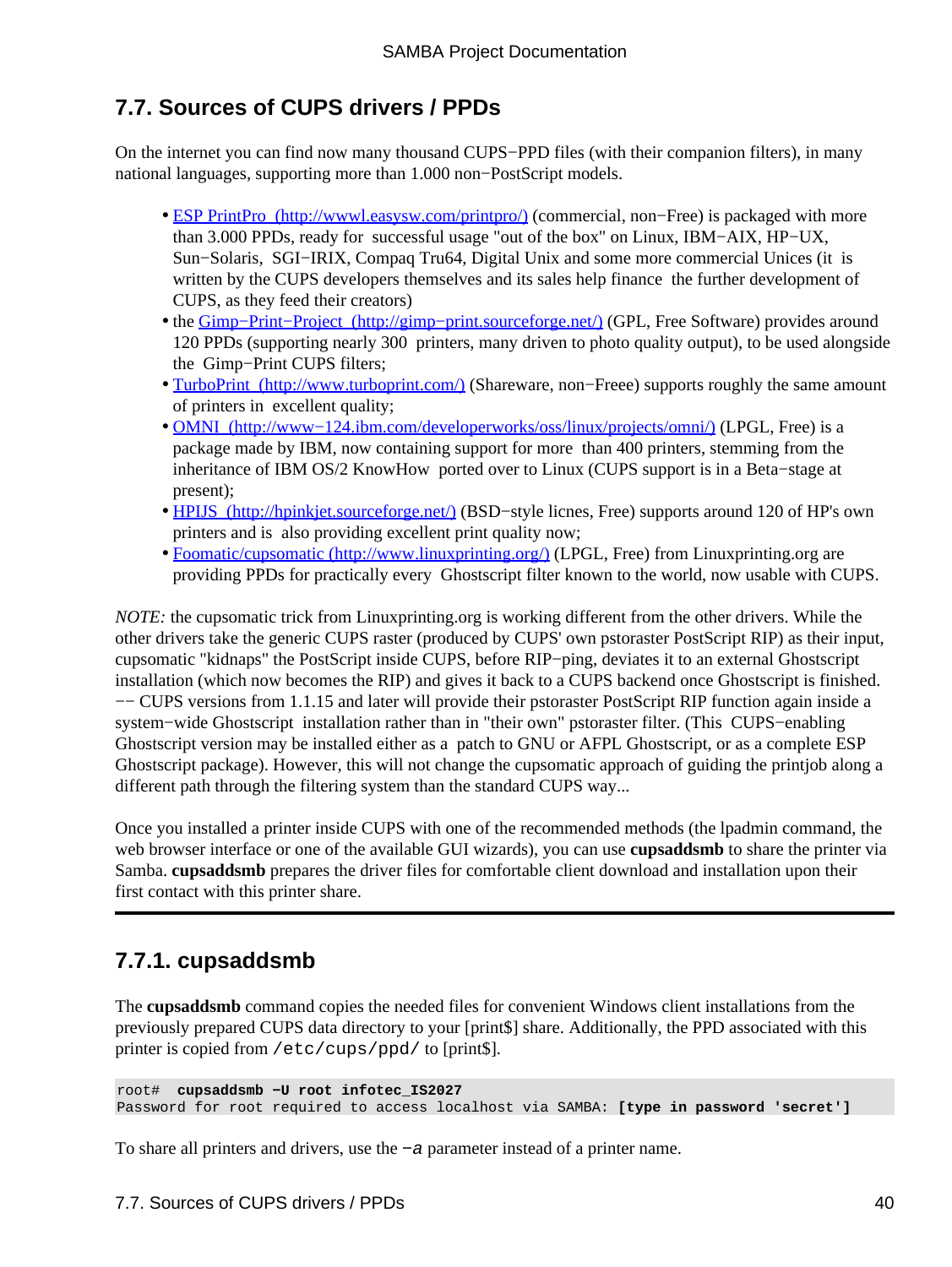Probably you want to see what's going on. Use the −v parameter to get a more verbose output:

```
root# cupsaddsmb −v −U root infotec_IS2027
    Password for root required to access localhost via SAMBA:
   Running command: smbclient //localhost/print\$ -N -U'root%secret' -c 'mkdir W32X86;put /var/s
    added interface ip=10.160.16.45 bcast=10.160.31.255 nmask=255.255.240.0
    added interface ip=192.168.182.1 bcast=192.168.182.255 nmask=255.255.255.0
    added interface ip=172.16.200.1 bcast=172.16.200.255 nmask=255.255.255.0
    Domain=[TUX−NET] OS=[Unix] Server=[Samba 2.2.3a.200204262025cvs]
    NT_STATUS_OBJECT_NAME_COLLISION making remote directory \W32X86
   putting file /var/spool/cups/tmp/3cd1cc66376c0 as \W32X86/infotec_IS2027.PPD (17394.6 kb/s) (
   putting file /usr/share/cups/drivers/ADOBEPS5.DLL as \W32X86/ADOBEPS5.DLL (10877.4 kb/s) (ave
    putting file /usr/share/cups/drivers/ADOBEPSU.DLL as \W32X86/ADOBEPSU.DLL (5095.2 kb/s) (aver
   putting file /usr/share/cups/drivers/ADOBEPSU.HLP as \W32X86/ADOBEPSU.HLP (8828.7 kb/s) (aver
   Running command: smbclient //localhost/print\$ -N -U'root%secret' -c 'mkdir WIN40;put /var/sp
     added interface ip=10.160.16.45 bcast=10.160.31.255 nmask=255.255.240.0
     added interface ip=192.168.182.1 bcast=192.168.182.255 nmask=255.255.255.0
     added interface ip=172.16.200.1 bcast=172.16.200.255 nmask=255.255.255.0
    Domain=[TUX−NET] OS=[Unix] Server=[Samba 2.2.3a.200204262025cvs]
    NT_STATUS_OBJECT_NAME_COLLISION making remote directory \WIN40
   putting file /var/spool/cups/tmp/3cd1cc66376c0 as \WIN40/infotec_IS2027.PPD (26091.5 kb/s) (a
   putting file /usr/share/cups/drivers/ADFONTS.MFM as \WIN40/ADFONTS.MFM (11241.6 kb/s) (averag
   putting file /usr/share/cups/drivers/ADOBEPS4.DRV as \WIN40/ADOBEPS4.DRV (16640.6 kb/s) (aver
   putting file /usr/share/cups/drivers/ADOBEPS4.HLP as \WIN40/ADOBEPS4.HLP (11285.6 kb/s) (aver
   putting file /usr/share/cups/drivers/DEFPRTR2.PPD as \WIN40/DEFPRTR2.PPD (823.5 kb/s) (averag
   putting file /usr/share/cups/drivers/ICONLIB.DLL as \WIN40/ICONLIB.DLL (19226.2 kb/s) (average
   putting file /usr/share/cups/drivers/PSMON.DLL as \WIN40/PSMON.DLL (18666.1 kb/s) (average 13
   Running command: rpcclient localhost -N -U'root%secret' -c 'adddriver "Windows NT x86" "infot
   cmd = adddriver "Windows NT x86" "infotec_IS2027:ADOBEPS5.DLL:infotec_IS2027.PPD:ADOBEPSU.DLI
     Printer Driver infotec_IS2027 successfully installed.
   Running command: rpcclient localhost -N -U'root%secret' -c 'adddriver "Windows 4.0" "infotec_
    cmd = adddriver "Windows 4.0" "infotec_IS2027:ADOBEPS4.DRV:infotec_IS2027.PPD:NULL:ADOBEPS4.H
     Printer Driver infotec_IS2027 successfully installed.
    Running command: rpcclient localhost −N −U'root%secret' −c 'setdriver infotec_IS2027 infotec_IS2027'
     cmd = setdriver infotec_IS2027 infotec_IS2027
     Succesfully set infotec_IS2027 to driver infotec_IS2027.
```
root#

If you look closely, you'll discover your root password was transfered unencrypted over the wire, so beware! Also, if you look further her, you'll discover error messages like

NT\_STATUS\_OBJECT\_NAME\_COLLISION in between. They occur, because the directories WIN40 and W32X86 already existed in the [print\$] driver download share (from a previous driver installation). They are harmless here.

Now your printer is prepared for the clients to use. From a client, browse to the CUPS/Samba server, open the "Printers" share, right−click on this printer and select "Install..." or "Connect..." (depending on the Windows version you use). Now their should be a new printer in your client's local "Printers" folder, named (in my case) "infotec\_IS2027 on kdebitshop"

*NOTE:* **cupsaddsmb** will only reliably work i with CUPS version 1.1.15 or higher and Samba from 2.2.4. If it doesn't work, or if the automatic printer driver download to the clients doesn't succeed, you can still manually install the CUPS printer PPD on top of the Adobe PostScript driver on clients and then point the client's printer queue to the Samba printer share for connection, should you desire to use the CUPS networked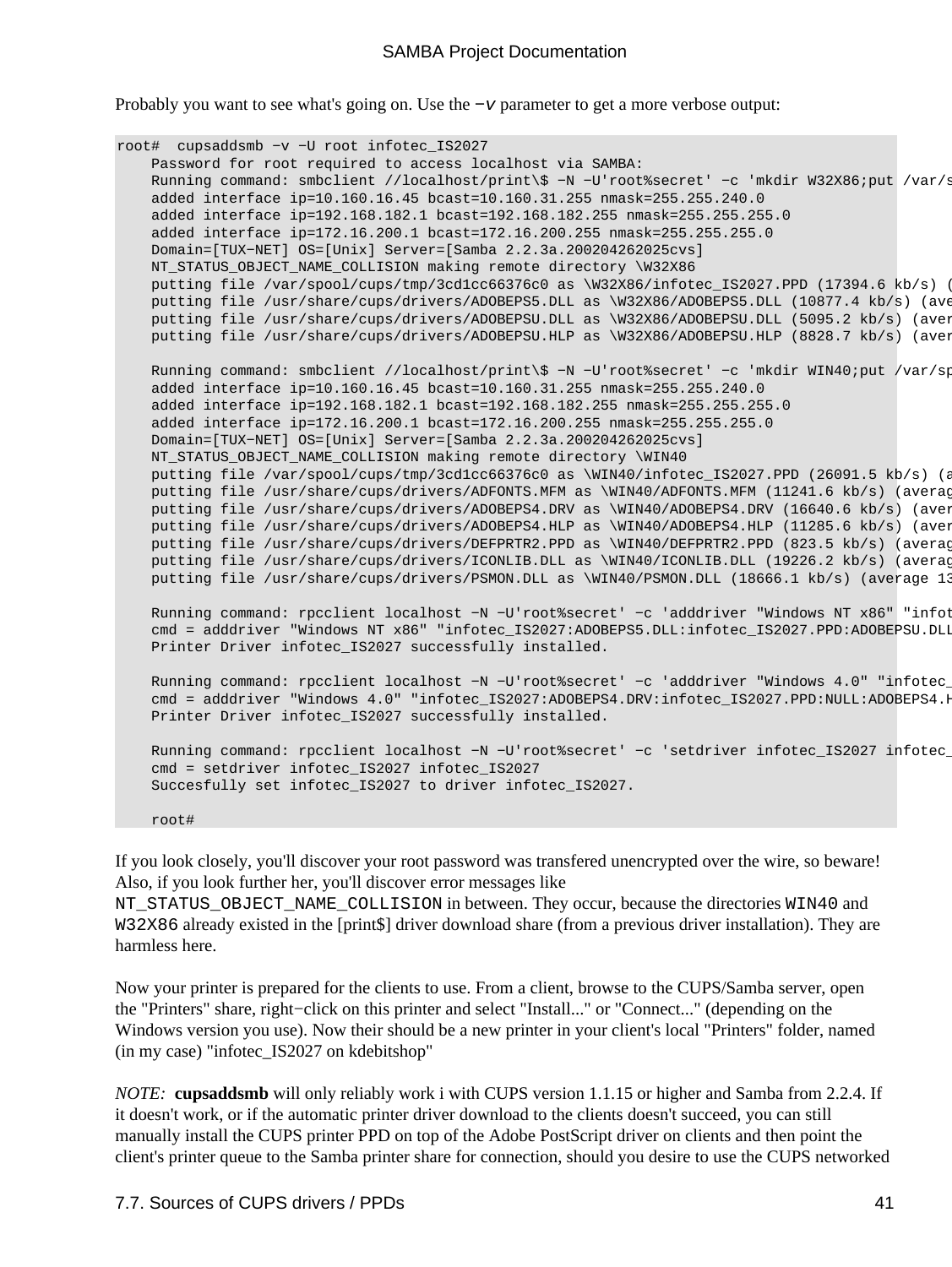PostScript RIP functions.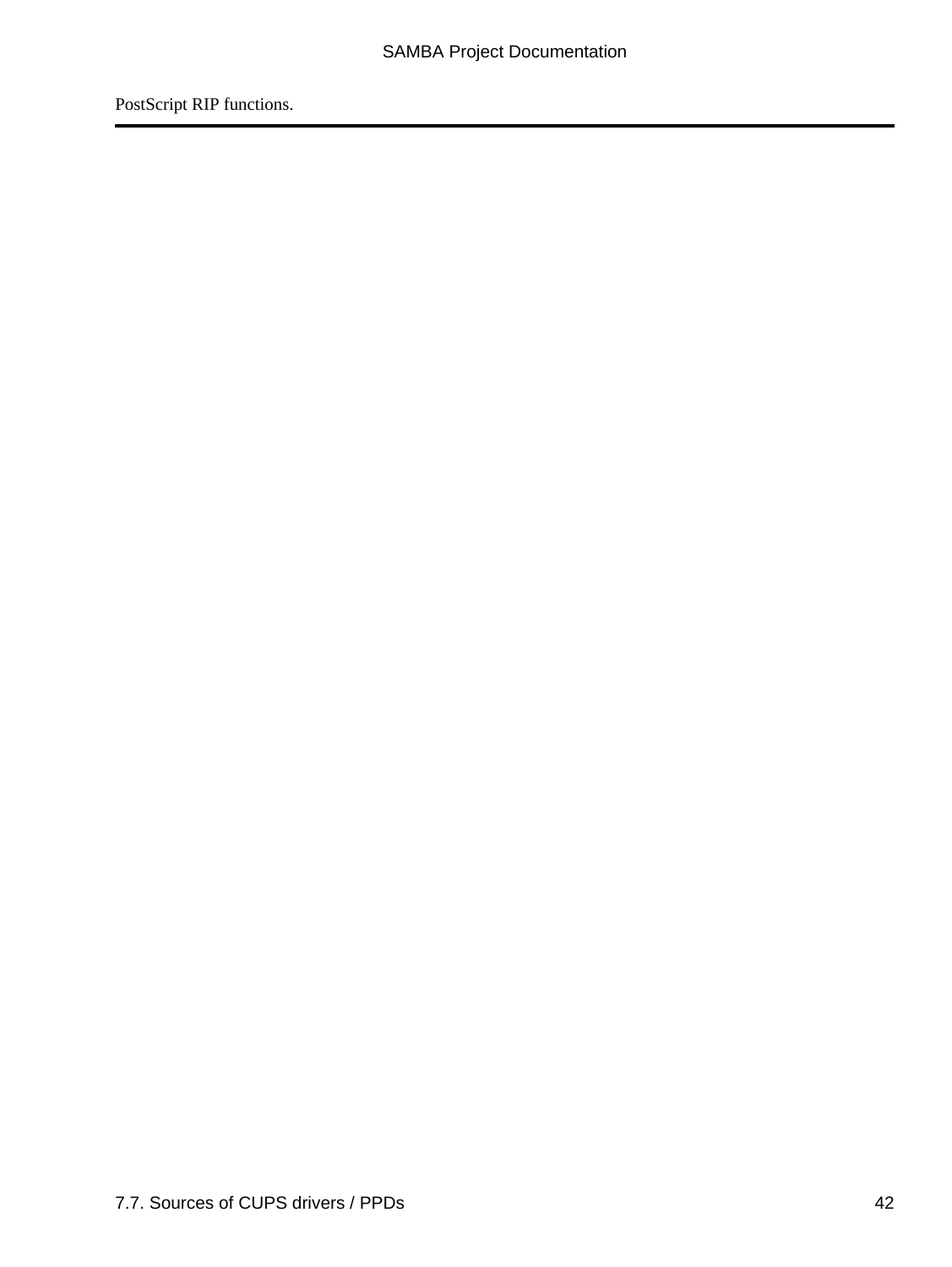# **Chapter 8. security = domain in Samba 2.x**

### **8.1. Joining an NT Domain with Samba 2.2**

Assume you have a Samba 2.x server with a NetBIOS name of SERV1 and are joining an NT domain called DOM, which has a PDC with a NetBIOS name of DOMPDC and two backup domain controllers with NetBIOS names DOMBDC1 and DOMBDC2 .

In order to join the domain, first stop all Samba daemons and run the command:

#### root# **smbpasswd −j DOM −r DOMPDC −UAdministrator%password**

as we are joining the domain DOM and the PDC for that domain (the only machine that has write access to the domain SAM database) is DOMPDC. The Administrator & password is the login name and password for an account which has the necessary privilege to add machines to the domain. If this is successful you will see the message:

smbpasswd: Joined domain DOM.

in your terminal window. See the  $smbpasswd(8)$  man page for more details.

There is existing development code to join a domain without having to create the machine trust account on the PDC beforehand. This code will hopefully be available soon in release branches as well.

This command goes through the machine account password change protocol, then writes the new (random) machine account password for this Samba server into a file in the same directory in which an smbpasswd file would be stored − normally :

/usr/local/samba/private

In Samba 2.0.x, the filename looks like this:

<NT DOMAIN NAME>.<Samba Server Name>.mac

The .mac suffix stands for machine account password file. So in our example above, the file would be called:

DOM.SERV1.mac

In Samba 2.2, this file has been replaced with a TDB (Trivial Database) file named secrets.tdb.

This file is created and owned by root and is not readable by any other user. It is the key to the domain−level security for your system, and should be treated as carefully as a shadow password file.

Now, before restarting the Samba daemons you must edit your  $\frac{\text{smb.}}{\text{conf(5)}}$  file to tell Samba it should now use domain security.

Change (or add) your  $\frac{security}{}$  = line in the [global] section of your smb.conf to read:

#### **security = domain**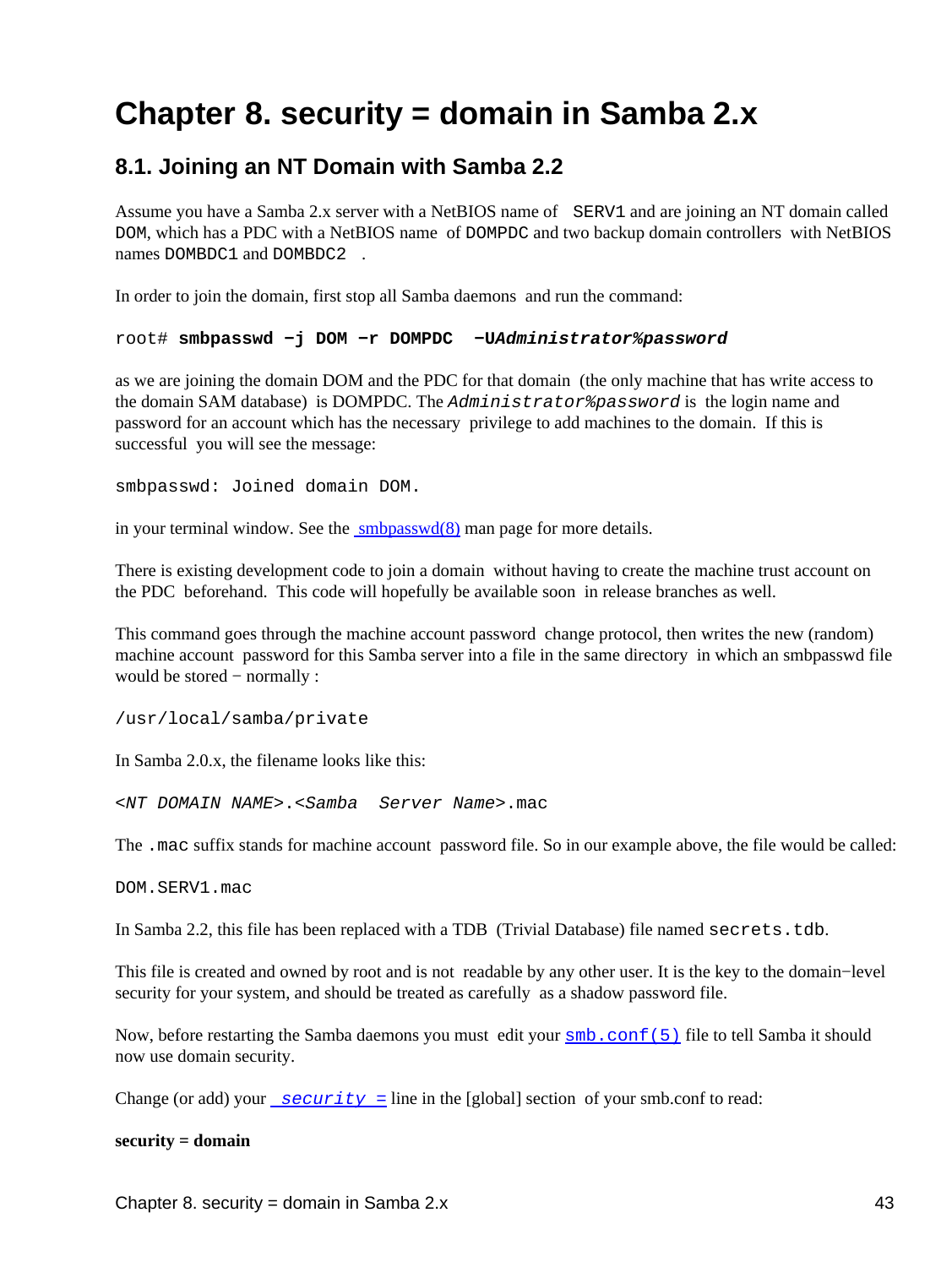Next change the <u>workgroup</u> = line in the [global] section to read:

#### **workgroup = DOM**

as this is the name of the domain we are joining.

You must also have the parameter *encrypt* passwords set to yes in order for your users to authenticate to the NT PDC.

Finally, add (or modify) a [password server =](#PASSWORDSERVER) line in the [global] section to read:

#### **password server = DOMPDC DOMBDC1 DOMBDC2**

These are the primary and backup domain controllers Samba will attempt to contact in order to authenticate users. Samba will try to contact each of these servers in order, so you may want to rearrange this list in order to spread out the authentication load among domain controllers.

Alternatively, if you want smbd to automatically determine the list of Domain controllers to use for authentication, you may set this line to be :

#### **password server = \***

This method, which was introduced in Samba 2.0.6, allows Samba to use exactly the same mechanism that NT does. This method either broadcasts or uses a WINS database in order to find domain controllers to authenticate against.

Finally, restart your Samba daemons and get ready for clients to begin using domain security!

### **8.2. Samba and Windows 2000 Domains**

Many people have asked regarding the state of Samba's ability to participate in a Windows 2000 Domain. Samba 2.2 is able to act as a member server of a Windows 2000 domain operating in mixed or native mode.

There is much confusion between the circumstances that require a "mixed" mode Win2k DC and a when this host can be switched to "native" mode. A "mixed" mode Win2k domain controller is only needed if Windows NT BDCs must exist in the same domain. By default, a Win2k DC in "native" mode will still support NetBIOS and NTLMv1 for authentication of legacy clients such as Windows 9x and NT 4.0. Samba has the same requirements as a Windows NT 4.0 member server.

The steps for adding a Samba 2.2 host to a Win2k domain are the same as those for adding a Samba server to a Windows NT 4.0 domain. The only exception is that the "Server Manager" from NT 4 has been replaced by the "Active Directory Users and Computers" MMC (Microsoft Management Console) plugin.

### **8.3. Why is this better than security = server?**

Currently, domain security in Samba doesn't free you from having to create local Unix users to represent the users attaching to your server. This means that if domain user DOM\fred attaches to your domain security Samba server, there needs to be a local Unix user fred to represent that user in the Unix filesystem. This is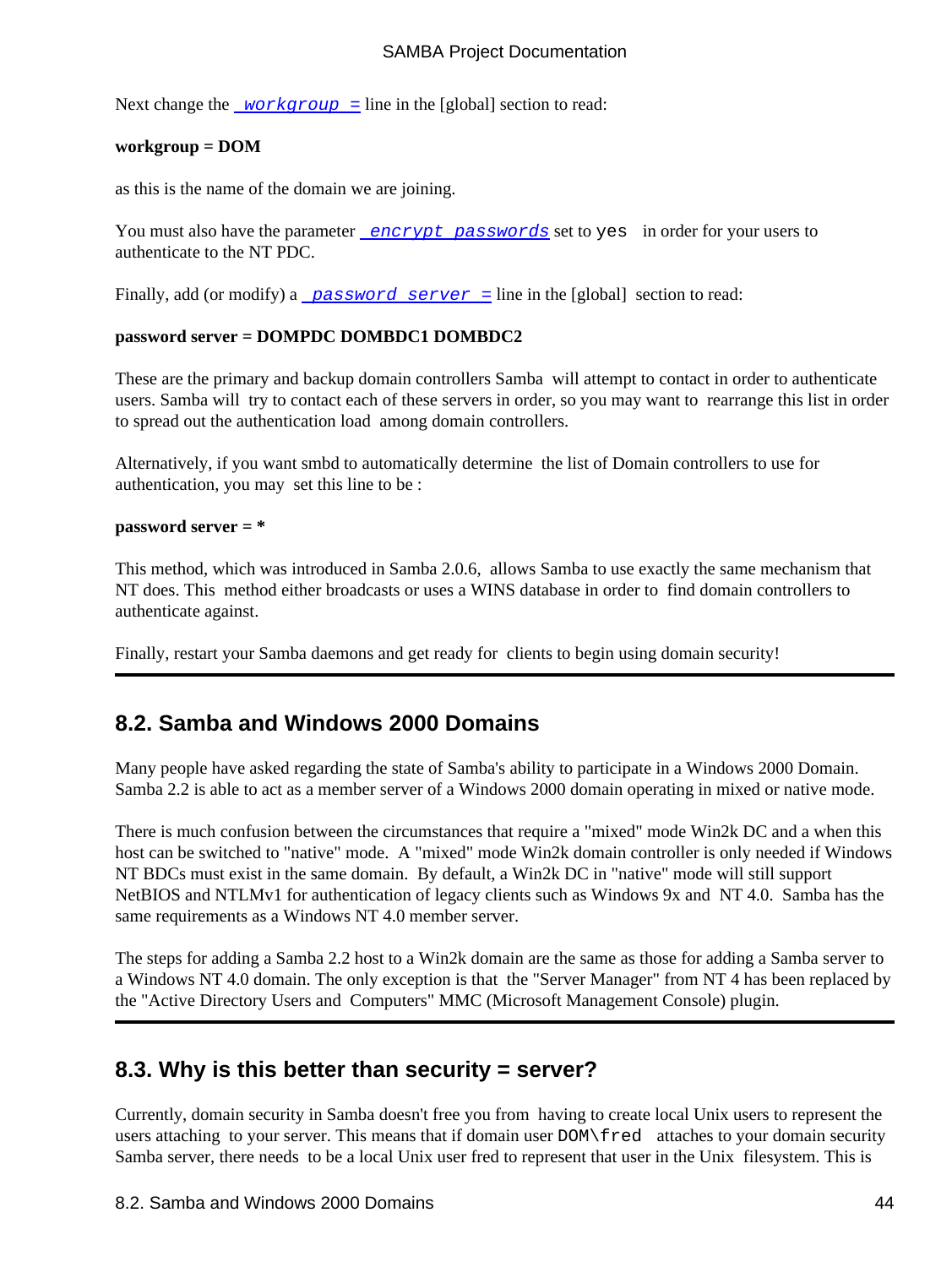very similar to the older Samba security mode security  $=$  server, where Samba would pass through the authentication request to a Windows NT server in the same way as a Windows 95 or Windows 98 server would.

Please refer to the [Winbind paper](winbind.html) for information on a system to automatically assign UNIX uids and gids to Windows NT Domain users and groups. This code is available in development branches only at the moment, but will be moved to release branches soon.

The advantage to domain−level security is that the authentication in domain−level security is passed down the authenticated RPC channel in exactly the same way that an NT server would do it. This means Samba servers now participate in domain trust relationships in exactly the same way NT servers do (i.e., you can add Samba servers into a resource domain and have the authentication passed on from a resource domain PDC to an account domain PDC.

In addition, with **security = server** every Samba daemon on a server has to keep a connection open to the authenticating server for as long as that daemon lasts. This can drain the connection resources on a Microsoft NT server and cause it to run out of available connections. With **security = domain**, however, the Samba daemons connect to the PDC/BDC only for as long as is necessary to authenticate the user, and then drop the connection, thus conserving PDC connection resources.

And finally, acting in the same manner as an NT server authenticating to a PDC means that as part of the authentication reply, the Samba server gets the user identification information such as the user SID, the list of NT groups the user belongs to, etc. All this information will allow Samba to be extended in the future into a mode the developers currently call appliance mode. In this mode, no local Unix users will be necessary, and Samba will generate Unix uids and gids from the information passed back from the PDC when a user is authenticated, making a Samba server truly plug and play in an NT domain environment. Watch for this code soon.

*NOTE:* Much of the text of this document was first published in the Web magazine [LinuxWorld](http://www.linuxworld.com) as the article [Doing the NIS/NT Samba](http://www.linuxworld.com/linuxworld/lw-1998-10/lw-10-samba.html).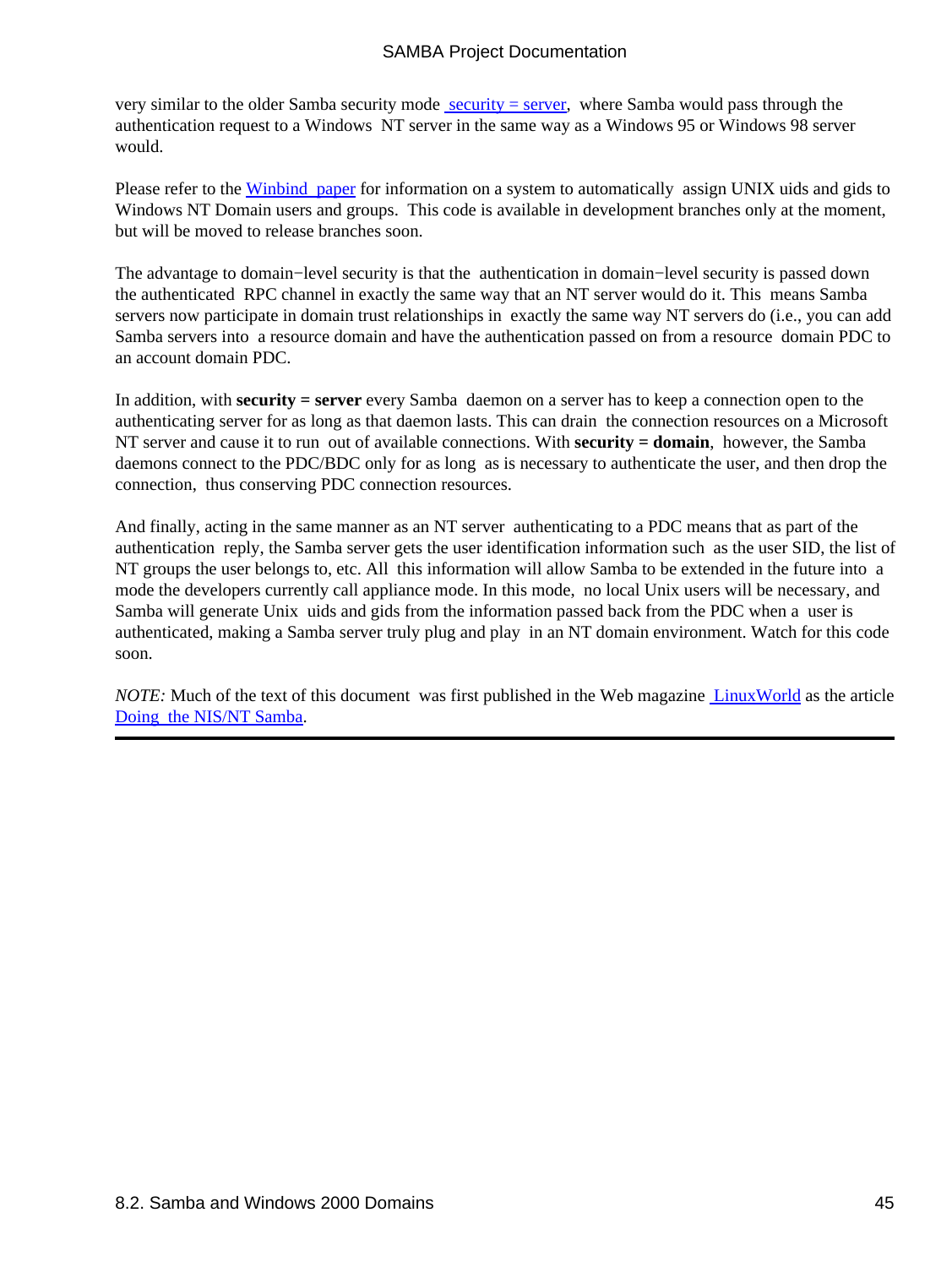# **Chapter 9. How to Configure Samba 2.2 as a Primary Domain Controller**

# **9.1. Prerequisite Reading**

Before you continue reading in this chapter, please make sure that you are comfortable with configuring basic files services in smb.conf and how to enable and administer password encryption in Samba. Theses two topics are covered in the  $smb$ , conf(5) manpage and the [Encryption chapter](ENCRYPTION.html) of this HOWTO Collection.

# **9.2. Background**

**Note:** *Author's Note:* This document is a combination of David Bannon's "Samba 2.2 PDC HOWTO" and "Samba NT Domain FAQ". Both documents are superseded by this one.

Versions of Samba prior to release 2.2 had marginal capabilities to act as a Windows NT 4.0 Primary Domain Controller (PDC). With Samba 2.2.0, we are proud to announce official support for Windows NT 4.0−style domain logons from Windows NT 4.0 and Windows 2000 clients. This article outlines the steps necessary for configuring Samba as a PDC. It is necessary to have a working Samba server prior to implementing the PDC functionality. If you have not followed the steps outlined in **UNIX INSTALL.html**, please make sure that your server is configured correctly before proceeding. Another good resource in the [smb.conf\(5\) man page.](smb.conf.5.html) The following functionality should work in 2.2:

- domain logons for Windows NT 4.0/2000 clients.
- placing a Windows 9x client in user level security
- retrieving a list of users and groups from a Samba PDC to Windows 9x/NT/2000 clients
- roving (roaming) user profiles
- Windows NT 4.0−style system policies

The following pieces of functionality are not included in the 2.2 release:

- Windows NT 4 domain trusts
- SAM replication with Windows NT 4.0 Domain Controllers (i.e. a Samba PDC and a Windows NT BDC or vice versa)
- Adding users via the User Manager for Domains
- Acting as a Windows 2000 Domain Controller (i.e. Kerberos and Active Directory)

Please note that Windows 9x clients are not true members of a domain for reasons outlined in this article. Therefore the protocol for support Windows 9x−style domain logons is completely different from NT4 domain logons and has been officially supported for some time.

Implementing a Samba PDC can basically be divided into 2 broad steps.

- 1. Configuring the Samba PDC
- 2. Creating machine trust accounts and joining clients to the domain

There are other minor details such as user profiles, system policies, etc... However, these are not necessarily specific to a Samba PDC as much as they are related to Windows NT networking concepts. They will be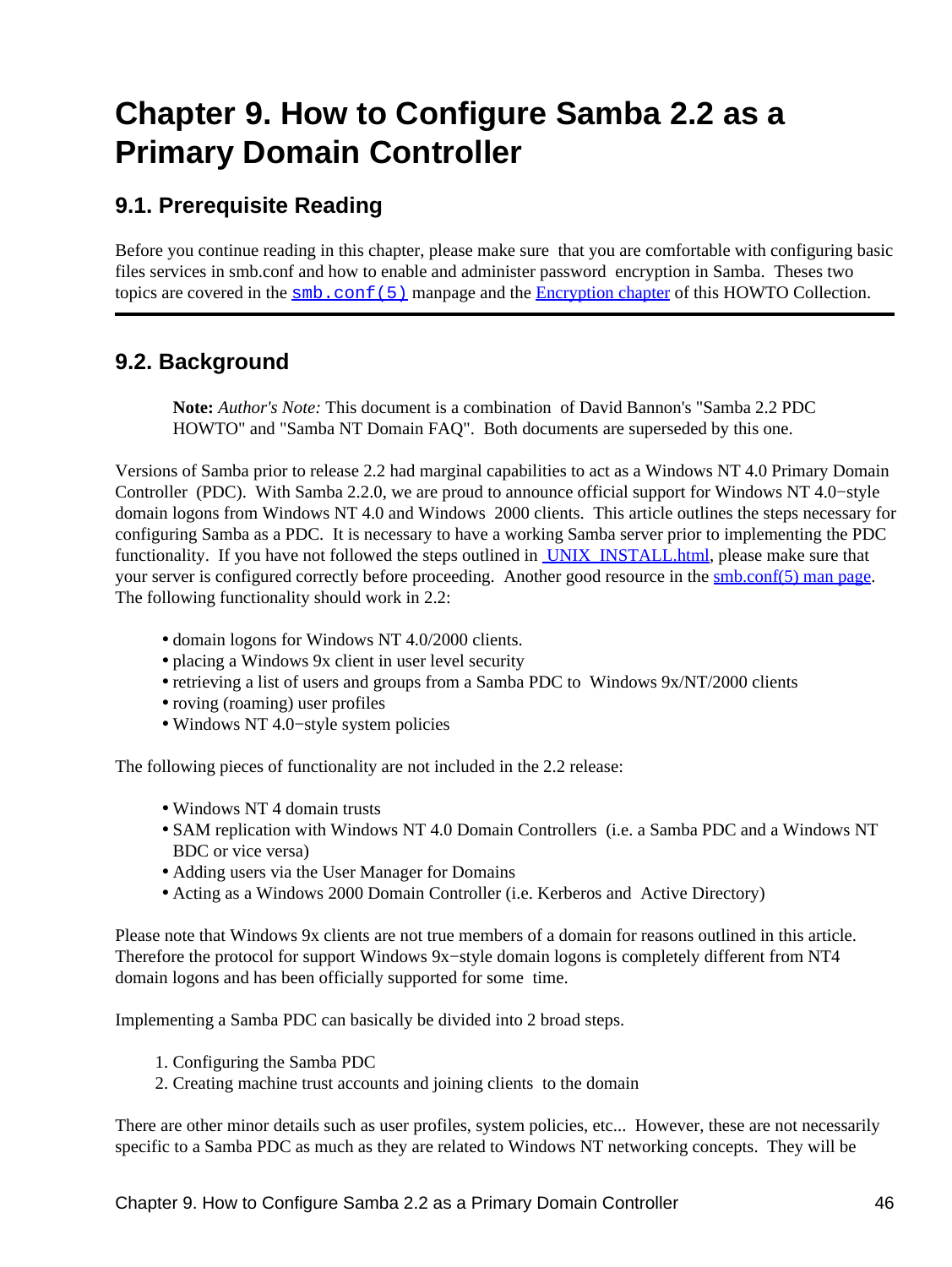mentioned only briefly here.

# **9.3. Configuring the Samba Domain Controller**

The first step in creating a working Samba PDC is to understand the parameters necessary in smb.conf. I will not attempt to re−explain the parameters here as they are more that adequately covered in [the smb.conf man](smb.conf.5.html) [page.](smb.conf.5.html) For convenience, the parameters have been linked with the actual smb.conf description.

Here is an example smb.conf for acting as a PDC:

```
[global]
     ; Basic server settings
   netbios name = POGO
   workgroup = NARNIA
    ; we should act as the domain and local master browser
   os level = 64
   preferred master = yes
   domain master = yes
   local master = yes
    ; security settings (must user security = user)
   security = user
    ; encrypted passwords are a requirement for a PDC
   encrypt passwords = yes
    ; support domain logons
   domain logons = yes
     ; where to store user profiles?
   logon path = \\\N\profiles\%u
    ; where is a user's home directory and where should it
     ; be mounted at?
   logon drive = H:
   logon home = \hbox{home} ; specify a generic logon script for all users
     ; this is a relative **DOS** path to the [netlogon] share
   logon script = logon.cmd
; necessary share for domain controller
[netlogon]
   path = /usr/local/samba/lib/netlogon
   read only = yeswrite list = ntadmin
; share for storing user profiles
[profiles]
   path = /export/smb/ntprofile
   read only = no
   create mask = 0600directory mask = 0700
```
There are a couple of points to emphasize in the above configuration.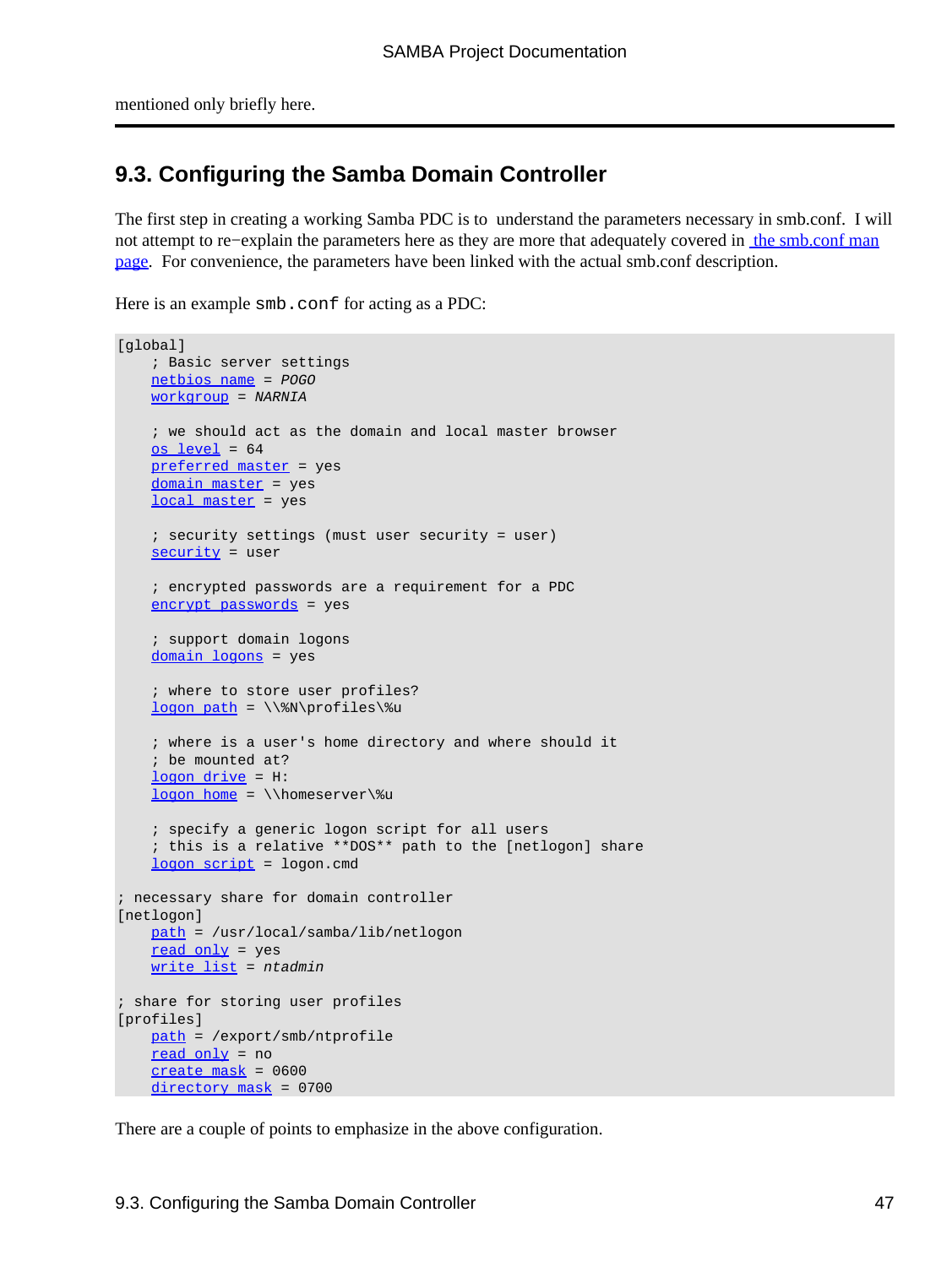- Encrypted passwords must be enabled. For more details on how to do this, refer to [ENCRYPTION.html.](ENCRYPTION.html)
- The server must support domain logons and a [netlogon] share
- The server must be the domain master browser in order for Windows client to locate the server as a DC. Please refer to the various Network Browsing documentation included with this distribution for details.

As Samba 2.2 does not offer a complete implementation of group mapping between Windows NT groups and Unix groups (this is really quite complicated to explain in a short space), you should refer to the [domain](#DOMAINADMINGROUP) [admin group](#DOMAINADMINGROUP) smb.conf parameter for information of creating "Domain Admins" style accounts.

# **9.4. Creating Machine Trust Accounts and Joining Clients to the Domain**

A machine trust account is a Samba account that is used to authenticate a client machine (rather than a user) to the Samba server. In Windows terminology, this is known as a "Computer Account."

The password of a machine trust account acts as the shared secret for secure communication with the Domain Controller. This is a security feature to prevent an unauthorized machine with the same NetBIOS name from joining the domain and gaining access to domain user/group accounts. Windows NT and 2000 clients use machine trust accounts, but Windows 9x clients do not. Hence, a Windows 9x client is never a true member of a domain because it does not possess a machine trust account, and thus has no shared secret with the domain controller.

A Windows PDC stores each machine trust account in the Windows Registry. A Samba PDC, however, stores each machine trust account in two parts, as follows:

- A Samba account, stored in the same location as user LanMan and NT password hashes (currently smbpasswd). The Samba account possesses and uses only the NT password hash.
- A corresponding Unix account, typically stored in /etc/passwd. (Future releases will alleviate the need to create /etc/passwd entries.)

There are two ways to create machine trust accounts:

- Manual creation. Both the Samba and corresponding Unix account are created by hand.
- "On−the−fly" creation. The Samba machine trust account is automatically created by Samba at the time the client is joined to the domain. (For security, this is the recommended method.) The corresponding Unix account may be created automatically or manually.

### **9.4.1. Manual Creation of Machine Trust Accounts**

The first step in manually creating a machine trust account is to manually create the corresponding Unix account in /etc/passwd. This can be done using **vipw** or other 'add user' command that is normally used to create new Unix accounts. The following is an example for a Linux based Samba server:

#### root# **/usr/sbin/useradd −g 100 −d /dev/null −c "machine nickname" −s /bin/false machine\_name\$**

root# **passwd −l machine\_name\$**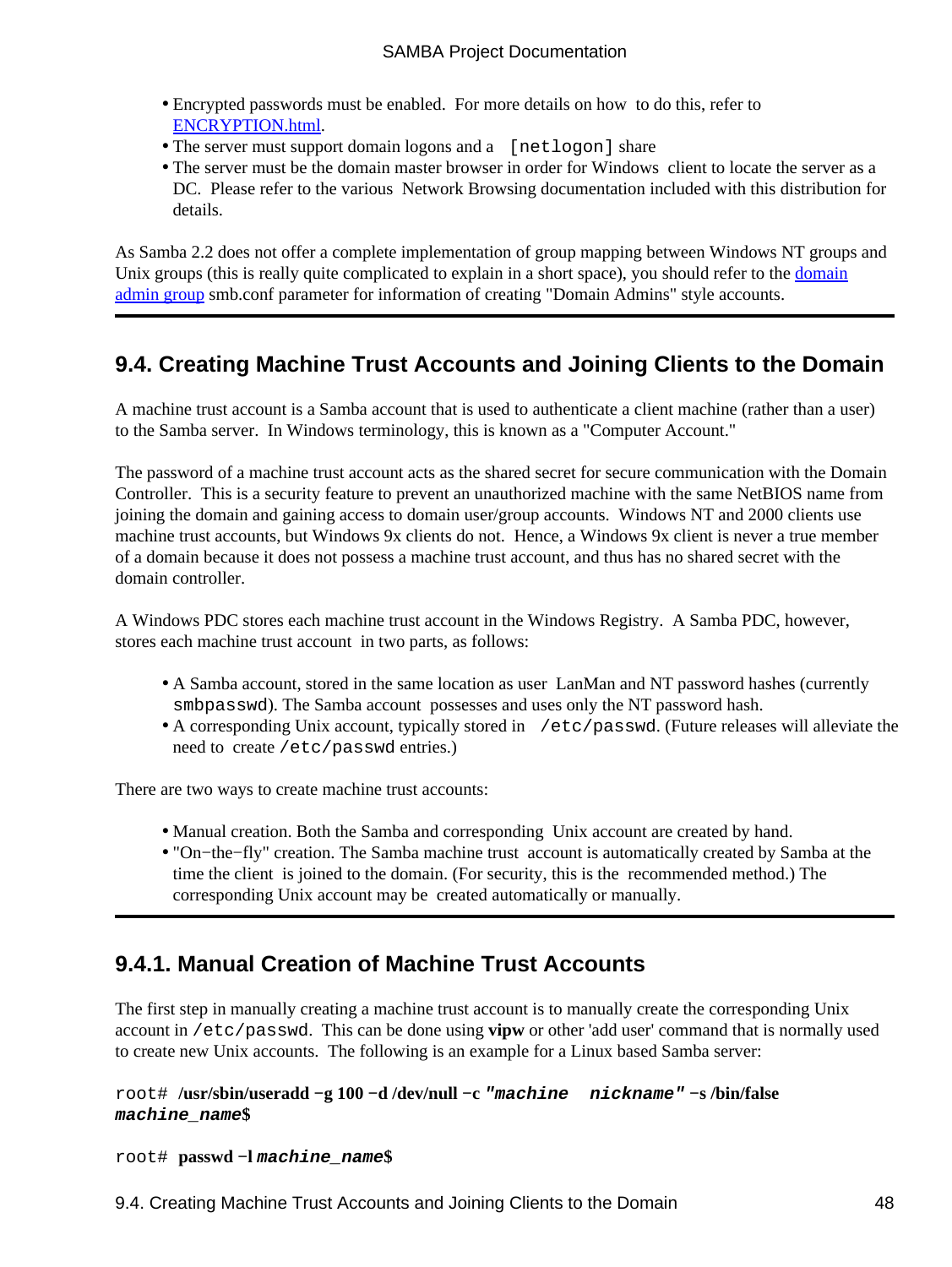The /etc/passwd entry will list the machine name with a "\$" appended, won't have a password, will have a null shell and no home directory. For example a machine named 'doppy' would have an /etc/passwd entry like this:

doppy\$:x:505:501:machine\_nickname:/dev/null:/bin/false

Above, machine\_nickname can be any descriptive name for the client, i.e., BasementComputer. machine\_name absolutely must be the NetBIOS name of the client to be joined to the domain. The "\$" must be appended to the NetBIOS name of the client or Samba will not recognize this as a machine trust account.

Now that the corresponding Unix account has been created, the next step is to create the Samba account for the client containing the well−known initial machine trust account password. This can be done using the **[smbpasswd\(8\)](smbpasswd.8.html)** command as shown here:

#### root# **smbpasswd −a −m machine\_name**

where machine\_name is the machine's NetBIOS name. The RID of the new machine account is generated from the UID of the corresponding Unix account.

#### **Join the client to the domain immediately**

Manually creating a machine trust account using this method is the equivalent of creating a machine trust account on a Windows NT PDC using the "Server Manager". From the time at which the account is created to the time which the client joins the domain and changes the password, your domain is vulnerable to an intruder joining your domain using a a machine with the same NetBIOS name. A PDC inherently trusts members of the domain and will serve out a large degree of user information to such clients. You have been warned!

### **9.4.2. "On−the−Fly" Creation of Machine Trust Accounts**

The second (and recommended) way of creating machine trust accounts is simply to allow the Samba server to create them as needed when the client is joined to the domain.

Since each Samba machine trust account requires a corresponding Unix account, a method for automatically creating the Unix account is usually supplied; this requires configuration of the [add user script](#ADDUSERSCRIPT) option in smb.conf. This method is not required, however; corresponding Unix accounts may also be created manually.

Below is an example for a RedHat 6.2 Linux system.

```
[global]
    # <...remainder of parameters...>
    add user script = /usr/sbin/useradd −d /dev/null −g 100 −s /bin/false −M %u
```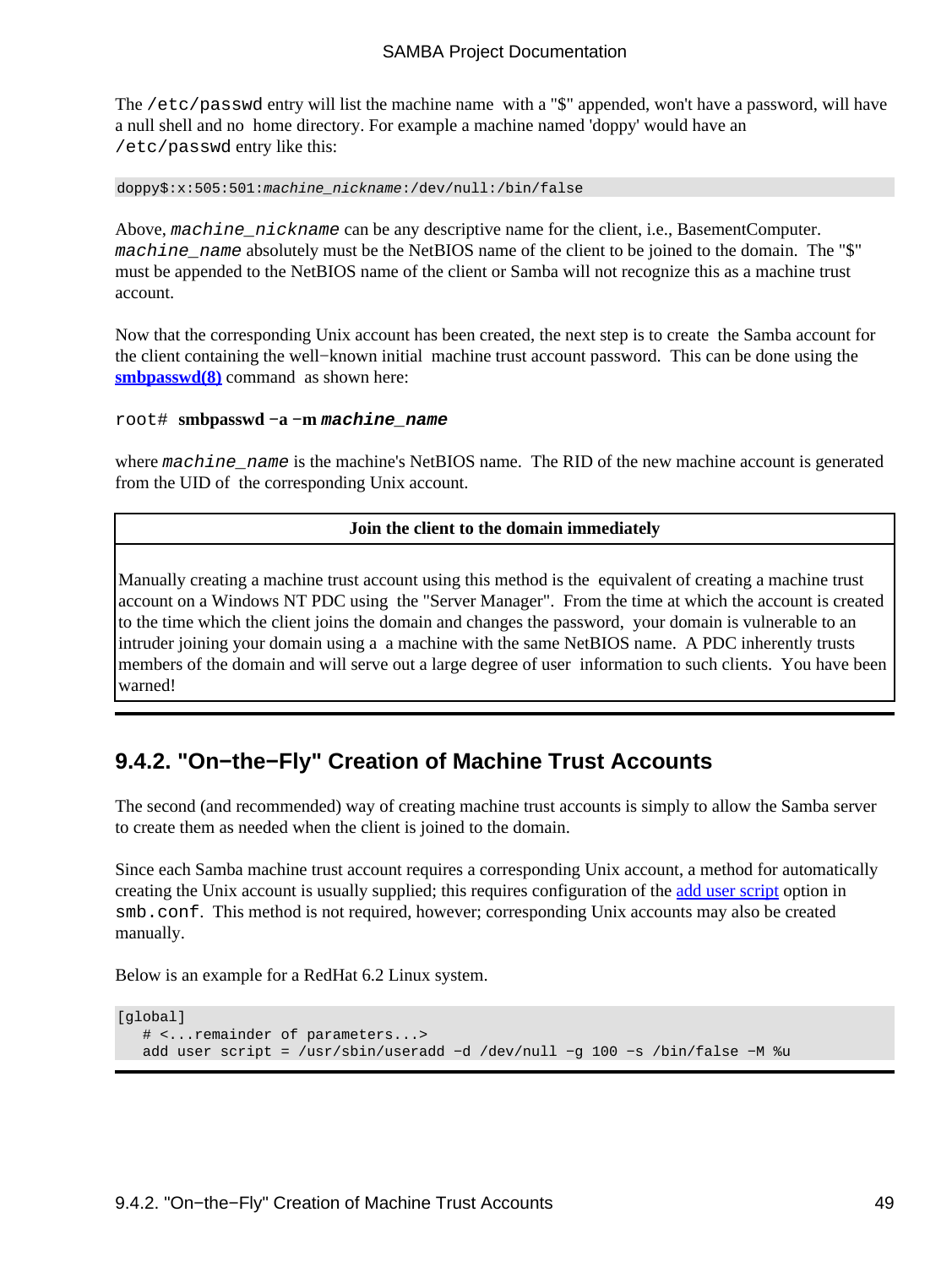# **9.4.3. Joining the Client to the Domain**

The procedure for joining a client to the domain varies with the version of Windows.

• *Windows 2000*

When the user elects to join the client to a domain, Windows prompts for an account and password that is privileged to join the domain. A Samba administrative account (i.e., a Samba account that has root privileges on the Samba server) must be entered here; the operation will fail if an ordinary user account is given. The password for this account should be set to a different password than the associated /etc/passwd entry, for security reasons.

The session key of the Samba administrative account acts as an encryption key for setting the password of the machine trust account. The machine trust account will be created on−the−fly, or updated if it already exists.

• *Windows NT*

If the machine trust account was created manually, on the Identification Changes menu enter the domain name, but do not check the box "Create a Computer Account in the Domain." In this case, the existing machine trust account is used to join the machine to the domain.

If the machine trust account is to be created on−the−fly, on the Identification Changes menu enter the domain name, and check the box "Create a Computer Account in the Domain." In this case, joining the domain proceeds as above for Windows 2000 (i.e., you must supply a Samba administrative account when prompted).

### **9.5. Common Problems and Errors**

• *I cannot include a '\$' in a machine name.*

A 'machine name' in (typically) /etc/passwd of the machine name with a '\$' appended. FreeBSD (and other BSD systems?) won't create a user with a '\$' in their name.

The problem is only in the program used to make the entry, once made, it works perfectly. So create a user without the '\$' and use **vipw** to edit the entry, adding the '\$'. Or create the whole entry with vipw if you like, make sure you use a unique User ID !

*I get told "You already have a connection to the Domain...." or "Cannot join domain, the credentials* • *supplied conflict with an existing set.." when creating a machine trust account.*

This happens if you try to create a machine trust account from the machine itself and already have a connection (e.g. mapped drive) to a share (or IPC\$) on the Samba PDC. The following command will remove all network drive connections:

C:\WINNT\> **net use \* /d**

Further, if the machine is a already a 'member of a workgroup' that is the same name as the domain you are joining (bad idea) you will get this message. Change the workgroup name to something else,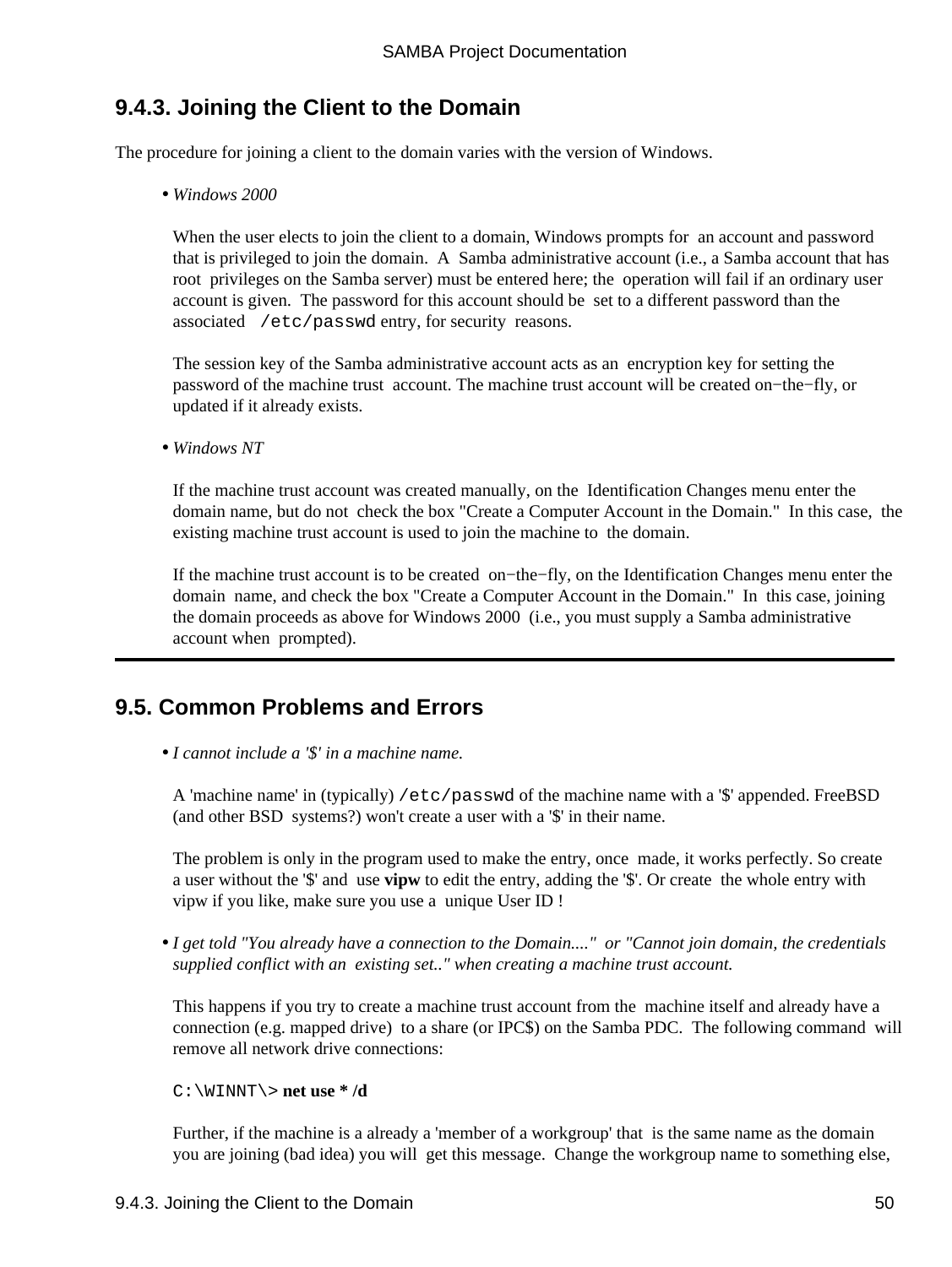- it does not matter what, reboot, and try again.
- *The system can not log you on (C000019B)....*

I joined the domain successfully but after upgrading to a newer version of the Samba code I get the message, "The system can not log you on (C000019B), Please try a gain or consult your system administrator" when attempting to logon.

This occurs when the domain SID stored in private/WORKGROUP.SID is changed. For example, you remove the file and **smbd** automatically creates a new one. Or you are swapping back and forth between versions 2.0.7, TNG and the HEAD branch code (not recommended). The only way to correct the problem is to restore the original domain SID or remove the domain client from the domain and rejoin.

• *The machine trust account for this computer either does not exist or is not accessible.*

When I try to join the domain I get the message "The machine account for this computer either does not exist or is not accessible". What's wrong?

This problem is caused by the PDC not having a suitable machine trust account. If you are using the add user script method to create accounts then this would indicate that it has not worked. Ensure the domain admin user system is working.

Alternatively if you are creating account entries manually then they have not been created correctly. Make sure that you have the entry correct for the machine trust account in smbpasswd file on the Samba PDC. If you added the account using an editor rather than using the smbpasswd utility, make sure that the account name is the machine NetBIOS name with a '\$' appended to it (*i.e.*) computer name\$). There must be an entry in both /etc/passwd and the smbpasswd file. Some people have reported that inconsistent subnet masks between the Samba server and the NT client have caused this problem. Make sure that these are consistent for both client and server.

*When I attempt to login to a Samba Domain from a NT4/W2K workstation, I get a message about my* • *account being disabled.*

This problem is caused by a PAM related bug in Samba 2.2.0. This bug is fixed in 2.2.1. Other symptoms could be unaccessible shares on NT/W2K member servers in the domain or the following error in your smbd.log: passdb/pampass.c:pam\_account(268) PAM: UNKNOWN ERROR for User: %user%

At first be ensure to enable the useraccounts with **smbpasswd −e %user%**, this is normally done, when you create an account.

In order to work around this problem in 2.2.0, configure the account control flag in /etc/pam.d/samba file as follows:

account required pam\_permit.so

If you want to remain backward compatibility to samba 2.0.x use pam\_permit.so, it's also possible to use pam\_pwdb.so. There are some bugs if you try to use pam\_unix.so, if you need this, be ensure to use the most recent version of this file.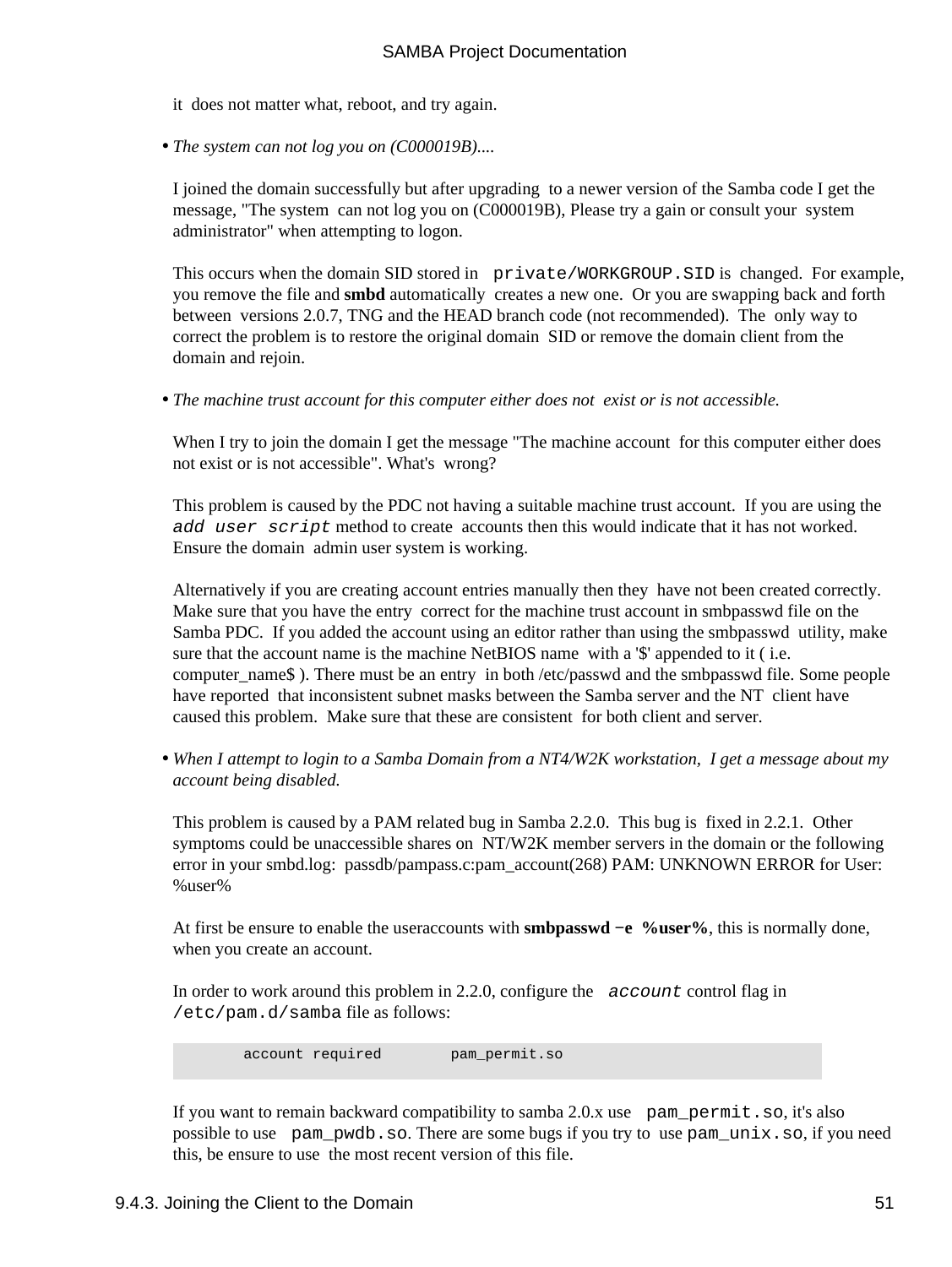# **9.6. System Policies and Profiles**

Much of the information necessary to implement System Policies and Roving User Profiles in a Samba domain is the same as that for implementing these same items in a Windows NT 4.0 domain. You should read the white paper [Implementing Profiles and Policies in Windows NT 4.0](http://www.microsoft.com/ntserver/management/deployment/planguide/prof_policies.asp) available from Microsoft.

Here are some additional details:

• *What about Windows NT Policy Editor?*

To create or edit ntconfig.pol you must use the NT Server Policy Editor, **poledit.exe** which is included with NT Server but *not NT Workstation*. There is a Policy Editor on a NTws but it is not suitable for creating *Domain Policies*. Further, although the Windows 95 Policy Editor can be installed on an NT Workstation/Server, it will not work with NT policies because the registry key that are set by the policy templates. However, the files from the NT Server will run happily enough on an NTws. You need poledit.exe, common.adm and winnt.adm. It is convenient to put the two \*.adm files in  $c:\infty$  inf which is where the binary will look for them unless told otherwise. Note also that that directory is 'hidden'.

The Windows NT policy editor is also included with the Service Pack 3 (and later) for Windows NT 4.0. Extract the files using **servicepackname /x**, i.e. that's **Nt4sp6ai.exe /x** for service pack 6a. The policy editor, **poledit.exe** and the associated template files (\*.adm) should be extracted as well. It is also possible to downloaded the policy template files for Office97 and get a copy of the policy editor. Another possible location is with the Zero Administration Kit available for download from Microsoft.

• *Can Win95 do Policies?*

Install the group policy handler for Win9x to pick up group policies. Look on the Win98 CD in \tools\reskit\netadmin\poledit. Install group policies on a Win9x client by double−clicking grouppol.inf. Log off and on again a couple of times and see if Win98 picks up group policies. Unfortunately this needs to be done on every Win9x machine that uses group policies....

If group policies don't work one reports suggests getting the updated (read: working) grouppol.dll for Windows 9x. The group list is grabbed from /etc/group.

• *How do I get 'User Manager' and 'Server Manager'*

Since I don't need to buy an NT Server CD now, how do I get the 'User Manager for Domains', the 'Server Manager'?

Microsoft distributes a version of these tools called nexus for installation on Windows 95 systems. The tools set includes

- ♦ Server Manager
- ♦ User Manager for Domains
- ♦ Event Viewer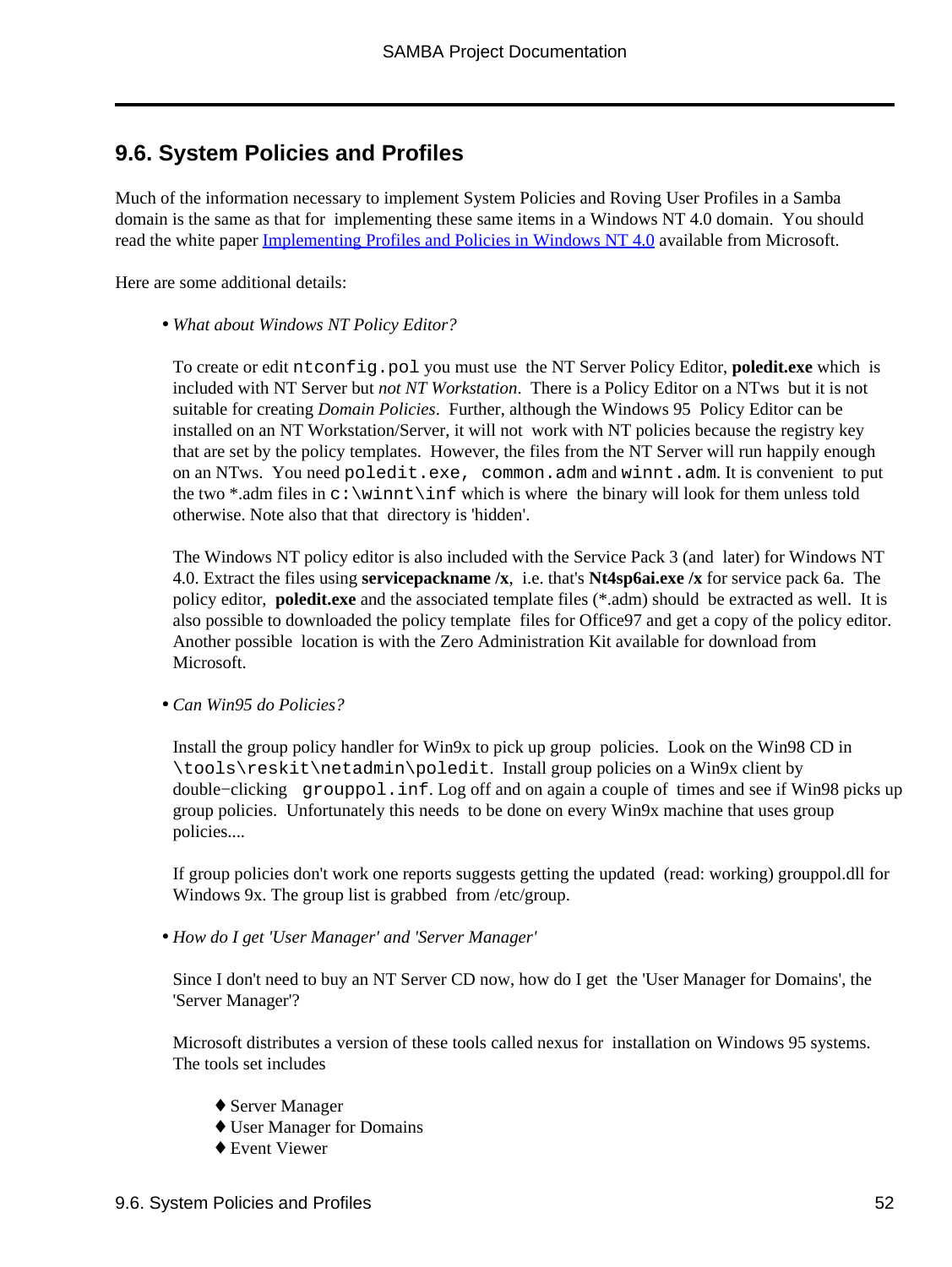Click here to download the archived file <ftp://ftp.microsoft.com/Softlib/MSLFILES/NEXUS.EXE>

The Windows NT 4.0 version of the 'User Manager for Domains' and 'Server Manager' are available from Microsoft via ftp from<ftp://ftp.microsoft.com/Softlib/MSLFILES/SRVTOOLS.EXE>

# **9.7. What other help can I get?**

There are many sources of information available in the form of mailing lists, RFC's and documentation. The docs that come with the samba distribution contain very good explanations of general SMB topics such as browsing.

*What are some diagnostics tools I can use to debug the domain logon process and where can I find* • *them?*

One of the best diagnostic tools for debugging problems is Samba itself. You can use the −d option for both smbd and nmbd to specify what 'debug level' at which to run. See the man pages on smbd, nmbd and smb.conf for more information on debugging options. The debug level can range from 1 (the default) to 10 (100 for debugging passwords).

Another helpful method of debugging is to compile samba using the **gcc −g** flag. This will include debug information in the binaries and allow you to attach gdb to the running smbd / nmbd process. In order to attach gdb to an smbd process for an NT workstation, first get the workstation to make the connection. Pressing ctrl−alt−delete and going down to the domain box is sufficient (at least, on the first time you join the domain) to generate a 'LsaEnumTrustedDomains'. Thereafter, the workstation maintains an open connection, and therefore there will be an smbd process running (assuming that you haven't set a really short smbd idle timeout) So, in between pressing ctrl alt delete, and actually typing in your password, you can gdb attach and continue.

Some useful samba commands worth investigating:

- $\triangle$  testparam | more
- ♦ smbclient −L //{netbios name of server}

An SMB enabled version of tcpdump is available from [http://www.tcpdup.org/](http://www.tcpdump.org/). Ethereal, another good packet sniffer for Unix and Win32 hosts, can be downloaded from [http://www.ethereal.com](http://www.ethereal.com/).

For tracing things on the Microsoft Windows NT, Network Monitor (aka. netmon) is available on the Microsoft Developer Network CD's, the Windows NT Server install CD and the SMS CD's. The version of netmon that ships with SMS allows for dumping packets between any two computers (i.e. placing the network interface in promiscuous mode). The version on the NT Server install CD will only allow monitoring of network traffic directed to the local NT box and broadcasts on the local subnet. Be aware that Ethereal can read and write netmon formatted files.

• *How do I install 'Network Monitor' on an NT Workstation or a Windows 9x box?*

Installing netmon on an NT workstation requires a couple of steps. The following are for installing Netmon V4.00.349, which comes with Microsoft Windows NT Server 4.0, on Microsoft Windows NT Workstation 4.0. The process should be similar for other version of Windows NT / Netmon. You will need both the Microsoft Windows NT Server 4.0 Install CD and the Workstation 4.0 Install CD.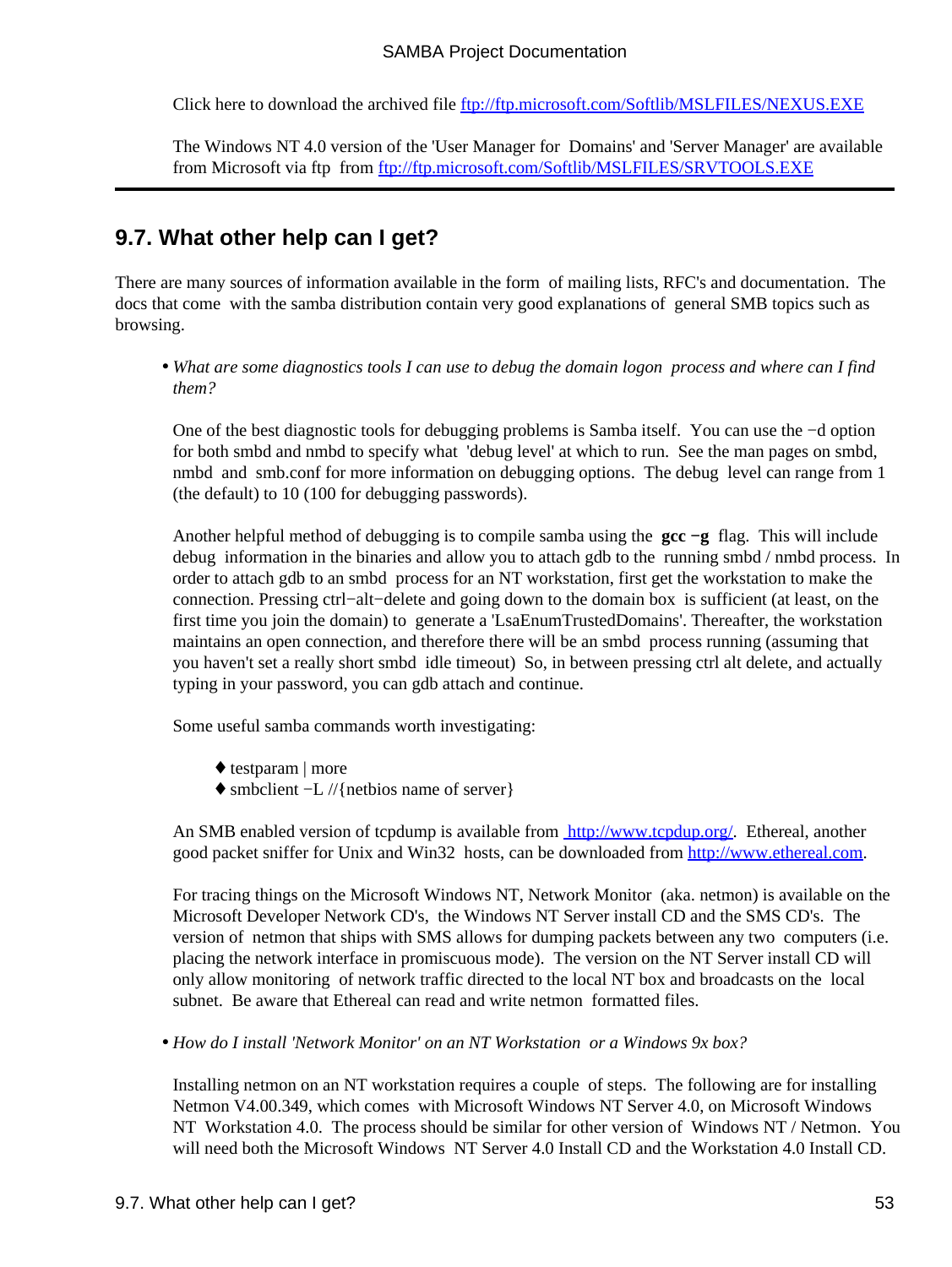Initially you will need to install 'Network Monitor Tools and Agent' on the NT Server. To do this

- ♦ Goto Start − Settings − Control Panel − Network − Services − Add
- ♦ Select the 'Network Monitor Tools and Agent' and click on 'OK'.
- ♦ Click 'OK' on the Network Control Panel.
- ♦ Insert the Windows NT Server 4.0 install CD when prompted.

At this point the Netmon files should exist in %SYSTEMROOT%\System32\netmon\\*.\*. Two subdirectories exist as well, parsers\ which contains the necessary DLL's for parsing the netmon packet dump, and captures\.

In order to install the Netmon tools on an NT Workstation, you will first need to install the 'Network Monitor Agent' from the Workstation install CD.

- ♦ Goto Start − Settings − Control Panel − Network − Services − Add
- ♦ Select the 'Network Monitor Agent' and click on 'OK'.
- ♦ Click 'OK' on the Network Control Panel.
- ♦ Insert the Windows NT Workstation 4.0 install CD when prompted.

Now copy the files from the NT Server in %SYSTEMROOT%\System32\netmon\\*.\* to %SYSTEMROOT%\System32\netmon\\*.\* on the Workstation and set permissions as you deem appropriate for your site. You will need administrative rights on the NT box to run netmon.

To install Netmon on a Windows 9x box install the network monitor agent from the Windows 9x CD (\admin\nettools\netmon). There is a readme file located with the netmon driver files on the CD if you need information on how to do this. Copy the files from a working Netmon installation.

- The following is a list if helpful URLs and other links:
	- ◆ Home of Samba site [http://samba.org.](http://samba.org) We have a mirror near you !
	- The *Development* document on the Samba mirrors might mention your problem. If so, it ♦ might mean that the developers are working on it.
	- See how Scott Merrill simulates a BDC behavior at ♦ [http://www.skippy.net/linux/smb−howto.html](http://www.skippy.net/linux/smb-howto.html).
	- Although 2.0.7 has almost had its day as a PDC, David Bannon will keep the 2.0.7 PDC ♦ pages at<http://bioserve.latrobe.edu.au/samba> going for a while yet.
	- ♦ Misc links to CIFS information <http://samba.org/cifs/>
	- ♦ NT Domains for Unix<http://mailhost.cb1.com/~lkcl/ntdom/>
	- FTP site for older SMB specs: <u>ftp://ftp.microsoft.com/developr/drg/CIFS/</u>
- *How do I get help from the mailing lists?*

There are a number of Samba related mailing lists. Go to [http://samba.org,](http://samba.org) click on your nearest mirror and then click on **Support** and then click on **Samba related mailing lists**.

For questions relating to Samba TNG go to http://www.samba-tng.org/ It has been requested that you don't post questions about Samba−TNG to the main stream Samba lists.

If you post a message to one of the lists please observe the following guide lines :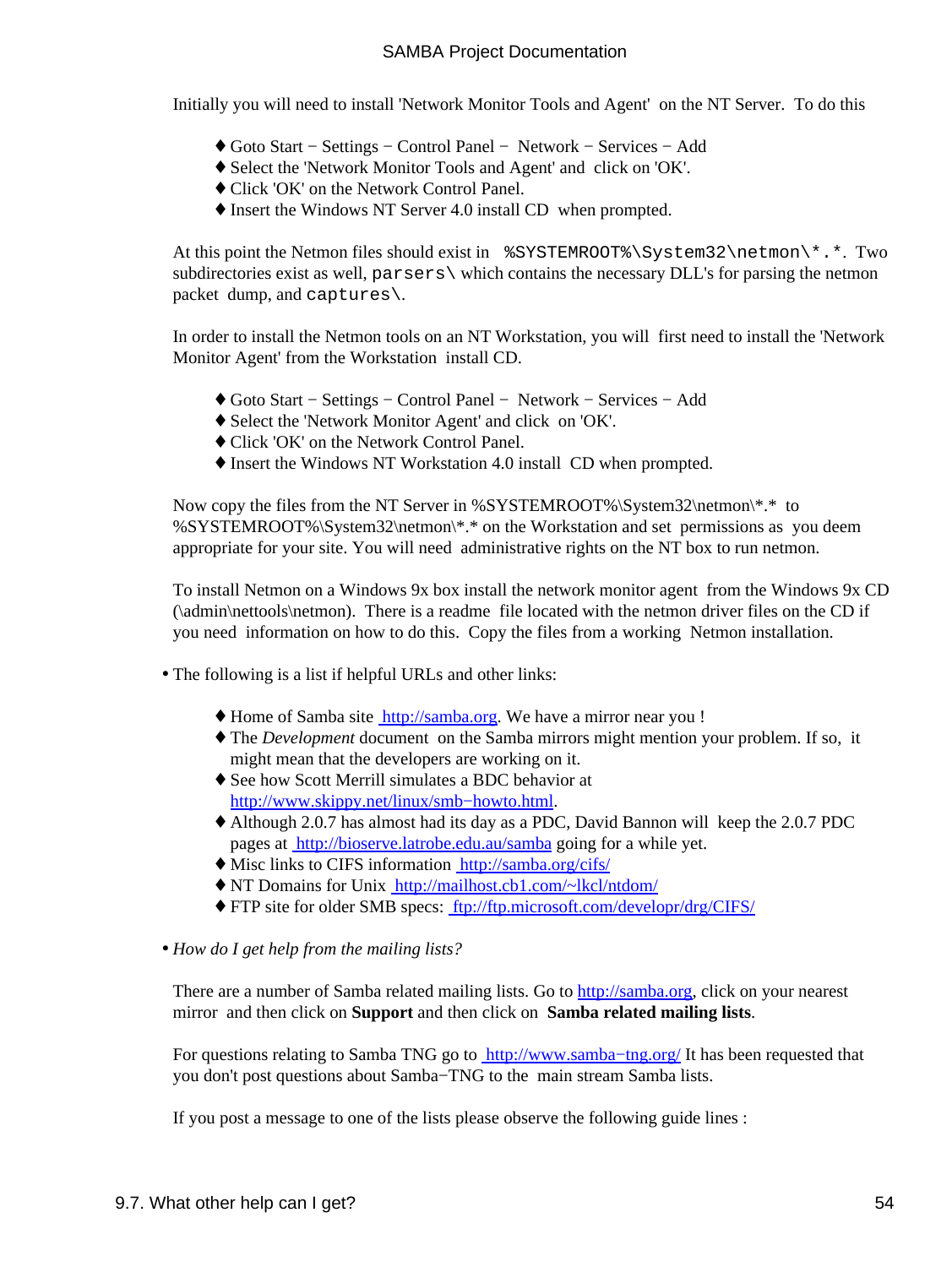- Always remember that the developers are volunteers, they are not paid and they never ♦ guarantee to produce a particular feature at a particular time. Any time lines are 'best guess' and nothing more.
- Always mention what version of samba you are using and what operating system its running ♦ under. You should probably list the relevant sections of your smb.conf file, at least the options in [global] that affect PDC support.
- In addition to the version, if you obtained Samba via CVS mention the date when you last ♦ checked it out.
- Try and make your question clear and brief, lots of long, convoluted questions get deleted ♦ before they are completely read ! Don't post html encoded messages (if you can select colour or font size its html).
- If you run one of those nifty 'I'm on holidays' things when you are away, make sure its ♦ configured to not answer mailing lists.
- Don't cross post. Work out which is the best list to post to and see what happens, i.e. don't ♦ post to both samba−ntdom and samba−technical. Many people active on the lists subscribe to more than one list and get annoyed to see the same message two or more times. Often someone will see a message and thinking it would be better dealt with on another, will forward it on for you.
- You might include *partial* log files written at a debug level set to as much as 20. Please don't ♦ send the entire log but enough to give the context of the error messages.
- (Possibly) If you have a complete netmon trace ( from the opening of the pipe to the error ) ♦ you can send the \*.CAP file as well.
- Please think carefully before attaching a document to an email. Consider pasting the relevant ♦ parts into the body of the message. The samba mailing lists go to a huge number of people, do they all need a copy of your smb.conf in their attach directory?
- *How do I get off the mailing lists?*

To have your name removed from a samba mailing list, go to the same place you went to to get on it. Go to [http://lists.samba.org,](http://lists.samba.org/) click on your nearest mirror and then click on **Support** and then click on **Samba related mailing lists**. Or perhaps see [here](http://lists.samba.org/mailman/roster/samba-ntdom)

Please don't post messages to the list asking to be removed, you will just be referred to the above address (unless that process failed in some way...)

## **9.8. Domain Control for Windows 9x/ME**

**Note:** The following section contains much of the original DOMAIN.txt file previously included with Samba. Much of the material is based on what went into the book *Special Edition, Using Samba*, by Richard Sharpe.

A domain and a workgroup are exactly the same thing in terms of network browsing. The difference is that a distributable authentication database is associated with a domain, for secure login access to a network. Also, different access rights can be granted to users if they successfully authenticate against a domain logon server (NT server and other systems based on NT server support this, as does at least Samba TNG now).

The SMB client logging on to a domain has an expectation that every other server in the domain should accept the same authentication information. Network browsing functionality of domains and workgroups is identical and is explained in BROWSING.txt. It should be noted, that browsing is totally orthogonal to logon support.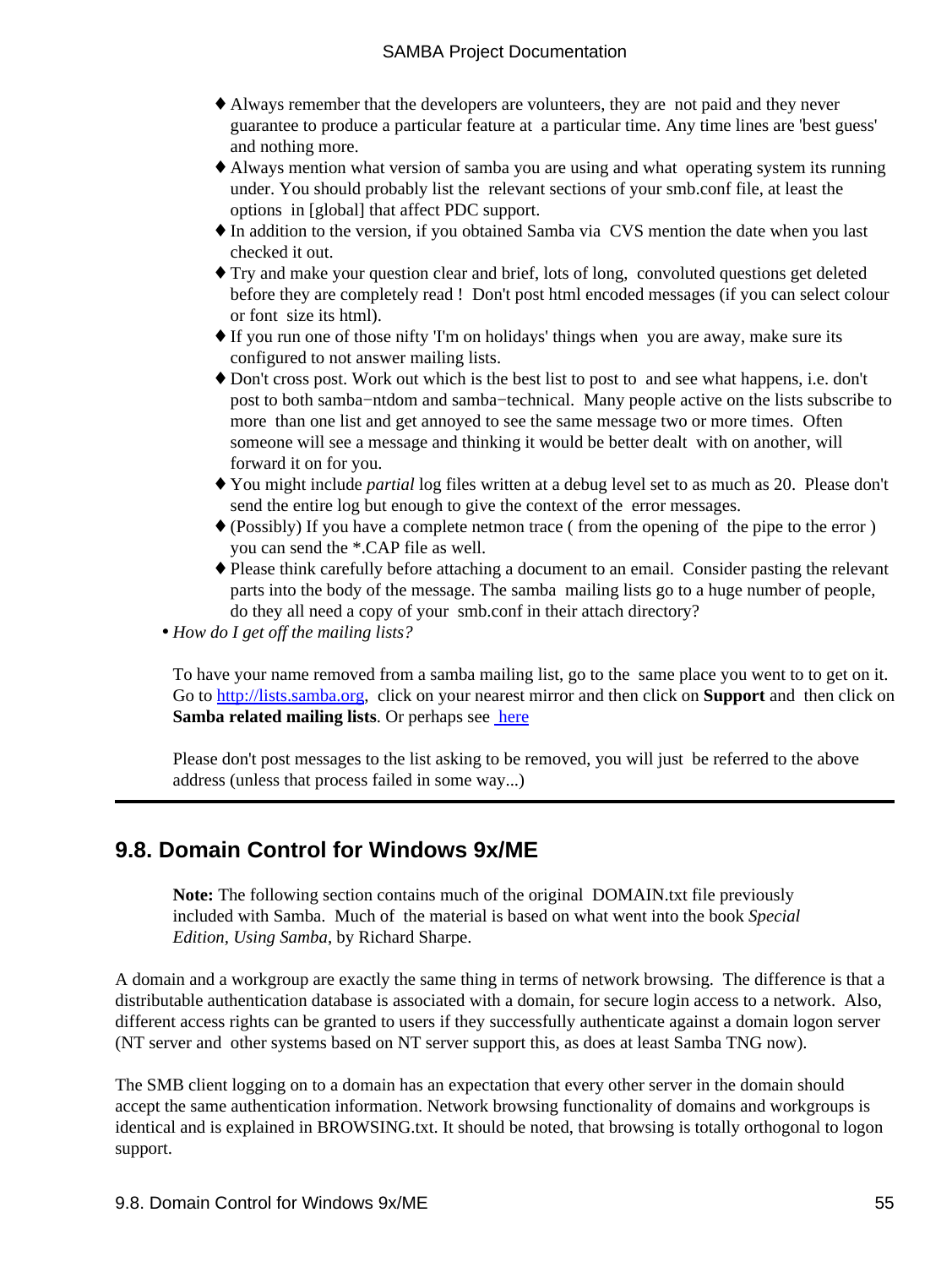Issues related to the single−logon network model are discussed in this section. Samba supports domain logons, network logon scripts, and user profiles for MS Windows for workgroups and MS Windows 9X/ME clients which will be the focus of this section.

When an SMB client in a domain wishes to logon it broadcast requests for a logon server. The first one to reply gets the job, and validates its password using whatever mechanism the Samba administrator has installed. It is possible (but very stupid) to create a domain where the user database is not shared between servers, i.e. they are effectively workgroup servers advertising themselves as participating in a domain. This demonstrates how authentication is quite different from but closely involved with domains.

Using these features you can make your clients verify their logon via the Samba server; make clients run a batch file when they logon to the network and download their preferences, desktop and start menu.

Before launching into the configuration instructions, it is worthwhile lookingat how a Windows 9x/ME client performs a logon:

- 1. The client broadcasts (to the IP broadcast address of the subnet it is in) a NetLogon request. This is sent to the NetBIOS name DOMAIN<1c> at the NetBIOS layer. The client chooses the first response it receives, which contains the NetBIOS name of the logon server to use in the format of \\SERVER.
- 2. The client then connects to that server, logs on (does an SMBsessetupX) and then connects to the IPC\$ share (using an SMBtconX).
- 3. The client then does a NetWkstaUserLogon request, which retrieves the name of the user's logon script.
- 4. The client then connects to the NetLogon share and searches for this and if it is found and can be read, is retrieved and executed by the client. After this, the client disconnects from the NetLogon share.
- 5. The client then sends a NetUserGetInfo request to the server, to retrieve the user's home share, which is used to search for profiles. Since the response to the NetUserGetInfo request does not contain much more the user's home share, profiles for Win9X clients MUST reside in the user home directory.
- 6. The client then connects to the user's home share and searches for the user's profile. As it turns out, you can specify the user's home share as a sharename and path. For example,  $\llbracket \text{erver}\right\rrbracket$ , profile. If the profiles are found, they are implemented.
- 7. The client then disconnects from the user's home share, and reconnects to the NetLogon share and looks for CONFIG.POL, the policies file. If this is found, it is read and implemented.

# **9.8.1. Configuration Instructions: Network Logons**

The main difference between a PDC and a Windows 9x logon server configuration is that

- Password encryption is not required for a Windows 9x logon server.
- Windows 9x/ME clients do not possess machine trust accounts.

Therefore, a Samba PDC will also act as a Windows 9x logon server.

#### **security mode and master browsers**

There are a few comments to make in order to tie up some loose ends. There has been much debate over the issue of whether or not it is ok to configure Samba as a Domain Controller in security modes other than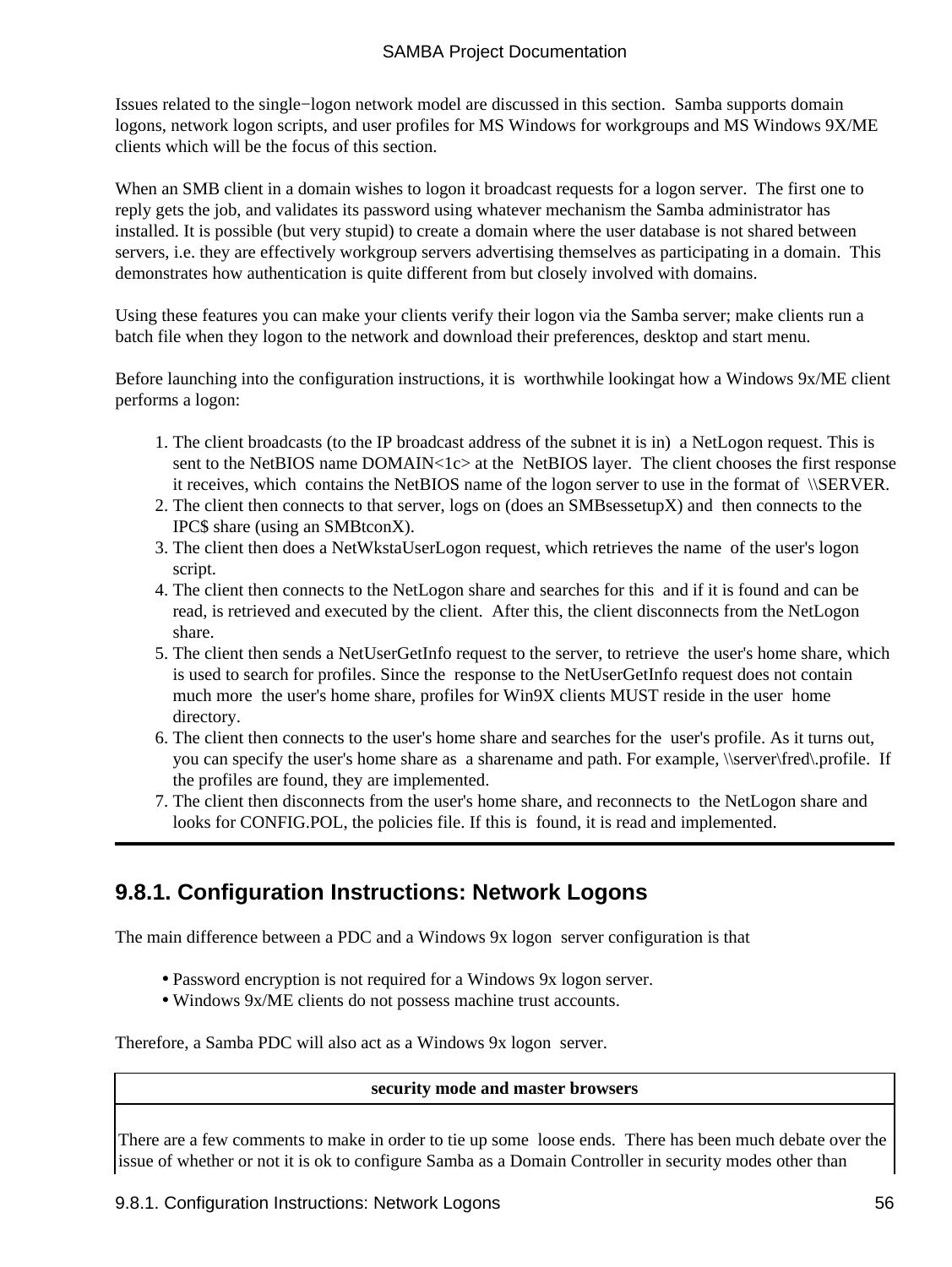USER. The only security mode which will not work due to technical reasons is SHARE mode security. DOMAIN and SERVER mode security is really just a variation on SMB user level security.

Actually, this issue is also closely tied to the debate on whether or not Samba must be the domain master browser for its workgroup when operating as a DC. While it may technically be possible to configure a server as such (after all, browsing and domain logons are two distinctly different functions), it is not a good idea to so. You should remember that the DC must register the DOMAIN#1b NetBIOS name. This is the name used by Windows clients to locate the DC. Windows clients do not distinguish between the DC and the DMB. For this reason, it is very wise to configure the Samba DC as the DMB.

Now back to the issue of configuring a Samba DC to use a mode other than "security = user". If a Samba host is configured to use another SMB server or DC in order to validate user connection requests, then it is a fact that some other machine on the network (the "password server") knows more about user than the Samba host. 99% of the time, this other host is a domain controller. Now in order to operate in domain mode security, the "workgroup" parameter must be set to the name of the Windows NT domain (which already has a domain controller, right?)

Therefore configuring a Samba box as a DC for a domain that already by definition has a PDC is asking for trouble. Therefore, you should always configure the Samba DC to be the DMB for its domain.

### **9.8.2. Configuration Instructions: Setting up Roaming User Profiles**

**Warning**

*NOTE!* Roaming profiles support is different for Win9X and WinNT.

Before discussing how to configure roaming profiles, it is useful to see how Win9X and WinNT clients implement these features.

Win9X clients send a NetUserGetInfo request to the server to get the user's profiles location. However, the response does not have room for a separate profiles location field, only the user's home share. This means that Win9X profiles are restricted to being in the user's home directory.

WinNT clients send a NetSAMLogon RPC request, which contains many fields, including a separate field for the location of the user's profiles. This means that support for profiles is different for Win9X and WinNT.

### **9.8.2.1. Windows NT Configuration**

To support WinNT clients, in the [global] section of smb.conf set the following (for example):

logon path = \\profileserver\profileshare\profilepath\%U\moreprofilepath

The default for this option is  $\%N\%U\propto$  namely  $\sam{baserver\user\user{mer}$  and profile. The  $\N\%U\cong$ service is created automatically by the [homes] service. If you are using a samba server for the profiles, you \_must\_ make the share specified in the logon path browseable.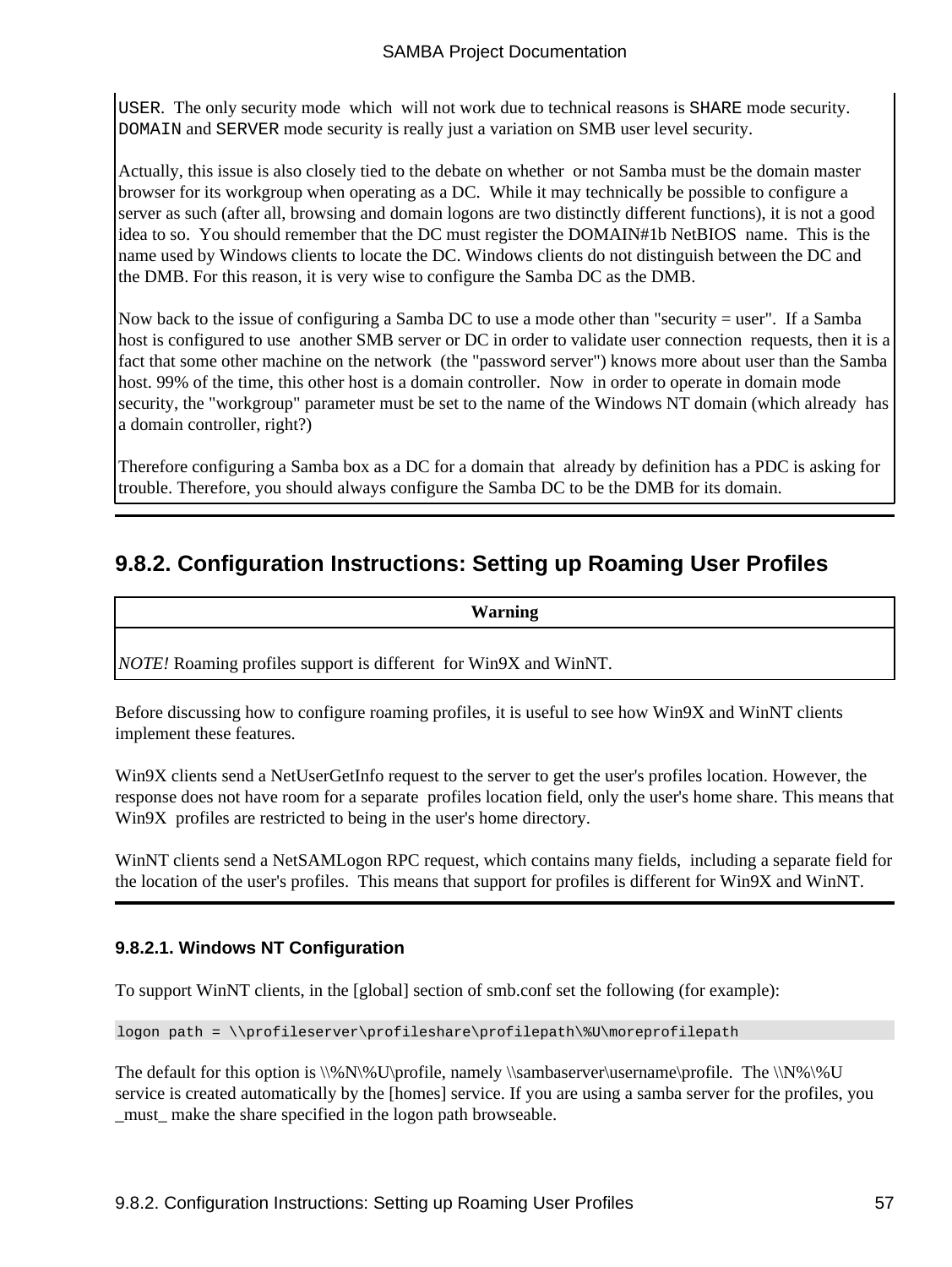**Note:** [lkcl 26aug96 − we have discovered a problem where Windows clients can maintain a connection to the [homes] share in between logins. The [homes] share must NOT therefore be used in a profile path.]

#### **9.8.2.2. Windows 9X Configuration**

To support Win9X clients, you must use the "logon home" parameter. Samba has now been fixed so that "net use/home" now works as well, and it, too, relies on the "logon home" parameter.

By using the logon home parameter, you are restricted to putting Win9X profiles in the user's home directory. But wait! There is a trick you can use. If you set the following in the [global] section of your smb.conf file:

logon home = \\%L\%U\.profiles

then your Win9X clients will dutifully put their clients in a subdirectory of your home directory called .profiles (thus making them hidden).

Not only that, but 'net use/home' will also work, because of a feature in Win9X. It removes any directory stuff off the end of the home directory area and only uses the server and share portion. That is, it looks like you specified \\%L\%U for "logon home".

#### **9.8.2.3. Win9X and WinNT Configuration**

You can support profiles for both Win9X and WinNT clients by setting both the "logon home" and "logon path" parameters. For example:

```
logon home = \\%L\%U\.profiles
logon path = \lvert \delta \rvert
```
**Note:** I have not checked what 'net use /home' does on NT when "logon home" is set as above.

#### **9.8.2.4. Windows 9X Profile Setup**

When a user first logs in on Windows 9X, the file user.DAT is created, as are folders "Start Menu", "Desktop", "Programs" and "Nethood". These directories and their contents will be merged with the local versions stored in c:\windows\profiles\username on subsequent logins, taking the most recent from each. You will need to use the [global] options "preserve case  $=$  yes", "short preserve case  $=$  yes" and "case sensitive  $=$ no" in order to maintain capital letters in shortcuts in any of the profile folders.

The user.DAT file contains all the user's preferences. If you wish to enforce a set of preferences, rename their user.DAT file to user.MAN, and deny them write access to this file.

- 1. On the Windows 95 machine, go to Control Panel | Passwords and select the User Profiles tab. Select the required level of roaming preferences. Press OK, but do \_not\_ allow the computer to reboot.
- 2. On the Windows 95 machine, go to Control Panel | Network | Client for Microsoft Networks | Preferences. Select 'Log on to NT Domain'. Then, ensure that the Primary Logon is 'Client for Microsoft Networks'. Press OK, and this time allow the computer to reboot.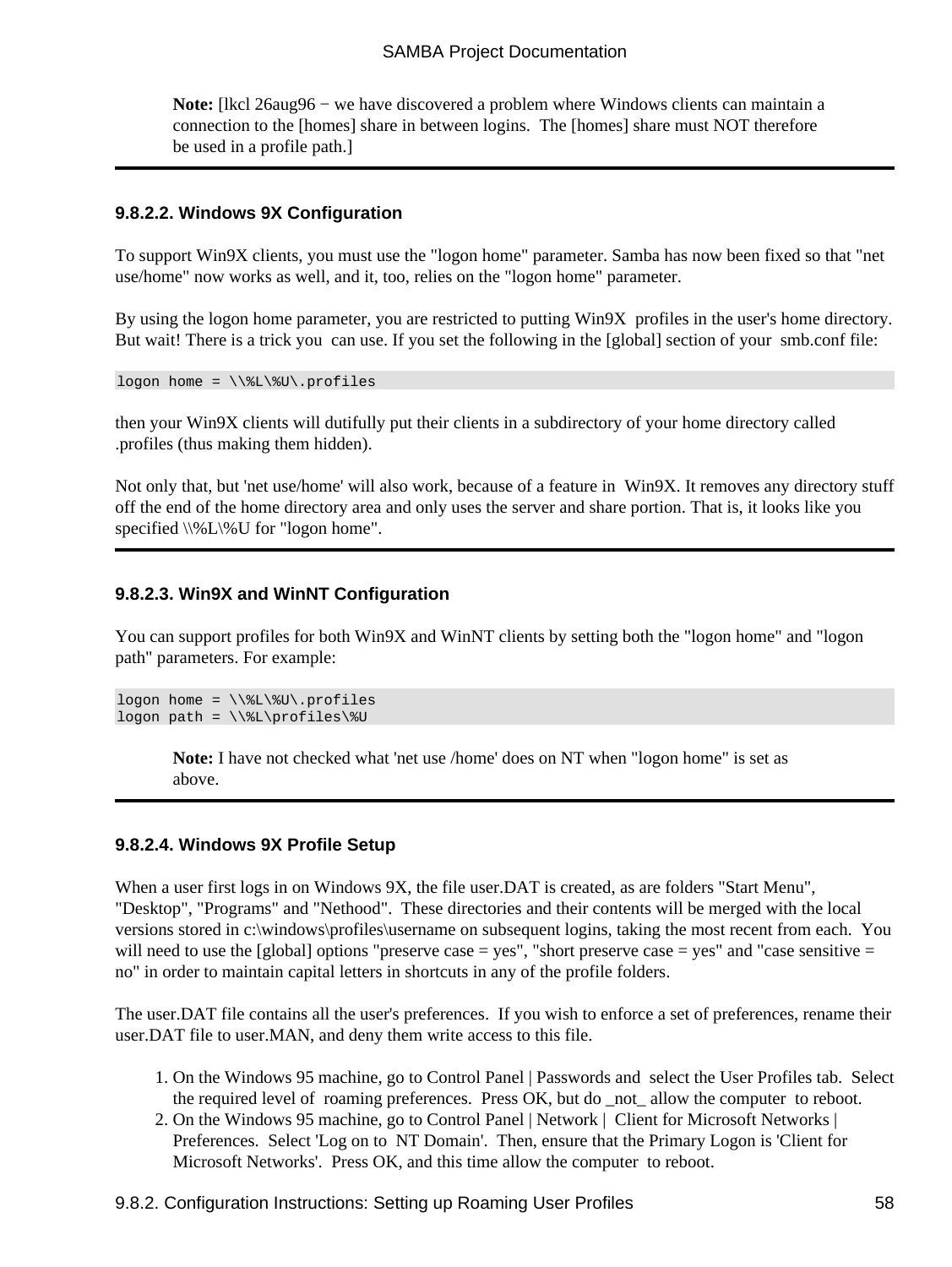Under Windows 95, Profiles are downloaded from the Primary Logon. If you have the Primary Logon as 'Client for Novell Networks', then the profiles and logon script will be downloaded from your Novell Server. If you have the Primary Logon as 'Windows Logon', then the profiles will be loaded from the local machine − a bit against the concept of roaming profiles, if you ask me.

You will now find that the Microsoft Networks Login box contains [user, password, domain] instead of just [user, password]. Type in the samba server's domain name (or any other domain known to exist, but bear in mind that the user will be authenticated against this domain and profiles downloaded from it, if that domain logon server supports it), user name and user's password.

Once the user has been successfully validated, the Windows 95 machine will inform you that 'The user has not logged on before' and asks you if you wish to save the user's preferences? Select 'yes'.

Once the Windows 95 client comes up with the desktop, you should be able to examine the contents of the directory specified in the "logon path" on the samba server and verify that the "Desktop", "Start Menu", "Programs" and "Nethood" folders have been created.

These folders will be cached locally on the client, and updated when the user logs off (if you haven't made them read−only by then :−). You will find that if the user creates further folders or short−cuts, that the client will merge the profile contents downloaded with the contents of the profile directory already on the local client, taking the newest folders and short−cuts from each set.

If you have made the folders / files read−only on the samba server, then you will get errors from the w95 machine on logon and logout, as it attempts to merge the local and the remote profile. Basically, if you have any errors reported by the w95 machine, check the Unix file permissions and ownership rights on the profile directory contents, on the samba server.

If you have problems creating user profiles, you can reset the user's local desktop cache, as shown below. When this user then next logs in, they will be told that they are logging in "for the first time".

- 1. instead of logging in under the [user, password, domain] dialog, press escape.
- 2. run the regedit.exe program, and look in:

HKEY\_LOCAL\_MACHINE\Windows\CurrentVersion\ProfileList

you will find an entry, for each user, of ProfilePath. Note the contents of this key (likely to be c:\windows\profiles\username), then delete the key ProfilePath for the required user.

[Exit the registry editor].

3. WARNING – before deleting the contents of the directory listed in the ProfilePath (this is likely to be c:\windows\profiles\username), ask them if they have any important files stored on their desktop or in their start menu. delete the contents of the directory ProfilePath (making a backup if any of the files are needed).

This will have the effect of removing the local (read−only hidden system file) user.DAT in their profile directory, as well as the local "desktop", "nethood", "start menu" and "programs" folders.

4. search for the user's .PWL password−caching file in the c:\windows directory, and delete it.

5. log off the windows 95 client.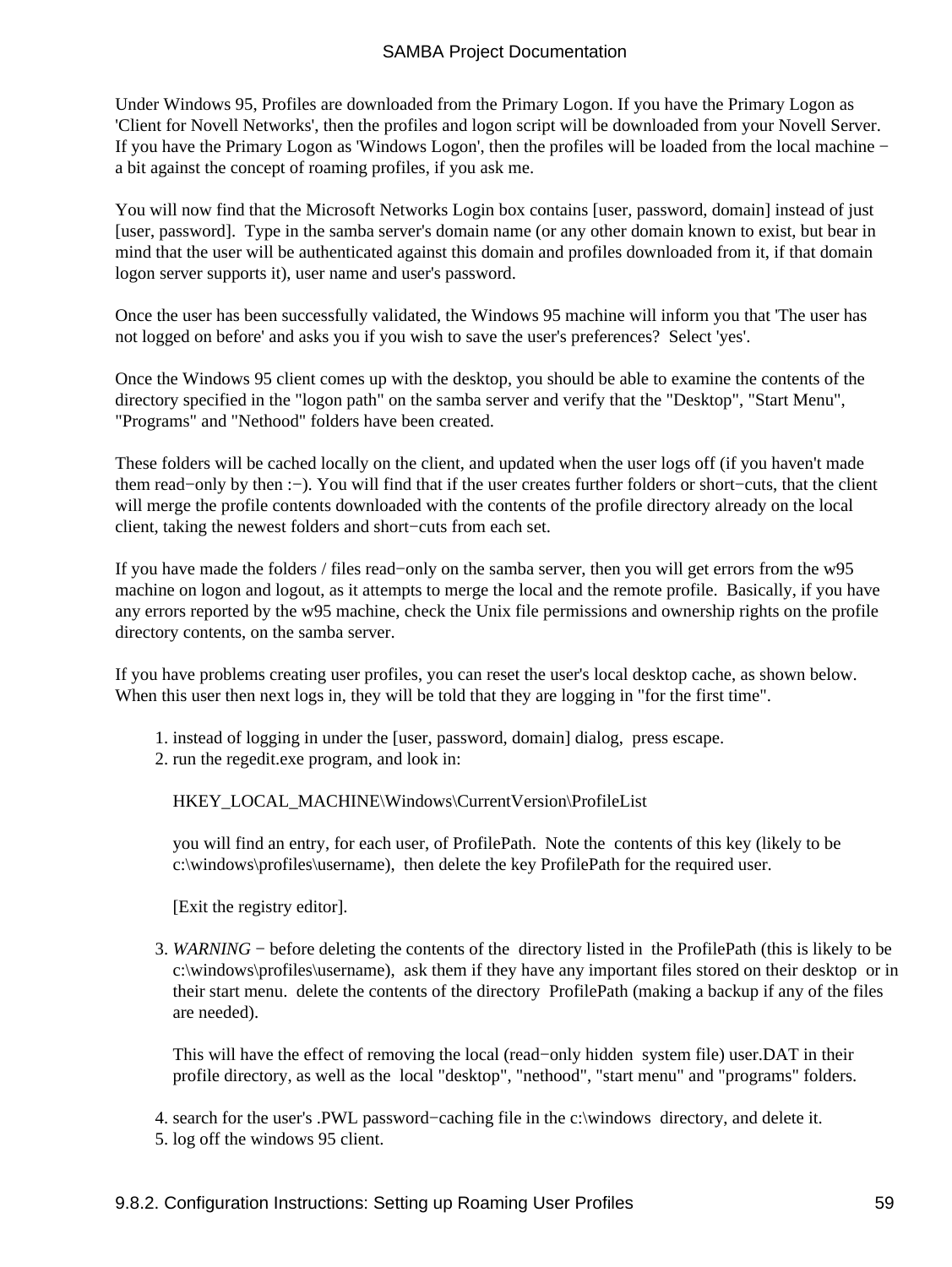6. check the contents of the profile path (see "logon path" described above), and delete the user.DAT or user.MAN file for the user, making a backup if required.

If all else fails, increase samba's debug log levels to between 3 and 10, and / or run a packet trace program such as tcpdump or netmon.exe, and look for any error reports.

If you have access to an NT server, then first set up roaming profiles and / or netlogons on the NT server. Make a packet trace, or examine the example packet traces provided with NT server, and see what the differences are with the equivalent samba trace.

### **9.8.2.5. Windows NT Workstation 4.0**

When a user first logs in to a Windows NT Workstation, the profile NTuser.DAT is created. The profile location can be now specified through the "logon path" parameter.

**Note:** [lkcl 10aug97 − i tried setting the path to \\samba−server\homes\profile, and discovered that this fails because a background process maintains the connection to the [homes] share which does \_not\_ close down in between user logins. you have to have \\samba−server\%L\profile, where user is the username created from the [homes] share].

There is a parameter that is now available for use with NT Profiles: "logon drive". This should be set to "h:" or any other drive, and should be used in conjunction with the new "logon home" parameter.

The entry for the NT 4.0 profile is a \_directory\_ not a file. The NT help on profiles mentions that a directory is also created with a .PDS extension. The user, while logging in, must have write permission to create the full profile path (and the folder with the .PDS extension) [lkcl 10aug97 − i found that the creation of the .PDS directory failed, and had to create these manually for each user, with a shell script. also, i presume, but have not tested, that the full profile path must be browseable just as it is for w95, due to the manner in which they attempt to create the full profile path: test existence of each path component; create path component].

In the profile directory, NT creates more folders than 95. It creates "Application Data" and others, as well as "Desktop", "Nethood", "Start Menu" and "Programs". The profile itself is stored in a file NTuser.DAT. Nothing appears to be stored in the .PDS directory, and its purpose is currently unknown.

You can use the System Control Panel to copy a local profile onto a samba server (see NT Help on profiles: it is also capable of firing up the correct location in the System Control Panel for you). The NT Help file also mentions that renaming NTuser.DAT to NTuser.MAN turns a profile into a mandatory one.

**Note:** [lkcl 10aug97 − i notice that NT Workstation tells me that it is downloading a profile from a slow link. whether this is actually the case, or whether there is some configuration issue, as yet unknown, that makes NT Workstation \_think\_ that the link is a slow one is a matter to be resolved].

[lkcl 20aug97 − after samba digest correspondence, one user found, and another confirmed, that profiles cannot be loaded from a samba server unless "security = user" and "encrypt  $passwords = yes'$  (see the file ENCRYPTION.txt) or "security = server" and "password" server = ip.address. of.yourNTserver" are used. Either of these options will allow the NT workstation to access the samba server using LAN manager encrypted passwords, without the user intervention normally required by NT workstation for clear−text passwords].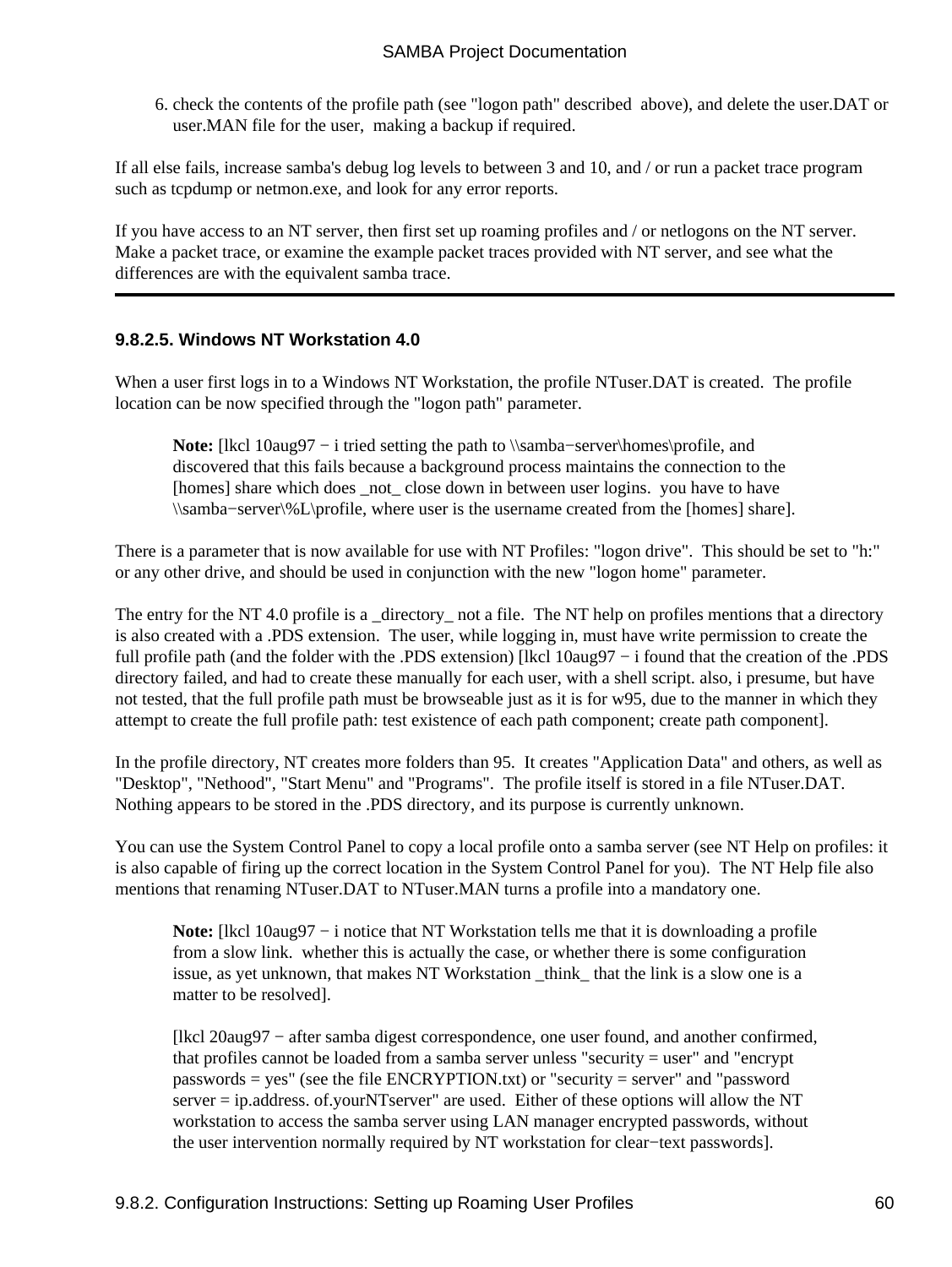[lkcl 25aug97 − more comments received about NT profiles: the case of the profile \_matters\_. the file \_must\_ be called NTuser.DAT or, for a mandatory profile, NTuser.MAN].

#### **9.8.2.6. Windows NT Server**

There is nothing to stop you specifying any path that you like for the location of users' profiles. Therefore, you could specify that the profile be stored on a samba server, or any other SMB server, as long as that SMB server supports encrypted passwords.

### **9.8.2.7. Sharing Profiles between W95 and NT Workstation 4.0**

#### **Potentially outdated or incorrect material follows**

I think this is all bogus, but have not deleted it. (Richard Sharpe)

The default logon path is  $\\%N\U$ %. NT Workstation will attempt to create a directory "\\samba−server\username.PDS" if you specify the logon path as "\\samba−server\username" with the NT User Manager. Therefore, you will need to specify (for example) "\\samba−server\username\profile". NT 4.0 will attempt to create "\\samba-server\username\profile.PDS", which is more likely to succeed.

If you then want to share the same Start Menu / Desktop with W95, you will need to specify "logon path = \\samba−server\username\profile" [lkcl 10aug97 this has its drawbacks: i created a shortcut to telnet.exe, which attempts to run from the c:\winnt\system32 directory. this directory is obviously unlikely to exist on a Win95−only host].

If you have this set up correctly, you will find separate user.DAT and NTuser.DAT files in the same profile directory.

**Note:** [lkcl 25aug97 − there are some issues to resolve with downloading of NT profiles, probably to do with time/date stamps. i have found that NTuser.DAT is never updated on the workstation after the first time that it is copied to the local workstation profile directory. this is in contrast to w95, where it \_does\_ transfer / update profiles correctly].

## **9.9. DOMAIN\_CONTROL.txt : Windows NT Domain Control & Samba**

#### **Possibly Outdated Material**

This appendix was originally authored by John H Terpstra of the Samba Team and is included here for posterity.

*NOTE :* The term "Domain Controller" and those related to it refer to one specific method of authentication that can underly an SMB domain. Domain Controllers prior to Windows NT Server 3.1 were sold by various companies and based on private extensions to the LAN Manager 2.1 protocol. Windows NT introduced Microsoft−specific ways of distributing the user authentication database. See DOMAIN.txt for examples of how Samba can participate in or create SMB domains based on shared authentication database schemes other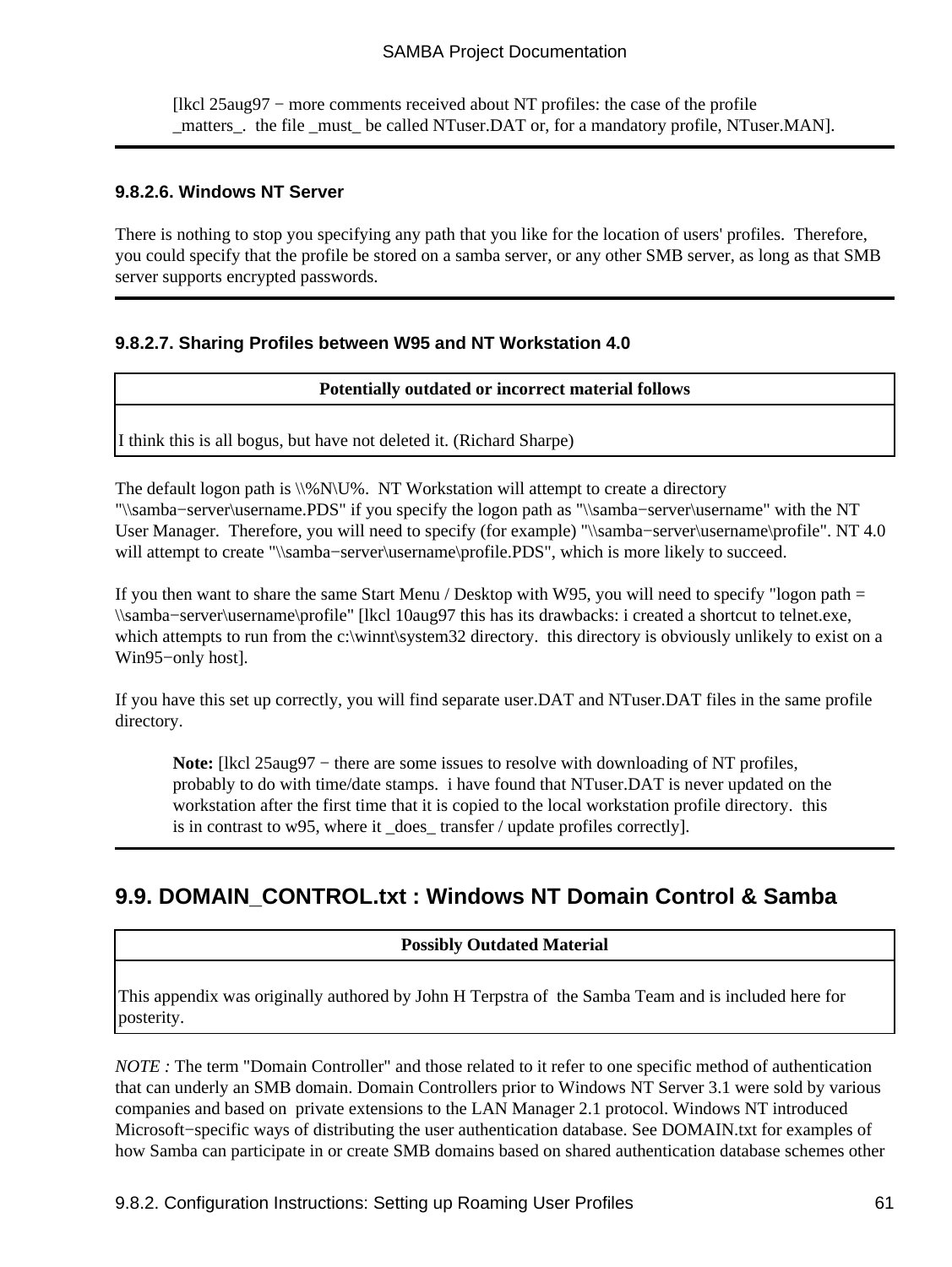than the Windows NT SAM.

Windows NT Server can be installed as either a plain file and print server (WORKGROUP workstation or server) or as a server that participates in Domain Control (DOMAIN member, Primary Domain controller or Backup Domain controller). The same is true for OS/2 Warp Server, Digital Pathworks and other similar products, all of which can participate in Domain Control along with Windows NT.

To many people these terms can be confusing, so let's try to clear the air.

Every Windows NT system (workstation or server) has a registry database. The registry contains entries that describe the initialization information for all services (the equivalent of Unix Daemons) that run within the Windows NT environment. The registry also contains entries that tell application software where to find dynamically loadable libraries that they depend upon. In fact, the registry contains entries that describes everything that anything may need to know to interact with the rest of the system.

The registry files can be located on any Windows NT machine by opening a command prompt and typing:

C:\WINNT\> dir %SystemRoot%\System32\config

The environment variable %SystemRoot% value can be obtained by typing:

C:\WINNT>echo %SystemRoot%

The active parts of the registry that you may want to be familiar with are the files called: default, system, software, sam and security.

In a domain environment, Microsoft Windows NT domain controllers participate in replication of the SAM and SECURITY files so that all controllers within the domain have an exactly identical copy of each.

The Microsoft Windows NT system is structured within a security model that says that all applications and services must authenticate themselves before they can obtain permission from the security manager to do what they set out to do.

The Windows NT User database also resides within the registry. This part of the registry contains the user's security identifier, home directory, group memberships, desktop profile, and so on.

Every Windows NT system (workstation as well as server) will have its own registry. Windows NT Servers that participate in Domain Security control have a database that they share in common − thus they do NOT own an independent full registry database of their own, as do Workstations and plain Servers.

The User database is called the SAM (Security Access Manager) database and is used for all user authentication as well as for authentication of inter− process authentication (i.e. to ensure that the service action a user has requested is permitted within the limits of that user's privileges).

The Samba team have produced a utility that can dump the Windows NT SAM into smbpasswd format: see ENCRYPTION.txt for information on smbpasswd and /pub/samba/pwdump on your nearest Samba mirror for the utility. This facility is useful but cannot be easily used to implement SAM replication to Samba systems.

Windows for Workgroups, Windows 95, and Windows NT Workstations and Servers can participate in a Domain security system that is controlled by Windows NT servers that have been correctly configured.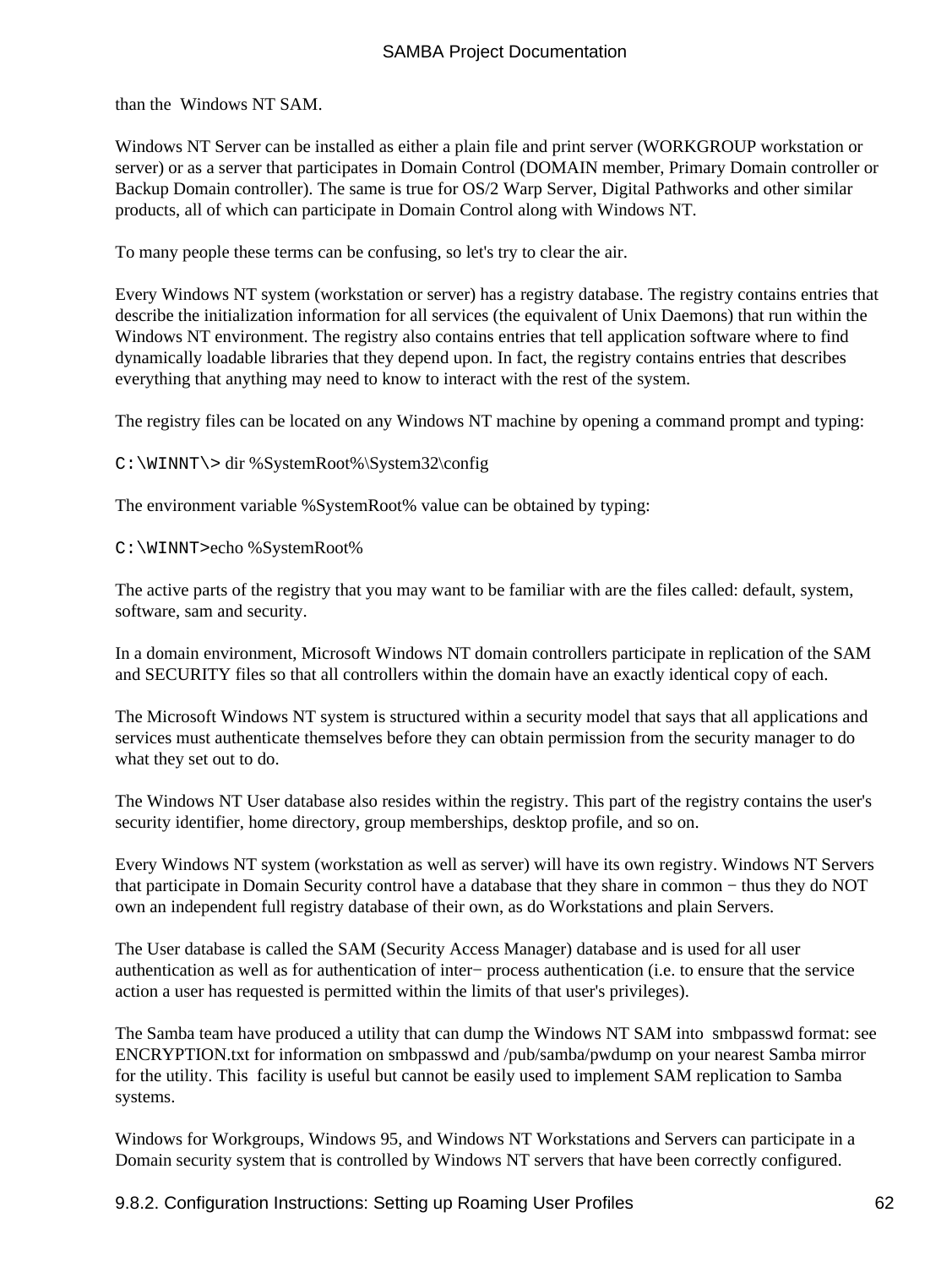Almost every domain will have ONE Primary Domain Controller (PDC). It is desirable that each domain will have at least one Backup Domain Controller (BDC).

The PDC and BDCs then participate in replication of the SAM database so that each Domain Controlling participant will have an up to date SAM component within its registry.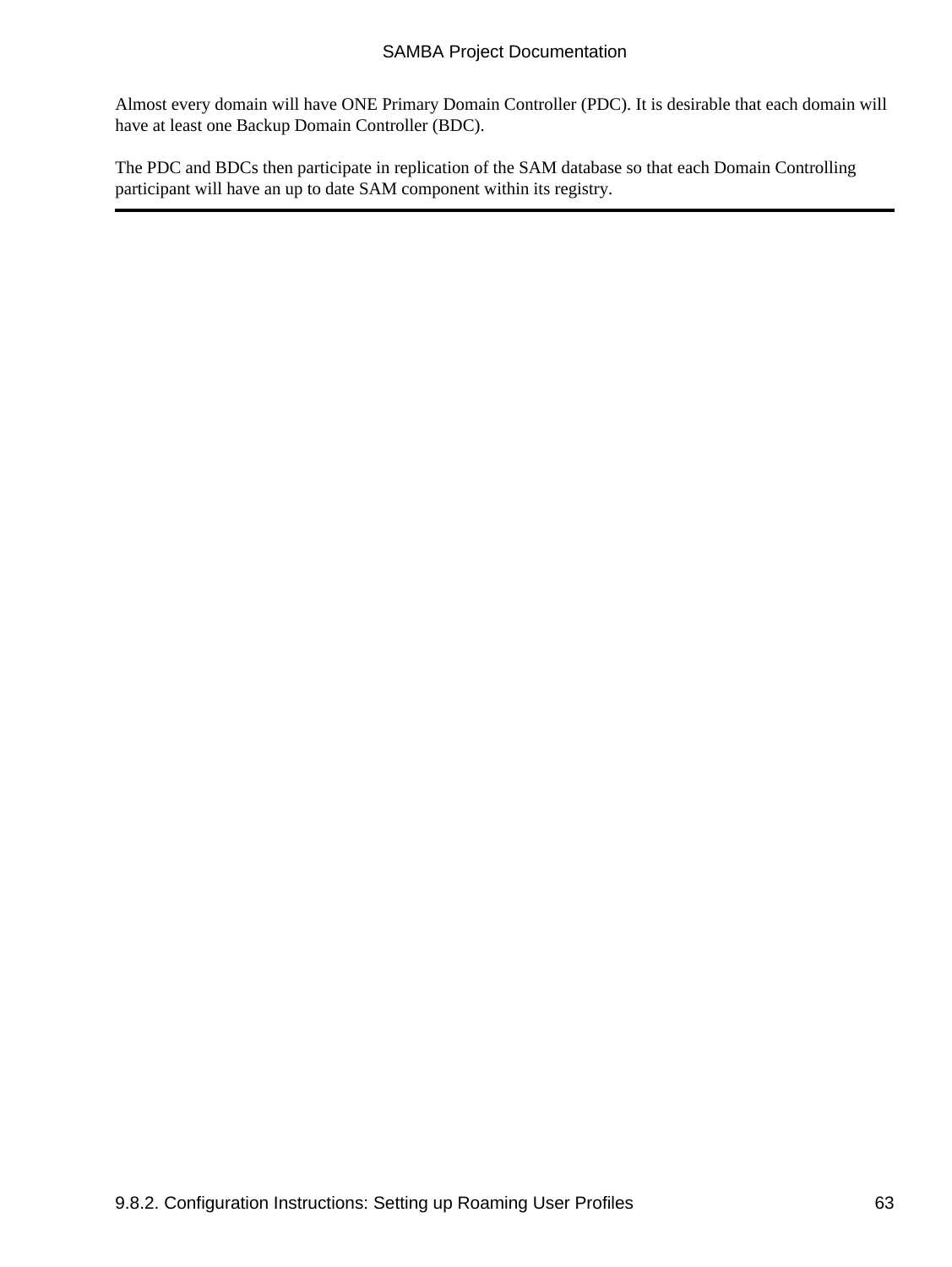# **Chapter 10. How to Act as a Backup Domain Controller in a Purely Samba Controlled Domain**

# **10.1. Prerequisite Reading**

Before you continue reading in this chapter, please make sure that you are comfortable with configuring a Samba PDC as described in the [Samba−PDC−HOWTO.](Samba-PDC-HOWTO.html)

# **10.2. Background**

What is a Domain Controller? It is a machine that is able to answer logon requests from workstations in a Windows NT Domain. Whenever a user logs into a Windows NT Workstation, the workstation connects to a Domain Controller and asks him whether the username and password the user typed in is correct. The Domain Controller replies with a lot of information about the user, for example the place where the users profile is stored, the users full name of the user. All this information is stored in the NT user database, the so−called SAM.

There are two kinds of Domain Controller in a NT 4 compatible Domain: A Primary Domain Controller (PDC) and one or more Backup Domain Controllers (BDC). The PDC contains the master copy of the SAM. Whenever the SAM has to change, for example when a user changes his password, this change has to be done on the PDC. A Backup Domain Controller is a machine that maintains a read−only copy of the SAM. This way it is able to reply to logon requests and authenticate users in case the PDC is not available. During this time no changes to the SAM are possible. Whenever changes to the SAM are done on the PDC, all BDC receive the changes from the PDC.

Since version 2.2 Samba officially supports domain logons for all current Windows Clients, including Windows 2000 and XP. This text assumes the domain to be named SAMBA. To be able to act as a PDC, some parameters in the [global]–section of the smb.conf have to be set:

```
[global]
      workgroup = SAMBA
      domain master = yes
      domain logons = yes
      encrypt passwords = yes
      security = user
      ....
```
Several other things like a [homes] and a [netlogon] share also may be set along with settings for the profile path, the users home drive and others. This will not be covered in this document.

# **10.3. What qualifies a Domain Controller on the network?**

Every machine that is a Domain Controller for the domain SAMBA has to register the NetBIOS group name SAMBA#1c with the WINS server and/or by broadcast on the local network. The PDC also registers the unique NetBIOS name SAMBA#1b with the WINS server. The name type #1b is normally reserved for the domain master browser, a role that has nothing to do with anything related to authentication, but the Microsoft Domain implementation requires the domain master browser to be on the same machine as the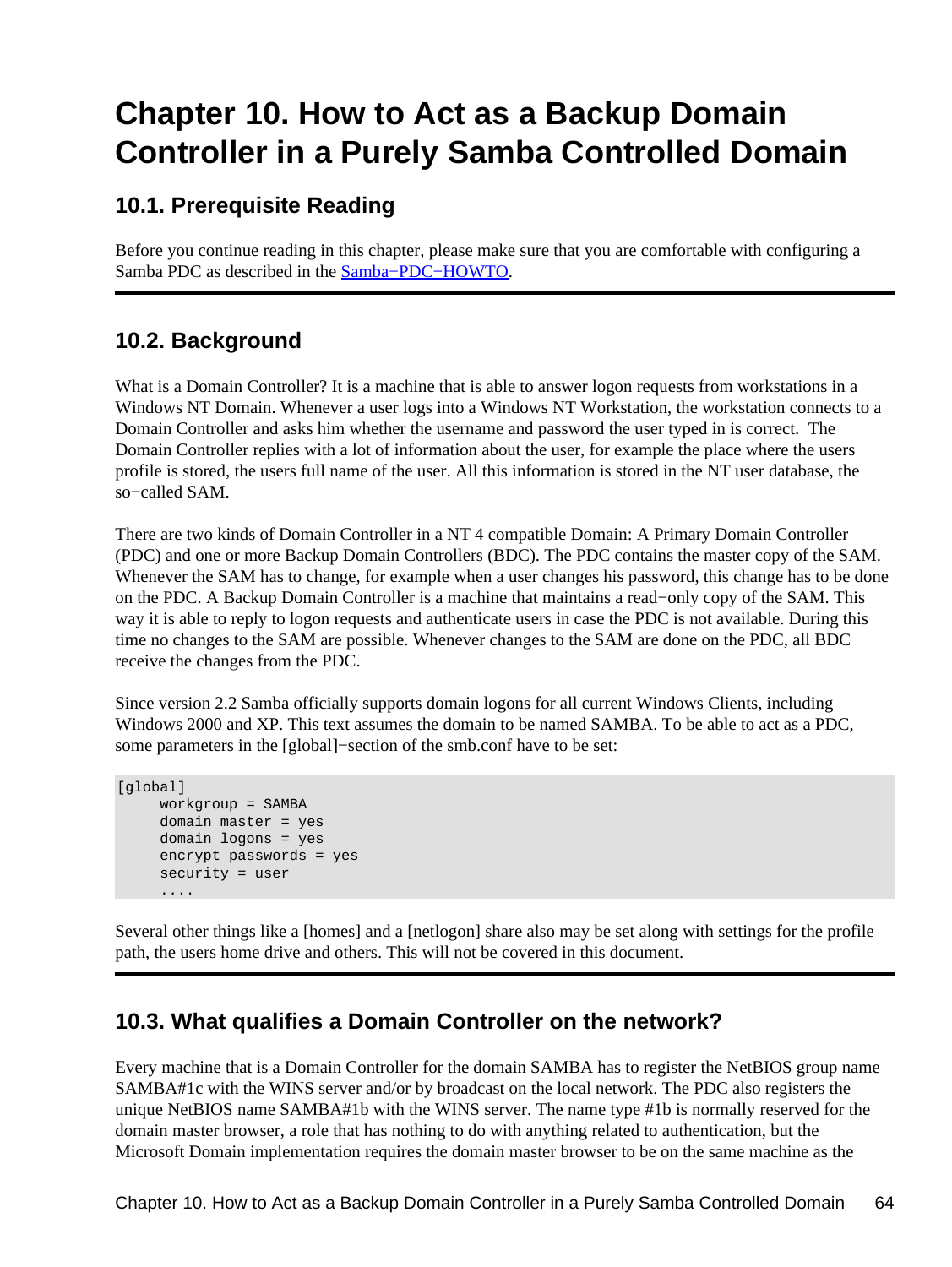# **10.3.1. How does a Workstation find its domain controller?**

A NT workstation in the domain SAMBA that wants a local user to be authenticated has to find the domain controller for SAMBA. It does this by doing a NetBIOS name query for the group name SAMBA#1c. It assumes that each of the machines it gets back from the queries is a domain controller and can answer logon requests. To not open security holes both the workstation and the selected (TODO: How is the DC chosen) domain controller authenticate each other. After that the workstation sends the user's credentials (his name and password) to the domain controller, asking for approval.

# **10.3.2. When is the PDC needed?**

Whenever a user wants to change his password, this has to be done on the PDC. To find the PDC, the workstation does a NetBIOS name query for SAMBA#1b, assuming this machine maintains the master copy of the SAM. The workstation contacts the PDC, both mutually authenticate and the password change is done.

# **10.4. Can Samba be a Backup Domain Controller?**

With version 2.2, no. The native NT SAM replication protocols have not yet been fully implemented. The Samba Team is working on understanding and implementing the protocols, but this work has not been finished for version 2.2.

Can I get the benefits of a BDC with Samba? Yes. The main reason for implementing a BDC is availability. If the PDC is a Samba machine, a second Samba machine can be set up to service logon requests whenever the PDC is down.

## **10.5. How do I set up a Samba BDC?**

Several things have to be done:

The file private/MACHINE.SID identifies the domain. When a samba server is first started, it is • created on the fly and must never be changed again. This file has to be the same on the PDC and the BDC, so the MACHINE.SID has to be copied from the PDC to the BDC. Note that in the latest Samba 2.2.x releases, the machine SID (and therefore domain SID) is stored in the private/secrets.tdb database. This file cannot just be copied because Samba looks under the key SECRETS/SID/DOMAIN. where DOMAIN is the machine's netbios name. Since this name has to be unique for each SAMBA server, this lookup will fail.

A new option has been added to the **smbpasswd(8)** command to help ease this problem. When running **smbpasswd −S** as the root user, the domain SID will be retrieved from a domain controller matching the value of the workgroup parameter in smb.conf and stored as the new Samba server's machine SID. See the **[smbpasswd\(8\)](smbpasswd.8.html)** man page for more details on this functionality.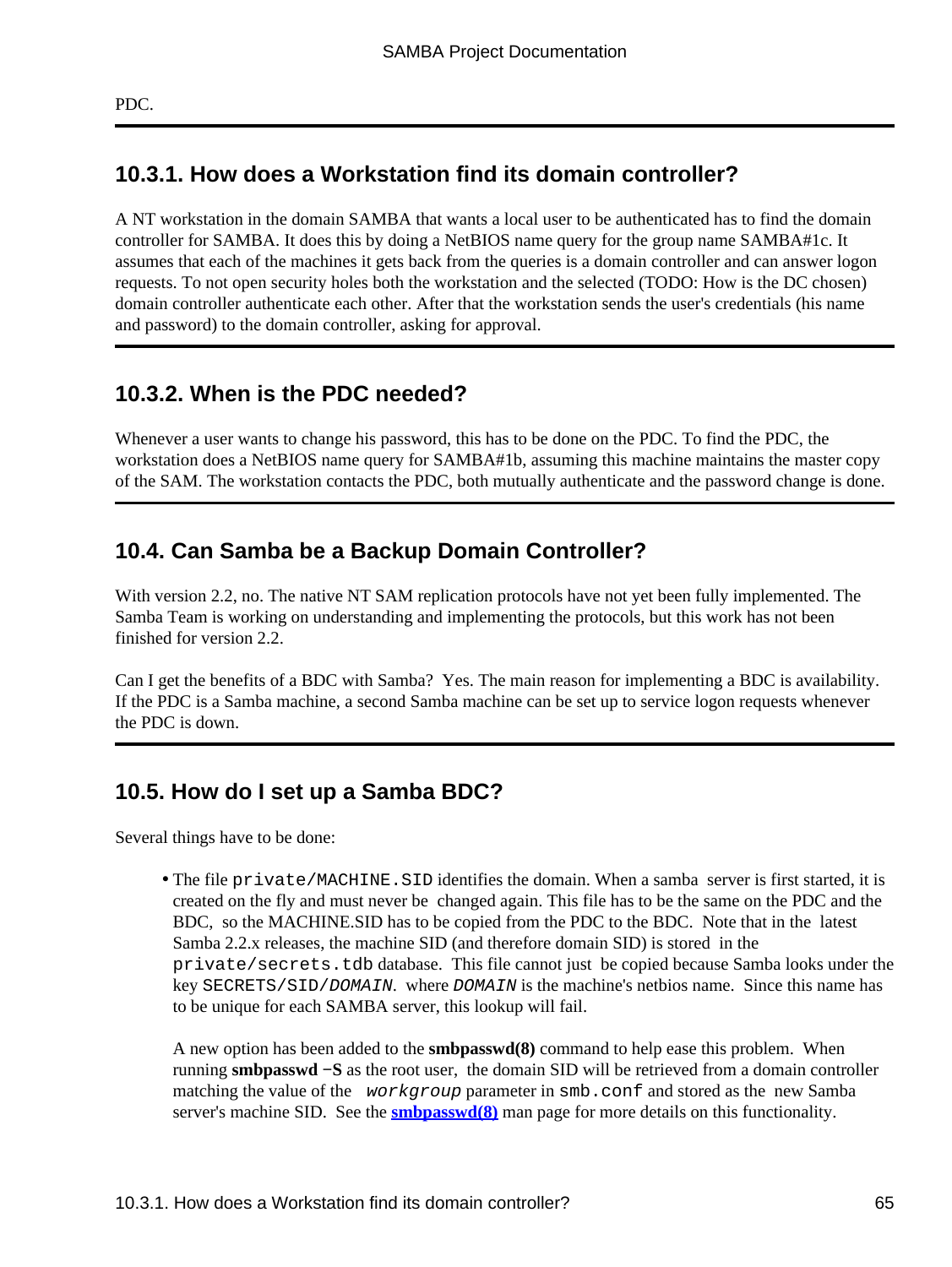- The Unix user database has to be synchronized from the PDC to the BDC. This means that both the /etc/passwd and /etc/group have to be replicated from the PDC to the BDC. This can be done manually whenever changes are made, or the PDC is set up as a NIS master server and the BDC as a NIS slave server. To set up the BDC as a mere NIS client would not be enough, as the BDC would not be able to access its user database in case of a PDC failure. LDAP is also a potential vehicle for sharing this information.
- The Samba password database in the file private/smbpasswd has to be replicated from the PDC to the BDC. This is a bit tricky, see the next section.
- Any netlogon share has to be replicated from the PDC to the BDC. This can be done manually whenever login scripts are changed, or it can be done automatically together with the smbpasswd synchronization.

Finally, the BDC has to be found by the workstations. This can be done by setting

```
[global]
     workgroup = SAMBA
     domain master = yes
      domain logons = yes
      encrypt passwords = yes
      security = user
      ....
```
in the [global]−section of the smb.conf of the BDC. This makes the BDC only register the name SAMBA#1c with the WINS server. This is no problem as the name SAMBA#1c is a NetBIOS group name that is meant to be registered by more than one machine. The parameter 'domain master = no' forces the BDC not to register SAMBA#1b which as a unique NetBIOS name is reserved for the Primary Domain Controller.

### **10.5.1. How do I replicate the smbpasswd file?**

Replication of the smbpasswd file is sensitive. It has to be done whenever changes to the SAM are made. Every user's password change (including machine trust account password changes) is done in the smbpasswd file and has to be replicated to the BDC. So replicating the smbpasswd file very often is necessary.

As the smbpasswd file contains plain text password equivalents, it must not be sent unencrypted over the wire. The best way to set up smbpasswd replication from the PDC to the BDC is to use the utility **rsync(1)**. **rsync** can use **ssh(1)** as a transport. **ssh** itself can be set up to accept *only* **rsync** transfer without requiring the user to type a password. Refer to the man pages for these two tools for more details.

Another solution with high potential is to use Samba's  $-\text{with}-\text{ldapsam}$  for sharing and/or replicating the list of sambaAccount entries. This can all be done over SSL to ensure security. See the [Samba−LDAP−HOWTO](Samba-LDAP-HOWTO.html) for more details.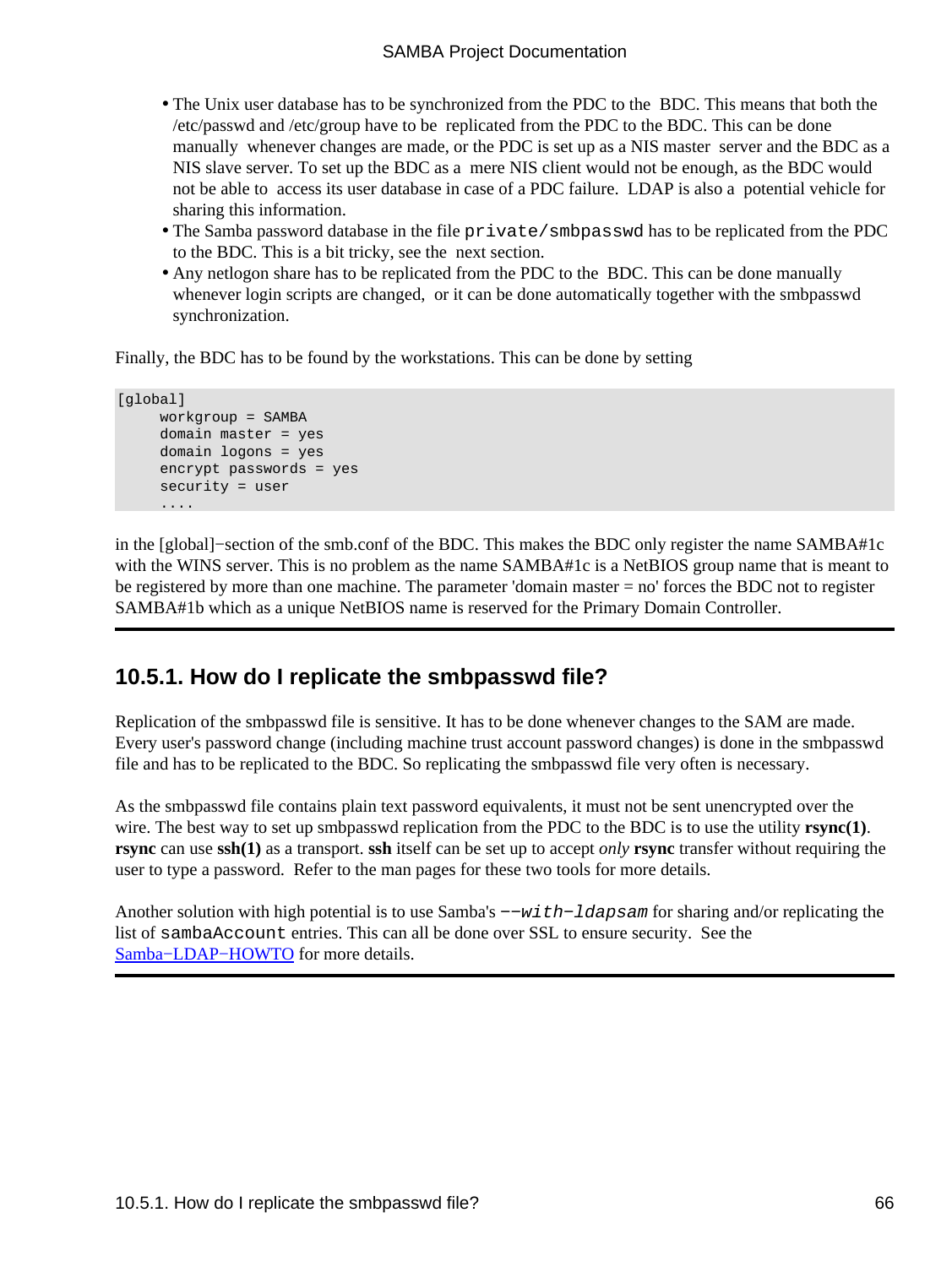# **Chapter 11. Storing Samba's User/Machine Account information in an LDAP Directory**

# **11.1. Purpose**

This document describes how to use an LDAP directory for storing Samba user account information traditionally stored in the smbpasswd(5) file. It is assumed that the reader already has a basic understanding of LDAP concepts and has a working directory server already installed. For more information on LDAP architectures and Directories, please refer to the following sites.

- OpenLDAP −<http://www.openldap.org/>
- iPlanet Directory Server − <http://iplanet.netscape.com/directory>

Note that [O'Reilly Publishing](http://www.ora.com/) is working on a guide to LDAP for System Administrators which has a planned release date of late 2002.

Two additional Samba resources which may prove to be helpful are

- The [Samba−PDC−LDAP−HOWTO](http://www.unav.es/cti/ldap-smb/ldap-smb-2_2-howto.html) maintained by Ignacio Coupeau.
- The NT migration scripts from **IDEALX** that are geared to manage users and group in such a Samba−LDAP Domain Controller configuration. These scripts can be found in the Samba 2.2.5 release in the examples/LDAP/smbldap−tools/ directory.

# **11.2. Introduction**

Traditionally, when configuring <u>["encrypt passwords = yes"](#ENCRYPTPASSWORDS)</u> in Samba's  $smb$ .conf file, user account information such as username, LM/NT password hashes, password change times, and account flags have been stored in the smbpasswd(5) file. There are several disadvantages to this approach for sites with very large numbers of users (counted in the thousands).

- The first is that all lookups must be performed sequentially. Given that there are approximately two lookups per domain logon (one for a normal session connection such as when mapping a network drive or printer), this is a performance bottleneck for large sites. What is needed is an indexed approach such as is used in databases.
- The second problem is that administrators who desired to replicate a smbpasswd file to more than one Samba server were left to use external tools such as **rsync(1)** and **ssh(1)** and wrote custom, in−house scripts.
- And finally, the amount of information which is stored in an smbpasswd entry leaves no room for additional attributes such as a home directory, password expiration time, or even a Relative Identified (RID).

As a result of these defeciencies, a more robust means of storing user attributes used by **smbd** was developed. The API which defines access to user accounts is commonly referred to as the samdb interface (previously this was called the passdb API, and is still so named in the CVS trees). In Samba 2.2.3, enabling support for a samdb backend (e.g.  $-\textit{with}-\textit{Idapsam}$  or  $-\textit{with}-\textit{tdbsam}$ ) requires compile time support.

When compiling Samba to include the  $-\text{width}-1$ *dapsam* autoconf option, **smbd** (and associated tools)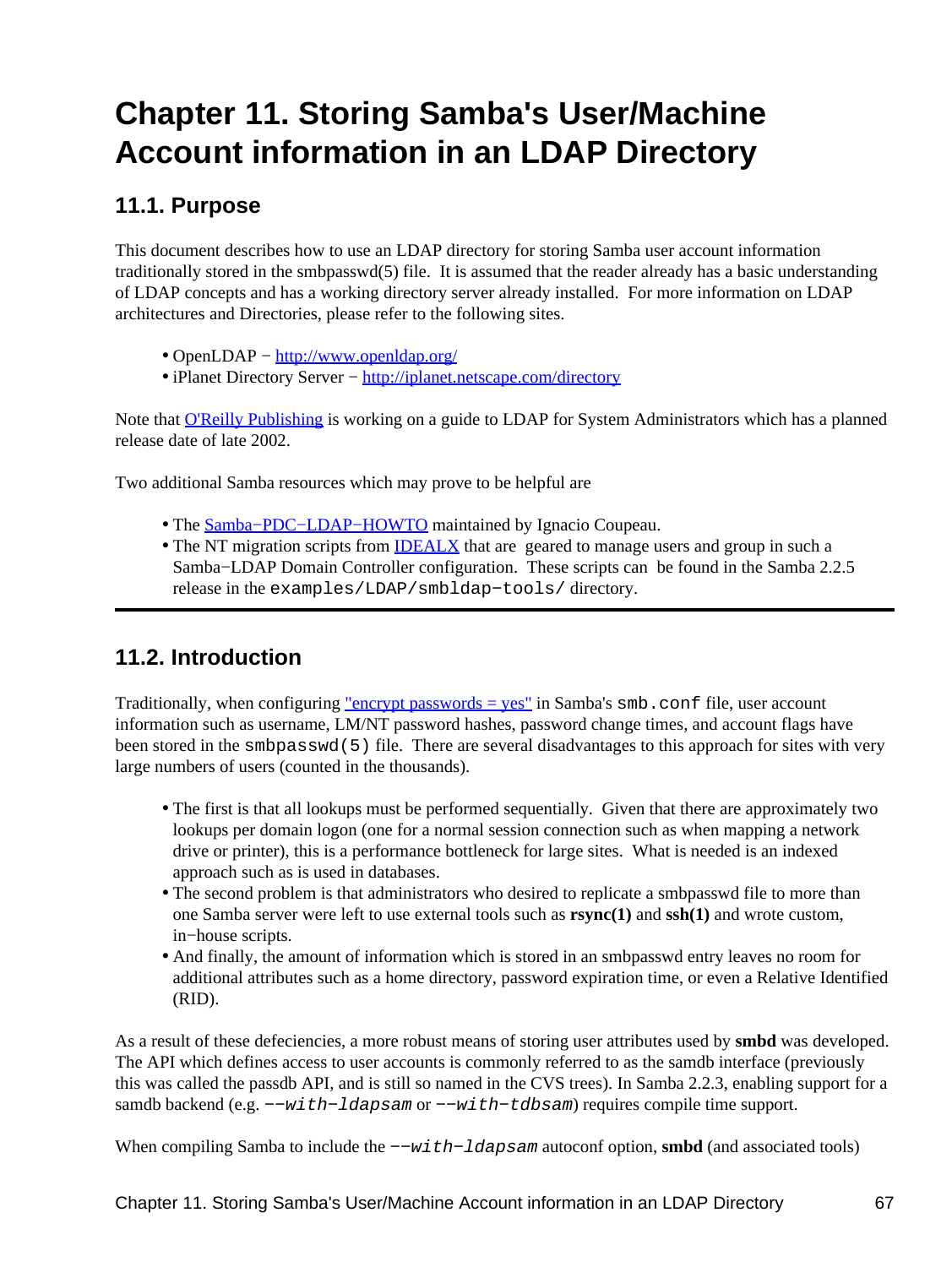will store and lookup user accounts in an LDAP directory. In reality, this is very easy to understand. If you are comfortable with using an smbpasswd file, simply replace "smbpasswd" with "LDAP directory" in all the documentation.

There are a few points to stress about what the  $-\overline{with}$ -ldapsam does not provide. The LDAP support referred to in the this documentation does not include:

- A means of retrieving user account information from an Windows 2000 Active Directory server.
- A means of replacing /etc/passwd.

The second item can be accomplished by using LDAP NSS and PAM modules. LGPL versions of these libraries can be obtained from PADL Software [\(http://www.padl.com/\)](http://www.padl.com/). However, the details of configuring these packages are beyond the scope of this document.

### **11.3. Supported LDAP Servers**

The LDAP samdb code in 2.2.3 has been developed and tested using the OpenLDAP 2.0 server and client libraries. The same code should be able to work with Netscape's Directory Server and client SDK. However, due to lack of testing so far, there are bound to be compile errors and bugs. These should not be hard to fix. If you are so inclined, please be sure to forward all patches to samba–patches@samba.org and [jerry@samba.org.](jerry@samba.org)

### **11.4. Schema and Relationship to the RFC 2307 posixAccount**

Samba 2.2.3 includes the necessary schema file for OpenLDAP 2.0 in examples/LDAP/samba.schema. (Note that this schema file has been modified since the experimental support initially included in 2.2.2). The sambaAccount objectclass is given here:

```
objectclass ( 1.3.1.5.1.4.1.7165.2.2.3 NAME 'sambaAccount' SUP top AUXILARY
     DESC 'Samba Account'
     MUST ( uid $ rid )
    MAY ( cn $ lmPassword $ ntPassword $ pwdLastSet $ logonTime $
             logoffTime $ kickoffTime $ pwdCanChange $ pwdMustChange $ acctFlags $
             displayName $ smbHome $ homeDrive $ scriptPath $ profilePath $
             description $ userWorkstations $ primaryGroupID $ domain ))
```
The samba. schema file has been formatted for OpenLDAP 2.0  $\&$  2.1. The OID's are owned by the Samba Team and as such is legal to be openly published. If you translate the schema to be used with Netscape DS, please submit the modified schema file as a patch to<jerry@samba.org>

Since the original release, schema files for

- IBM's SecureWay Server
- Netscape Directory Server version 4.x and 5.x

have been submitted and included in the Samba source distribution. I cannot personally comment on the integration of these commercial directory servers since I have not had the oppotinuity to work with them.

Just as the smbpasswd file is mean to store information which supplements a user's /etc/passwd entry, so is the sambaAccount object meant to supplement the UNIX user account information. A sambaAccount is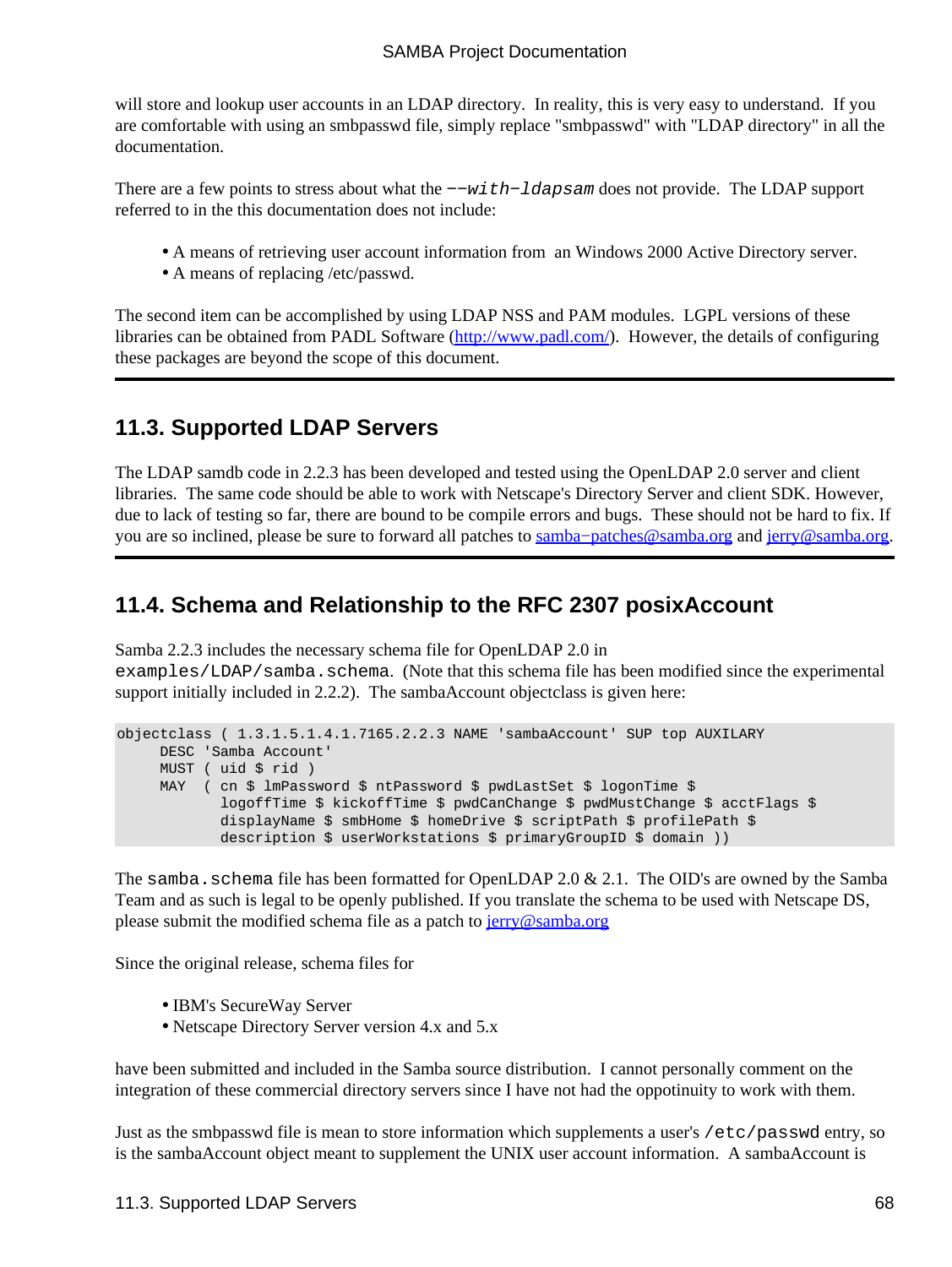now an AUXILARY objectclass so it can be stored alongside a posixAccount or person objectclass in the directory. Note that there are several fields (e.g. uid) which overlap with the posixAccount objectclass outlined in RFC2307. This is by design. The move from a STRUCTURAL objectclass to an AUXILIARY one was compliance with the LDAP data model which states that an entry can contain only one STRUCTURAL objectclass per entry. This is now enforced by the OpenLDAP 2.1 server.

In order to store all user account information (UNIX and Samba) in the directory, it is necessary to use the sambaAccount and posixAccount objectclasses in combination. However, **smbd** will still obtain the user's UNIX account information via the standard C library calls (e.g. getpwnam(), et. al.). This means that the Samba server must also have the LDAP NSS library installed and functioning correctly. This division of information makes it possible to store all Samba account information in LDAP, but still maintain UNIX account information in NIS while the network is transitioning to a full LDAP infrastructure.

### **11.5. Configuring Samba with LDAP**

# **11.5.1. OpenLDAP configuration**

To include support for the sambaAccount object in an OpenLDAP directory server, first copy the samba.schema file to slapd's configuration directory.

### root# **cp samba.schema /etc/openldap/schema/**

Next, include the samba.schema file in slapd.conf. The sambaAccount object contains two attributes which depend upon other schema files. The 'uid' attribute is defined in cosine. schema and the 'displayName' attribute is defined in the inetorgperson.schema file. Both of these must be included before the samba.schema file.

```
## /etc/openldap/slapd.conf
## schema files (core.schema is required by default)
include /etc/openldap/schema/core.schema
## needed for sambaAccount
include /etc/openldap/schema/cosine.schema
include /etc/openldap/schema/inetorgperson.schema
include /etc/openldap/schema/samba.schema
## uncomment this line if you want to support the RFC2307 (NIS) schema
## include /etc/openldap/schema/nis.schema
```
....

It is recommended that you maintain some indices on some of the most usefull attributes, like in the following example, to speed up searches made on sambaAccount objectclasses (and possibly posixAccount and posixGroup as well).

```
# Indices to maintain
## required by OpenLDAP 2.0
index objectclass eq
## support pbb_getsampwnam()
index uid pres,eq
## support pdb_getsampwrid()
```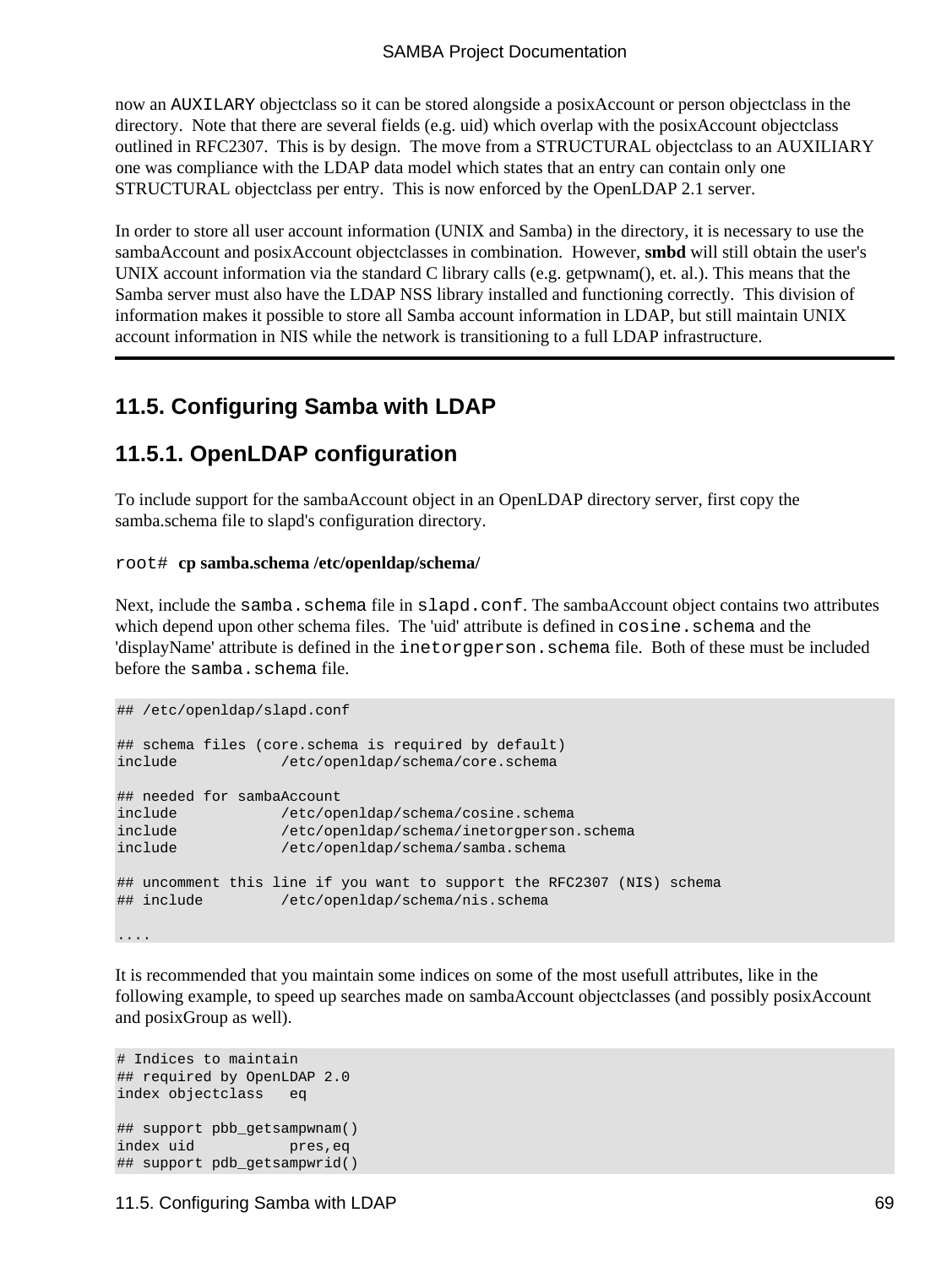index rid eq ## uncomment these if you are storing posixAccount and ## posixGroup entries in the directory as well ##index uidNumber eq ##index gidNumber eq ##index cn eq ##index memberUid eq

### **11.5.2. Configuring Samba**

The following parameters are available in smb.conf only with  $-$ with-ldapsam was included with compiling Samba.

- Idap ssl
- [ldap server](#LDAPSERVER)
- [ldap admin dn](#LDAPADMINDN)
- [ldap suffix](#LDAPSUFFIX)
- [ldap filter](#LDAPFILTER)
- [ldap port](#LDAPPORT)

These are described in the  $\frac{\text{smb.com}(5)}{2}$  man page and so will not be repeated here. However, a sample smb.conf file for use with an LDAP directory could appear as

```
## /usr/local/samba/lib/smb.conf
[global]
     security = user
     encrypt passwords = yes
     netbios name = TASHTEGO
      workgroup = NARNIA
      # ldap related parameters
      # define the DN to use when binding to the directory servers
      # The password for this DN is not stored in smb.conf. Rather it
      # must be set by using 'smbpasswd −w secretpw' to store the
      # passphrase in the secrets.tdb file. If the "ldap admin dn" values
      # changes, this password will need to be reset.
      ldap admin dn = "cn=Samba Manager,ou=people,dc=samba,dc=org"
      # specify the LDAP server's hostname (defaults to locahost)
      ldap server = ahab.samba.org
      # Define the SSL option when connecting to the directory
      # ('off', 'start tls', or 'on' (default))
      ldap ssl = start tls
      # define the port to use in the LDAP session (defaults to 636 when
     # "ldap ssl = on")
      ldap port = 389
      # specify the base DN to use when searching the directory
      ldap suffix = "ou=people,dc=samba,dc=org"
      # generally the default ldap search filter is ok
```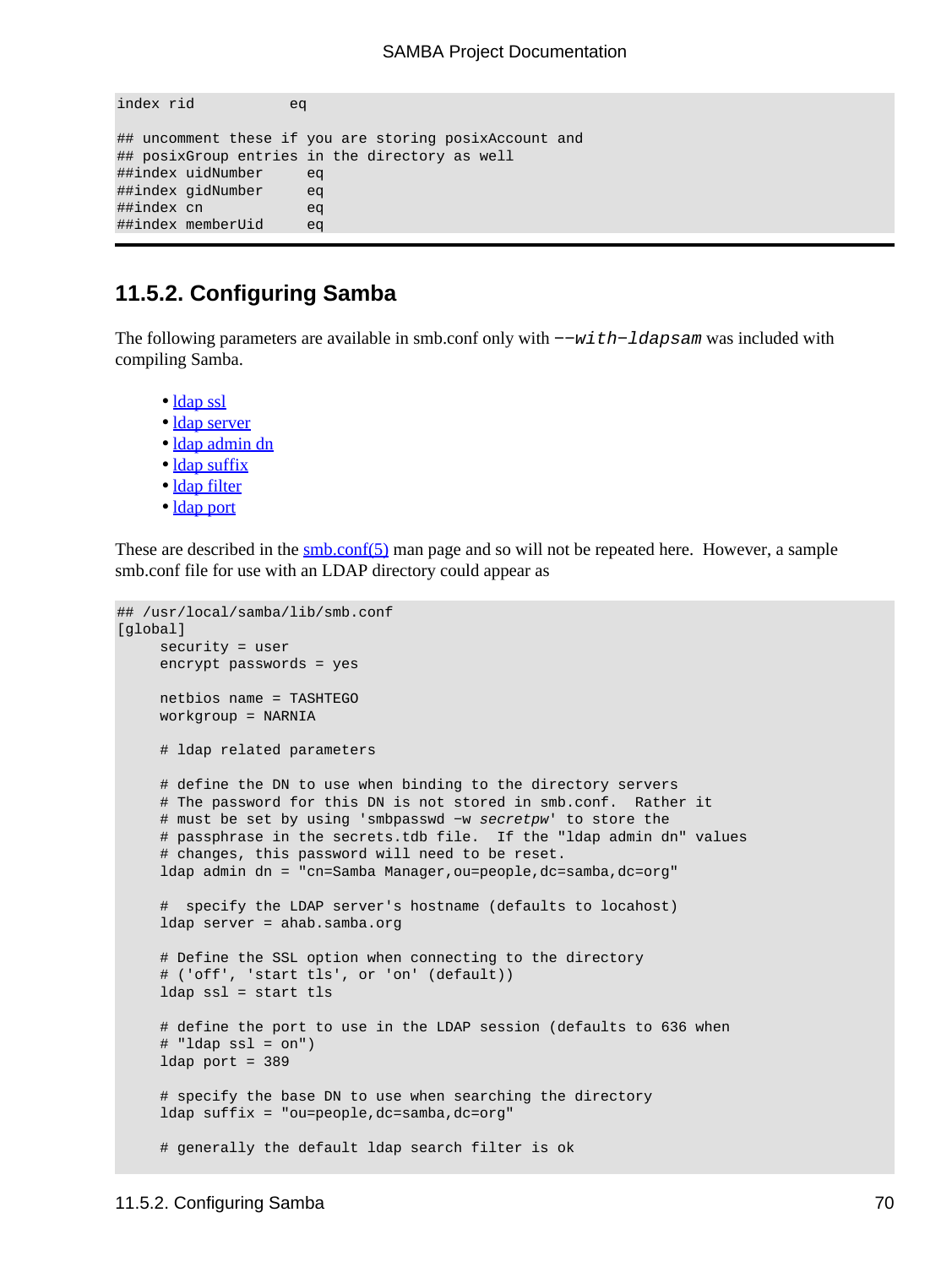# ldap filter = "(&(uid=%u)(objectclass=sambaAccount))"

### **11.5.3. Importing smbpasswd entries**

Import existing user entries from an smbpasswd can be trivially done using a Perl script named import\_smbpasswd.pl included in the examples/LDAP/ directory of the Samba source distribution. There are two main requirements of this script:

- All users to be imported to the directory must have a valid uid on the local system. This can be a problem if using a machinej different from the Samba server to import the file.
- The local system must have a working installation of the Net::LDAP perl module which can be obtained from with<http://search.cpan.org/> by searching for perl−ldap or directly from [http://perl−ldap.sf.net/](http://perl-ldap.sf.net/).

Please refer to the documentation in the same directory as the script for more details.

### **11.6. Accounts and Groups management**

As users accounts are managed thru the sambaAccount objectclass, you should modify you existing administration tools to deal with sambaAccount attributes.

Machines accounts are managed with the sambaAccount objectclass, just like users accounts. However, it's up to you to stored thoses accounts in a different tree of you LDAP namespace: you should use "ou=Groups,dc=plainjoe,dc=org" to store groups and "ou=People,dc=plainjoe,dc=org" to store users. Just configure your NSS and PAM accordingly (usually, in the /etc/ldap.conf configuration file).

In Samba release 2.2.3, the group management system is based on posix groups. This meand that Samba make usage of the posixGroup objectclass. For now, there is no NT−like group system management (global and local groups).

# **11.7. Security and sambaAccount**

There are two important points to remember when discussing the security of sambaAccount entries in the directory.

- *Never* retrieve the lmPassword or ntPassword attribute values over an unencrypted LDAP session.
- *Never* allow non−admin users to view the lmPassword or ntPassword attribute values.

These password hashes are clear text equivalents and can be used to impersonate the user without deriving the original clear text strings. For more information on the details of LM/NT password hashes, refer to the [ENCRYPTION chapter](ENCRYPTION.html) of the Samba−HOWTO−Collection.

To remedy the first security issue, the "ldap ssl" smb.conf parameter defaults to require an encrypted session (**ldap ssl = on**) using the default port of 636 when contacting the directory server. When using an OpenLDAP 2.0 server, it is possible to use the use the StartTLS LDAP extended operation in the place of LDAPS. In either case, you are strongly discouraged to disable this security (**ldap ssl = off**).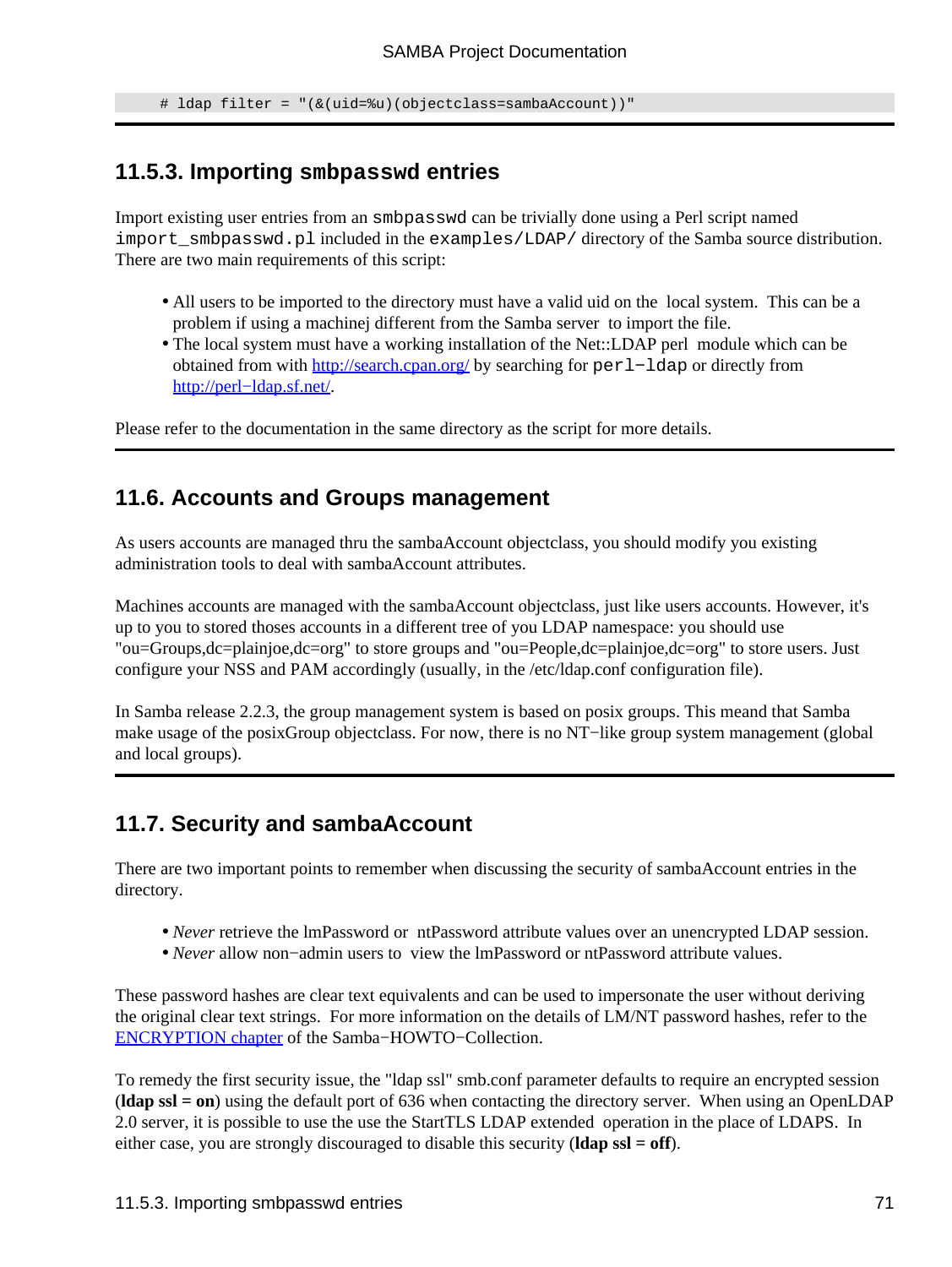Note that the LDAPS protocol is deprecated in favor of the LDAPv3 StartTLS extended operation. However, the OpenLDAP library still provides support for the older method of securing communication between clients and servers.

The second security precaution is to prevent non−administrative users from harvesting password hashes from the directory. This can be done using the following ACL in slapd.conf:

```
## allow the "ldap admin dn" access, but deny everyone else
access to attrs=lmPassword,ntPassword
     by dn="cn=Samba Admin,ou=people,dc=plainjoe,dc=org" write
      by * none
```
### **11.8. LDAP specials attributes for sambaAccounts**

The sambaAccount objectclass is composed of the following attributes:

- lmPassword: the LANMAN password 16−byte hash stored as a character representation of a hexidecimal string.
- ntPassword: the NT password hash 16−byte stored as a character representation of a hexidecimal string.
- pwdLastSet: The integer time in seconds since 1970 when the lmPassword and ntPassword attributes were last set.
- acctFlags: string of 11 characters surrounded by square brackets [] representing account flags such as U (user), W(workstation), X(no password expiration), and D(disabled).
- logonTime: Integer value currently unused
- logoffTime: Integer value currently unused
- kickoffTime: Integer value currently unused
- pwdCanChange: Integer value currently unused
- pwdMustChange: Integer value currently unused
- homeDrive: specifies the drive letter to which to map the UNC path specified by homeDirectory. The drive letter must be specified in the form "X:" where X is the letter of the drive to map. Refer to the "logon drive" parameter in the smb.conf(5) man page for more information.
- scriptPath: The scriptPath property specifies the path of the user's logon script, .CMD, .EXE, or .BAT file. The string can be null. The path is relative to the netlogon share. Refer to the "logon script" parameter in the smb.conf(5) man page for more information.
- profilePath: specifies a path to the user's profile. This value can be a null string, a local absolute path, or a UNC path. Refer to the "logon path" parameter in the smb.conf(5) man page for more information.
- smbHome: The homeDirectory property specifies the path of the home directory for the user. The string can be null. If homeDrive is set and specifies a drive letter, homeDirectory should be a UNC path. The path must be a network UNC path of the form \\server\share\directory. This value can be a null string. Refer to the "logon home" parameter in the smb.conf(5) man page for more information.
- userWorkstation: character string value currently unused.
- rid: the integer representation of the user's relative identifier (RID).
- primaryGroupID: the relative identifier (RID) of the primary group of the user.

The majority of these parameters are only used when Samba is acting as a PDC of a domain (refer to the [Samba−PDC−HOWTO](Samba-PDC-HOWTO.html) for details on how to configure Samba as a Primary Domain Controller). The following four attributes are only stored with the sambaAccount entry if the values are non−default values: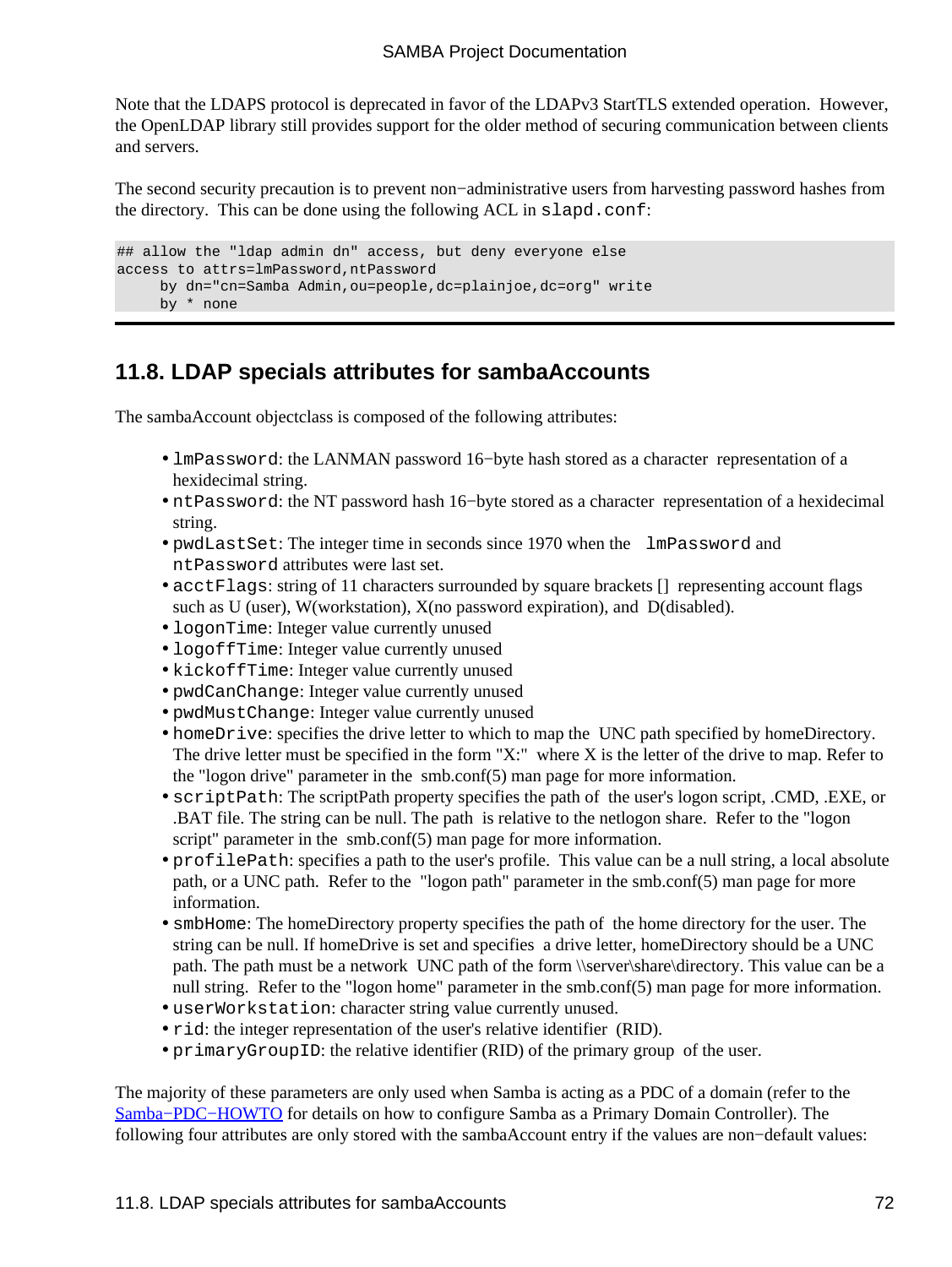- smbHome
- scriptPath
- logonPath
- homeDrive

These attributes are only stored with the sambaAccount entry if the values are non−default values. For example, assume TASHTEGO has now been configured as a PDC and that **logon home =**  $\sqrt{\omega L}\$ **u** was defined in its smb.conf file. When a user named "becky" logons to the domain, the logon home string is expanded to  $\ITASHTEGO\becky$ . If the smbHome attribute exists in the entry "uid=becky,ou=people,dc=samba,dc=org", this value is used. However, if this attribute does not exist, then the value of the logon home parameter is used in its place. Samba will only write the attribute value to the directory entry is the value is something other than the default (e.g.  $\MOBY\beck$ ).

### **11.9. Example LDIF Entries for a sambaAccount**

The following is a working LDIF with the inclusion of the posixAccount objectclass:

```
dn: uid=guest2, ou=people,dc=plainjoe,dc=org
ntPassword: 878D8014606CDA29677A44EFA1353FC7
pwdMustChange: 2147483647
primaryGroupID: 1201
lmPassword: 552902031BEDE9EFAAD3B435B51404EE
pwdLastSet: 1010179124
logonTime: 0
objectClass: sambaAccount
uid: guest2
kickoffTime: 2147483647
acctFlags: [UX ]
logoffTime: 2147483647
rid: 19006
pwdCanChange: 0
```
The following is an LDIF entry for using both the sambaAccount and posixAccount objectclasses:

```
dn: uid=gcarter, ou=people,dc=plainjoe,dc=org
logonTime: 0
displayName: Gerald Carter
lmPassword: 552902031BEDE9EFAAD3B435B51404EE
primaryGroupID: 1201
objectClass: posixAccount
objectClass: sambaAccount
acctFlags: [UX ]
userPassword: {crypt}BpM2ej8Rkzogo
uid: gcarter
uidNumber: 9000
cn: Gerald Carter
loginShell: /bin/bash
logoffTime: 2147483647
gidNumber: 100
kickoffTime: 2147483647
pwdLastSet: 1010179230
rid: 19000
homeDirectory: /home/tashtego/gcarter
pwdCanChange: 0
pwdMustChange: 2147483647
ntPassword: 878D8014606CDA29677A44EFA1353FC7
```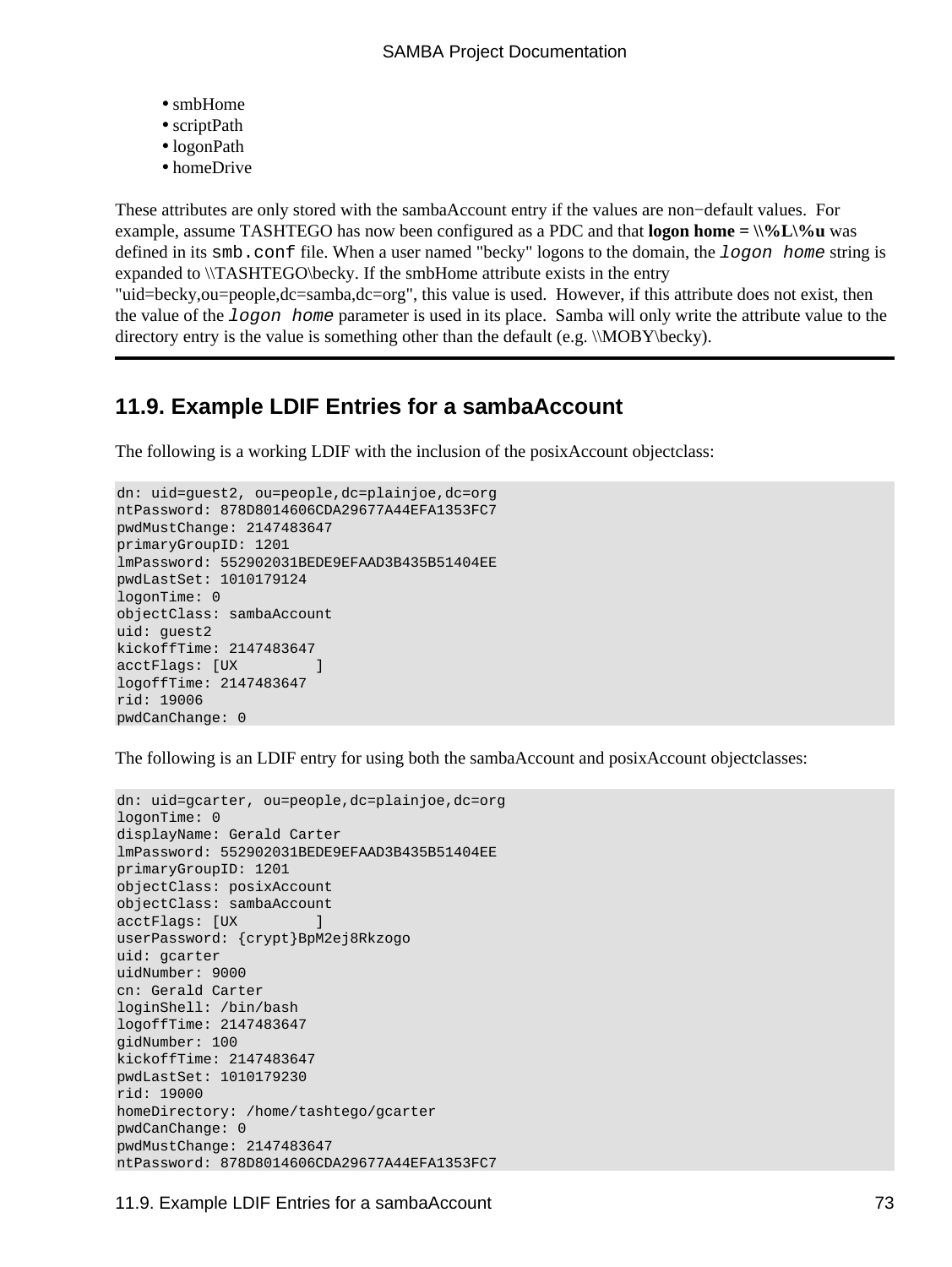# **11.10. Comments**

Please mail all comments regarding this HOWTO to *jerry@samba.org*. This documents was last updated to reflect the Samba 2.2.5 release.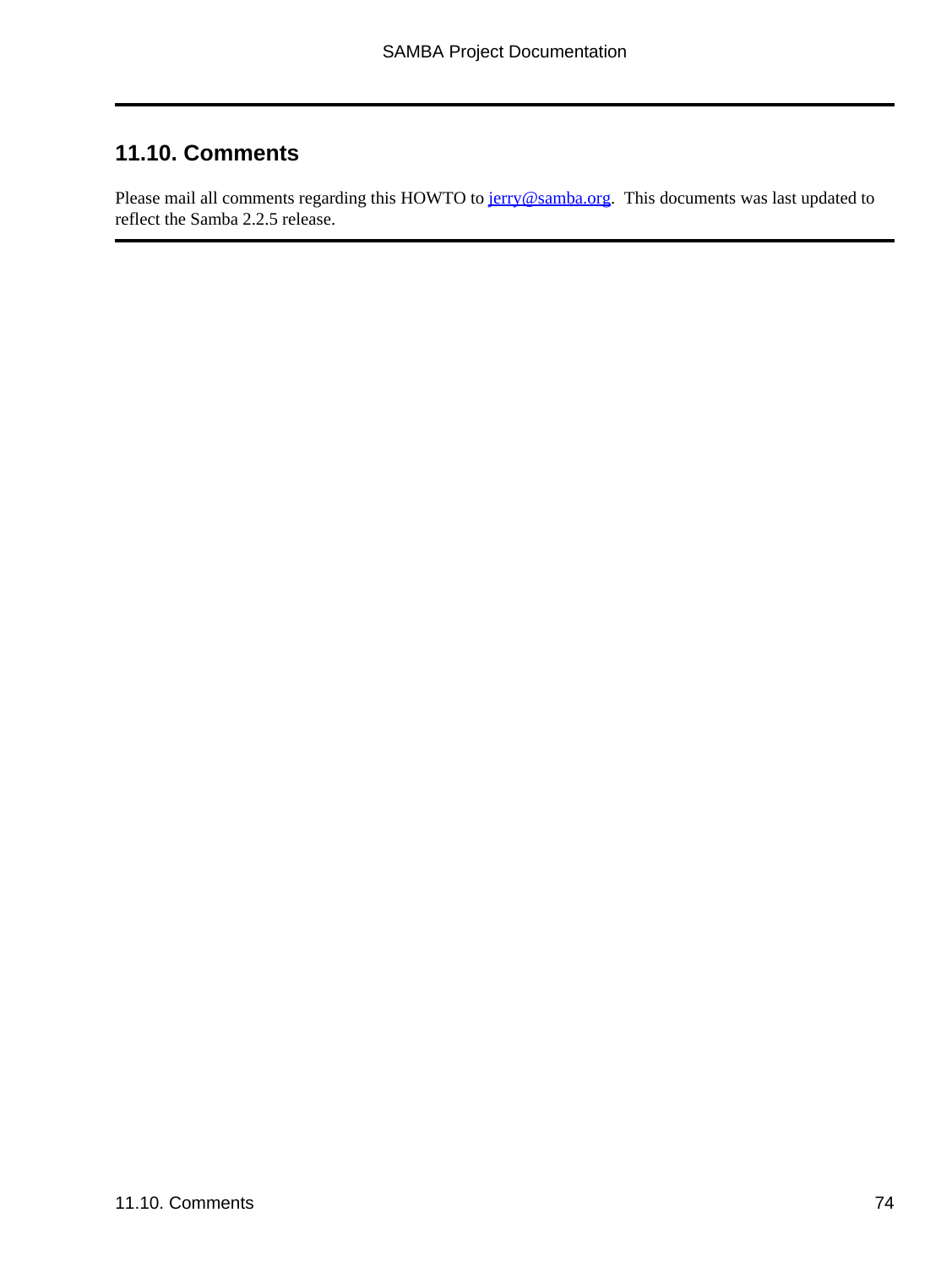# **Chapter 12. Unified Logons between Windows NT and UNIX using Winbind**

# **12.1. Abstract**

Integration of UNIX and Microsoft Windows NT through a unified logon has been considered a "holy grail" in heterogeneous computing environments for a long time. We present *winbind*, a component of the Samba suite of programs as a solution to the unified logon problem. Winbind uses a UNIX implementation of Microsoft RPC calls, Pluggable Authentication Modules, and the Name Service Switch to allow Windows NT domain users to appear and operate as UNIX users on a UNIX machine. This paper describes the winbind system, explaining the functionality it provides, how it is configured, and how it works internally.

# **12.2. Introduction**

It is well known that UNIX and Microsoft Windows NT have different models for representing user and group information and use different technologies for implementing them. This fact has made it difficult to integrate the two systems in a satisfactory manner.

One common solution in use today has been to create identically named user accounts on both the UNIX and Windows systems and use the Samba suite of programs to provide file and print services between the two. This solution is far from perfect however, as adding and deleting users on both sets of machines becomes a chore and two sets of passwords are required both of which can lead to synchronization problems between the UNIX and Windows systems and confusion for users.

We divide the unified logon problem for UNIX machines into three smaller problems:

- Obtaining Windows NT user and group information
- Authenticating Windows NT users
- Password changing for Windows NT users

Ideally, a prospective solution to the unified logon problem would satisfy all the above components without duplication of information on the UNIX machines and without creating additional tasks for the system administrator when maintaining users and groups on either system. The winbind system provides a simple and elegant solution to all three components of the unified logon problem.

### **12.3. What Winbind Provides**

Winbind unifies UNIX and Windows NT account management by allowing a UNIX box to become a full member of a NT domain. Once this is done the UNIX box will see NT users and groups as if they were native UNIX users and groups, allowing the NT domain to be used in much the same manner that NIS+ is used within UNIX-only environments.

The end result is that whenever any program on the UNIX machine asks the operating system to lookup a user or group name, the query will be resolved by asking the NT domain controller for the specified domain to do the lookup. Because Winbind hooks into the operating system at a low level (via the NSS name resolution modules in the C library) this redirection to the NT domain controller is completely transparent.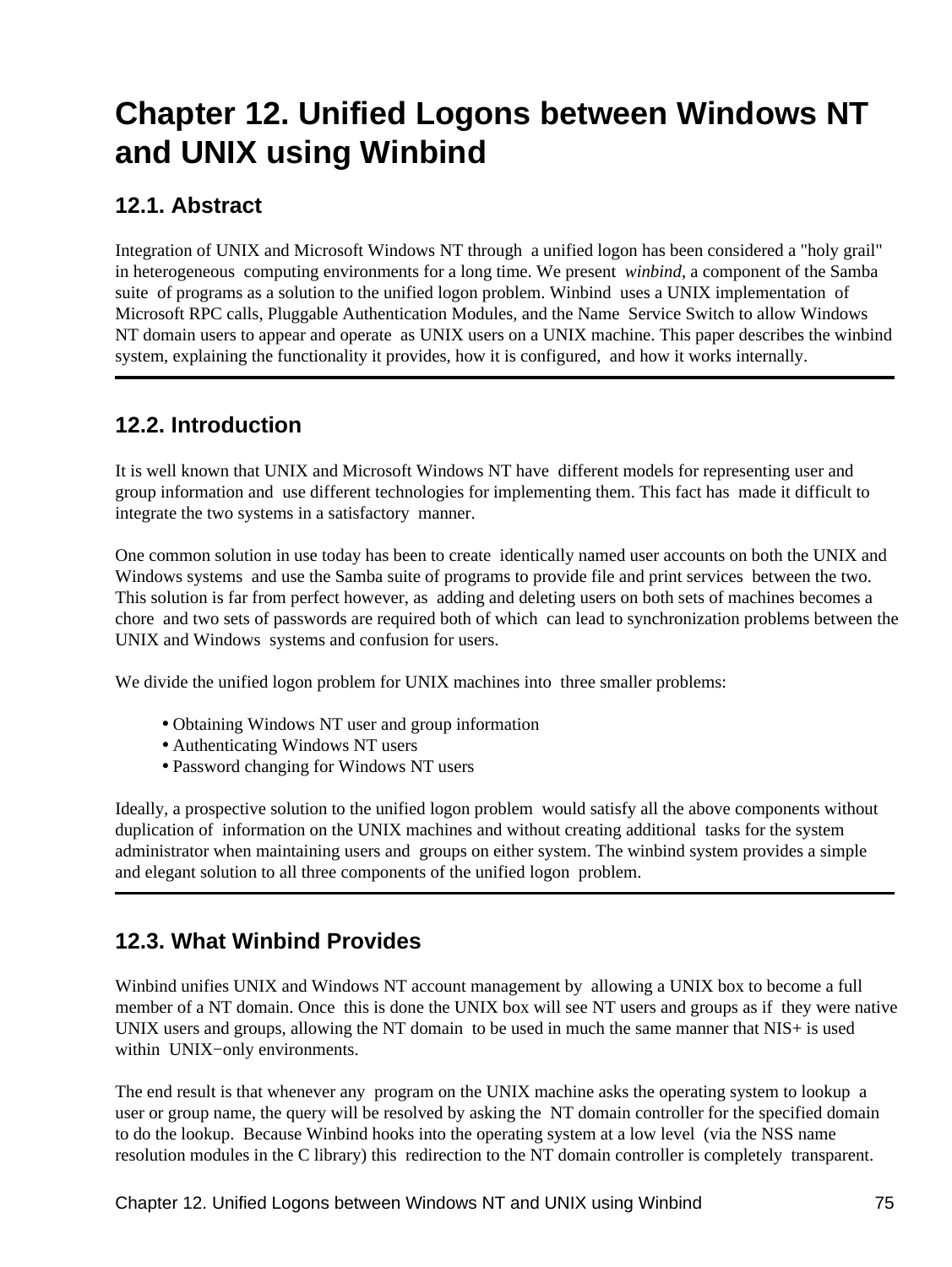Users on the UNIX machine can then use NT user and group names as they would use "native" UNIX names. They can chown files so that they are owned by NT domain users or even login to the UNIX machine and run a UNIX X−Window session as a domain user.

The only obvious indication that Winbind is being used is that user and group names take the form DOMAIN\user and DOMAIN\group. This is necessary as it allows Winbind to determine that redirection to a domain controller is wanted for a particular lookup and which trusted domain is being referenced.

Additionally, Winbind provides an authentication service that hooks into the Pluggable Authentication Modules (PAM) system to provide authentication via a NT domain to any PAM enabled applications. This capability solves the problem of synchronizing passwords between systems since all passwords are stored in a single location (on the domain controller).

# **12.3.1. Target Uses**

Winbind is targeted at organizations that have an existing NT based domain infrastructure into which they wish to put UNIX workstations or servers. Winbind will allow these organizations to deploy UNIX workstations without having to maintain a separate account infrastructure. This greatly simplifies the administrative overhead of deploying UNIX workstations into a NT based organization.

Another interesting way in which we expect Winbind to be used is as a central part of UNIX based appliances. Appliances that provide file and print services to Microsoft based networks will be able to use Winbind to provide seamless integration of the appliance into the domain.

### **12.4. How Winbind Works**

The winbind system is designed around a client/server architecture. A long running **winbindd** daemon listens on a UNIX domain socket waiting for requests to arrive. These requests are generated by the NSS and PAM clients and processed sequentially.

The technologies used to implement winbind are described in detail below.

# **12.4.1. Microsoft Remote Procedure Calls**

Over the last two years, efforts have been underway by various Samba Team members to decode various aspects of the Microsoft Remote Procedure Call (MSRPC) system. This system is used for most network related operations between Windows NT machines including remote management, user authentication and print spooling. Although initially this work was done to aid the implementation of Primary Domain Controller (PDC) functionality in Samba, it has also yielded a body of code which can be used for other purposes.

Winbind uses various MSRPC calls to enumerate domain users and groups and to obtain detailed information about individual users or groups. Other MSRPC calls can be used to authenticate NT domain users and to change user passwords. By directly querying a Windows PDC for user and group information, winbind maps the NT account information onto UNIX user and group names.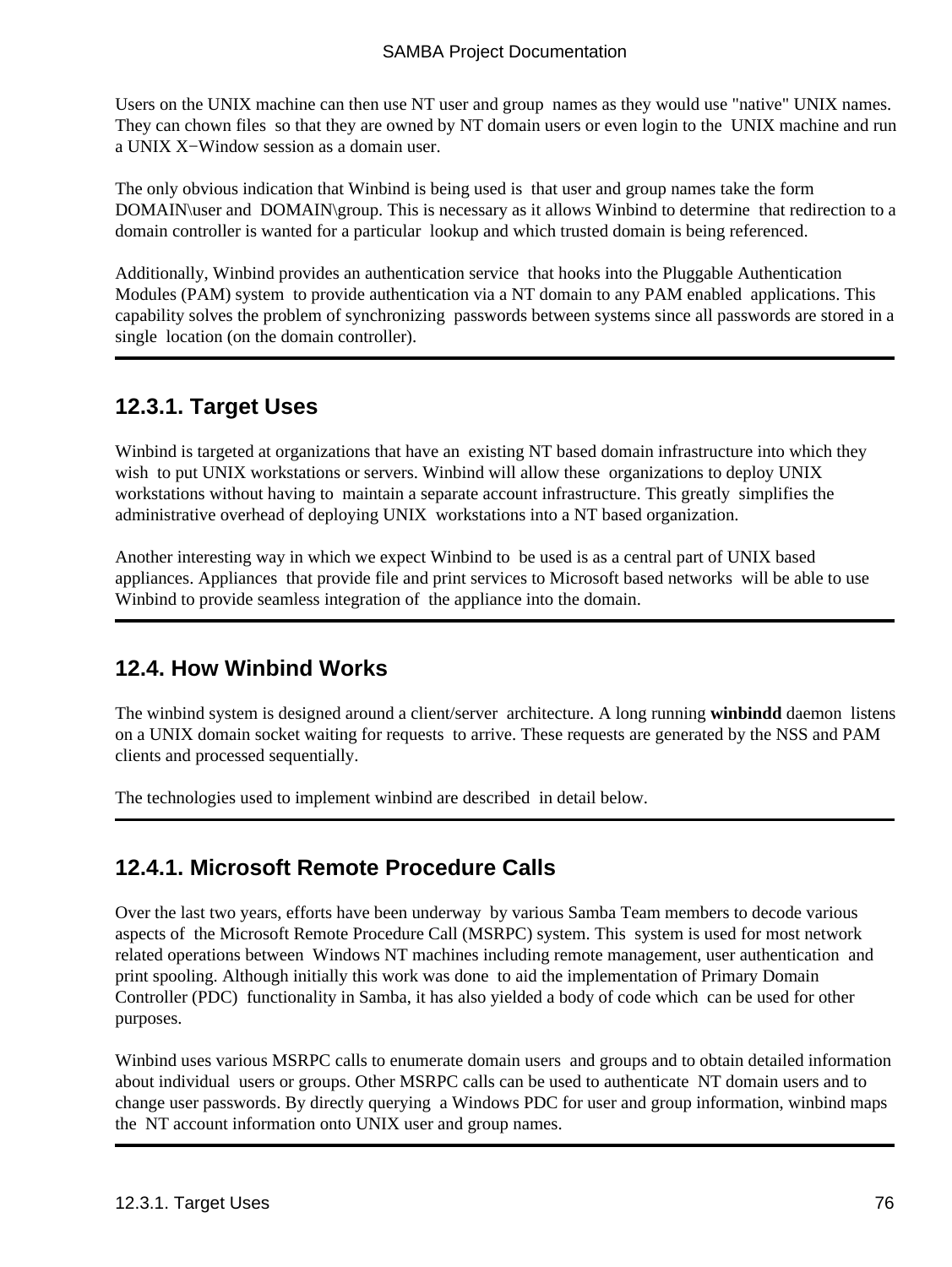# **12.4.2. Name Service Switch**

The Name Service Switch, or NSS, is a feature that is present in many UNIX operating systems. It allows system information such as hostnames, mail aliases and user information to be resolved from different sources. For example, a standalone UNIX workstation may resolve system information from a series of flat files stored on the local filesystem. A networked workstation may first attempt to resolve system information from local files, and then consult a NIS database for user information or a DNS server for hostname information.

The NSS application programming interface allows winbind to present itself as a source of system information when resolving UNIX usernames and groups. Winbind uses this interface, and information obtained from a Windows NT server using MSRPC calls to provide a new source of account enumeration. Using standard UNIX library calls, one can enumerate the users and groups on a UNIX machine running winbind and see all users and groups in a NT domain plus any trusted domain as though they were local users and groups.

The primary control file for NSS is /etc/nsswitch.conf. When a UNIX application makes a request to do a lookup the C library looks in /etc/nsswitch.conf for a line which matches the service type being requested, for example the "passwd" service type is used when user or group names are looked up. This config line species which implementations of that service should be tried and in what order. If the passwd config line is:

### **passwd: files example**

then the C library will first load a module called /lib/libnss\_files.so followed by the module /lib/libnss\_example.so. The C library will dynamically load each of these modules in turn and call resolver functions within the modules to try to resolve the request. Once the request is resolved the C library returns the result to the application.

This NSS interface provides a very easy way for Winbind to hook into the operating system. All that needs to be done is to put libnss\_winbind.so in /lib/ then add "winbind" into /etc/nsswitch.conf at the appropriate place. The C library will then call Winbind to resolve user and group names.

### **12.4.3. Pluggable Authentication Modules**

Pluggable Authentication Modules, also known as PAM, is a system for abstracting authentication and authorization technologies. With a PAM module it is possible to specify different authentication methods for different system applications without having to recompile these applications. PAM is also useful for implementing a particular policy for authorization. For example, a system administrator may only allow console logins from users stored in the local password file but only allow users resolved from a NIS database to log in over the network.

Winbind uses the authentication management and password management PAM interface to integrate Windows NT users into a UNIX system. This allows Windows NT users to log in to a UNIX machine and be authenticated against a suitable Primary Domain Controller. These users can also change their passwords and have this change take effect directly on the Primary Domain Controller.

PAM is configured by providing control files in the directory /etc/pam.d/ for each of the services that require authentication. When an authentication request is made by an application the PAM code in the C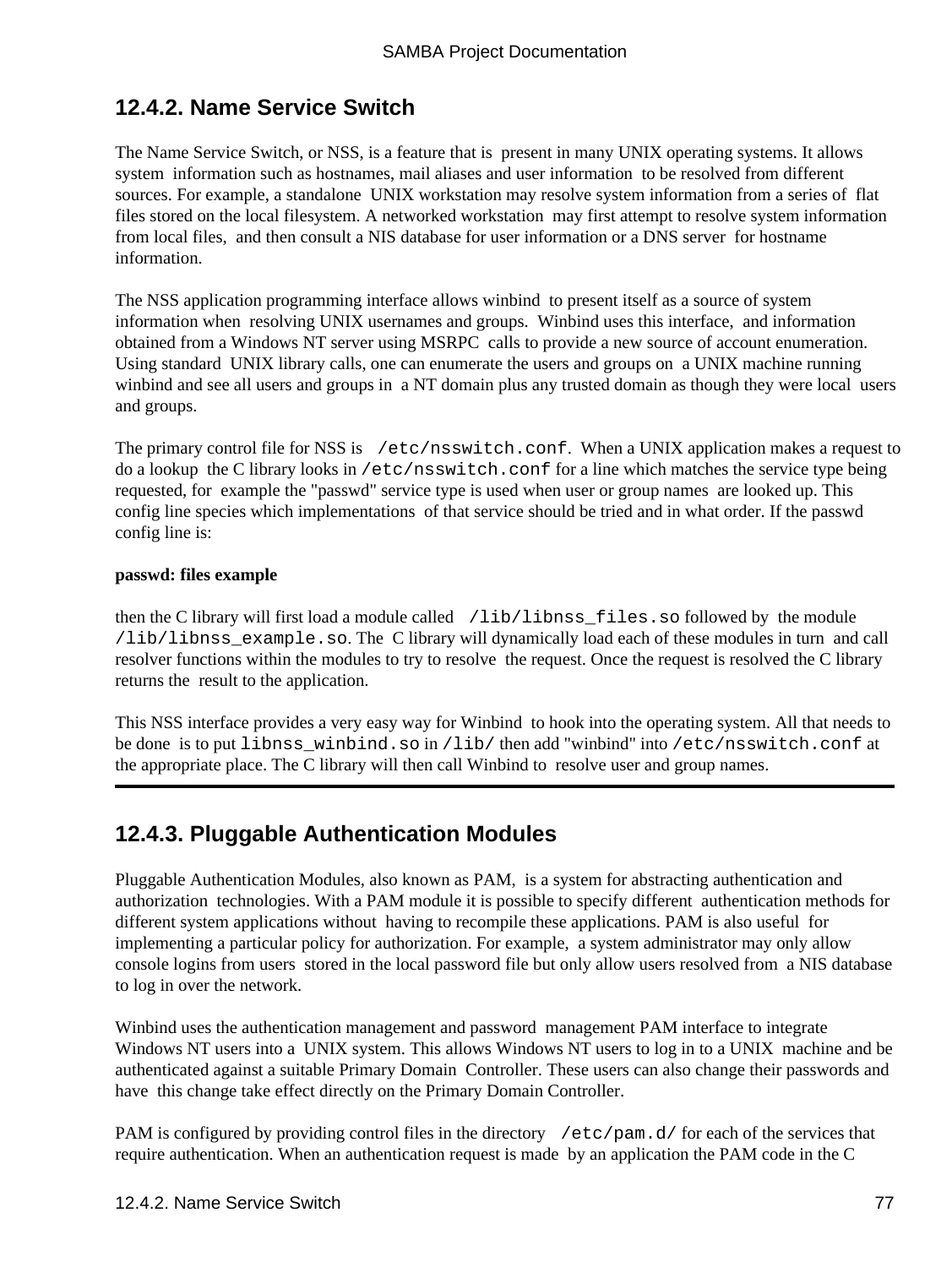library looks up this control file to determine what modules to load to do the authentication check and in what order. This interface makes adding a new authentication service for Winbind very easy, all that needs to be done is that the pam\_winbind.so module is copied to /lib/security/ and the PAM control files for relevant services are updated to allow authentication via winbind. See the PAM documentation for more details.

### **12.4.4. User and Group ID Allocation**

When a user or group is created under Windows NT is it allocated a numerical relative identifier (RID). This is slightly different to UNIX which has a range of numbers that are used to identify users, and the same range in which to identify groups. It is winbind's job to convert RIDs to UNIX id numbers and vice versa. When winbind is configured it is given part of the UNIX user id space and a part of the UNIX group id space in which to store Windows NT users and groups. If a Windows NT user is resolved for the first time, it is allocated the next UNIX id from the range. The same process applies for Windows NT groups. Over time, winbind will have mapped all Windows NT users and groups to UNIX user ids and group ids.

The results of this mapping are stored persistently in an ID mapping database held in a tdb database). This ensures that RIDs are mapped to UNIX IDs in a consistent way.

### **12.4.5. Result Caching**

An active system can generate a lot of user and group name lookups. To reduce the network cost of these lookups winbind uses a caching scheme based on the SAM sequence number supplied by NT domain controllers. User or group information returned by a PDC is cached by winbind along with a sequence number also returned by the PDC. This sequence number is incremented by Windows NT whenever any user or group information is modified. If a cached entry has expired, the sequence number is requested from the PDC and compared against the sequence number of the cached entry. If the sequence numbers do not match, then the cached information is discarded and up to date information is requested directly from the PDC.

# **12.5. Installation and Configuration**

Many thanks to John Trostel *itrostel@snapserver.com* for providing the original Linux version of this HOWTO which describes how to get winbind services up and running to control access and authenticate users on your Linux box using the winbind services which are included with the SAMBA 2.2.2 and later releases.

### **12.5.1. Introduction**

This HOWTO describes the procedures used to get winbind up and running on a RedHat 7.1 system. Winbind is capable of providing access and authentication control for Windows Domain users through an NT or Win2K PDC for 'regular' services, such as telnet and ftp, as well providing dynamic uid/gid allocation for Samba.

This HOWTO has been written from a 'RedHat−centric' perspective, so if you are using another distribution (or operating system), you may have to modify the instructions somewhat to fit the way your distribution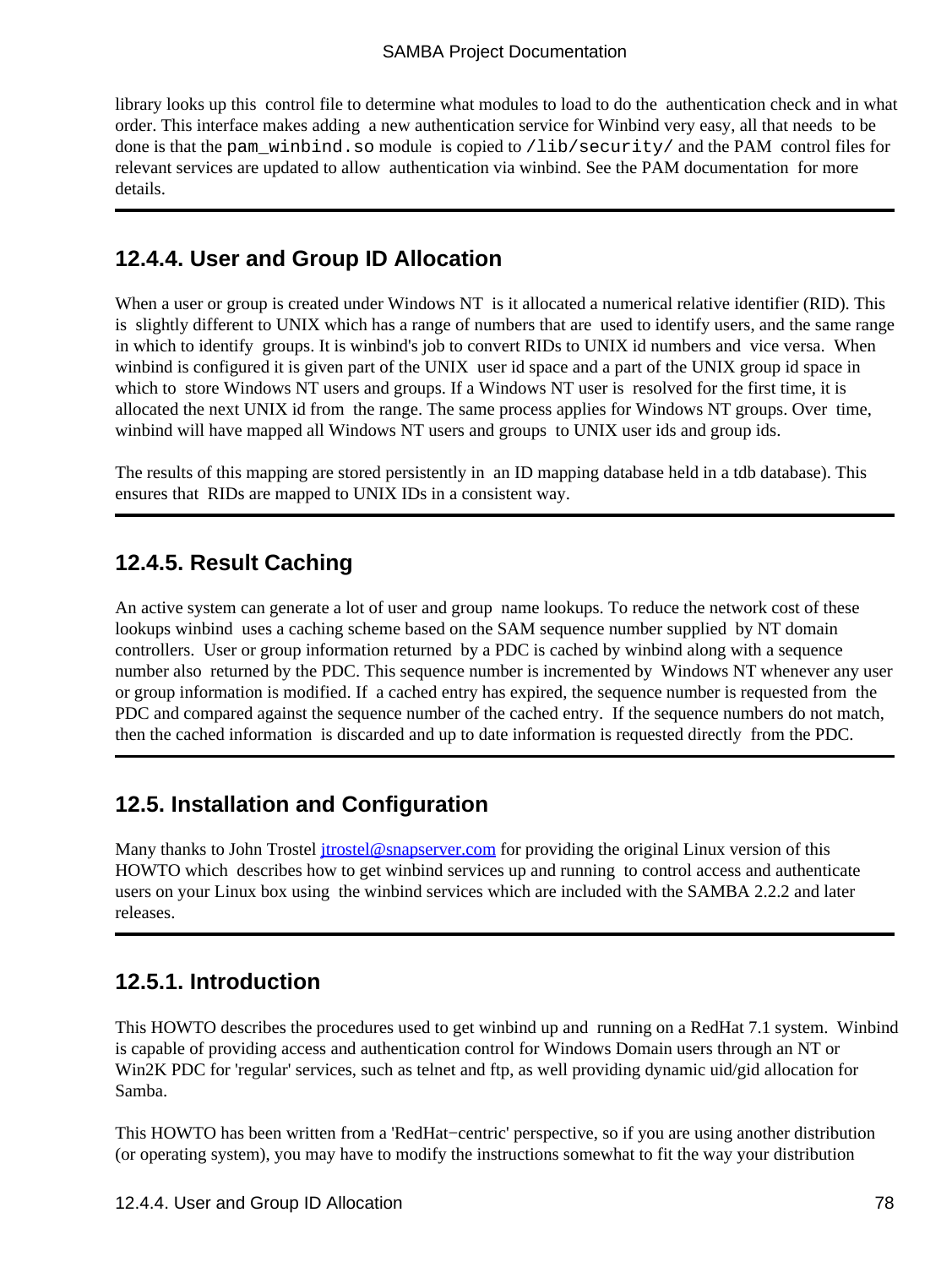works.

• *Why should I to this?*

This allows the SAMBA administrator to rely on the authentication mechanisms on the NT/Win2K PDC for the authentication of domain members. NT/Win2K users no longer need to have separate accounts on the SAMBA server.

• *Who should be reading this document?*

This HOWTO is designed for system administrators. If you are implementing SAMBA on a file server and wish to (fairly easily) integrate existing NT/Win2K users from your PDC onto the SAMBA server, this HOWTO is for you.

# **12.5.2. Requirements**

If you have a samba configuration file that you are currently using... *BACK IT UP!* If your system already uses PAM, *back up the /etc/pam.d* (or /etc/pam.conf) directory contents! If you haven't already made a boot disk, *MAKE ONE NOW!*

Messing with the pam configuration files can make it nearly impossible to log in to your machine. That's why you want to be able to boot back into your machine in single user mode and restore your /etc/pam.d (or pam.conmf) back to the original state they were in if you get frustrated with the way things are going.

The first SAMBA release to inclue a stable winbindd daemon was 2.2.2. Please refer to the [main SAMBA](http://samba.org/) [web page](http://samba.org/) or, better yet, your closest SAMBA mirror site for instructions on downloading the source code. it is generally advised to obtain the lates Samba release as bugs are constantly being fixed.

To allow Domain users the ability to access SAMBA shares and files, as well as potentially other services provided by your SAMBA machine, PAM (pluggable authentication modules) must be setup properly on your machine. In order to compile the winbind modules, you must have at the PAM libraries and header files resident on your system. For recent RedHat systems (7.x, for instance), that means installing both pam and pam−devel RPM. The former is installed by default on all Linux systems of which the author is aware.

# **12.5.3. Testing Things Out**

Before starting, kill off all the SAMBA related daemons running on your server. Kill off all **smbd**, **nmbd**, and **winbindd** processes that may be running (**winbindd** will only be running if you have ao previous Winbind installation...but why would you be reading tis if that were the case?). To use PAM, you will want to make sure that you have the standard PAM package (for RedHat) which supplies the /etc/pam.d directory structure, including the pam modules are used by pam−aware services, several pam libraries, and the /usr/doc and /usr/man entries for pam. Samba will require the pam−devel package if you plan to build the pam\_winbind.so library or include the **−−with−pam** option to the configure script. This package includes the header files needed to compile pam−aware applications.

[I have no idea which Solaris packages are quired for PAM libraries and development files. If you know, please mail me the information and I will include it in the next revision of this HOWTO.  $-$ –jerry@samba.org]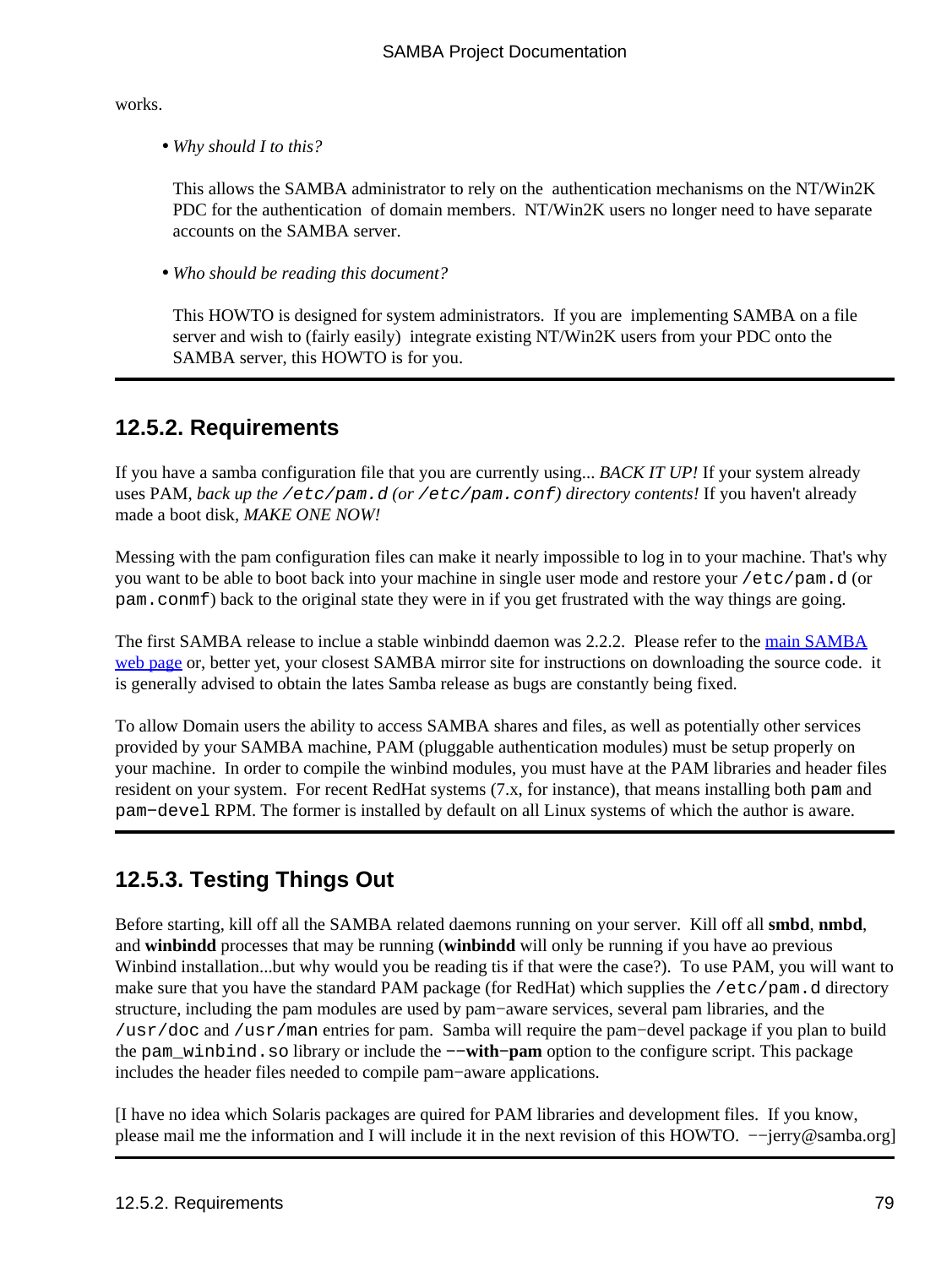### **12.5.3.1. Configure and Compile SAMBA**

The configuration and compilation of SAMBA is straightforward.

```
root# ./configure −−with−winbind
root# make
root# make install
```
This will, by default, install SAMBA in /usr/local/samba. See the main SAMBA documentation if you want to install SAMBA somewhere else. It will also build the winbindd executable and NSS library.

### **12.5.3.2. Configure nsswitch.conf and the winbind libraries**

The libraries needed to run the **winbindd** daemon through nsswitch need to be copied to their proper locations.

```
root# cp nsswitch/libnss_winbind.so /lib root# chmod 755 /lib/libnss_winbind.so
```
It necessary to make the following symbolic link:

#### root# **ln −s /lib/libnss\_winbind.so /lib/libnss\_winbind.so.2**

The .2 extension is due to the version of glibc used on your Linux host. for most modern systems, the file extension is correct. However, some other operating systems, Solaris 7/8 being the most common, the destination filename should be replaced with /lib/nss\_winbind.so.1

Now, as root edit /etc/nsswitch.conf to allow user and group entries to be visible from the **winbindd** daemon. After editing, the file look appear:

 passwd: files winbind shadow: files group: files winbind

#### **12.5.3.3. Configure smb.conf**

Several parameters are needed in the smb.conf file to control the behavior of **winbindd**. Configure  $smb.$  conf These are described in more detail in the  $winbind(8)$  man page. My  $smb.$  conf file was modified to include the following entries in the [global] section:

```
[global]
     \langle \ldots \rangle # separate domain and username with '+', like DOMAIN+username
    winbind separator = +
      # use uids from 10000 to 20000 for domain users
     winbind uid = 10000−20000
      # use gids from 10000 to 20000 for domain groups
     winbind gid = 10000−20000
      # allow enumeration of winbind users and groups
      # might need to disable these next two for performance
      # reasons on the winbindd host
     winbind enum users = yes
     winbind enum groups = yes
```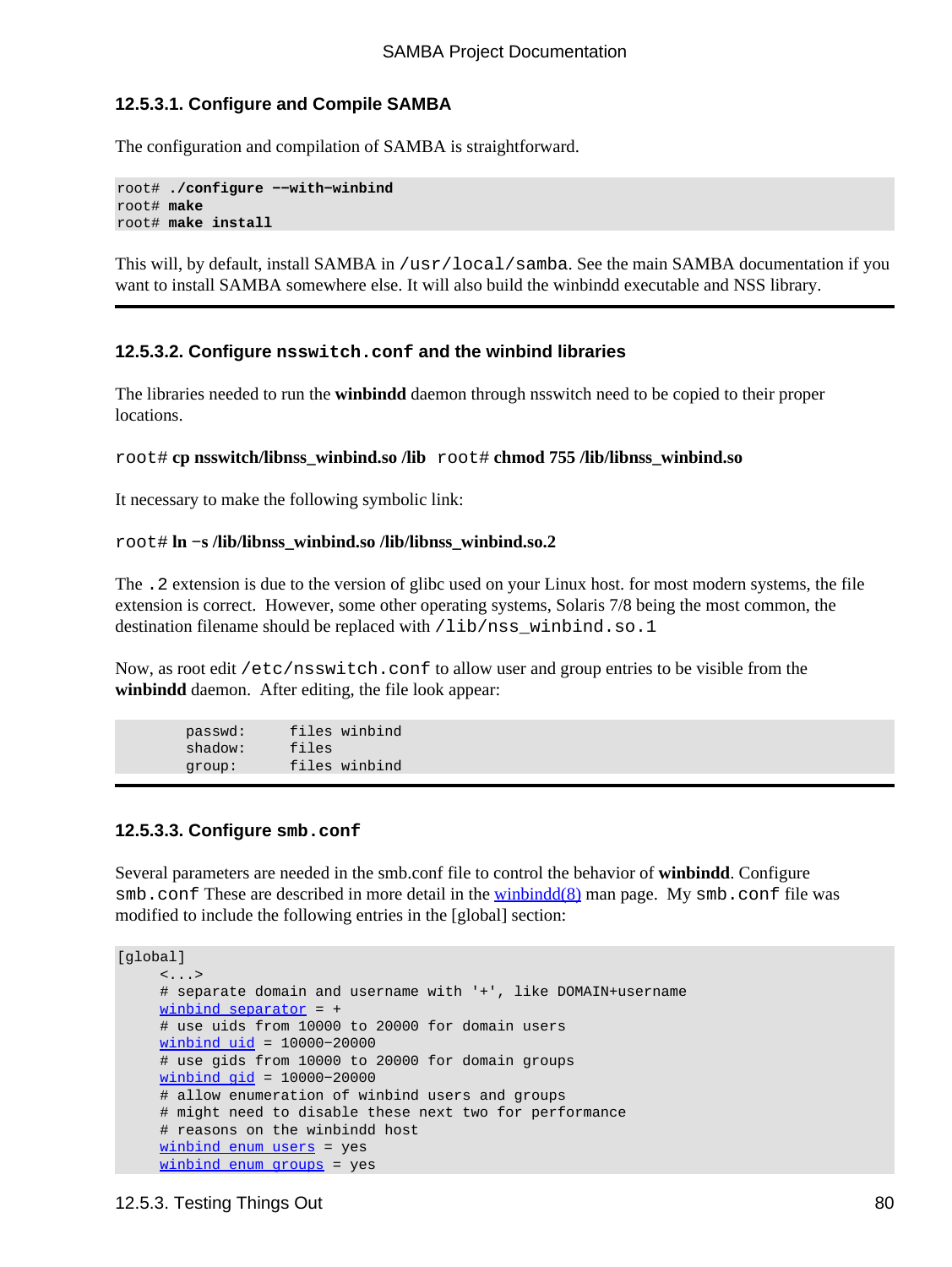```
 # give winbind users a real shell (only needed if they have telnet/sshd/etc... access)
template homedir = /home/winnt/%D/%U
template shell = /bin/bash
```
### **12.5.3.4. Join the SAMBA server to the PDC domain**

Enter the following command to make the SAMBA server join the PDC domain, where DOMAIN is the name of your Windows domain and Administrator is a domain user who has administrative privileges in the domain.

#### root# **/usr/local/samba/bin/smbpasswd −j DOMAIN −r PDC −U Administrator**

The proper response to the command should be: "Joined the domain DOMAIN" where DOMAIN is your DOMAIN name.

### **12.5.3.5. Start up the winbindd daemon and test it!**

Eventually, you will want to modify your smb startup script to automatically invoke the winbindd daemon when the other parts of SAMBA start, but it is possible to test out just the winbind portion first. To start up winbind services, enter the following command as root:

#### root# **export PATH=\$PATH:/usr/local/samba/bin** root# **winbindd**

I'm always paranoid and like to make sure the daemon is really running...

#### root# **ps −ae | grep winbindd**

This command should produce output like this, if the daemon is running

3025 ? 00:00:00 winbindd

Note that a sample RedHat init script for starting winbindd is included in the SAMBA sourse distribution as packaging/RedHat/winbind.init.

Now... for the real test, try to get some information about the users on your PDC

root# **wbinfo −u**

This should echo back a list of users on your Windows users on your PDC. For example, I get the following response:

```
CEO+Administrator
CEO+burdell
CEO+Guest
CEO+jt−ad
CEO+krbtgt
CEO+TsInternetUser
```
Obviously, I have named my domain 'CEO' and my winbind separator is '+'.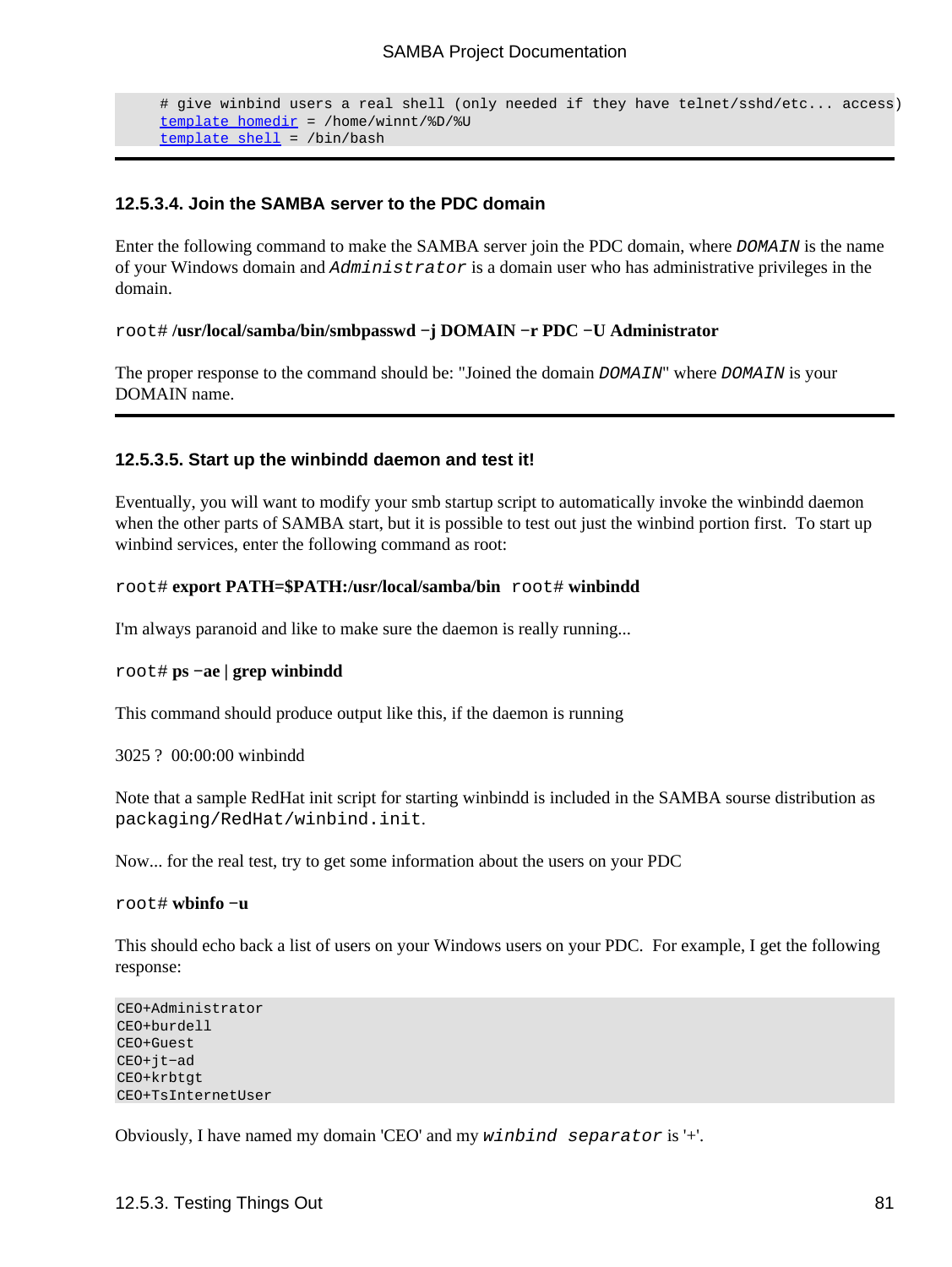### SAMBA Project Documentation

You can do the same sort of thing to get group information from the PDC:

```
root# /usr/local/samba/bin/wbinfo −g
CEO+Domain Admins
CEO+Domain Users
CEO+Domain Guests
CEO+Domain Computers
CEO+Domain Controllers
CEO+Cert Publishers
CEO+Schema Admins
CEO+Enterprise Admins
CEO+Group Policy Creator Owners
```
The function 'getent' can now be used to get unified lists of both local and PDC users and groups. Try the following command:

#### root# **getent passwd**

You should get a list that looks like your /etc/passwd list followed by the domain users with their new uids, gids, home directories and default shells. If you do not, verify that the permissions on the libnss\_winbind.so library are rwxr−xr−x.

The same thing can be done for groups with the command

root# **getent group**

### **12.5.3.6. Configure Winbind and PAM**

At this point we are assured that **winbindd** and **smbd** are working together. If you want to use winbind to provide authentication for other services, keep reading. The pam configuration files need to be altered in this step. (Did you remember to make backups of your original /etc/pam.d (or /etc/pam.conf) file[s]? If not, do it now.)

You will need a PAM module to use **winbindd** with these other services. This module will be compiled in the ../source/nsswitch directory by invoking the command

#### root# **make nsswitch/pam\_winbind.so**

from the ../source directory. The pam\_winbind.so file should be copied to the location of your other pam security modules. On Linux and Solaris systems, this is the /lib/security directory.

### root# **cp nsswitch/pam\_winbind.so /lib/security** root# **chmod 755 /lib/security/pam\_winbind.so**

Other services, such as the normal login on the console (or a terminal session), telnet logins, and ftp service, can be modified to allow the use of winbind as an authentication service. In order to enable these services, you may first need to change the entries in /etc/xinetd.d (or /etc/inetd.conf). RedHat 7.1 uses the new xinetd.d structure, in this case you need to change the lines in /etc/xinetd.d/telnet and /etc/xinetd.d/wu−ftp from

enable = no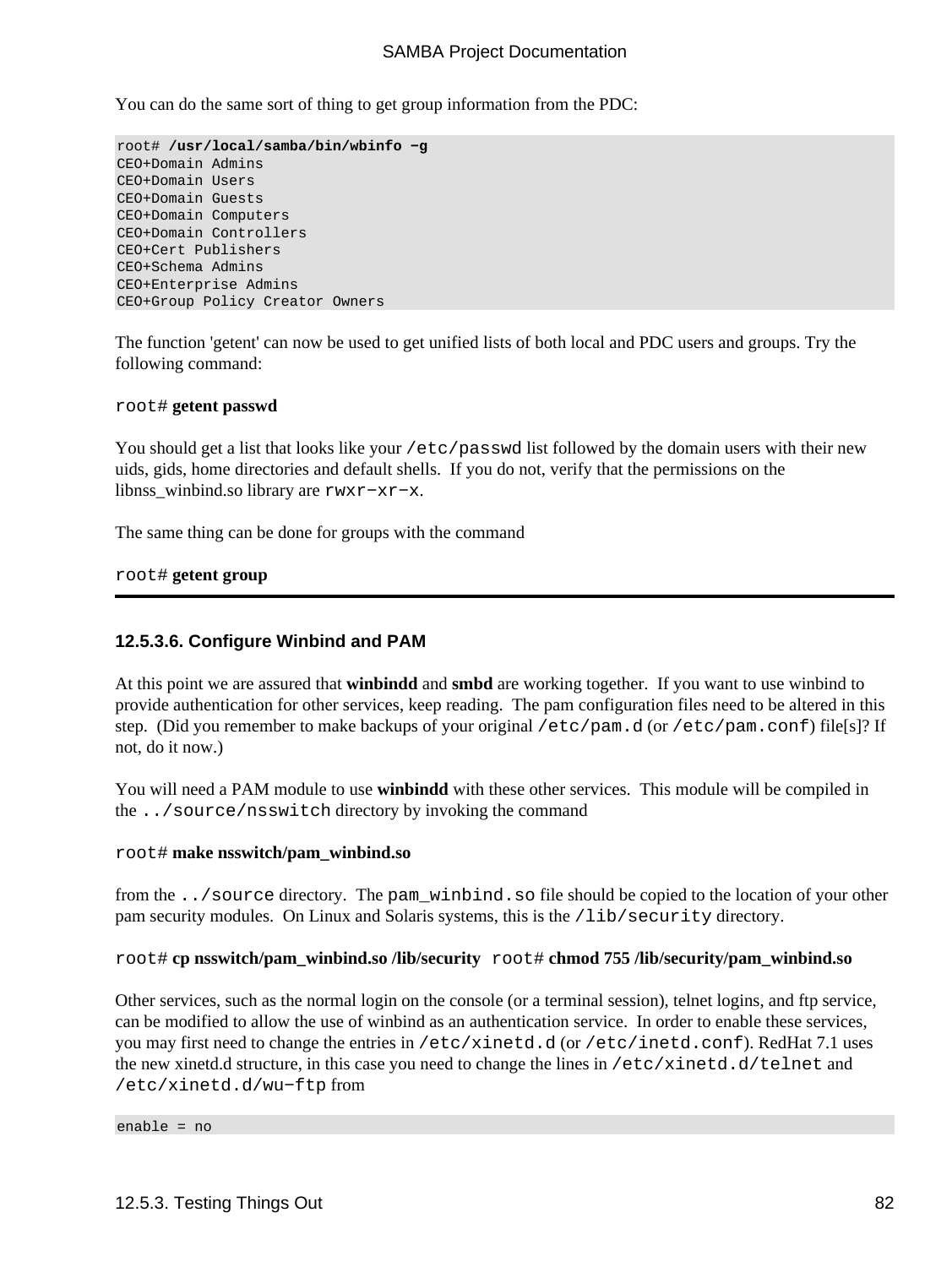#### to

enable = yes

For ftp services to work properly, you will also need to either have individual directories for the domain users already present on the server, or change the home directory template to a general directory for all domain users. These can be easily set using the smb.conf global entry **template homedir**.

The  $/etc/pam.d/ftp$  file can be changed to allow winbind ftp access in a manner similar to the samba file. My /etc/pam.d/ftp file was changed to look like this:

| auth    | required   | /lib/security/pam_listfile.so item=user sense=deny file=/etc/ftpusers one |
|---------|------------|---------------------------------------------------------------------------|
| auth    | sufficient | /lib/security/pam_winbind.so                                              |
| auth    | required   | /lib/security/pam_stack.so service=system-auth                            |
| auth    | required   | /lib/security/pam shells.so                                               |
| account | sufficient | /lib/security/pam winbind.so                                              |
| account | required   | /lib/security/pam_stack.so service=system-auth                            |
| session | required   | /lib/security/pam_stack.so service=system-auth                            |

The  $/etc/pam.d/login$  file can be changed nearly the same way. It now looks like this:

| auth     | required   | /lib/security/pam_securetty.so                 |
|----------|------------|------------------------------------------------|
| auth     | sufficient | /lib/security/pam_winbind.so                   |
| auth     | sufficient | /lib/security/pam_unix.so use_first_pass       |
| auth     | required   | /lib/security/pam_stack.so service=system-auth |
| auth     | required   | /lib/security/pam_nologin.so                   |
| account  | sufficient | /lib/security/pam winbind.so                   |
| account  | required   | /lib/security/pam_stack.so service=system-auth |
| password | required   | /lib/security/pam_stack.so service=system-auth |
| session  | required   | /lib/security/pam_stack.so service=system-auth |
| session  | optional   | /lib/security/pam_console.so                   |

In this case, I added the **auth sufficient /lib/security/pam\_winbind.so** lines as before, but also added the **required pam\_securetty.so** above it, to disallow root logins over the network. I also added a **sufficient /lib/security/pam\_unix.so use\_first\_pass** line after the **winbind.so** line to get rid of annoying double prompts for passwords.

Note that a Solaris /etc/pam.conf confiruation file looks very similar to this except thaty the service name is included as the first entry per line. An example for the login service is given here.

```
## excerpt from /etc/pam.conf on a Solaris 8 system
login auth required /lib/security/pam_winbind.so
login auth required /lib/security/$ISA/pam_unix.so.1 try_first_pass
login auth required /lib/security/$ISA/pam_dial_auth.so.1 try_first_pass
```
### **12.6. Limitations**

Winbind has a number of limitations in its current released version that we hope to overcome in future releases:

• The mappings of Windows NT RIDs to UNIX ids is not made algorithmically and depends on the order in which unmapped users or groups are seen by winbind. It may be difficult to recover the mappings of rid to UNIX id mapping if the file containing this information is corrupted or destroyed.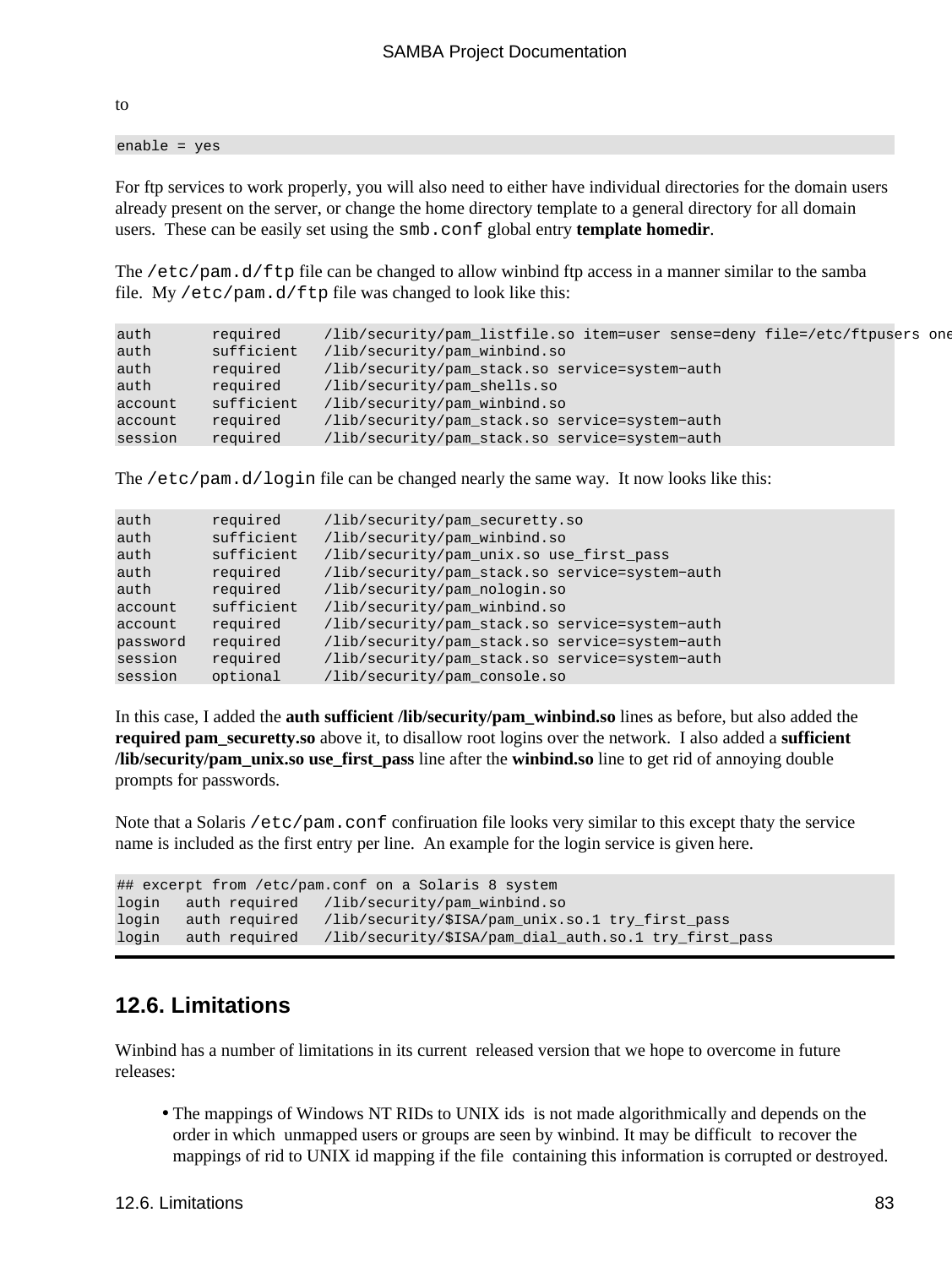• Currently the winbind PAM module does not take into account possible workstation and logon time restrictions that may be been set for Windows NT users.

# **12.7. Conclusion**

The winbind system, through the use of the Name Service Switch, Pluggable Authentication Modules, and appropriate Microsoft RPC calls have allowed us to provide seamless integration of Microsoft Windows NT domain users on a UNIX system. The result is a great reduction in the administrative cost of running a mixed UNIX and NT network.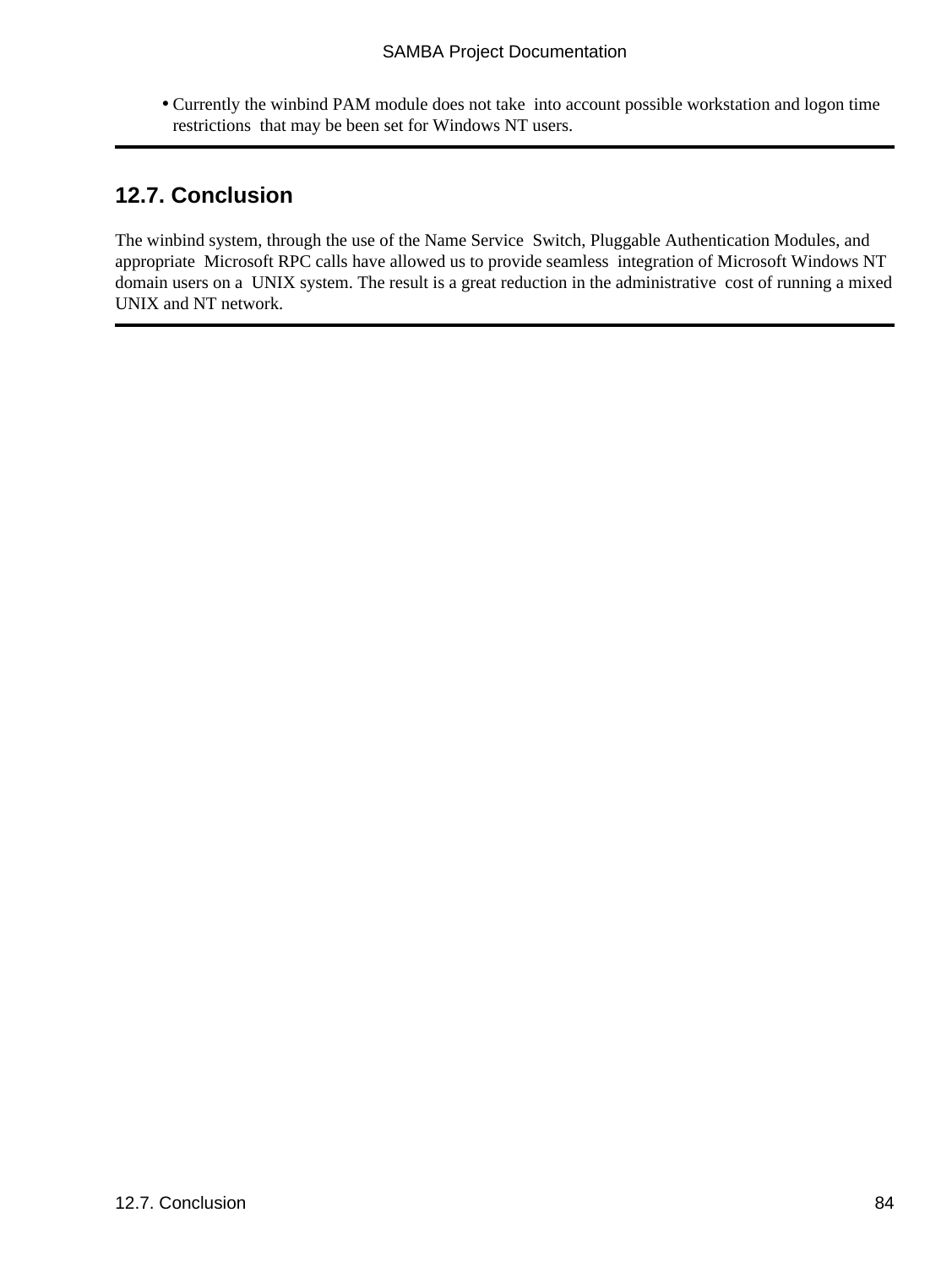# **Chapter 13. OS2 Client HOWTO**

### **13.1. FAQs**

### **13.1.1. How can I configure OS/2 Warp Connect or OS/2 Warp 4 as a client for Samba?**

A more complete answer to this question can be found on [http://carol.wins.uva.nl/~leeuw/samba/warp.html.](http://carol.wins.uva.nl/~leeuw/samba/warp.html)

Basically, you need three components:

- The File and Print Client ('IBM Peer')
- TCP/IP ('Internet support')
- The "NetBIOS over TCP/IP" driver ('TCPBEUI')

Installing the first two together with the base operating system on a blank system is explained in the Warp manual. If Warp has already been installed, but you now want to install the networking support, use the "Selective Install for Networking" object in the "System Setup" folder.

Adding the "NetBIOS over TCP/IP" driver is not described in the manual and just barely in the online documentation. Start MPTS.EXE, click on OK, click on "Configure LAPS" and click on "IBM OS/2 NETBIOS OVER TCP/IP" in 'Protocols'. This line is then moved to 'Current Configuration'. Select that line, click on "Change number" and increase it from 0 to 1. Save this configuration.

If the Samba server(s) is not on your local subnet, you can optionally add IP names and addresses of these servers to the "Names List", or specify a WINS server ('NetBIOS Nameserver' in IBM and RFC terminology). For Warp Connect you may need to download an update for 'IBM Peer' to bring it on the same level as Warp 4. See the webpage mentioned above.

### **13.1.2. How can I configure OS/2 Warp 3 (not Connect), OS/2 1.2, 1.3 or 2.x for Samba?**

You can use the free Microsoft LAN Manager 2.2c Client for OS/2 from <ftp://ftp.microsoft.com/BusSys/Clients/LANMAN.OS2/>. See<http://carol.wins.uva.nl/~leeuw/lanman.html> for more information on how to install and use this client. In a nutshell, edit the file \OS2VER in the root directory of the OS/2 boot partition and add the lines:

```
 20=setup.exe
 20=netwksta.sys
 20=netvdd.sys
```
before you install the client. Also, don't use the included NE2000 driver because it is buggy. Try the NE2000 or NS2000 driver from <ftp://ftp.cdrom.com/pub/os2/network/ndis/> instead.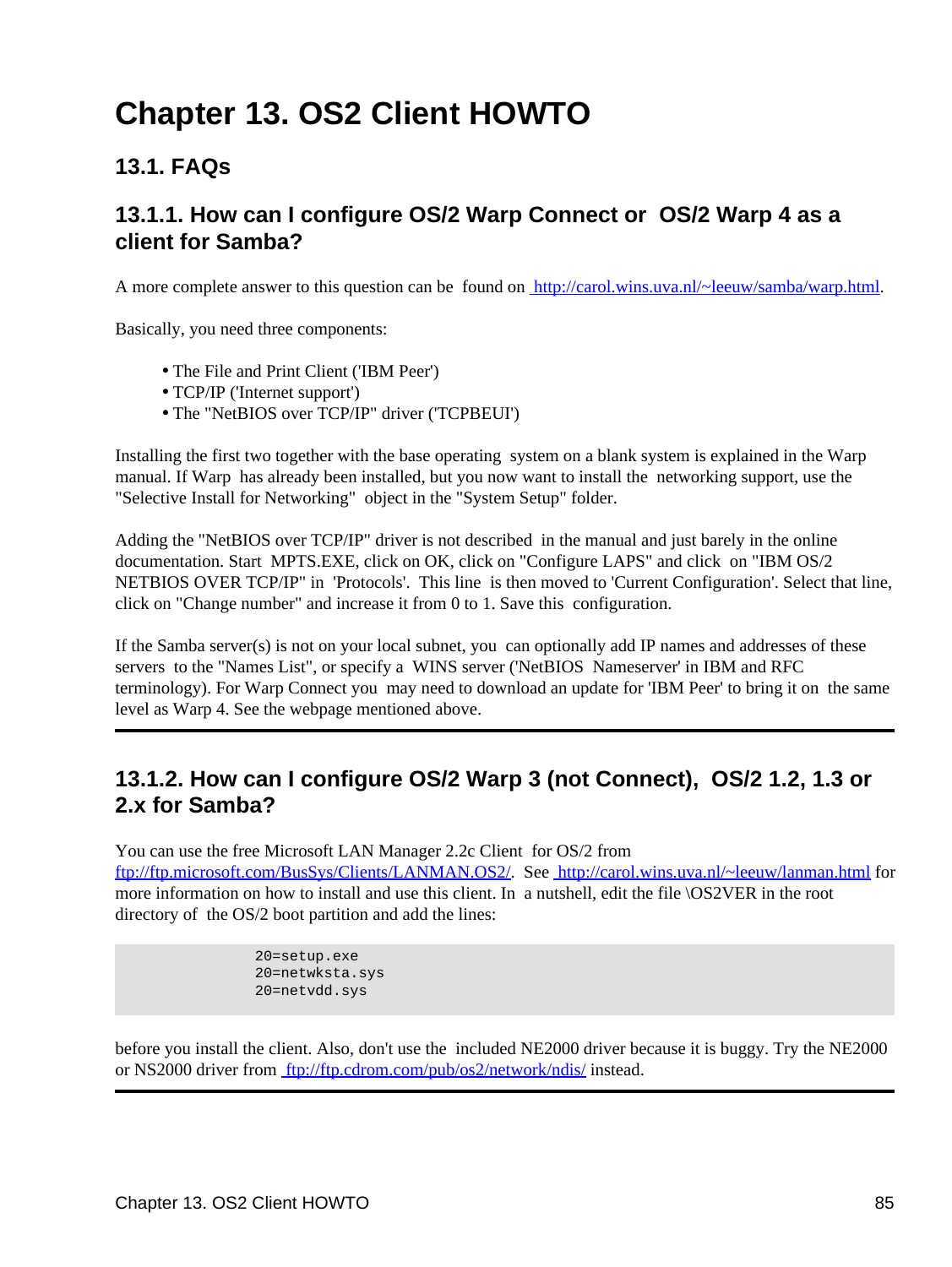### **13.1.3. Are there any other issues when OS/2 (any version) is used as a client?**

When you do a NET VIEW or use the "File and Print Client Resource Browser", no Samba servers show up. This can be fixed by a patch from [http://carol.wins.uva.nl/~leeuw/samba/fix.html.](http://carol.wins.uva.nl/~leeuw/samba/fix.html) The patch will be included in a later version of Samba. It also fixes a couple of other problems, such as preserving long filenames when objects are dragged from the Workplace Shell to the Samba server.

### **13.1.4. How do I get printer driver download working for OS/2 clients?**

First, create a share called [PRINTDRV] that is world−readable. Copy your OS/2 driver files there. Note that the .EA\_ files must still be separate, so you will need to use the original install files, and not copy an installed driver from an OS/2 system.

Install the NT driver first for that printer. Then, add to your smb.conf a parameter, " $\cos 2$  driver map = filename". Then, in the file specified by filename, map the name of the NT driver name to the  $OS/2$ driver name as follows:

 $\langle$ nt driver name> =  $\langle$ os2 driver name>. $\langle$ device name>, e.g.: HP LaserJet 5L = LASERJET.HP LaserJet 5L

You can have multiple drivers mapped in this file.

If you only specify the OS/2 driver name, and not the device name, the first attempt to download the driver will actually download the files, but the OS/2 client will tell you the driver is not available. On the second attempt, it will work. This is fixed simply by adding the device name to the mapping, after which it will work on the first attempt.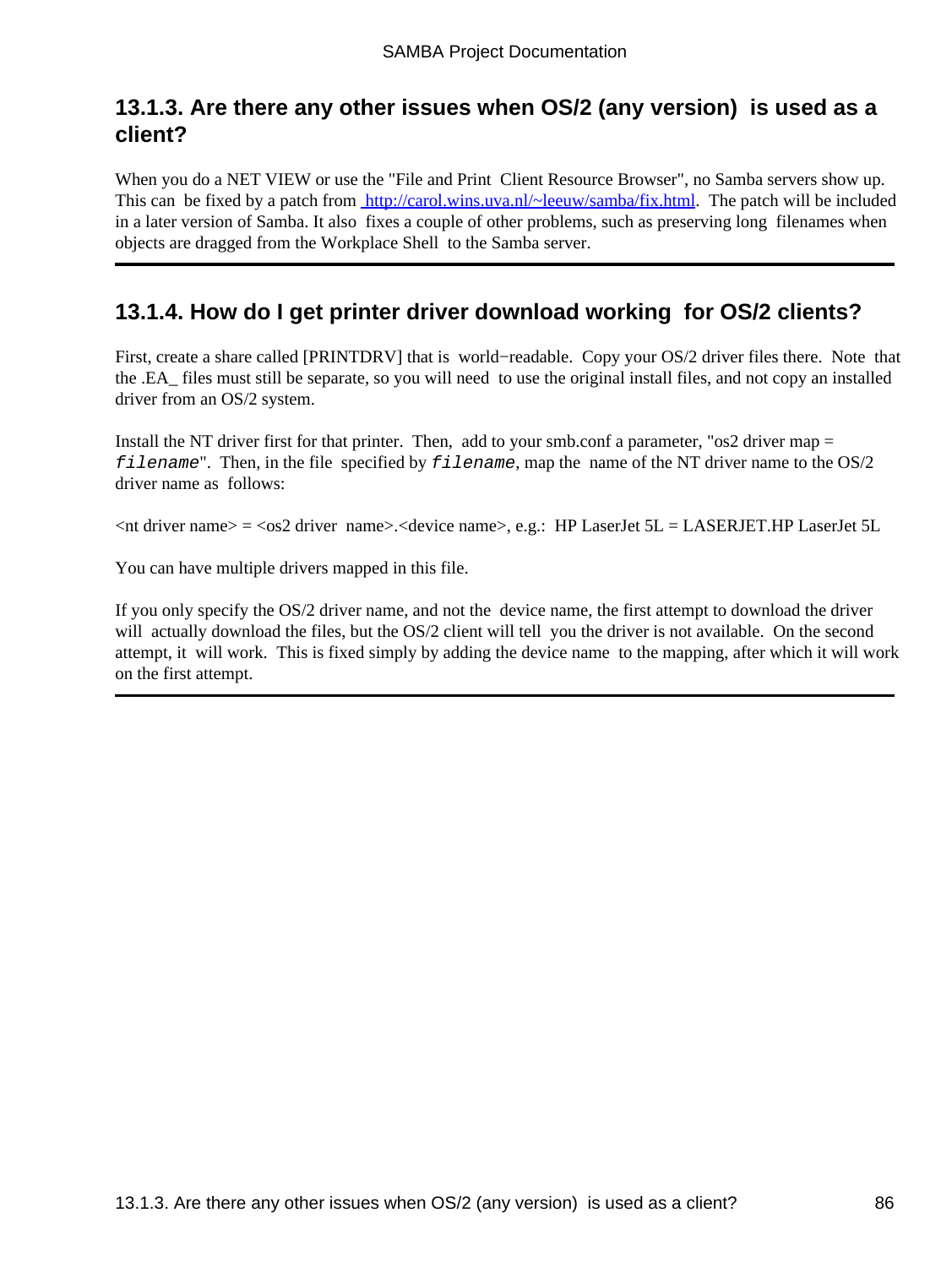# **Chapter 14. HOWTO Access Samba source code via CVS**

# **14.1. Introduction**

Samba is developed in an open environment. Developers use CVS (Concurrent Versioning System) to "checkin" (also known as "commit") new source code. Samba's various CVS branches can be accessed via anonymous CVS using the instructions detailed in this chapter.

This document is a modified version of the instructions found at<http://samba.org/samba/cvs.html>

### **14.2. CVS Access to samba.org**

The machine samba.org runs a publicly accessible CVS repository for access to the source code of several packages, including samba, rsync and jitterbug. There are two main ways of accessing the CVS server on this host.

### **14.2.1. Access via CVSweb**

You can access the source code via your favourite WWW browser. This allows you to access the contents of individual files in the repository and also to look at the revision history and commit logs of individual files. You can also ask for a diff listing between any two versions on the repository.

Use the URL : [http://samba.org/cgi−bin/cvsweb](http://samba.org/cgi-bin/cvsweb)

### **14.2.2. Access via cvs**

You can also access the source code via a normal cvs client. This gives you much more control over you can do with the repository and allows you to checkout whole source trees and keep them up to date via normal cvs commands. This is the preferred method of access if you are a developer and not just a casual browser.

To download the latest cvs source code, point your browser at the URL :<http://www.cyclic.com/>. and click on the 'How to get cvs' link. CVS is free software under the GNU GPL (as is Samba). Note that there are several graphical CVS clients which provide a graphical interface to the sometimes mundane CVS commands. Links to theses clients are also available from http://www.cyclic.com.

To gain access via anonymous cvs use the following steps. For this example it is assumed that you want a copy of the samba source code. For the other source code repositories on this system just substitute the correct package name

- 1. Install a recent copy of cvs. All you really need is a copy of the cvs client binary.
- 2. Run the command

### **cvs −d :pserver:cvs@samba.org:/cvsroot login**